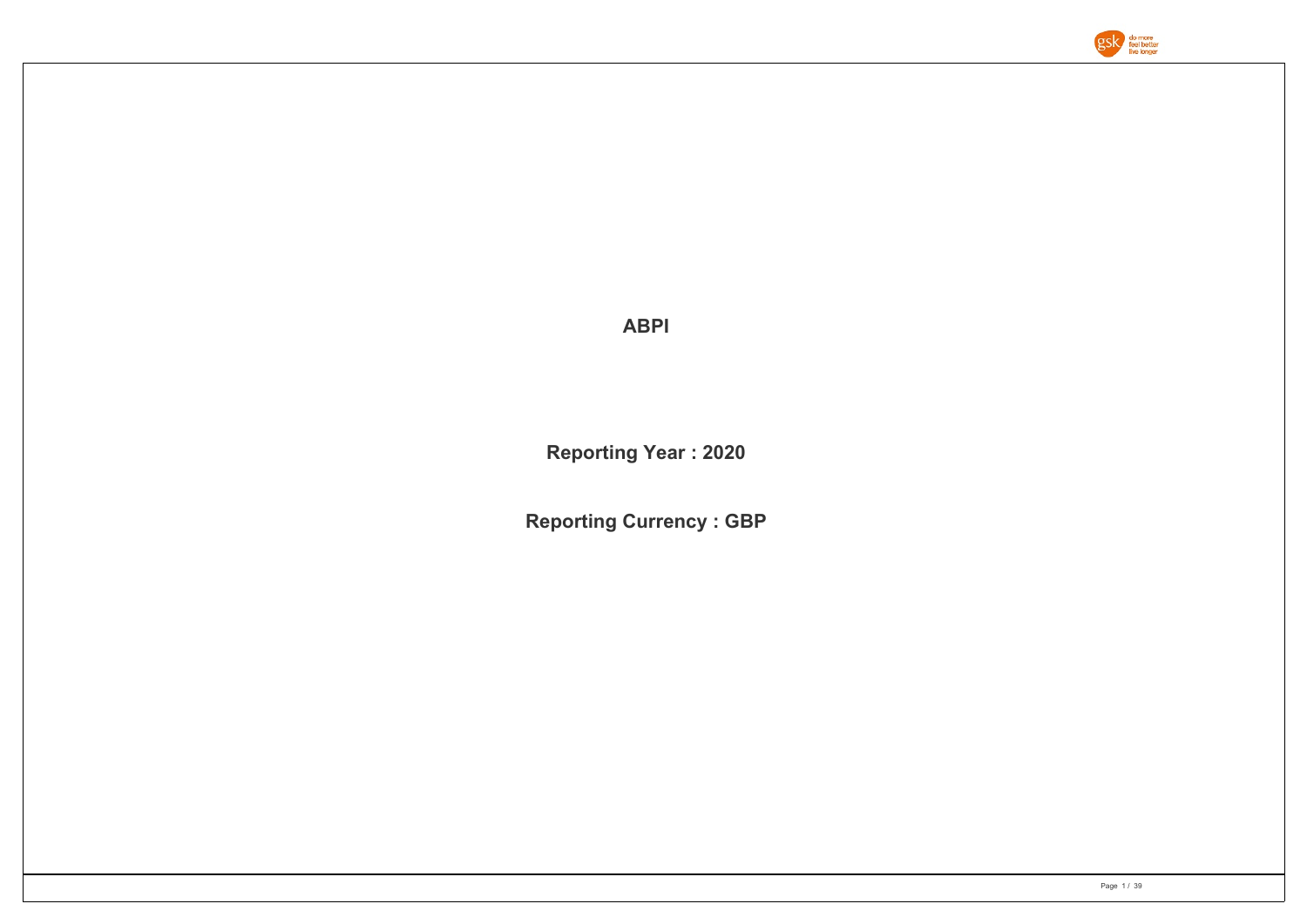

|                        |                     |                              |                              | <b>EFPIA REPORT</b>                                                                                                                                                                                                            |                                            |                                 |                                                                                                                      |                                        | Date of Publication : 04/08/2021 |           |                                                                                                                                                            |              |
|------------------------|---------------------|------------------------------|------------------------------|--------------------------------------------------------------------------------------------------------------------------------------------------------------------------------------------------------------------------------|--------------------------------------------|---------------------------------|----------------------------------------------------------------------------------------------------------------------|----------------------------------------|----------------------------------|-----------|------------------------------------------------------------------------------------------------------------------------------------------------------------|--------------|
|                        | <b>Full Name</b>    | <b>HCPs: City of</b>         | <b>Country of</b>            | <b>Principal Practice</b>                                                                                                                                                                                                      | <b>Unique Country</b><br><b>Identifier</b> | <b>Donations and</b>            |                                                                                                                      | <b>Contribution to costs of Events</b> |                                  |           | Fee for service and consultancy                                                                                                                            | <b>Total</b> |
| H<br>$\mathbf{C}$<br>P |                     | Principal<br><b>Practice</b> | Principal<br><b>Practice</b> | <b>Address</b>                                                                                                                                                                                                                 |                                            | <b>Grants to</b><br><b>HCOs</b> | Sponsorship<br>agreements<br>with<br>HCOs / third<br>parties<br>appointed by<br><b>HCOs to</b><br>manage an<br>Event | Registration<br><b>Fees</b>            | Travel &<br><b>Accommodation</b> | Fees      | Related<br>expenses<br>agreed in the fee<br>for service or<br>consultancy<br>contract,<br>including travel<br>accommodation<br>relevant to the<br>contract |              |
|                        |                     |                              |                              | INDIVIDUAL NAMED DISCLOSURE - one line per HCP (i.e. all transfers of value during a year for an individual HCP will be summed up: itemization should be available for the individual Recipient or public authorities' consult |                                            |                                 |                                                                                                                      |                                        |                                  |           |                                                                                                                                                            |              |
|                        | Adel Mansur         | <b>BIRMINGHAM</b>            | GB                           | 45 Bordesley Green East, Bordesley Green,<br>Birmingham                                                                                                                                                                        | BINLEYS ID-625084                          | N/A                             | N/A                                                                                                                  | 0.00                                   | 0.00                             | 5,235.00  | 0.00                                                                                                                                                       | 5,235.00     |
|                        | Agnieszka Michael   | <b>GUILDFORD</b>             | GB                           | St Luke's Cancer Centre, Royal Surrey County<br>Hospital                                                                                                                                                                       | N/A                                        | N/A                             | N/A                                                                                                                  | 0.00                                   | 0.00                             | 700.00    | 0.00                                                                                                                                                       | 700.00       |
|                        | Ahmed El-Damanawi   | LEEDS                        | GB                           | Interface Clin Services, Schofield House, Gate<br><b>Way Drive</b>                                                                                                                                                             | N/A                                        | N/A                             | N/A                                                                                                                  | 0.00                                   | 0.00                             | 8,385.18  | 0.00                                                                                                                                                       | 8,385.18     |
|                        | Alison Barbour      | <b>SURREY</b>                | GB                           | Croydon University Hospital, 530 London Road,<br>Thornton Heath                                                                                                                                                                | N/A                                        | N/A                             | N/A                                                                                                                  | 125.00                                 | 0.00                             | 1,050.00  | 0.00                                                                                                                                                       | 1,175.00     |
|                        | Alison Blume        | SOUTHAMPTON                  | GB                           | Solent NHS Trust, Highpoint Venue, Bursledon<br>Rd                                                                                                                                                                             | N/A                                        | N/A                             | N/A                                                                                                                  | 432.00                                 | 0.00                             | 0.00      | 0.00                                                                                                                                                       | 432.00       |
|                        | Alison Farmer       | SOUTHAMPTON                  | GB                           | UHSFT, Tremona Rd                                                                                                                                                                                                              | N/A                                        | N/A                             | N/A                                                                                                                  | 0.00                                   | 0.00                             | 987.50    | 0.00                                                                                                                                                       | 987.50       |
|                        | <b>ALISON GRANT</b> | LONDON                       | GB                           | Guys Hospital, Great Maze Pond                                                                                                                                                                                                 | N/A                                        | N/A                             | N/A                                                                                                                  | 557.00                                 | 0.00                             | 0.00      | 0.00                                                                                                                                                       | 557.00       |
|                        | Alison Storer       | LINCOLN                      | GB                           | 27 Sleaford Road, Bracebridge Heath                                                                                                                                                                                            | N/A                                        | N/A                             | N/A                                                                                                                  | 0.00                                   | 63.00                            | 0.00      | 0.00                                                                                                                                                       | 63.00        |
|                        | Alison Wearing      | <b>BIRMINGHAM</b>            | GB                           | 103 Midlands Medical Partnership, Birmingham                                                                                                                                                                                   | N/A                                        | N/A                             | N/A                                                                                                                  | 0.00                                   | 0.00                             | 600.00    | 0.00                                                                                                                                                       | 600.00       |
|                        | Amy Baugh           | SUTTON-IN-ASHFIELD           | GB                           | Kings Mill Hospital, Mansfield Rd                                                                                                                                                                                              | N/A                                        | N/A                             | N/A                                                                                                                  | 140.00                                 | 0.00                             | 0.00      | 0.00                                                                                                                                                       | 140.00       |
|                        | Amy Pearce          | SALISBURY                    | GB                           | Salisbury Hospital, Odstock Rd                                                                                                                                                                                                 | N/A                                        | N/A                             | N/A                                                                                                                  | 145.00                                 | 0.00                             | 0.00      | 0.00                                                                                                                                                       | 145.00       |
|                        | Andres Floto        | CAMBRIDGE                    | GB                           | Francis Crick Ave, University of Cambridge                                                                                                                                                                                     | N/A                                        | N/A                             | N/A                                                                                                                  | 0.00                                   | 0.00                             | 770.70    | 0.00                                                                                                                                                       | 770.70       |
|                        | <b>ANDREW CLAMP</b> | MANCHESTER                   | GB                           | The Christie NHS Foundation Trust, Wilmslow<br>Road                                                                                                                                                                            | N/A                                        | N/A                             | N/A                                                                                                                  | 0.00                                   | 65.00                            | 1,200.00  | 0.00                                                                                                                                                       | 1,265.00     |
|                        | Andrius Kazlauskas  | LEEDS                        | $\mathbb{G}\mathbb{B}$       | Interface Clin Services, Schofield House, Gate<br>Way Drive                                                                                                                                                                    | N/A                                        | N/A                             | N/A                                                                                                                  | 0.00                                   | 0.00                             | 4,462.13  | 0.00                                                                                                                                                       | 4,462.13     |
|                        | Angela Jamalzadeh   | LONDON                       | GB                           | Royal Brompton Sydney Street, London                                                                                                                                                                                           | N/A                                        | N/A                             | N/A                                                                                                                  | 52.80                                  | 0.00                             | 600.00    | 0.00                                                                                                                                                       | 652.80       |
|                        | Angela Pugh         | LLANDOUGH                    | GB                           | University Hospital Llandough, Penlan Road                                                                                                                                                                                     | N/A                                        | N/A                             | N/A                                                                                                                  | 52.80                                  | 0.00                             | 0.00      | 0.00                                                                                                                                                       | 52.80        |
|                        | Angshu Bhowmik      | LONDON                       | GB                           | Homerton Hospital, Homerton Row, London                                                                                                                                                                                        | N/A                                        | N/A                             | N/A                                                                                                                  | 0.00                                   | 0.00                             | 360.00    | 0.00                                                                                                                                                       | 360.00       |
|                        | Anna Garner         | <b>MANCHESTER</b>            | GB                           | Manchester FT, Cobbett House, Oxford Rd                                                                                                                                                                                        | N/A                                        | N/A                             | N/A                                                                                                                  | 175.00                                 | 0.00                             | 0.00      | 0.00                                                                                                                                                       | 175.00       |
|                        | Anna MCLAUGHLIN     | NEWCASTLE                    | GB                           | 49 Central Promenade, Newcastle, Co Down                                                                                                                                                                                       | N/A                                        | N/A                             | N/A                                                                                                                  | 0.00                                   | 83.95                            | 275.00    | 0.00                                                                                                                                                       | 358.95       |
|                        | Anna Murphy         | LEICESTER                    | GB                           | Glenfield Hospital, Groby Road                                                                                                                                                                                                 | GBBP577143                                 | N/A                             | N/A                                                                                                                  | 0.00                                   | 0.00                             | 1,875.00  | 0.00                                                                                                                                                       | 1,875.00     |
|                        | Anoop Chauhan       | PORTSMOUTH                   | GB                           | Portsmouth Hospitals, Queen Alexandra Hospital,<br>Portsmouth                                                                                                                                                                  | N/A                                        | N/A                             | N/A                                                                                                                  | 52.80                                  | 0.00                             | 0.00      | 0.00                                                                                                                                                       | 52.80        |
|                        | Ari Manuel          | LIVERPOOL                    | GB                           | Aintree University Hospital, Liverpool                                                                                                                                                                                         | N/A                                        | N/A                             | N/A                                                                                                                  | 0.00                                   | 0.00                             | 1,292.21  | 0.00                                                                                                                                                       | 1,292.21     |
|                        | Arun Nair           | NEWCASTLE UPON TYNE          | GB                           | Freeman Hospital, High Heaton                                                                                                                                                                                                  | N/A                                        | N/A                             | N/A                                                                                                                  | 52.80                                  | 0.00                             | 0.00      | 0.00                                                                                                                                                       | 52.80        |
|                        | Axel Walther        | <b>BRISTOL</b>               | GB                           | UHBW NHS Foundation Trust, Horfield Road                                                                                                                                                                                       | N/A                                        | N/A                             | N/A                                                                                                                  | 0.00                                   | 65.00                            | 0.00      | 0.00                                                                                                                                                       | 65.00        |
|                        | Ben Carey           | LEEDS                        | GB                           | Interface Clin Services, Schofield House, Gate<br>Way Drive                                                                                                                                                                    | N/A                                        | N/A                             | N/A                                                                                                                  | 0.00                                   | 0.00                             | 14,190.23 | 0.00                                                                                                                                                       | 14,190.23    |
|                        | Benjamin Pippard    | NEWCASTLE UPON TYNE          | GB                           | Newcastle Magnetic Resonance Centre,<br>Newcastle University                                                                                                                                                                   | N/A                                        | N/A                             | N/A                                                                                                                  | 52.80                                  | 0.00                             | 0.00      | 0.00                                                                                                                                                       | 52.80        |
|                        | Bhashkar Mukherjee  | LONDON                       | <b>GB</b>                    | Guy's and St Thomas' Hospital, Westminster<br><b>Bridge Road</b>                                                                                                                                                               | N/A                                        | N/A                             | N/A                                                                                                                  | 52.80                                  | 0.00                             | 0.00      | 0.00                                                                                                                                                       | 52.80        |
|                        | <b>Bijoy Sinha</b>  | <b>BOSTON</b>                | GB                           | The Medical Centre, Old Leake                                                                                                                                                                                                  | N/A                                        | N/A                             | N/A                                                                                                                  | 0.00                                   | 72.00                            | 0.00      | 0.00                                                                                                                                                       | 72.00        |
|                        | Calum Murray        | SALTBURN                     | GB                           | Country Community Hospital                                                                                                                                                                                                     | N/A                                        | N/A                             | N/A                                                                                                                  | 0.00                                   | 150.00                           | 0.00      | 0.00                                                                                                                                                       | 150.00       |
|                        | Cameron Ward        | COUNTRY DURHAM               | GB                           | 3 Prospect Place, Country Durham                                                                                                                                                                                               | N/A                                        | N/A                             | N/A                                                                                                                  | 0.00                                   | 0.00                             | 770.00    | 0.00                                                                                                                                                       | 770.00       |
|                        | Carlos Echevarria   | NEWCASTLE UPON TYNE          | GB                           | Royal Victoria Infirmary, Queen Victoria Road                                                                                                                                                                                  | N/A                                        | N/A                             | N/A                                                                                                                  | 52.80                                  | 0.00                             | 0.00      | 0.00                                                                                                                                                       | 52.80        |
|                        | Caroline Owen       | CAMBRIDGE                    | GB<br>GB                     | Addenbrooke's Hospital, Hills Road, Cambridge                                                                                                                                                                                  | N/A<br>N/A                                 | N/A                             | N/A                                                                                                                  | 0.00                                   | 0.00                             | 715.00    | 0.00                                                                                                                                                       | 715.00       |
|                        | Ceri Bygrave        | CARDIFF                      |                              | 1 Dovedale Close, Cardiff                                                                                                                                                                                                      |                                            | N/A                             | N/A                                                                                                                  | 0.00                                   | 0.00                             | 1,100.00  | 0.00                                                                                                                                                       | 1,100.00     |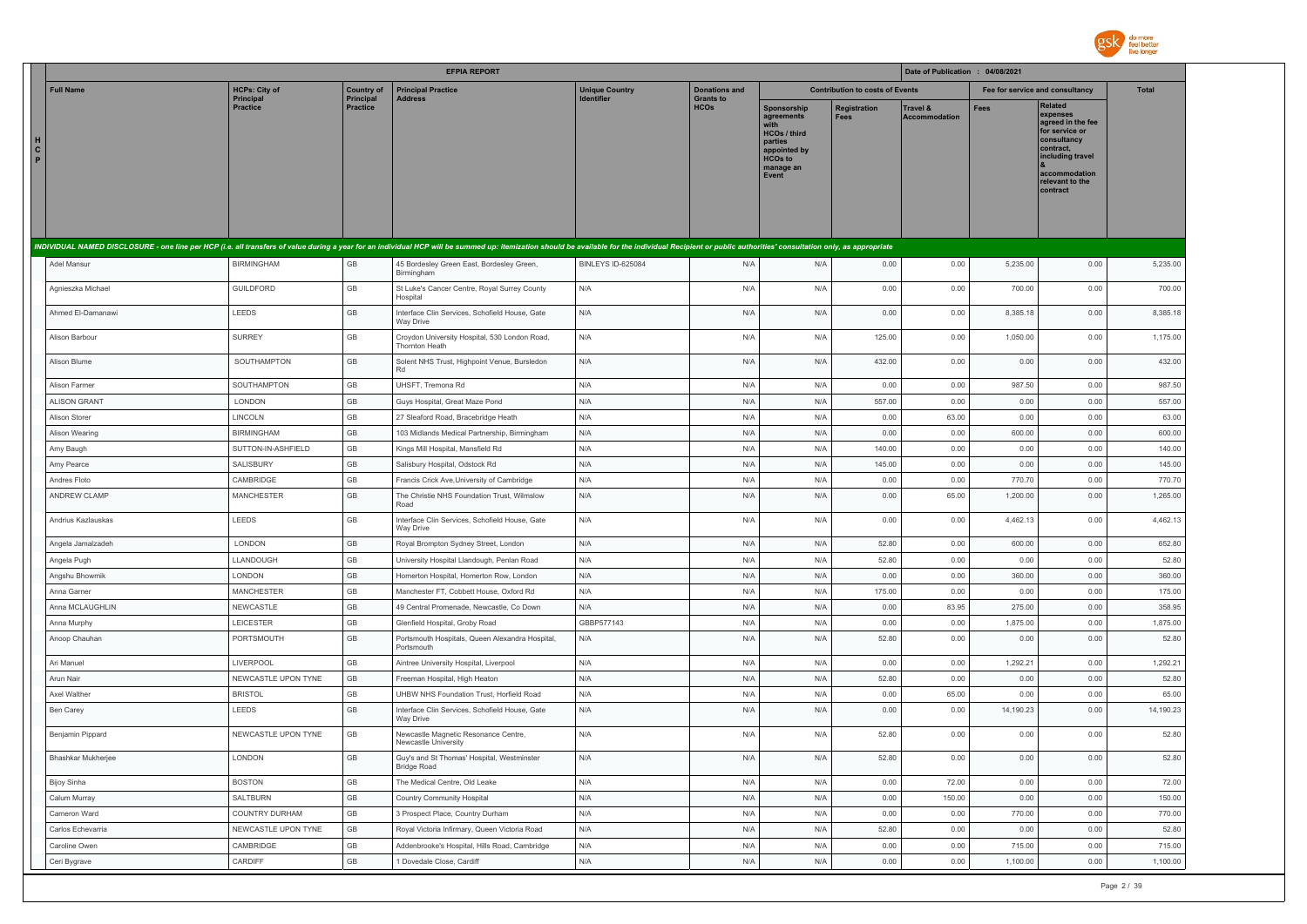

| <b>Full Name</b><br><b>HCPs: City of</b><br><b>Principal Practice</b><br><b>Unique Country</b><br><b>Donations and</b><br><b>Contribution to costs of Events</b><br>Fee for service and consultancy<br><b>Total</b><br><b>Country of</b><br><b>Principal</b><br>Principal<br><b>Grants to</b><br><b>Address</b><br><b>Identifier</b><br>Related<br><b>HCOs</b><br><b>Practice</b><br><b>Practice</b><br>Sponsorship<br><b>Fees</b><br><b>Registration</b><br><b>Travel &amp;</b><br>expenses<br>agreements<br><b>Fees</b><br><b>Accommodation</b><br>agreed in the fee<br>for service or<br>HCOs / third<br>consultancy<br>parties<br>contract.<br>appointed by<br>including travel<br><b>HCOs to</b><br>manage an<br>accommodation<br>Event<br>relevant to the<br>contract<br>INDIVIDUAL NAMED DISCLOSURE - one line per HCP (i.e. all transfers of value during a year for an individual HCP will be summed up: itemization should be available for the individual Recipient or public authorities' consult<br>LONDON<br>$\mathbb{G}\mathbb{B}$<br>N/A<br>N/A<br>N/A<br>52.80<br>0.00<br>0.00<br>0.00<br>52.80<br>Chantal Torpy<br>Imperial NHST, Pulmonary Hypertension Serv,<br>Hamrsmith Hospt<br>$\mathbb{G}\mathbb{B}$<br>Charlie Elliot<br>SHEFFIELD<br>PVD Unit, Royal Hallamshire Hospital, Glossop<br>N/A<br>N/A<br>N/A<br>52.80<br>0.00<br>0.00<br>0.00<br>52.80<br>Road<br>LONDON<br>GB<br>N/A<br>N/A<br>N/A<br>607.00<br>0.00<br>0.00<br>0.00<br>607.00<br>Chon Lam<br>St Georges Hospital, Blackshaw Road, Tooting,<br>London<br>GB<br>Christina Fotopoulou<br>LONDON<br>47 Bloemfontein Road, London<br>N/A<br>N/A<br>N/A<br>0.00<br>0.00<br>1,320.00<br>0.00<br>1,320.00<br>GB<br>Christopher Clarke<br>LONDON<br>Grahame Hayton Unit, Royal London Hospital,<br>N/A<br>N/A<br>N/A<br>0.00<br>0.00<br>825.00<br>0.00<br>825.00<br>London<br>$\mathbb{G}\mathbb{B}$<br>Christopher Stephen Kent<br>LEICESTER<br>Leicester Royal Infirmary, Infirmary Square<br>N/A<br>N/A<br>N/A<br>0.00<br>0.00<br>660.00<br>0.00<br>660.00<br>GB<br>N/A<br>125.00<br>Chris Ward<br>ASHTON-UNDER-LYNE<br>Tameside & Glossop, 193 Old St<br>N/A<br>N/A<br>0.00<br>0.00<br>0.00<br>125.00<br>$\mathbb{G}\mathbb{B}$<br>1,186.20<br><b>DARLINGTON</b><br>BINLEYS ID-513699<br>N/A<br>N/A<br>0.00<br>1,186.20<br>0.00<br>Claire Adams<br>Denmark Street Surgery, Denmark Street,<br>0.00<br>Darlington<br>GB<br>N/A<br>LINCOLN<br>Lindon House, Lincoln, 134 Dixon St<br>N/A<br>N/A<br>125.00<br>0.00<br>0.00<br>0.00<br>125.00<br><b>Claire Brookings</b><br>GB<br>LONDON<br>N/A<br>N/A<br>N/A<br>0.00<br>0.00<br>5.040.00<br>0.00<br>5.040.00<br>Guys and St Thomas NHS Trust, London<br><b>Claire Hopkins</b><br>GB<br>OXFORD<br>John Radcliffe Hospital, Headington, Oxford<br>N/A<br>N/A<br>N/A<br>52.80<br>0.00<br>570.00<br>0.00<br>622.80<br>Clare Connolly<br>GB<br>N/A<br>Colm McCabe<br>LONDON<br>Sydney Street<br>N/A<br>N/A<br>52.80<br>0.00<br>0.00<br>0.00<br>52.80<br>$\mathbb{G}\mathbb{B}$<br>Consultant Malaki Ramogi<br>COLCHESTER<br>Essex County Hospital, Lexden Road, Colchester<br>GBBP884400<br>N/A<br>N/A<br>572.00<br>0.00<br>0.00<br>0.00<br>572.00<br>$\mathbb{G}\mathbb{B}$<br>OXFORD<br>N/A<br>Consultant Paola Cicconi<br>50 Kennett Road, Oxdord<br>N/A<br>N/A<br>547.00<br>0.00<br>0.00<br>0.00<br>547.00<br>GB<br>N/A<br>175.00<br><b>YORK</b><br>N/A<br>N/A<br>175.00<br>0.00<br>0.00<br>0.00<br>Damian Mawer<br>York Hospital, Wigginton Rd, Clifton<br>$\mathbb{G}\mathbb{B}$<br>N/A<br><b>BELFAST</b><br>N/A<br>Damien McNally<br>Ormeau Clincal Trials LTD, 120a Ormeau Road,<br>N/A<br>0.00<br>0.00<br>225.00<br>0.00<br>225.00<br>Belfast<br>GB<br>N/A<br>0.00<br>787.50<br>OXFORD<br>10 Halls Close, Oxford, Oxfordshire<br>N/A<br>N/A<br>0.00<br>787.50<br>0.00<br>David Alexander Scott<br>GLASGOW<br>GB<br>N/A<br>0.00<br>700.00<br>0.00<br>700.00<br>N/A<br>N/A<br>0.00<br>David Brvant<br>5 Queen Square, Glasgow<br>GB<br>N/A<br>David Moohan<br>LEEDS<br>Interface Clin Services, Schofield House, Gate<br>N/A<br>N/A<br>0.00<br>0.00<br>13,795.93<br>0.00<br>13,795.93<br>Way Drive<br>GB<br><b>NOTTINGHAM</b><br>N/A<br>N/A<br>N/A<br>0.00<br>0.00<br>170.00<br>0.00<br>170.00<br>Debra Forster<br>Derby Road, Nottingham<br>GB<br>N/A<br>Deirdre Butler<br>LEEDS<br>Interface Clin Services, Schofield House, Gate<br>N/A<br>N/A<br>0.00<br>0.00<br>694.32<br>0.00<br>694.32<br>Way Drive<br>GB<br>N/A<br>N/A<br>0.00<br>6,450.00<br>6,450.00<br>Dermot Dalton<br>DEVON<br>North Devon District Hospital, Devon<br>N/A<br>0.00<br>0.00<br>GB<br>Dev Chadha<br>LEEDS<br>Interface Clin Services, Schofield House, Gate<br>N/A<br>N/A<br>N/A<br>0.00<br>0.00<br>3,528.75<br>0.00<br>3,528.75<br>Way Drive<br>LEEDS<br>GB<br>Interface Clin Services, Schofield House, Gate<br>N/A<br>N/A<br>N/A<br>0.00<br>0.00<br>470.50<br>0.00<br>470.50<br>Dimple Varu<br>Way Drive<br>GB<br>Dipak Mukherjee<br><b>BASILDON</b><br><b>Basildon Hospital</b><br>N/A<br>N/A<br>N/A<br>52.80<br>0.00<br>0.00<br>0.00<br>52.80<br>$\mathbb{G}\mathbb{B}$<br>Dominika Froehlich-Jeziorek<br><b>PRESTON</b><br>8 Fernbank Surgery, Nateby, Preston<br>N/A<br>N/A<br>N/A<br>0.00<br>0.00<br>400.00<br>0.00<br>400.00<br>$\mathbb{G}\mathbb{B}$<br>N/A<br>Donna Fox<br>COWBIT<br>48 Willow Court<br>N/A<br>N/A<br>0.00<br>90.90<br>0.00<br>0.00<br>90.90<br>GB<br>NEWCASTLE UPON TYNE<br>N/A<br>N/A<br>557.00<br>0.00<br>557.00<br>Dr Adam Evans<br>Royal Victoria Infirmary, Newcastle Upon Tyne<br>N/A<br>0.00<br>0.00<br>GB<br>LONDON<br>BINLEYS ID-556235<br>N/A<br>1,955.00<br>1,973.44<br>Dr. Alan Winston<br>N/A<br>0.00<br>0.00<br>18.44<br>St. Mary's Hospital, Praed Street, London<br>GB<br>Dr. ALASTAIR TEAGUE<br>LONDON<br>ST THOMAS'S HOSPITAL, WESTMINSTER<br>N/A<br>N/A<br>N/A<br>175.00<br>0.00<br>0.00<br>0.00<br>175.00<br>GB<br>Dr Alejandro Arenas-Pinto<br>LONDON<br>UCL Institute for Global Health, Mortimer Market<br>N/A<br>N/A<br>N/A<br>175.00<br>0.00<br>2,000.00<br>0.00<br>2,175.00<br>Centre<br><b>BIRMINGHAM</b><br>GB<br>BINLEYS ID-732996<br>N/A<br>0.00<br>4,416.00<br>4,416.00<br>Dr. Alice Turner<br>Heartlands Hospital, Devon House, Bordesley<br>N/A<br>0.00<br>0.00<br>Green East |                   |  | <b>EFPIA REPORT</b> |  |  | Date of Publication : 04/08/2021 |  |  |
|----------------------------------------------------------------------------------------------------------------------------------------------------------------------------------------------------------------------------------------------------------------------------------------------------------------------------------------------------------------------------------------------------------------------------------------------------------------------------------------------------------------------------------------------------------------------------------------------------------------------------------------------------------------------------------------------------------------------------------------------------------------------------------------------------------------------------------------------------------------------------------------------------------------------------------------------------------------------------------------------------------------------------------------------------------------------------------------------------------------------------------------------------------------------------------------------------------------------------------------------------------------------------------------------------------------------------------------------------------------------------------------------------------------------------------------------------------------------------------------------------------------------------------------------------------------------------------------------------------------------------------------------------------------------------------------------------------------------------------------------------------------------------------------------------------------------------------------------------------------------------------------------------------------------------------------------------------------------------------------------------------------------------------------------------------------------------------------------------------------------------------------------------------------------------------------------------------------------------------------------------------------------------------------------------------------------------------------------------------------------------------------------------------------------------------------------------------------------------------------------------------------------------------------------------------------------------------------------------------------------------------------------------------------------------------------------------------------------------------------------------------------------------------------------------------------------------------------------------------------------------------------------------------------------------------------------------------------------------------------------------------------------------------------------------------------------------------------------------------------------------------------------------------------------------------------------------------------------------------------------------------------------------------------------------------------------------------------------------------------------------------------------------------------------------------------------------------------------------------------------------------------------------------------------------------------------------------------------------------------------------------------------------------------------------------------------------------------------------------------------------------------------------------------------------------------------------------------------------------------------------------------------------------------------------------------------------------------------------------------------------------------------------------------------------------------------------------------------------------------------------------------------------------------------------------------------------------------------------------------------------------------------------------------------------------------------------------------------------------------------------------------------------------------------------------------------------------------------------------------------------------------------------------------------------------------------------------------------------------------------------------------------------------------------------------------------------------------------------------------------------------------------------------------------------------------------------------------------------------------------------------------------------------------------------------------------------------------------------------------------------------------------------------------------------------------------------------------------------------------------------------------------------------------------------------------------------------------------------------------------------------------------------------------------------------------------------------------------------------------------------------------------------------------------------------------------------------------------------------------------------------------------------------------------------------------------------------------------------------------------------------------------------------------------------------------------------------------------------------------------------------------------------------------------------------------------------------------------------------------------------------------------------------------------------------------------------------------------------------------------------------------------------------------------------------------------------------------------------------------------------------------------------------------------------------------------------------------------------------------------------------|-------------------|--|---------------------|--|--|----------------------------------|--|--|
|                                                                                                                                                                                                                                                                                                                                                                                                                                                                                                                                                                                                                                                                                                                                                                                                                                                                                                                                                                                                                                                                                                                                                                                                                                                                                                                                                                                                                                                                                                                                                                                                                                                                                                                                                                                                                                                                                                                                                                                                                                                                                                                                                                                                                                                                                                                                                                                                                                                                                                                                                                                                                                                                                                                                                                                                                                                                                                                                                                                                                                                                                                                                                                                                                                                                                                                                                                                                                                                                                                                                                                                                                                                                                                                                                                                                                                                                                                                                                                                                                                                                                                                                                                                                                                                                                                                                                                                                                                                                                                                                                                                                                                                                                                                                                                                                                                                                                                                                                                                                                                                                                                                                                                                                                                                                                                                                                                                                                                                                                                                                                                                                                                                                                                                                                                                                                                                                                                                                                                                                                                                                                                                                                                                                                                                          |                   |  |                     |  |  |                                  |  |  |
|                                                                                                                                                                                                                                                                                                                                                                                                                                                                                                                                                                                                                                                                                                                                                                                                                                                                                                                                                                                                                                                                                                                                                                                                                                                                                                                                                                                                                                                                                                                                                                                                                                                                                                                                                                                                                                                                                                                                                                                                                                                                                                                                                                                                                                                                                                                                                                                                                                                                                                                                                                                                                                                                                                                                                                                                                                                                                                                                                                                                                                                                                                                                                                                                                                                                                                                                                                                                                                                                                                                                                                                                                                                                                                                                                                                                                                                                                                                                                                                                                                                                                                                                                                                                                                                                                                                                                                                                                                                                                                                                                                                                                                                                                                                                                                                                                                                                                                                                                                                                                                                                                                                                                                                                                                                                                                                                                                                                                                                                                                                                                                                                                                                                                                                                                                                                                                                                                                                                                                                                                                                                                                                                                                                                                                                          | $\mathbf{c}$<br>P |  |                     |  |  |                                  |  |  |
|                                                                                                                                                                                                                                                                                                                                                                                                                                                                                                                                                                                                                                                                                                                                                                                                                                                                                                                                                                                                                                                                                                                                                                                                                                                                                                                                                                                                                                                                                                                                                                                                                                                                                                                                                                                                                                                                                                                                                                                                                                                                                                                                                                                                                                                                                                                                                                                                                                                                                                                                                                                                                                                                                                                                                                                                                                                                                                                                                                                                                                                                                                                                                                                                                                                                                                                                                                                                                                                                                                                                                                                                                                                                                                                                                                                                                                                                                                                                                                                                                                                                                                                                                                                                                                                                                                                                                                                                                                                                                                                                                                                                                                                                                                                                                                                                                                                                                                                                                                                                                                                                                                                                                                                                                                                                                                                                                                                                                                                                                                                                                                                                                                                                                                                                                                                                                                                                                                                                                                                                                                                                                                                                                                                                                                                          |                   |  |                     |  |  |                                  |  |  |
|                                                                                                                                                                                                                                                                                                                                                                                                                                                                                                                                                                                                                                                                                                                                                                                                                                                                                                                                                                                                                                                                                                                                                                                                                                                                                                                                                                                                                                                                                                                                                                                                                                                                                                                                                                                                                                                                                                                                                                                                                                                                                                                                                                                                                                                                                                                                                                                                                                                                                                                                                                                                                                                                                                                                                                                                                                                                                                                                                                                                                                                                                                                                                                                                                                                                                                                                                                                                                                                                                                                                                                                                                                                                                                                                                                                                                                                                                                                                                                                                                                                                                                                                                                                                                                                                                                                                                                                                                                                                                                                                                                                                                                                                                                                                                                                                                                                                                                                                                                                                                                                                                                                                                                                                                                                                                                                                                                                                                                                                                                                                                                                                                                                                                                                                                                                                                                                                                                                                                                                                                                                                                                                                                                                                                                                          |                   |  |                     |  |  |                                  |  |  |
|                                                                                                                                                                                                                                                                                                                                                                                                                                                                                                                                                                                                                                                                                                                                                                                                                                                                                                                                                                                                                                                                                                                                                                                                                                                                                                                                                                                                                                                                                                                                                                                                                                                                                                                                                                                                                                                                                                                                                                                                                                                                                                                                                                                                                                                                                                                                                                                                                                                                                                                                                                                                                                                                                                                                                                                                                                                                                                                                                                                                                                                                                                                                                                                                                                                                                                                                                                                                                                                                                                                                                                                                                                                                                                                                                                                                                                                                                                                                                                                                                                                                                                                                                                                                                                                                                                                                                                                                                                                                                                                                                                                                                                                                                                                                                                                                                                                                                                                                                                                                                                                                                                                                                                                                                                                                                                                                                                                                                                                                                                                                                                                                                                                                                                                                                                                                                                                                                                                                                                                                                                                                                                                                                                                                                                                          |                   |  |                     |  |  |                                  |  |  |
|                                                                                                                                                                                                                                                                                                                                                                                                                                                                                                                                                                                                                                                                                                                                                                                                                                                                                                                                                                                                                                                                                                                                                                                                                                                                                                                                                                                                                                                                                                                                                                                                                                                                                                                                                                                                                                                                                                                                                                                                                                                                                                                                                                                                                                                                                                                                                                                                                                                                                                                                                                                                                                                                                                                                                                                                                                                                                                                                                                                                                                                                                                                                                                                                                                                                                                                                                                                                                                                                                                                                                                                                                                                                                                                                                                                                                                                                                                                                                                                                                                                                                                                                                                                                                                                                                                                                                                                                                                                                                                                                                                                                                                                                                                                                                                                                                                                                                                                                                                                                                                                                                                                                                                                                                                                                                                                                                                                                                                                                                                                                                                                                                                                                                                                                                                                                                                                                                                                                                                                                                                                                                                                                                                                                                                                          |                   |  |                     |  |  |                                  |  |  |
|                                                                                                                                                                                                                                                                                                                                                                                                                                                                                                                                                                                                                                                                                                                                                                                                                                                                                                                                                                                                                                                                                                                                                                                                                                                                                                                                                                                                                                                                                                                                                                                                                                                                                                                                                                                                                                                                                                                                                                                                                                                                                                                                                                                                                                                                                                                                                                                                                                                                                                                                                                                                                                                                                                                                                                                                                                                                                                                                                                                                                                                                                                                                                                                                                                                                                                                                                                                                                                                                                                                                                                                                                                                                                                                                                                                                                                                                                                                                                                                                                                                                                                                                                                                                                                                                                                                                                                                                                                                                                                                                                                                                                                                                                                                                                                                                                                                                                                                                                                                                                                                                                                                                                                                                                                                                                                                                                                                                                                                                                                                                                                                                                                                                                                                                                                                                                                                                                                                                                                                                                                                                                                                                                                                                                                                          |                   |  |                     |  |  |                                  |  |  |
|                                                                                                                                                                                                                                                                                                                                                                                                                                                                                                                                                                                                                                                                                                                                                                                                                                                                                                                                                                                                                                                                                                                                                                                                                                                                                                                                                                                                                                                                                                                                                                                                                                                                                                                                                                                                                                                                                                                                                                                                                                                                                                                                                                                                                                                                                                                                                                                                                                                                                                                                                                                                                                                                                                                                                                                                                                                                                                                                                                                                                                                                                                                                                                                                                                                                                                                                                                                                                                                                                                                                                                                                                                                                                                                                                                                                                                                                                                                                                                                                                                                                                                                                                                                                                                                                                                                                                                                                                                                                                                                                                                                                                                                                                                                                                                                                                                                                                                                                                                                                                                                                                                                                                                                                                                                                                                                                                                                                                                                                                                                                                                                                                                                                                                                                                                                                                                                                                                                                                                                                                                                                                                                                                                                                                                                          |                   |  |                     |  |  |                                  |  |  |
|                                                                                                                                                                                                                                                                                                                                                                                                                                                                                                                                                                                                                                                                                                                                                                                                                                                                                                                                                                                                                                                                                                                                                                                                                                                                                                                                                                                                                                                                                                                                                                                                                                                                                                                                                                                                                                                                                                                                                                                                                                                                                                                                                                                                                                                                                                                                                                                                                                                                                                                                                                                                                                                                                                                                                                                                                                                                                                                                                                                                                                                                                                                                                                                                                                                                                                                                                                                                                                                                                                                                                                                                                                                                                                                                                                                                                                                                                                                                                                                                                                                                                                                                                                                                                                                                                                                                                                                                                                                                                                                                                                                                                                                                                                                                                                                                                                                                                                                                                                                                                                                                                                                                                                                                                                                                                                                                                                                                                                                                                                                                                                                                                                                                                                                                                                                                                                                                                                                                                                                                                                                                                                                                                                                                                                                          |                   |  |                     |  |  |                                  |  |  |
|                                                                                                                                                                                                                                                                                                                                                                                                                                                                                                                                                                                                                                                                                                                                                                                                                                                                                                                                                                                                                                                                                                                                                                                                                                                                                                                                                                                                                                                                                                                                                                                                                                                                                                                                                                                                                                                                                                                                                                                                                                                                                                                                                                                                                                                                                                                                                                                                                                                                                                                                                                                                                                                                                                                                                                                                                                                                                                                                                                                                                                                                                                                                                                                                                                                                                                                                                                                                                                                                                                                                                                                                                                                                                                                                                                                                                                                                                                                                                                                                                                                                                                                                                                                                                                                                                                                                                                                                                                                                                                                                                                                                                                                                                                                                                                                                                                                                                                                                                                                                                                                                                                                                                                                                                                                                                                                                                                                                                                                                                                                                                                                                                                                                                                                                                                                                                                                                                                                                                                                                                                                                                                                                                                                                                                                          |                   |  |                     |  |  |                                  |  |  |
|                                                                                                                                                                                                                                                                                                                                                                                                                                                                                                                                                                                                                                                                                                                                                                                                                                                                                                                                                                                                                                                                                                                                                                                                                                                                                                                                                                                                                                                                                                                                                                                                                                                                                                                                                                                                                                                                                                                                                                                                                                                                                                                                                                                                                                                                                                                                                                                                                                                                                                                                                                                                                                                                                                                                                                                                                                                                                                                                                                                                                                                                                                                                                                                                                                                                                                                                                                                                                                                                                                                                                                                                                                                                                                                                                                                                                                                                                                                                                                                                                                                                                                                                                                                                                                                                                                                                                                                                                                                                                                                                                                                                                                                                                                                                                                                                                                                                                                                                                                                                                                                                                                                                                                                                                                                                                                                                                                                                                                                                                                                                                                                                                                                                                                                                                                                                                                                                                                                                                                                                                                                                                                                                                                                                                                                          |                   |  |                     |  |  |                                  |  |  |
|                                                                                                                                                                                                                                                                                                                                                                                                                                                                                                                                                                                                                                                                                                                                                                                                                                                                                                                                                                                                                                                                                                                                                                                                                                                                                                                                                                                                                                                                                                                                                                                                                                                                                                                                                                                                                                                                                                                                                                                                                                                                                                                                                                                                                                                                                                                                                                                                                                                                                                                                                                                                                                                                                                                                                                                                                                                                                                                                                                                                                                                                                                                                                                                                                                                                                                                                                                                                                                                                                                                                                                                                                                                                                                                                                                                                                                                                                                                                                                                                                                                                                                                                                                                                                                                                                                                                                                                                                                                                                                                                                                                                                                                                                                                                                                                                                                                                                                                                                                                                                                                                                                                                                                                                                                                                                                                                                                                                                                                                                                                                                                                                                                                                                                                                                                                                                                                                                                                                                                                                                                                                                                                                                                                                                                                          |                   |  |                     |  |  |                                  |  |  |
|                                                                                                                                                                                                                                                                                                                                                                                                                                                                                                                                                                                                                                                                                                                                                                                                                                                                                                                                                                                                                                                                                                                                                                                                                                                                                                                                                                                                                                                                                                                                                                                                                                                                                                                                                                                                                                                                                                                                                                                                                                                                                                                                                                                                                                                                                                                                                                                                                                                                                                                                                                                                                                                                                                                                                                                                                                                                                                                                                                                                                                                                                                                                                                                                                                                                                                                                                                                                                                                                                                                                                                                                                                                                                                                                                                                                                                                                                                                                                                                                                                                                                                                                                                                                                                                                                                                                                                                                                                                                                                                                                                                                                                                                                                                                                                                                                                                                                                                                                                                                                                                                                                                                                                                                                                                                                                                                                                                                                                                                                                                                                                                                                                                                                                                                                                                                                                                                                                                                                                                                                                                                                                                                                                                                                                                          |                   |  |                     |  |  |                                  |  |  |
|                                                                                                                                                                                                                                                                                                                                                                                                                                                                                                                                                                                                                                                                                                                                                                                                                                                                                                                                                                                                                                                                                                                                                                                                                                                                                                                                                                                                                                                                                                                                                                                                                                                                                                                                                                                                                                                                                                                                                                                                                                                                                                                                                                                                                                                                                                                                                                                                                                                                                                                                                                                                                                                                                                                                                                                                                                                                                                                                                                                                                                                                                                                                                                                                                                                                                                                                                                                                                                                                                                                                                                                                                                                                                                                                                                                                                                                                                                                                                                                                                                                                                                                                                                                                                                                                                                                                                                                                                                                                                                                                                                                                                                                                                                                                                                                                                                                                                                                                                                                                                                                                                                                                                                                                                                                                                                                                                                                                                                                                                                                                                                                                                                                                                                                                                                                                                                                                                                                                                                                                                                                                                                                                                                                                                                                          |                   |  |                     |  |  |                                  |  |  |
|                                                                                                                                                                                                                                                                                                                                                                                                                                                                                                                                                                                                                                                                                                                                                                                                                                                                                                                                                                                                                                                                                                                                                                                                                                                                                                                                                                                                                                                                                                                                                                                                                                                                                                                                                                                                                                                                                                                                                                                                                                                                                                                                                                                                                                                                                                                                                                                                                                                                                                                                                                                                                                                                                                                                                                                                                                                                                                                                                                                                                                                                                                                                                                                                                                                                                                                                                                                                                                                                                                                                                                                                                                                                                                                                                                                                                                                                                                                                                                                                                                                                                                                                                                                                                                                                                                                                                                                                                                                                                                                                                                                                                                                                                                                                                                                                                                                                                                                                                                                                                                                                                                                                                                                                                                                                                                                                                                                                                                                                                                                                                                                                                                                                                                                                                                                                                                                                                                                                                                                                                                                                                                                                                                                                                                                          |                   |  |                     |  |  |                                  |  |  |
|                                                                                                                                                                                                                                                                                                                                                                                                                                                                                                                                                                                                                                                                                                                                                                                                                                                                                                                                                                                                                                                                                                                                                                                                                                                                                                                                                                                                                                                                                                                                                                                                                                                                                                                                                                                                                                                                                                                                                                                                                                                                                                                                                                                                                                                                                                                                                                                                                                                                                                                                                                                                                                                                                                                                                                                                                                                                                                                                                                                                                                                                                                                                                                                                                                                                                                                                                                                                                                                                                                                                                                                                                                                                                                                                                                                                                                                                                                                                                                                                                                                                                                                                                                                                                                                                                                                                                                                                                                                                                                                                                                                                                                                                                                                                                                                                                                                                                                                                                                                                                                                                                                                                                                                                                                                                                                                                                                                                                                                                                                                                                                                                                                                                                                                                                                                                                                                                                                                                                                                                                                                                                                                                                                                                                                                          |                   |  |                     |  |  |                                  |  |  |
|                                                                                                                                                                                                                                                                                                                                                                                                                                                                                                                                                                                                                                                                                                                                                                                                                                                                                                                                                                                                                                                                                                                                                                                                                                                                                                                                                                                                                                                                                                                                                                                                                                                                                                                                                                                                                                                                                                                                                                                                                                                                                                                                                                                                                                                                                                                                                                                                                                                                                                                                                                                                                                                                                                                                                                                                                                                                                                                                                                                                                                                                                                                                                                                                                                                                                                                                                                                                                                                                                                                                                                                                                                                                                                                                                                                                                                                                                                                                                                                                                                                                                                                                                                                                                                                                                                                                                                                                                                                                                                                                                                                                                                                                                                                                                                                                                                                                                                                                                                                                                                                                                                                                                                                                                                                                                                                                                                                                                                                                                                                                                                                                                                                                                                                                                                                                                                                                                                                                                                                                                                                                                                                                                                                                                                                          |                   |  |                     |  |  |                                  |  |  |
|                                                                                                                                                                                                                                                                                                                                                                                                                                                                                                                                                                                                                                                                                                                                                                                                                                                                                                                                                                                                                                                                                                                                                                                                                                                                                                                                                                                                                                                                                                                                                                                                                                                                                                                                                                                                                                                                                                                                                                                                                                                                                                                                                                                                                                                                                                                                                                                                                                                                                                                                                                                                                                                                                                                                                                                                                                                                                                                                                                                                                                                                                                                                                                                                                                                                                                                                                                                                                                                                                                                                                                                                                                                                                                                                                                                                                                                                                                                                                                                                                                                                                                                                                                                                                                                                                                                                                                                                                                                                                                                                                                                                                                                                                                                                                                                                                                                                                                                                                                                                                                                                                                                                                                                                                                                                                                                                                                                                                                                                                                                                                                                                                                                                                                                                                                                                                                                                                                                                                                                                                                                                                                                                                                                                                                                          |                   |  |                     |  |  |                                  |  |  |
|                                                                                                                                                                                                                                                                                                                                                                                                                                                                                                                                                                                                                                                                                                                                                                                                                                                                                                                                                                                                                                                                                                                                                                                                                                                                                                                                                                                                                                                                                                                                                                                                                                                                                                                                                                                                                                                                                                                                                                                                                                                                                                                                                                                                                                                                                                                                                                                                                                                                                                                                                                                                                                                                                                                                                                                                                                                                                                                                                                                                                                                                                                                                                                                                                                                                                                                                                                                                                                                                                                                                                                                                                                                                                                                                                                                                                                                                                                                                                                                                                                                                                                                                                                                                                                                                                                                                                                                                                                                                                                                                                                                                                                                                                                                                                                                                                                                                                                                                                                                                                                                                                                                                                                                                                                                                                                                                                                                                                                                                                                                                                                                                                                                                                                                                                                                                                                                                                                                                                                                                                                                                                                                                                                                                                                                          |                   |  |                     |  |  |                                  |  |  |
|                                                                                                                                                                                                                                                                                                                                                                                                                                                                                                                                                                                                                                                                                                                                                                                                                                                                                                                                                                                                                                                                                                                                                                                                                                                                                                                                                                                                                                                                                                                                                                                                                                                                                                                                                                                                                                                                                                                                                                                                                                                                                                                                                                                                                                                                                                                                                                                                                                                                                                                                                                                                                                                                                                                                                                                                                                                                                                                                                                                                                                                                                                                                                                                                                                                                                                                                                                                                                                                                                                                                                                                                                                                                                                                                                                                                                                                                                                                                                                                                                                                                                                                                                                                                                                                                                                                                                                                                                                                                                                                                                                                                                                                                                                                                                                                                                                                                                                                                                                                                                                                                                                                                                                                                                                                                                                                                                                                                                                                                                                                                                                                                                                                                                                                                                                                                                                                                                                                                                                                                                                                                                                                                                                                                                                                          |                   |  |                     |  |  |                                  |  |  |
|                                                                                                                                                                                                                                                                                                                                                                                                                                                                                                                                                                                                                                                                                                                                                                                                                                                                                                                                                                                                                                                                                                                                                                                                                                                                                                                                                                                                                                                                                                                                                                                                                                                                                                                                                                                                                                                                                                                                                                                                                                                                                                                                                                                                                                                                                                                                                                                                                                                                                                                                                                                                                                                                                                                                                                                                                                                                                                                                                                                                                                                                                                                                                                                                                                                                                                                                                                                                                                                                                                                                                                                                                                                                                                                                                                                                                                                                                                                                                                                                                                                                                                                                                                                                                                                                                                                                                                                                                                                                                                                                                                                                                                                                                                                                                                                                                                                                                                                                                                                                                                                                                                                                                                                                                                                                                                                                                                                                                                                                                                                                                                                                                                                                                                                                                                                                                                                                                                                                                                                                                                                                                                                                                                                                                                                          |                   |  |                     |  |  |                                  |  |  |
|                                                                                                                                                                                                                                                                                                                                                                                                                                                                                                                                                                                                                                                                                                                                                                                                                                                                                                                                                                                                                                                                                                                                                                                                                                                                                                                                                                                                                                                                                                                                                                                                                                                                                                                                                                                                                                                                                                                                                                                                                                                                                                                                                                                                                                                                                                                                                                                                                                                                                                                                                                                                                                                                                                                                                                                                                                                                                                                                                                                                                                                                                                                                                                                                                                                                                                                                                                                                                                                                                                                                                                                                                                                                                                                                                                                                                                                                                                                                                                                                                                                                                                                                                                                                                                                                                                                                                                                                                                                                                                                                                                                                                                                                                                                                                                                                                                                                                                                                                                                                                                                                                                                                                                                                                                                                                                                                                                                                                                                                                                                                                                                                                                                                                                                                                                                                                                                                                                                                                                                                                                                                                                                                                                                                                                                          |                   |  |                     |  |  |                                  |  |  |
|                                                                                                                                                                                                                                                                                                                                                                                                                                                                                                                                                                                                                                                                                                                                                                                                                                                                                                                                                                                                                                                                                                                                                                                                                                                                                                                                                                                                                                                                                                                                                                                                                                                                                                                                                                                                                                                                                                                                                                                                                                                                                                                                                                                                                                                                                                                                                                                                                                                                                                                                                                                                                                                                                                                                                                                                                                                                                                                                                                                                                                                                                                                                                                                                                                                                                                                                                                                                                                                                                                                                                                                                                                                                                                                                                                                                                                                                                                                                                                                                                                                                                                                                                                                                                                                                                                                                                                                                                                                                                                                                                                                                                                                                                                                                                                                                                                                                                                                                                                                                                                                                                                                                                                                                                                                                                                                                                                                                                                                                                                                                                                                                                                                                                                                                                                                                                                                                                                                                                                                                                                                                                                                                                                                                                                                          |                   |  |                     |  |  |                                  |  |  |
|                                                                                                                                                                                                                                                                                                                                                                                                                                                                                                                                                                                                                                                                                                                                                                                                                                                                                                                                                                                                                                                                                                                                                                                                                                                                                                                                                                                                                                                                                                                                                                                                                                                                                                                                                                                                                                                                                                                                                                                                                                                                                                                                                                                                                                                                                                                                                                                                                                                                                                                                                                                                                                                                                                                                                                                                                                                                                                                                                                                                                                                                                                                                                                                                                                                                                                                                                                                                                                                                                                                                                                                                                                                                                                                                                                                                                                                                                                                                                                                                                                                                                                                                                                                                                                                                                                                                                                                                                                                                                                                                                                                                                                                                                                                                                                                                                                                                                                                                                                                                                                                                                                                                                                                                                                                                                                                                                                                                                                                                                                                                                                                                                                                                                                                                                                                                                                                                                                                                                                                                                                                                                                                                                                                                                                                          |                   |  |                     |  |  |                                  |  |  |
|                                                                                                                                                                                                                                                                                                                                                                                                                                                                                                                                                                                                                                                                                                                                                                                                                                                                                                                                                                                                                                                                                                                                                                                                                                                                                                                                                                                                                                                                                                                                                                                                                                                                                                                                                                                                                                                                                                                                                                                                                                                                                                                                                                                                                                                                                                                                                                                                                                                                                                                                                                                                                                                                                                                                                                                                                                                                                                                                                                                                                                                                                                                                                                                                                                                                                                                                                                                                                                                                                                                                                                                                                                                                                                                                                                                                                                                                                                                                                                                                                                                                                                                                                                                                                                                                                                                                                                                                                                                                                                                                                                                                                                                                                                                                                                                                                                                                                                                                                                                                                                                                                                                                                                                                                                                                                                                                                                                                                                                                                                                                                                                                                                                                                                                                                                                                                                                                                                                                                                                                                                                                                                                                                                                                                                                          |                   |  |                     |  |  |                                  |  |  |
|                                                                                                                                                                                                                                                                                                                                                                                                                                                                                                                                                                                                                                                                                                                                                                                                                                                                                                                                                                                                                                                                                                                                                                                                                                                                                                                                                                                                                                                                                                                                                                                                                                                                                                                                                                                                                                                                                                                                                                                                                                                                                                                                                                                                                                                                                                                                                                                                                                                                                                                                                                                                                                                                                                                                                                                                                                                                                                                                                                                                                                                                                                                                                                                                                                                                                                                                                                                                                                                                                                                                                                                                                                                                                                                                                                                                                                                                                                                                                                                                                                                                                                                                                                                                                                                                                                                                                                                                                                                                                                                                                                                                                                                                                                                                                                                                                                                                                                                                                                                                                                                                                                                                                                                                                                                                                                                                                                                                                                                                                                                                                                                                                                                                                                                                                                                                                                                                                                                                                                                                                                                                                                                                                                                                                                                          |                   |  |                     |  |  |                                  |  |  |
|                                                                                                                                                                                                                                                                                                                                                                                                                                                                                                                                                                                                                                                                                                                                                                                                                                                                                                                                                                                                                                                                                                                                                                                                                                                                                                                                                                                                                                                                                                                                                                                                                                                                                                                                                                                                                                                                                                                                                                                                                                                                                                                                                                                                                                                                                                                                                                                                                                                                                                                                                                                                                                                                                                                                                                                                                                                                                                                                                                                                                                                                                                                                                                                                                                                                                                                                                                                                                                                                                                                                                                                                                                                                                                                                                                                                                                                                                                                                                                                                                                                                                                                                                                                                                                                                                                                                                                                                                                                                                                                                                                                                                                                                                                                                                                                                                                                                                                                                                                                                                                                                                                                                                                                                                                                                                                                                                                                                                                                                                                                                                                                                                                                                                                                                                                                                                                                                                                                                                                                                                                                                                                                                                                                                                                                          |                   |  |                     |  |  |                                  |  |  |
|                                                                                                                                                                                                                                                                                                                                                                                                                                                                                                                                                                                                                                                                                                                                                                                                                                                                                                                                                                                                                                                                                                                                                                                                                                                                                                                                                                                                                                                                                                                                                                                                                                                                                                                                                                                                                                                                                                                                                                                                                                                                                                                                                                                                                                                                                                                                                                                                                                                                                                                                                                                                                                                                                                                                                                                                                                                                                                                                                                                                                                                                                                                                                                                                                                                                                                                                                                                                                                                                                                                                                                                                                                                                                                                                                                                                                                                                                                                                                                                                                                                                                                                                                                                                                                                                                                                                                                                                                                                                                                                                                                                                                                                                                                                                                                                                                                                                                                                                                                                                                                                                                                                                                                                                                                                                                                                                                                                                                                                                                                                                                                                                                                                                                                                                                                                                                                                                                                                                                                                                                                                                                                                                                                                                                                                          |                   |  |                     |  |  |                                  |  |  |
|                                                                                                                                                                                                                                                                                                                                                                                                                                                                                                                                                                                                                                                                                                                                                                                                                                                                                                                                                                                                                                                                                                                                                                                                                                                                                                                                                                                                                                                                                                                                                                                                                                                                                                                                                                                                                                                                                                                                                                                                                                                                                                                                                                                                                                                                                                                                                                                                                                                                                                                                                                                                                                                                                                                                                                                                                                                                                                                                                                                                                                                                                                                                                                                                                                                                                                                                                                                                                                                                                                                                                                                                                                                                                                                                                                                                                                                                                                                                                                                                                                                                                                                                                                                                                                                                                                                                                                                                                                                                                                                                                                                                                                                                                                                                                                                                                                                                                                                                                                                                                                                                                                                                                                                                                                                                                                                                                                                                                                                                                                                                                                                                                                                                                                                                                                                                                                                                                                                                                                                                                                                                                                                                                                                                                                                          |                   |  |                     |  |  |                                  |  |  |
|                                                                                                                                                                                                                                                                                                                                                                                                                                                                                                                                                                                                                                                                                                                                                                                                                                                                                                                                                                                                                                                                                                                                                                                                                                                                                                                                                                                                                                                                                                                                                                                                                                                                                                                                                                                                                                                                                                                                                                                                                                                                                                                                                                                                                                                                                                                                                                                                                                                                                                                                                                                                                                                                                                                                                                                                                                                                                                                                                                                                                                                                                                                                                                                                                                                                                                                                                                                                                                                                                                                                                                                                                                                                                                                                                                                                                                                                                                                                                                                                                                                                                                                                                                                                                                                                                                                                                                                                                                                                                                                                                                                                                                                                                                                                                                                                                                                                                                                                                                                                                                                                                                                                                                                                                                                                                                                                                                                                                                                                                                                                                                                                                                                                                                                                                                                                                                                                                                                                                                                                                                                                                                                                                                                                                                                          |                   |  |                     |  |  |                                  |  |  |
|                                                                                                                                                                                                                                                                                                                                                                                                                                                                                                                                                                                                                                                                                                                                                                                                                                                                                                                                                                                                                                                                                                                                                                                                                                                                                                                                                                                                                                                                                                                                                                                                                                                                                                                                                                                                                                                                                                                                                                                                                                                                                                                                                                                                                                                                                                                                                                                                                                                                                                                                                                                                                                                                                                                                                                                                                                                                                                                                                                                                                                                                                                                                                                                                                                                                                                                                                                                                                                                                                                                                                                                                                                                                                                                                                                                                                                                                                                                                                                                                                                                                                                                                                                                                                                                                                                                                                                                                                                                                                                                                                                                                                                                                                                                                                                                                                                                                                                                                                                                                                                                                                                                                                                                                                                                                                                                                                                                                                                                                                                                                                                                                                                                                                                                                                                                                                                                                                                                                                                                                                                                                                                                                                                                                                                                          |                   |  |                     |  |  |                                  |  |  |
|                                                                                                                                                                                                                                                                                                                                                                                                                                                                                                                                                                                                                                                                                                                                                                                                                                                                                                                                                                                                                                                                                                                                                                                                                                                                                                                                                                                                                                                                                                                                                                                                                                                                                                                                                                                                                                                                                                                                                                                                                                                                                                                                                                                                                                                                                                                                                                                                                                                                                                                                                                                                                                                                                                                                                                                                                                                                                                                                                                                                                                                                                                                                                                                                                                                                                                                                                                                                                                                                                                                                                                                                                                                                                                                                                                                                                                                                                                                                                                                                                                                                                                                                                                                                                                                                                                                                                                                                                                                                                                                                                                                                                                                                                                                                                                                                                                                                                                                                                                                                                                                                                                                                                                                                                                                                                                                                                                                                                                                                                                                                                                                                                                                                                                                                                                                                                                                                                                                                                                                                                                                                                                                                                                                                                                                          |                   |  |                     |  |  |                                  |  |  |
|                                                                                                                                                                                                                                                                                                                                                                                                                                                                                                                                                                                                                                                                                                                                                                                                                                                                                                                                                                                                                                                                                                                                                                                                                                                                                                                                                                                                                                                                                                                                                                                                                                                                                                                                                                                                                                                                                                                                                                                                                                                                                                                                                                                                                                                                                                                                                                                                                                                                                                                                                                                                                                                                                                                                                                                                                                                                                                                                                                                                                                                                                                                                                                                                                                                                                                                                                                                                                                                                                                                                                                                                                                                                                                                                                                                                                                                                                                                                                                                                                                                                                                                                                                                                                                                                                                                                                                                                                                                                                                                                                                                                                                                                                                                                                                                                                                                                                                                                                                                                                                                                                                                                                                                                                                                                                                                                                                                                                                                                                                                                                                                                                                                                                                                                                                                                                                                                                                                                                                                                                                                                                                                                                                                                                                                          |                   |  |                     |  |  |                                  |  |  |
|                                                                                                                                                                                                                                                                                                                                                                                                                                                                                                                                                                                                                                                                                                                                                                                                                                                                                                                                                                                                                                                                                                                                                                                                                                                                                                                                                                                                                                                                                                                                                                                                                                                                                                                                                                                                                                                                                                                                                                                                                                                                                                                                                                                                                                                                                                                                                                                                                                                                                                                                                                                                                                                                                                                                                                                                                                                                                                                                                                                                                                                                                                                                                                                                                                                                                                                                                                                                                                                                                                                                                                                                                                                                                                                                                                                                                                                                                                                                                                                                                                                                                                                                                                                                                                                                                                                                                                                                                                                                                                                                                                                                                                                                                                                                                                                                                                                                                                                                                                                                                                                                                                                                                                                                                                                                                                                                                                                                                                                                                                                                                                                                                                                                                                                                                                                                                                                                                                                                                                                                                                                                                                                                                                                                                                                          |                   |  |                     |  |  |                                  |  |  |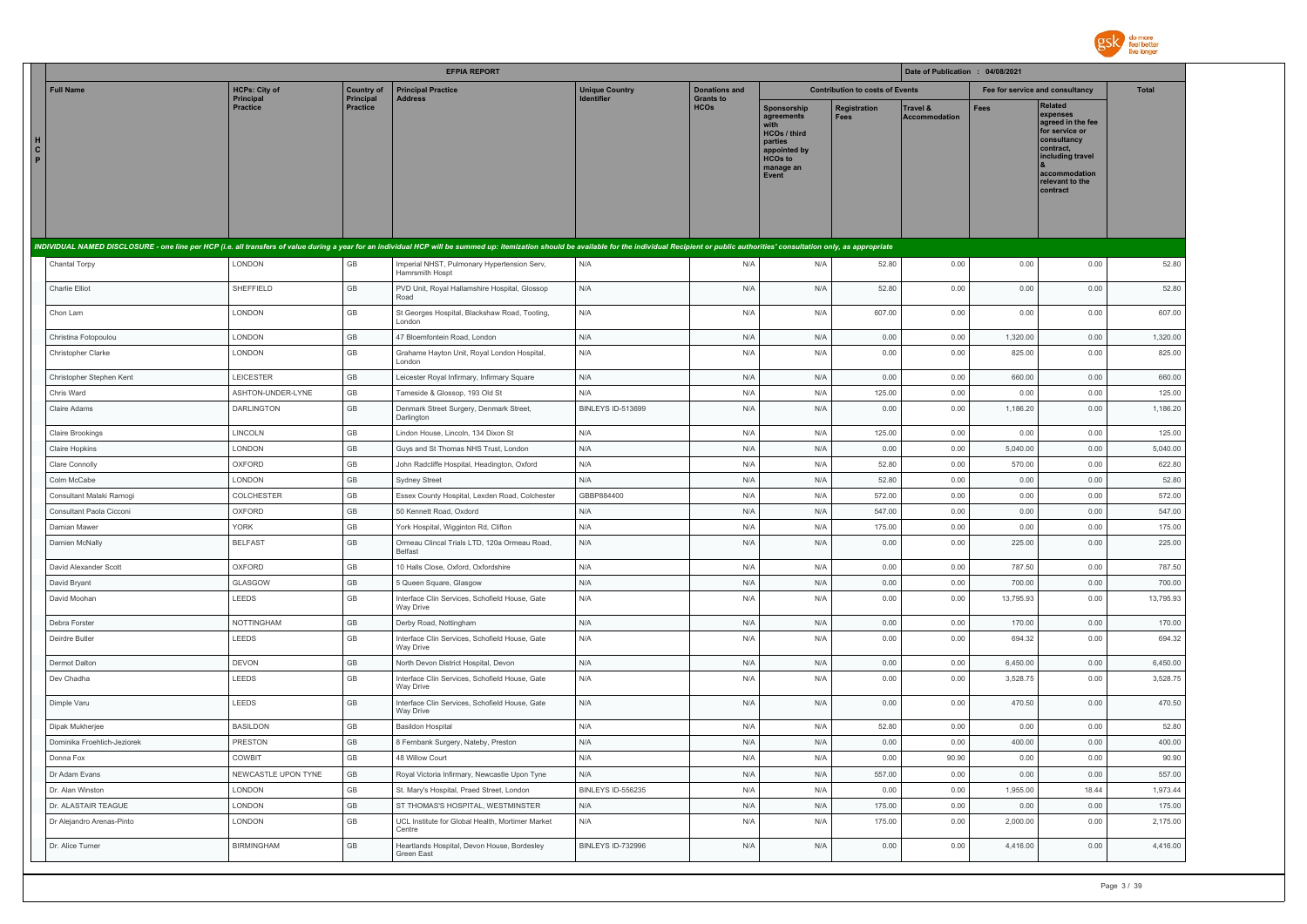

|                        |                           |                                     |                              | <b>EFPIA REPORT</b>                                                                                                                                                                                                            |                          |                                 |                                                                                                                      |                                        | Date of Publication : 04/08/2021 |             |                                                                                                                                                                   |              |
|------------------------|---------------------------|-------------------------------------|------------------------------|--------------------------------------------------------------------------------------------------------------------------------------------------------------------------------------------------------------------------------|--------------------------|---------------------------------|----------------------------------------------------------------------------------------------------------------------|----------------------------------------|----------------------------------|-------------|-------------------------------------------------------------------------------------------------------------------------------------------------------------------|--------------|
| <b>Full Name</b>       |                           | <b>HCPs: City of</b>                | <b>Country of</b>            | <b>Principal Practice</b>                                                                                                                                                                                                      | <b>Unique Country</b>    | <b>Donations and</b>            |                                                                                                                      | <b>Contribution to costs of Events</b> |                                  |             | Fee for service and consultancy                                                                                                                                   | <b>Total</b> |
| H<br>$\mathbf{c}$<br>P |                           | <b>Principal</b><br><b>Practice</b> | Principal<br><b>Practice</b> | <b>Address</b>                                                                                                                                                                                                                 | <b>Identifier</b>        | <b>Grants to</b><br><b>HCOs</b> | Sponsorship<br>agreements<br>with<br>HCOs / third<br>parties<br>appointed by<br><b>HCOs to</b><br>manage an<br>Event | Registration<br><b>Fees</b>            | Travel &<br><b>Accommodation</b> | <b>Fees</b> | <b>Related</b><br>expenses<br>agreed in the fee<br>for service or<br>consultancy<br>contract,<br>including travel<br>accommodation<br>relevant to the<br>contract |              |
|                        |                           |                                     |                              | INDIVIDUAL NAMED DISCLOSURE - one line per HCP (i.e. all transfers of value during a year for an individual HCP will be summed up: itemization should be available for the individual Recipient or public authorities' consult |                          |                                 |                                                                                                                      |                                        |                                  |             |                                                                                                                                                                   |              |
| Dr Ali Fawzi           |                           | CHERTSEY                            | $\mathbb{G}\mathbb{B}$       | St Peters Hospital, Guildford Road, Lyne,<br>Chertsey                                                                                                                                                                          | N/A                      | N/A                             | N/A                                                                                                                  | 0.00                                   | 0.00                             | 787.50      | 0.00                                                                                                                                                              | 787.50       |
|                        | Dr Alison Wardropper      | <b>DURHAM</b>                       | GB                           | University Hospital of North Durham, North Road,<br>Durham                                                                                                                                                                     | GBBP450682               | N/A                             | N/A                                                                                                                  | 145.00                                 | 0.00                             | 0.00        | 0.00                                                                                                                                                              | 145.00       |
| Dr Amandeep Gill       |                           | <b>BIRMINGHAM</b>                   | $\mathsf{GB}$                | Queen Elizabeth Hospital Midelsohn Way<br>Birmingham                                                                                                                                                                           | N/A                      | N/A                             | N/A                                                                                                                  | 537.00                                 | 0.00                             | 0.00        | 0.00                                                                                                                                                              | 537.00       |
| Dr Amir Jehangir       |                           | LONDON                              | GB                           | Whipps Cross University, Whipps Cross Road,<br>Leytonstone                                                                                                                                                                     | N/A                      | N/A                             | N/A                                                                                                                  | 0.00                                   | 0.00                             | 810.00      | 0.00                                                                                                                                                              | 810.00       |
|                        | Dr Amrithraj Bhatta       | <b>BLACKPOOL</b>                    | GB                           | Blackpool Victoria Hospital, Blackpool                                                                                                                                                                                         | N/A                      | N/A                             | N/A                                                                                                                  | 0.00                                   | 0.00                             | 450.00      | 0.00                                                                                                                                                              | 450.00       |
|                        | Dr Andrew De Burgh Thomas | CHELTENHAM                          | GB                           | Cheltenham General Hospital, Sandford Road                                                                                                                                                                                     | BINLEYS ID-585506        | N/A                             | N/A                                                                                                                  | 547.00                                 | 0.00                             | 525.00      | 0.00                                                                                                                                                              | 1,072.00     |
|                        | Dr. Andrew Freedman       | CARDIFF                             | GB                           | University Hospital of Wales, Heath Park, Cardiff                                                                                                                                                                              | N/A                      | N/A                             | N/A                                                                                                                  | 672.00                                 | 0.00                             | 0.00        | 0.00                                                                                                                                                              | 672.00       |
| Dr. Andrew Powell      |                           | SOUTHAMPTON                         | GB                           | Totton Health Centre, Testwood Lane, Totton,<br>Southampton                                                                                                                                                                    | BINLEYS ID-983285        | N/A                             | N/A                                                                                                                  | 0.00                                   | 0.00                             | 2,000.00    | 0.00                                                                                                                                                              | 2,000.00     |
| Dr. Andrew Smith       |                           | WISHAW                              | GB                           | Wishaw General Hospital, 50 Netherton<br>Street, Wishaw                                                                                                                                                                        | BINLEYS ID-842011        | N/A                             | N/A                                                                                                                  | 52.80                                  | 0.00                             | 762.50      | 0.00                                                                                                                                                              | 815.30       |
|                        | Dr. Andrew Stanton        | SWINDON                             | GB                           | Marlborough Road, Great Western Hospital,<br>Swindon                                                                                                                                                                           | BINLEYS ID-805723        | N/A                             | N/A                                                                                                                  | 52.80                                  | 0.00                             | 0.00        | 0.00                                                                                                                                                              | 52.80        |
|                        | Dr Andrew Ustianowski     | <b>MANCHESTER</b>                   | GB                           | North Manchester General Hospital, Delauneys<br>Road, Crumspall                                                                                                                                                                | <b>BINLEYS ID-851251</b> | N/A                             | N/A                                                                                                                  | 0.00                                   | 0.00                             | 8,665.00    | 0.00                                                                                                                                                              | 8,665.00     |
| Dr Anilkumar Pillai    |                           | <b>BIRMINGHAM</b>                   | GB                           | Heartlands Hospital, Birmingham                                                                                                                                                                                                | N/A                      | N/A                             | N/A                                                                                                                  | 0.00                                   | 0.00                             | 309.00      | 0.00                                                                                                                                                              | 309.00       |
| Dr Anita Smyth         |                           | <b>BELFAST</b>                      | GB                           | The Ulster Hospital, Belfast                                                                                                                                                                                                   | N/A                      | N/A                             | N/A                                                                                                                  | 419.88                                 | 0.00                             | 0.00        | 0.00                                                                                                                                                              | 419.88       |
| Dr Anna Hartley        |                           | LEEDS                               | GB                           | Leeds Sexual Health, Merrion Centre                                                                                                                                                                                            | N/A                      | N/A                             | N/A                                                                                                                  | 432.00                                 | 0.00                             | 0.00        | 0.00                                                                                                                                                              | 432.00       |
| Dr Anthony Dysart      |                           | <b>BOLTON</b>                       | GB                           | Waters Meeting Health Centre, Waters Meeting<br>Road, Bolton                                                                                                                                                                   | N/A                      | N/A                             | N/A                                                                                                                  | 0.00                                   | 0.00                             | 500.00      | 0.00                                                                                                                                                              | 500.00       |
| Dr Anton Pozniak       |                           | LONDON                              | GB                           | Chelsea and Westminster Hospital, 369 Fulham<br>Road, London                                                                                                                                                                   | BINLEYS ID-510023        | N/A                             | N/A                                                                                                                  | 0.00                                   | 0.00                             | 6,815.00    | 0.00                                                                                                                                                              | 6,815.00     |
|                        | Dr. Arumainayagam Joseph  | WALSALL                             | GB                           | Walsall Healthcare NHST, Walsall Manor<br>Hospital, Moat Road                                                                                                                                                                  | N/A                      | N/A                             | N/A                                                                                                                  | 547.00                                 | 0.00                             | 0.00        | 0.00                                                                                                                                                              | 547.00       |
| Dr Arvind Kaul         |                           | <b>NEW MALDEN</b>                   | GB                           | 11 High Drive New Malden                                                                                                                                                                                                       | N/A                      | N/A                             | N/A                                                                                                                  | 458.40                                 | 0.00                             | 0.00        | 0.00                                                                                                                                                              | 458.40       |
| Dr. Ashini Fox         |                           | NOTTINGHAM                          | GB                           | Department of GU Medicine, Nottingham UHT                                                                                                                                                                                      | N/A                      | N/A                             | N/A                                                                                                                  | 432.00                                 | 0.00                             | 525.00      | 0.00                                                                                                                                                              | 957.00       |
|                        | Dr Athavan Umaipalan      | <b>BARKING</b>                      | GB                           | Barking Hospital Upney Lane Barking                                                                                                                                                                                            | N/A                      | N/A                             | N/A                                                                                                                  | 547.00                                 | 0.00                             | 0.00        | 0.00                                                                                                                                                              | 547.00       |
| Dr Athiveer Prabu      |                           | <b>BIRMINGHAM</b>                   | GB                           | City Hospital, Dudley Road, Birmingham                                                                                                                                                                                         | N/A                      | N/A                             | N/A                                                                                                                  | 163.14                                 | 0.00                             | 0.00        | 0.00                                                                                                                                                              | 163.14       |
| Dr Atul Gupta          |                           | LONDON                              | $\mathbb{G}\mathbb{B}$       | Dpt of Peadiatric Respiratory, London                                                                                                                                                                                          | N/A                      | N/A                             | N/A                                                                                                                  | 0.00                                   | 0.00                             | 6,630.00    | 0.00                                                                                                                                                              | 6,630.00     |
| Dr Barbara Guinn       |                           | <b>HULL</b>                         | GB                           | Biomedical Sciences Dept University of Hull Hull                                                                                                                                                                               | N/A                      | N/A                             | N/A                                                                                                                  | 0.00                                   | 65.00                            | 0.00        | 0.00                                                                                                                                                              | 65.00        |
| Dr Ben Green           |                           | COSHAM                              | GB                           | Queen Alexandra Hospital, Southwick Hill Road,<br>Cosham                                                                                                                                                                       | BINLEYS ID-450934        | N/A                             | N/A                                                                                                                  | 0.00                                   | 0.00                             | 752.50      | 0.00                                                                                                                                                              | 752.50       |
|                        | Dr Biswajit Chakrabarti   | LIVERPOOL                           | GB                           | University Hospital Aintree, Lower Lane, Liverpool                                                                                                                                                                             | N/A                      | N/A                             | N/A                                                                                                                  | 0.00                                   | 0.00                             | 860.00      | 0.00                                                                                                                                                              | 860.00       |
| Dr. Caroline Foster    |                           | LONDON                              | GB                           | Imperial College Healthcare NHS Trust, Praed<br>Street                                                                                                                                                                         | GBBP980555               | N/A                             | N/A                                                                                                                  | 240.00                                 | 0.00                             | 0.00        | 0.00                                                                                                                                                              | 240.00       |
| Dr Celia Jackson       |                           | GLASGOW                             | GB                           | 1053 Great Western Rd, Glasgow                                                                                                                                                                                                 | N/A                      | N/A                             | N/A                                                                                                                  | 125.00                                 | 0.00                             | 0.00        | 0.00                                                                                                                                                              | 125.00       |
|                        | Dr. Charles Mazhude       | LONDON                              | GB                           | The Alexis Clinic, London                                                                                                                                                                                                      | N/A                      | N/A                             | N/A                                                                                                                  | 557.00                                 | 0.00                             | 0.00        | 0.00                                                                                                                                                              | 557.00       |
| Dr Chloe Orkin         |                           | WHITECHAPEL                         | GB                           | Royal London Hospital, Whitechapel Road,<br>London                                                                                                                                                                             | BINLEYS ID-719328        | N/A                             | N/A                                                                                                                  | 0.00                                   | 0.00                             | 31,908.39   | 2,353.90                                                                                                                                                          | 34,262.29    |
|                        | Dr. Christopher Edwards   | SOUTHAMPTON                         | GB                           | Southampton General Hospital, Southampton                                                                                                                                                                                      | N/A                      | N/A                             | N/A                                                                                                                  | 0.00                                   | 0.00                             | 1,237.50    | 0.00                                                                                                                                                              | 1,237.50     |
|                        | Dr. Christopher Scott     | LONDON                              | GB                           | Room 24 5 North, Charing Cross Hospital,<br>Fulham Palace Road                                                                                                                                                                 | BINLEYS ID-847637        | N/A                             | N/A                                                                                                                  | 557.00                                 | 0.00                             | 0.00        | 0.00                                                                                                                                                              | 557.00       |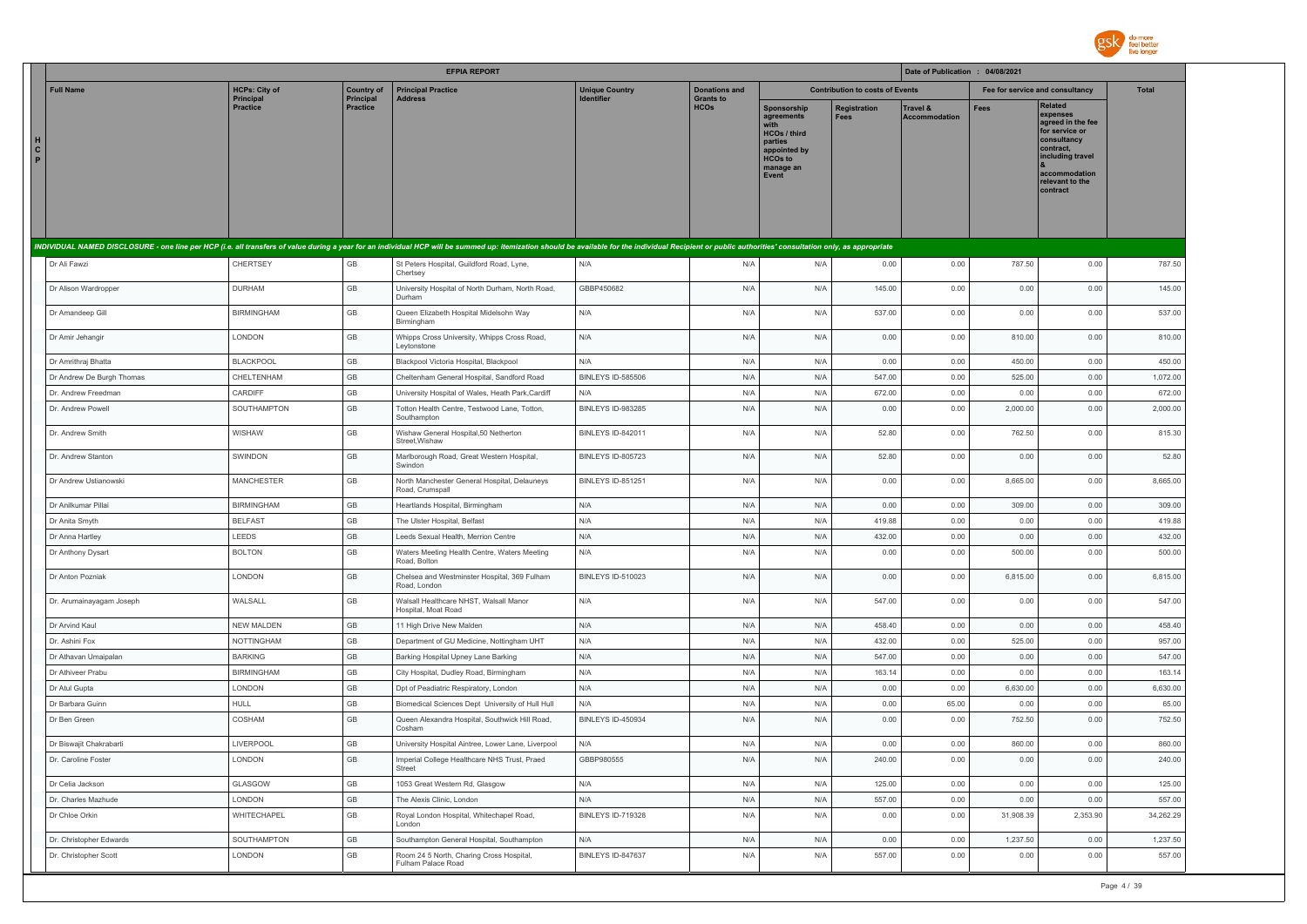

|               |                        |                                          |                                       | <b>EFPIA REPORT</b>                                                                                                                                                                                                            |                                            |                                          |                                                                                                                                  |                                        | Date of Publication : 04/08/2021 |             |                                                                                                                                                            |              |
|---------------|------------------------|------------------------------------------|---------------------------------------|--------------------------------------------------------------------------------------------------------------------------------------------------------------------------------------------------------------------------------|--------------------------------------------|------------------------------------------|----------------------------------------------------------------------------------------------------------------------------------|----------------------------------------|----------------------------------|-------------|------------------------------------------------------------------------------------------------------------------------------------------------------------|--------------|
|               | <b>Full Name</b>       | <b>HCPs: City of</b><br><b>Principal</b> | <b>Country of</b><br><b>Principal</b> | <b>Principal Practice</b><br><b>Address</b>                                                                                                                                                                                    | <b>Unique Country</b><br><b>Identifier</b> | <b>Donations and</b><br><b>Grants to</b> |                                                                                                                                  | <b>Contribution to costs of Events</b> |                                  |             | Fee for service and consultancy                                                                                                                            | <b>Total</b> |
| н.<br>C<br>P. |                        | <b>Practice</b>                          | <b>Practice</b>                       |                                                                                                                                                                                                                                |                                            | <b>HCOs</b>                              | Sponsorship<br>agreements<br>with<br><b>HCOs / third</b><br>parties<br>appointed by<br>HCO <sub>s</sub> to<br>manage an<br>Event | <b>Registration</b><br><b>Fees</b>     | Travel &<br><b>Accommodation</b> | <b>Fees</b> | Related<br>expenses<br>agreed in the fee<br>for service or<br>consultancy<br>contract,<br>including travel<br>accommodation<br>relevant to the<br>contract |              |
|               |                        |                                          |                                       | INDIVIDUAL NAMED DISCLOSURE - one line per HCP (i.e. all transfers of value during a year for an individual HCP will be summed up: itemization should be available for the individual Recipient or public authorities' consult |                                            |                                          |                                                                                                                                  |                                        |                                  |             |                                                                                                                                                            |              |
|               | Dr Christopher Wood    | LONDON                                   | GB                                    | The Alexander Pringle Centre, NMUH NHS Trust,<br>I ondon                                                                                                                                                                       | N/A                                        | N/A                                      | N/A                                                                                                                              | 175.00                                 | 0.00                             | 0.00        | 0.00                                                                                                                                                       | 175.00       |
|               | Dr Ciara Cunningham    | <b>DUNDEE</b>                            | <b>GB</b>                             | Ninewells Hospital, Sexual Health Clinic, Level 7<br>South Block                                                                                                                                                               | N/A                                        | N/A                                      | N/A                                                                                                                              | 547.00                                 | 0.00                             | 0.00        | 0.00                                                                                                                                                       | 547.00       |
|               | Dr. Claire Butler      | <b>BELFAST</b>                           | $\mathbb{G}\mathbb{B}$                | Belfast City Hospital, Lisburn Road, Belfast                                                                                                                                                                                   | BINLEYS ID-845326                          | N/A                                      | N/A                                                                                                                              | 0.00                                   | 0.00                             | 337.50      | 0.00                                                                                                                                                       | 337.50       |
|               | Dr Claire Harrison     | LONDON                                   | GB                                    | Guy's and St Thomas Hospital Great Maze Pond<br>London                                                                                                                                                                         | N/A                                        | N/A                                      | N/A                                                                                                                              | 0.00                                   | 0.00                             | 250.00      | 0.00                                                                                                                                                       | 250.00       |
|               | Dr Clare Murray        | <b>MANCHESTER</b>                        | GB                                    | Central Manchester University Hospital, Oxford<br>Rd, Manchester                                                                                                                                                               | BINLEYS ID-744682                          | N/A                                      | N/A                                                                                                                              | 0.00                                   | 0.00                             | 1,182.50    | 0.00                                                                                                                                                       | 1,182.50     |
|               | Dr Clare Van Halsema   | MANCHESTER                               | $\mathbb{G}\mathbb{B}$                | North Manchester General Hospital, Delaunays<br>Rd, Manchester                                                                                                                                                                 | N/A                                        | N/A                                      | N/A                                                                                                                              | 432.00                                 | 0.00                             | 525.00      | 0.00                                                                                                                                                       | 957.00       |
|               | Dr Cordelia Chapman    | <b>BOURNEMOUTH</b>                       | GB                                    | Royal Bournemouth Hospital, Castle Lane East                                                                                                                                                                                   | N/A                                        | N/A                                      | N/A                                                                                                                              | 732.00                                 | 0.00                             | 0.00        | 0.00                                                                                                                                                       | 732.00       |
|               | Dr Damian McKeon       | <b>BANGOR</b>                            | GB                                    | Betsi Cadwaladr Health Board, Ysbyty Gwynedd,<br>Bangor                                                                                                                                                                        | BINLEYS ID-590587                          | N/A                                      | N/A                                                                                                                              | 52.80                                  | 0.00                             | 0.00        | 0.00                                                                                                                                                       | 52.80        |
|               | Dr Damitha Edirisinghe | LIVERPOOL                                | $\mathbb{G}\mathbb{B}$                | Axess Sexual Health Clinic Prescot Street<br>Liverpool                                                                                                                                                                         | N/A                                        | N/A                                      | N/A                                                                                                                              | 432.00                                 | 0.00                             | 0.00        | 0.00                                                                                                                                                       | 432.00       |
|               | Dr Daniel Menzies      | RHYL                                     | GB                                    | Department of Respiratory Medicine, Glan Clwyd,<br>Hospital                                                                                                                                                                    | N/A                                        | N/A                                      | N/A                                                                                                                              | 0.00                                   | 0.00                             | 1,327.50    | 0.00                                                                                                                                                       | 1,327.50     |
|               | Dr. Dara O'Donoghue    | <b>BELFAST</b>                           | GB                                    | 180 Falls Rd, Belfast                                                                                                                                                                                                          | N/A                                        | N/A                                      | N/A                                                                                                                              | 0.00                                   | 0.00                             | 360.00      | 0.00                                                                                                                                                       | 360.00       |
|               | Dr DARYL FREEMAN       | <b>NORWICH</b>                           | GB                                    | Stags Leap, Sankence, Aylsham, Norfolk                                                                                                                                                                                         | N/A                                        | N/A                                      | N/A                                                                                                                              | 52.80                                  | 83.18                            | 1.650.00    | 0.00                                                                                                                                                       | 1,785.98     |
|               | Dr David Allen         | <b>BOLTON</b>                            | GB                                    | Wythenshawe Hospital, Southmoor Road,<br>Manchester                                                                                                                                                                            | N/A                                        | N/A                                      | N/A                                                                                                                              | 0.00                                   | 0.00                             | 430.00      | 0.00                                                                                                                                                       | 430.00       |
|               | Dr David Bell          | GLASGOW                                  | GB                                    | Gartnavel General Hospital, 1053 Great Western<br>Road, Glasgow                                                                                                                                                                | <b>BINLEYS ID-1266360</b>                  | N/A                                      | N/A                                                                                                                              | 125.00                                 | 0.00                             | 630.00      | 0.00                                                                                                                                                       | 755.00       |
|               | Dr. David Jackson      | LONDON                                   | GB                                    | Guy's & St Thomas' NHS Trust, Great Maze Pond                                                                                                                                                                                  | N/A                                        | N/A                                      | N/A                                                                                                                              | 0.00                                   | 0.00                             | 17,335.00   | 0.00                                                                                                                                                       | 17,335.00    |
|               | Dr Dawn Friday         | LANCASHIRE                               | $\mathbb{G}\mathbb{B}$                | St. Helens Hospital, Marshall Cross Road, St.<br>Helens                                                                                                                                                                        | <b>BINLEYS ID-1222789</b>                  | N/A                                      | N/A                                                                                                                              | 752.00                                 | 0.00                             | 0.00        | 0.00                                                                                                                                                       | 752.00       |
|               | Dr Dinesh Bagmane      | <b>MILTON KEYNES</b>                     | GB                                    | 5 Gambit Avenue, Oakgrove, Milton Keynes                                                                                                                                                                                       | N/A                                        | N/A                                      | N/A                                                                                                                              | 52.80                                  | 0.00                             | 0.00        | 0.00                                                                                                                                                       | 52.80        |
|               | Dr. Dinesh Shrikrishna | <b>BRISTOL</b>                           | GB                                    | Eastwick Farm, Bristol                                                                                                                                                                                                         | N/A                                        | N/A                                      | N/A                                                                                                                              | 0.00                                   | 0.00                             | 15,146.58   | 0.00                                                                                                                                                       | 15,146.58    |
|               | Dr Dominick Shaw       | NOTTINGHAM                               | $\mathbb{G}\mathbb{B}$                | Nottingham City Hospital, Hucknall Road,<br>Nottingham                                                                                                                                                                         | BINLEYS ID-817884                          | N/A                                      | N/A                                                                                                                              | 0.00                                   | 0.00                             | 4,776.00    | 0.00                                                                                                                                                       | 4,776.00     |
|               | Dr. Doytchin Dimov     | LEEDS                                    | GB                                    | St James's University Hospital, Beckett Street,<br>Leeds                                                                                                                                                                       | BINLEYS ID-553431                          | N/A                                      | N/A                                                                                                                              | 52.80                                  | 0.00                             | 2,581.00    | 0.00                                                                                                                                                       | 2,633.80     |
|               | Dr. Dushyant Mital     | <b>MILTON KEYNES</b>                     | $\mathbb{G}\mathbb{B}$                | Department of Blood Borne Viruses, Eaglestone                                                                                                                                                                                  | N/A                                        | N/A                                      | N/A                                                                                                                              | 432.00                                 | 0.00                             | 0.00        | 0.00                                                                                                                                                       | 432.00       |
|               | Dr Edward Cetti        | <b>REDHILL</b>                           | GB                                    | East Surrey Hospital, Canada Avenue, Redhill                                                                                                                                                                                   | BINLEYS ID-661034                          | N/A                                      | N/A                                                                                                                              | 0.00                                   | 0.00                             | 683.29      | 0.00                                                                                                                                                       | 683.29       |
|               | Dr Elbushra Herieka    | <b>BOURNEMOUTH</b>                       | GB                                    | Dept of Sexual Health Royal Bournemouth Hosp<br>Bournemouth                                                                                                                                                                    | N/A                                        | N/A                                      | N/A                                                                                                                              | 697.00                                 | 0.00                             | 0.00        | 0.00                                                                                                                                                       | 697.00       |
|               | Dr Elizabeth Hamlyn    | LONDON                                   | GB                                    | Caldecot Centre Kings College Hospital Denmark<br>Hill London                                                                                                                                                                  | N/A                                        | N/A                                      | N/A                                                                                                                              | 607.00                                 | 0.00                             | 0.00        | 0.00                                                                                                                                                       | 607.00       |
|               | Dr Ellie Korendowych   | BATH                                     | GB                                    | Royal United Hospital Combe Park Rd Bath<br>Somerset                                                                                                                                                                           | N/A                                        | N/A                                      | N/A                                                                                                                              | 157.60                                 | 0.00                             | 0.00        | 0.00                                                                                                                                                       | 157.60       |
|               | Dr Emmanouil Karteris  | <b>UXBRIDGE</b>                          | GB                                    | Brunel University College of Health & Life<br>Sciences Uxbridge                                                                                                                                                                | N/A                                        | N/A                                      | N/A                                                                                                                              | 0.00                                   | 65.00                            | 0.00        | 0.00                                                                                                                                                       | 65.00        |
|               | Dr Emma Page           | THORP ARCH                               | $\mathbb{G}\mathbb{B}$                | Leeds Teaching Hospital Trust Hall Farm House<br>Thorp Arch                                                                                                                                                                    | N/A                                        | N/A                                      | N/A                                                                                                                              | 432.00                                 | 0.00                             | 0.00        | 0.00                                                                                                                                                       | 432.00       |
|               | Dr Enson Thomas        | <b>BEDFORD</b>                           | GB                                    | Bedford Hospital, Kempston Road, Bedford                                                                                                                                                                                       | BINLEYS ID-555875                          | N/A                                      | N/A                                                                                                                              | 0.00                                   | 0.00                             | 600.00      | 0.00                                                                                                                                                       | 600.00       |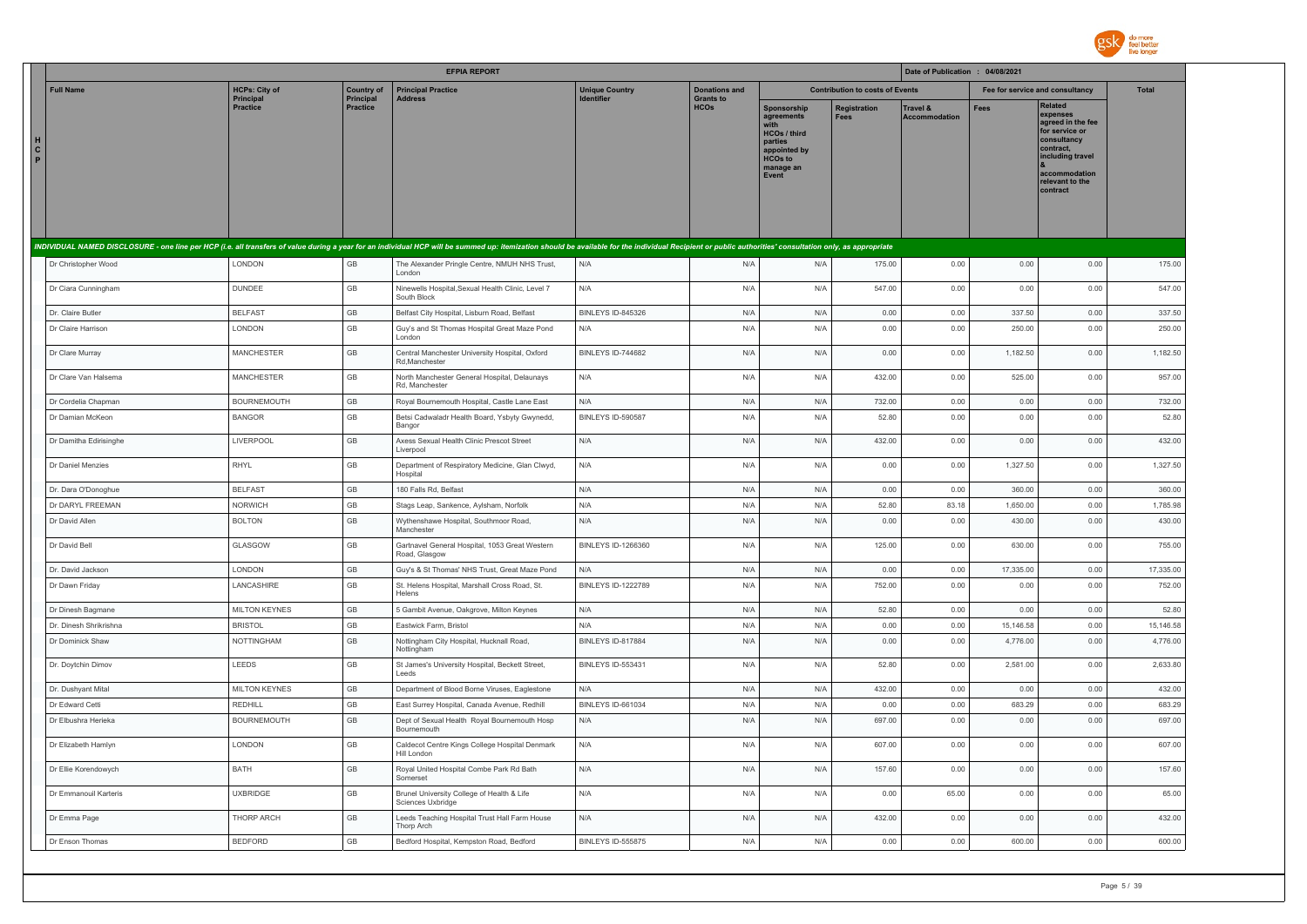

|                                                                                                                                                                                                                                |                                     |                              | <b>EFPIA REPORT</b>                                                    |                           |                                 |                                                                                                                     |                                        | Date of Publication : 04/08/2021 |             |                                                                                                                                                            |              |
|--------------------------------------------------------------------------------------------------------------------------------------------------------------------------------------------------------------------------------|-------------------------------------|------------------------------|------------------------------------------------------------------------|---------------------------|---------------------------------|---------------------------------------------------------------------------------------------------------------------|----------------------------------------|----------------------------------|-------------|------------------------------------------------------------------------------------------------------------------------------------------------------------|--------------|
| <b>Full Name</b>                                                                                                                                                                                                               | <b>HCPs: City of</b>                | <b>Country of</b>            | <b>Principal Practice</b>                                              | <b>Unique Country</b>     | <b>Donations and</b>            |                                                                                                                     | <b>Contribution to costs of Events</b> |                                  |             | Fee for service and consultancy                                                                                                                            | <b>Total</b> |
| н<br>$\mathbf{C}$<br>P                                                                                                                                                                                                         | <b>Principal</b><br><b>Practice</b> | Principal<br><b>Practice</b> | Address                                                                | Identifier                | <b>Grants to</b><br><b>HCOs</b> | <b>Sponsorship</b><br>agreements<br>HCOs / third<br>parties<br>appointed by<br><b>HCOs to</b><br>manage an<br>Event | <b>Registration</b><br><b>Fees</b>     | Travel &<br>Accommodation        | <b>Fees</b> | Related<br>expenses<br>agreed in the fee<br>for service or<br>consultancy<br>contract.<br>including travel<br>accommodation<br>relevant to the<br>contract |              |
| INDIVIDUAL NAMED DISCLOSURE - one line per HCP (i.e. all transfers of value during a year for an individual HCP will be summed up: itemization should be available for the individual Recipient or public authorities' consult |                                     |                              |                                                                        |                           |                                 |                                                                                                                     |                                        |                                  |             |                                                                                                                                                            |              |
| Dr Farai Nyatsanza                                                                                                                                                                                                             | <b>HUNTINGDON</b>                   | GB                           | Oaktree Ctr Cambridge Community Service NHS<br><b>Trust Huntingdon</b> | N/A                       | N/A                             | N/A                                                                                                                 | 432.00                                 | 0.00                             | 0.00        | 0.00                                                                                                                                                       | 432.00       |
| Dr Fiona Clark                                                                                                                                                                                                                 | <b>NEWPORT</b>                      | GB                           | 1 Greenmeadow Drive, Penhow, Newport                                   | N/A                       | N/A                             | N/A                                                                                                                 | 692.00                                 | 0.00                             | 0.00        | 0.00                                                                                                                                                       | 692.00       |
| Dr. Fiona Marra                                                                                                                                                                                                                | GLASGOW                             | GB                           | 32 Lavender Drive, Newton Mearns, Glasgow                              | N/A                       | N/A                             | N/A                                                                                                                 | 0.00                                   | 0.00                             | 3,252.00    | 0.00                                                                                                                                                       | 3,252.00     |
| Dr. Frank Post                                                                                                                                                                                                                 | <b>DENMARK HILL</b>                 | GB                           | Kings College Hospital, Denmark Hill, London                           | BINLEYS ID-740594         | N/A                             | N/A                                                                                                                 | 547.00                                 | 0.00                             | 1,750.00    | 0.00                                                                                                                                                       | 2,297.00     |
| Dr. Gary Whitlock                                                                                                                                                                                                              | LONDON                              | GB                           | Mortimer Market Centre, Capper Street, London                          | <b>BINLEYS ID-1133247</b> | N/A                             | N/A                                                                                                                 | 432.00                                 | 0.00                             | 3,680.00    | 0.00                                                                                                                                                       | 4,112.00     |
| Dr. Graham Burns                                                                                                                                                                                                               | NEWCASTLE-UPON-TYNE                 | GB                           | Royal Victoria Infirmary Hospital, Queen Victoria<br>Road              | BINLEYS ID-594891         | N/A                             | N/A                                                                                                                 | 0.00                                   | 0.00                             | 8,175.00    | 0.00                                                                                                                                                       | 8,175.00     |
| Dr Graham Jackson                                                                                                                                                                                                              | NEWCASTLE UPON TYNE                 | GB                           | 14 Linden Road, Gosforth, Newcastle Upon Tyne                          | N/A                       | N/A                             | N/A                                                                                                                 | 0.00                                   | 0.00                             | 5,120.00    | 0.00                                                                                                                                                       | 5,120.00     |
| Dr Hannah Church                                                                                                                                                                                                               | SOLIHULL                            | GB                           | University Hospital Birmingham 138 Kineton<br>Green Rd Solihull        | N/A                       | N/A                             | N/A                                                                                                                 | 432.00                                 | 0.00                             | 0.00        | 0.00                                                                                                                                                       | 432.00       |
| Dr Helen Harris                                                                                                                                                                                                                | EDINBURGH                           | GB                           | Main Hospital Drive, Crewe Road South,<br>Edinburgh                    | N/A                       | N/A                             | N/A                                                                                                                 | 458.40                                 | 0.00                             | 0.00        | 0.00                                                                                                                                                       | 458.40       |
| Dr Helen Meynell                                                                                                                                                                                                               | DONCASTER                           | GB                           | Doncaster Royal Infirmary, Doncaster                                   | N/A                       | N/A                             | N/A                                                                                                                 | 0.00                                   | 0.00                             | 128.34      | 0.00                                                                                                                                                       | 128.34       |
| Dr Hesham Abdalla                                                                                                                                                                                                              | SUTTON COLDFIELD                    | GB                           | 438 Chester Road, Boldmere, Sutton Coldfield                           | N/A                       | N/A                             | N/A                                                                                                                 | 0.00                                   | 0.00                             | 500.00      | 0.00                                                                                                                                                       | 500.00       |
| Dr Hilary Snowdon                                                                                                                                                                                                              | <b>HEXHAM</b>                       | GB                           | West Northumberland PCN, Hexham Primary CC,<br>Corbridge Road          | N/A                       | N/A                             | N/A                                                                                                                 | 0.00                                   | 0.00                             | 770.00      | 0.00                                                                                                                                                       | 770.00       |
| Dr Hitasha Rupani                                                                                                                                                                                                              | <b>HAMPSHIRE</b>                    | GB                           | Queen Alexandra Hospital, Southwick Hill Road,<br>Cosham, Ports        | N/A                       | N/A                             | N/A                                                                                                                 | 0.00                                   | 0.00                             | 4,605.80    | 0.00                                                                                                                                                       | 4,605.80     |
| Dr Iain Armstrong                                                                                                                                                                                                              | SHEFFIELD                           | GB                           | PHA UK Resource Centre, Unit 1, Newton<br>Chambers Rd, Sheffield       | <b>BINLEYS ID-1079963</b> | N/A                             | N/A                                                                                                                 | 52.80                                  | 0.00                             | 0.00        | 0.00                                                                                                                                                       | 52.80        |
| Dr Iain Hill                                                                                                                                                                                                                   | <b>DORSET</b>                       | GB                           | Thoracic Department, Royal Bournemouth<br>Hospital, Bournemouth        | N/A                       | N/A                             | N/A                                                                                                                 | 0.00                                   | 0.00                             | 200.40      | 0.00                                                                                                                                                       | 200.40       |
| Dr. Iain Reeves                                                                                                                                                                                                                | LONDON                              | GB                           | Sexual Health Dept, Homerton Uni Hospital,<br><b>Homerton Row</b>      | BINLEYS ID-614342         | N/A                             | N/A                                                                                                                 | 432.00                                 | 0.00                             | 0.00        | 0.00                                                                                                                                                       | 432.00       |
| Dr Ian Clifton                                                                                                                                                                                                                 | LEEDS                               | GB                           | St James's University Hospital, Beckett Street                         | BINLEYS ID-485985         | N/A                             | N/A                                                                                                                 | 0.00                                   | 0.00                             | 337.50      | 0.00                                                                                                                                                       | 337.50       |
| Dr Ian Cormack                                                                                                                                                                                                                 | CROYDON                             | GB                           | Croydon University Hospital, Health Clinic, 530<br>London Rd           | N/A                       | N/A                             | N/A                                                                                                                 | 672.00                                 | 0.00                             | 0.00        | 0.00                                                                                                                                                       | 672.00       |
| Dr. Imtiaz Ahmed                                                                                                                                                                                                               | LYNDON                              | GB                           | Sandwell and West Birmingham Hospital, Lyndon,<br>West Bromwich        | BINLEYS ID-487371         | N/A                             | N/A                                                                                                                 | 0.00                                   | 0.00                             | 300.00      | 0.00                                                                                                                                                       | 300.00       |
| Dr Indrajith Karunaratne                                                                                                                                                                                                       | <b>GLOUCESTER</b>                   | $\mathbb{G}\mathbb{B}$       | Hope House, Gloucester Royal Hosp, Great<br>Western Rd                 | N/A                       | N/A                             | N/A                                                                                                                 | 432.00                                 | 0.00                             | 0.00        | 0.00                                                                                                                                                       | 432.00       |
| Dr Ionut-Gabriel Funingana                                                                                                                                                                                                     | CAMBRIDGE                           | GB                           | Cambridge Biomedical Campus Cambridge                                  | N/A                       | N/A                             | N/A                                                                                                                 | 0.00                                   | 65.00                            | 0.00        | 0.00                                                                                                                                                       | 65.00        |
| Dr Irfan Hafeez                                                                                                                                                                                                                | <b>BLACKBURN</b>                    | GB                           | Royal Blackburn Hospital, Blackburn                                    | N/A                       | N/A                             | N/A                                                                                                                 | 0.00                                   | 0.00                             | 360.00      | 0.00                                                                                                                                                       | 360.00       |
| Dr Itty Samuel                                                                                                                                                                                                                 | LONDON                              | GB                           | 15-22 Caldecot Road, Camberwell, London                                | N/A                       | N/A                             | N/A                                                                                                                 | 175.00                                 | 0.00                             | 0.00        | 0.00                                                                                                                                                       | 175.00       |
| Dr Jackie Paterson                                                                                                                                                                                                             | <b>EDINBURGH</b>                    | GB                           | Chalmers Centre 2A Chalmers Street Edinburgh                           | N/A                       | N/A                             | N/A                                                                                                                 | 557.00                                 | 0.00                             | 0.00        | 0.00                                                                                                                                                       | 557.00       |
| Dr Jaime Vera                                                                                                                                                                                                                  | <b>BRIGHTON</b>                     | GB                           | Elton John Centre, Royal Sussex County Hospital,<br>Abbey Rd           | N/A                       | N/A                             | N/A                                                                                                                 | 557.00                                 | 0.00                             | 1,450.00    | 0.00                                                                                                                                                       | 2,007.00     |
| Dr Jake Bayley                                                                                                                                                                                                                 | LONDON                              | GB                           | Newham University Hospital Glen Road London                            | N/A                       | N/A                             | N/A                                                                                                                 | 175.00                                 | 0.00                             | 0.00        | 0.00                                                                                                                                                       | 175.00       |
| Dr James Calvert                                                                                                                                                                                                               | <b>BRISTOL</b>                      | GB                           | Southmead Hospital, Southmead Road Westbury-<br>On-Trym, Bristol       | BINLEYS ID-762374         | N/A                             | N/A                                                                                                                 | 0.00                                   | 0.00                             | 8,825.00    | 0.00                                                                                                                                                       | 8,825.00     |
| Dr James MacKay                                                                                                                                                                                                                | NORWICH                             | GB                           | 124 Whitehall Road                                                     | N/A                       | N/A                             | N/A                                                                                                                 | 0.00                                   | 0.00                             | 1,400.00    | 0.00                                                                                                                                                       | 1,400.00     |
| Dr. Jay Suntharalingam                                                                                                                                                                                                         | <b>BATH</b>                         | GB                           | Respiratory Outpatients, Royal United Hospital,<br>Combe Park          | BINLEYS ID-650292         | N/A                             | N/A                                                                                                                 | 52.80                                  | 0.00                             | 0.00        | 0.00                                                                                                                                                       | 52.80        |
| Dr. Jennifer Graves                                                                                                                                                                                                            | <b>TUNBRIDGE WELLS</b>              | GB                           | Tunbridge Wells Hospt Tonbridge Road Pembury<br><b>Tunbridge Wells</b> | <b>BINLEYS ID-808316</b>  | N/A                             | N/A                                                                                                                 | 52.80                                  | 0.00                             | 300.00      | 0.00                                                                                                                                                       | 352.80       |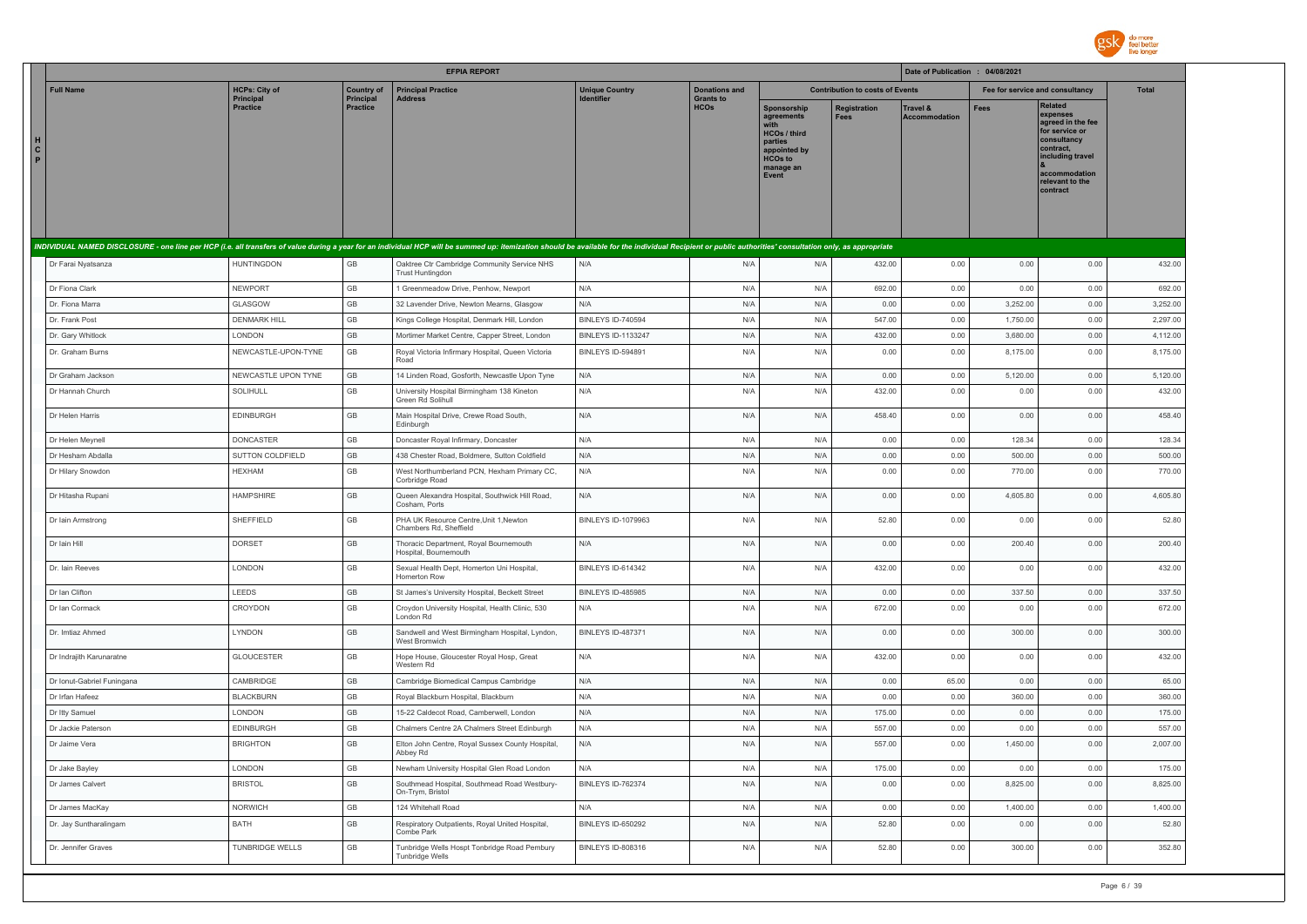

|                                                                                                                                                                                                                                |                                   |                                | <b>EFPIA REPORT</b>                                            |                                            |                                          |                                                                                                                             |                                        | Date of Publication : 04/08/2021 |           |                                                                                                                                                            |              |
|--------------------------------------------------------------------------------------------------------------------------------------------------------------------------------------------------------------------------------|-----------------------------------|--------------------------------|----------------------------------------------------------------|--------------------------------------------|------------------------------------------|-----------------------------------------------------------------------------------------------------------------------------|----------------------------------------|----------------------------------|-----------|------------------------------------------------------------------------------------------------------------------------------------------------------------|--------------|
| <b>Full Name</b>                                                                                                                                                                                                               | <b>HCPs: City of</b><br>Principal | <b>Country of</b><br>Principal | <b>Principal Practice</b><br><b>Address</b>                    | <b>Unique Country</b><br><b>Identifier</b> | <b>Donations and</b><br><b>Grants to</b> |                                                                                                                             | <b>Contribution to costs of Events</b> |                                  |           | Fee for service and consultancy                                                                                                                            | <b>Total</b> |
| н<br>C<br>P                                                                                                                                                                                                                    | <b>Practice</b>                   | <b>Practice</b>                |                                                                |                                            | <b>HCOs</b>                              | Sponsorship<br>agreements<br>with<br><b>HCOs / third</b><br>parties<br>appointed by<br><b>HCOs to</b><br>manage an<br>Event | Registration<br><b>Fees</b>            | Travel &<br><b>Accommodation</b> | Fees      | Related<br>expenses<br>agreed in the fee<br>for service or<br>consultancy<br>contract,<br>including travel<br>accommodation<br>relevant to the<br>contract |              |
| INDIVIDUAL NAMED DISCLOSURE - one line per HCP (i.e. all transfers of value during a year for an individual HCP will be summed up: itemization should be available for the individual Recipient or public authorities' consult |                                   |                                |                                                                |                                            |                                          |                                                                                                                             |                                        |                                  |           |                                                                                                                                                            |              |
| Dr. Jennifer Quint (Parsons)                                                                                                                                                                                                   | <b>LONDON</b>                     | GB                             | Emmanuel Kaye Bld, Imperial College London, 1b<br>Manresa Road | BINLEYS ID-786155                          | N/A                                      | N/A                                                                                                                         | 0.00                                   | 0.00                             | 2,500.00  | 0.00                                                                                                                                                       | 2,500.00     |
| Dr Jerome Donagh                                                                                                                                                                                                               | COITY, BRIDGEND                   | GB                             | Morsam Ltd, Twyn Shippin, Heol Spencer, Coity,<br>Bridgend     | N/A                                        | N/A                                      | N/A                                                                                                                         | 0.00                                   | 0.00                             | 1,340.00  | 0.00                                                                                                                                                       | 1,340.00     |
| Dr John Chinegwundoh                                                                                                                                                                                                           | KINGSTON-UPON-THAMES              | GB                             | Kingston Hospital NHS Foundation Trust,<br>Galsworthy Road     | N/A                                        | N/A                                      | N/A                                                                                                                         | 0.00                                   | 0.00                             | 1,440.00  | 0.00                                                                                                                                                       | 1,440.00     |
| Dr John O'Reilly                                                                                                                                                                                                               | LIVERPOOL                         | GB                             | Aintree Hospital, Longmoor Lane, Liverpool                     | BINLEYS ID-749350                          | N/A                                      | N/A                                                                                                                         | 52.80                                  | 0.00                             | 3,294.00  | 0.00                                                                                                                                                       | 3,346.80     |
| Dr. John Sweeney                                                                                                                                                                                                               | <b>BLACKPOOL</b>                  | $\mathbb{G}\mathbb{B}$         | 150 Whitegate Drive, Blackpool                                 | N/A                                        | N/A                                      | N/A                                                                                                                         | 722.00                                 | 0.00                             | 637.50    | 0.00                                                                                                                                                       | 1,359.50     |
| Dr Jonathan Belsey                                                                                                                                                                                                             | SUDBURY                           | GB                             | The Old Brickworks, Chapel Lane, Little Cornard,<br>Sudbury    | N/A                                        | N/A                                      | N/A                                                                                                                         | 0.00                                   | 0.00                             | 2,430.00  | 0.00                                                                                                                                                       | 2,430.00     |
| Dr Jonathan Underwood                                                                                                                                                                                                          | CARDIFF                           | GB                             | University Hospital of Wales, Heath Park Way                   | N/A                                        | N/A                                      | N/A                                                                                                                         | 557.00                                 | 0.00                             | 0.00      | 0.00                                                                                                                                                       | 557.00       |
| Dr Josie Vila                                                                                                                                                                                                                  | NEWCASTLE                         | $\mathbb{G}\mathbb{B}$         | Freeman Hospital Newcastle Tyne and Wear                       | N/A                                        | N/A                                      | N/A                                                                                                                         | 157.60                                 | 0.00                             | 0.00      | 0.00                                                                                                                                                       | 157.60       |
| Dr. JULIE FOX                                                                                                                                                                                                                  | LONDON                            | GB                             | Guys and St Thomas NHSFT, Westminster Bridge<br>Road           | N/A                                        | N/A                                      | N/A                                                                                                                         | 0.00                                   | 0.00                             | 420.00    | 0.00                                                                                                                                                       | 420.00       |
| Dr. Katia Prime                                                                                                                                                                                                                | LONDON                            | $\mathbb{G}\mathbb{B}$         | 82 Lucien Road, St Georges Healthcare NHS<br>Trust, London     | N/A                                        | N/A                                      | N/A                                                                                                                         | 145.00                                 | 0.00                             | 100.00    | 0.00                                                                                                                                                       | 245.00       |
| Dr Katrina Perez                                                                                                                                                                                                               | <b>MANCHESTER</b>                 | GB                             | Bolton Foundation Trust 9 Healey Close<br>Manchester           | N/A                                        | N/A                                      | N/A                                                                                                                         | 577.00                                 | 0.00                             | 0.00      | 0.00                                                                                                                                                       | 577.00       |
| Dr Kay Roy                                                                                                                                                                                                                     | ST ALBANS                         | GB                             | 1A St Vincents Drive, St Albans                                | N/A                                        | N/A                                      | N/A                                                                                                                         | 52.80                                  | 0.00                             | 880.00    | 0.00                                                                                                                                                       | 932.80       |
| Dr Keir Lewis                                                                                                                                                                                                                  | LLANELLI                          | GB                             | Prince Phillip Hospital, Bryngwyn Mawr, Dafen,<br>Llanelli     | BINLEYS ID-563651                          | N/A                                      | N/A                                                                                                                         | 52.80                                  | 0.00                             | 0.00      | 0.00                                                                                                                                                       | 52.80        |
| Dr Keith Hattotuwa                                                                                                                                                                                                             | CHELMSFORD                        | $\mathbb{G}\mathbb{B}$         | Broomfield Hospital, Hospital Approach,<br>Chelmsford, Essex   | N/A                                        | N/A                                      | N/A                                                                                                                         | 0.00                                   | 0.00                             | 300.00    | 0.00                                                                                                                                                       | 300.00       |
| Dr Kenrick Ng                                                                                                                                                                                                                  | LONDON                            | GB                             | UCL Cancer Institute 72 Huntley Street, London                 | N/A                                        | N/A                                      | N/A                                                                                                                         | 0.00                                   | 65.00                            | 0.00      | 0.00                                                                                                                                                       | 65.00        |
| DR Kevin Gruffydd-Jones                                                                                                                                                                                                        | CORSHAM                           | $\mathbb{G}\mathbb{B}$         | London Road, Box, Corsham                                      | BINLEYS ID-234361                          | N/A                                      | N/A                                                                                                                         | 0.00                                   | 0.00                             | 720.00    | 0.00                                                                                                                                                       | 720.00       |
| Dr Kieran Fernando                                                                                                                                                                                                             | STOKE-ON-TRENT                    | GB                             | Church Terrace, Stoke-on-Trent                                 | N/A                                        | N/A                                      | N/A                                                                                                                         | 125.00                                 | 0.00                             | 0.00      | 0.00                                                                                                                                                       | 125.00       |
| Dr Kimberley Forbes                                                                                                                                                                                                            | RUSCOMBE                          | $\mathbb{G}\mathbb{B}$         | St Stephens Centre, 2 Northbury Fram Cottages,<br>Ruscombe     | N/A                                        | N/A                                      | N/A                                                                                                                         | 432.00                                 | 0.00                             | 0.00      | 0.00                                                                                                                                                       | 432.00       |
| Dr. Laura McGregor                                                                                                                                                                                                             | GLASGOW                           | $\mathbb{G}\mathbb{B}$         | Glasgow Royal Infirmary, 84 Castle St, Glasgow                 | N/A                                        | N/A                                      | N/A                                                                                                                         | 157.60                                 | 0.00                             | 0.00      | 0.00                                                                                                                                                       | 157.60       |
| Dr Laura Waters                                                                                                                                                                                                                | LONDON                            | GB                             | Mortimer Market Centre, Capper Street, London                  | BINLEYS ID-656048                          | N/A                                      | N/A                                                                                                                         | 432.00                                 | 0.00                             | 52,455.47 | 300.23                                                                                                                                                     | 53,187.70    |
| Dr Lesley Rees                                                                                                                                                                                                                 | LONDON                            | GB                             | Renal Office, Level 8 Nurses Home, GOSH,<br>London             | N/A                                        | N/A                                      | N/A                                                                                                                         | 0.00                                   | 0.00                             | 1,440.00  | 0.00                                                                                                                                                       | 1,440.00     |
| Dr Lisa Hamzah Hamzah                                                                                                                                                                                                          | <b>LONDON</b>                     | $\mathbb{G}\mathbb{B}$         | Blackshaw Road, Tooting, London                                | N/A                                        | N/A                                      | N/A                                                                                                                         | 607.00                                 | 0.00                             | 0.00      | 0.00                                                                                                                                                       | 607.00       |
| Dr. Luke Howard                                                                                                                                                                                                                | LONDON                            | $\mathbb{G}\mathbb{B}$         | Hammersmith Hospital, Du Cane Road, London                     | <b>BINLEYS ID-593107</b>                   | N/A                                      | N/A                                                                                                                         | 0.00                                   | 0.00                             | 450.00    | 0.00                                                                                                                                                       | 450.00       |
| Dr Lynn Riddell                                                                                                                                                                                                                | <b>NORTHAMPTON</b>                | GB                             | Integrated Sexual Health Services, Northampton<br>General Hosp | N/A                                        | N/A                                      | N/A                                                                                                                         | 432.00                                 | 0.00                             | 0.00      | 0.00                                                                                                                                                       | 432.00       |
| Dr Majed Kebbeh                                                                                                                                                                                                                | <b>STANFORD</b>                   | GB                             | 7 Greatford Gardens, Greatford                                 | N/A                                        | N/A                                      | N/A                                                                                                                         | 0.00                                   | 63.00                            | 0.00      | 0.00                                                                                                                                                       | 63.00        |
| Dr Manish Patel                                                                                                                                                                                                                | WISHAW                            | GB                             | Wishaw Hospital, 50 Netherton Street, Wishaw                   | BINLEYS ID-842851                          | N/A                                      | $\mathsf{N}/\mathsf{A}$                                                                                                     | 0.00                                   | 0.00                             | 860.00    | 0.00                                                                                                                                                       | 860.00       |
| Dr Marcia Hall                                                                                                                                                                                                                 | <b>NORTHWOOD</b>                  | GB                             | Mount Vernon Hospital, Rickmansworth Road,<br>Northwood        | N/A                                        | N/A                                      | N/A                                                                                                                         | 0.00                                   | 0.00                             | 3,120.00  | 0.00                                                                                                                                                       | 3,120.00     |
| Dr Margaret Hunter                                                                                                                                                                                                             | LONDON                            | GB                             | Trafalgar Clinic QEH Stadium Road London                       | N/A                                        | N/A                                      | N/A                                                                                                                         | 687.00                                 | 0.00                             | 0.00      | 0.00                                                                                                                                                       | 687.00       |
| Dr Margaret Kingston                                                                                                                                                                                                           | SALE                              | $\mathbb{G}\mathbb{B}$         | 23 Derbyshire Road, Sale                                       | N/A                                        | N/A                                      | N/A                                                                                                                         | 0.00                                   | 0.00                             | 700.00    | 0.00                                                                                                                                                       | 700.00       |
| Dr Mark Cook                                                                                                                                                                                                                   | <b>BIRMINGHAM</b>                 | $\mathbb{G}\mathbb{B}$         | Queen Elizabeth Hospital Midelsohn Way<br>Birmingham           | N/A                                        | N/A                                      | N/A                                                                                                                         | 0.00                                   | 0.00                             | 2,700.00  | 0.00                                                                                                                                                       | 2,700.00     |
| Dr. Mark Lawton                                                                                                                                                                                                                | LIVERPOOL                         | $\mathbb{G}\mathbb{B}$         | Royal Liverpool & Broadgreen Uni Hospital,<br>Prescot Street   | BINLEYS ID-950343                          | N/A                                      | N/A                                                                                                                         | 607.00                                 | 0.00                             | 2,115.00  | 276.50                                                                                                                                                     | 2,998.50     |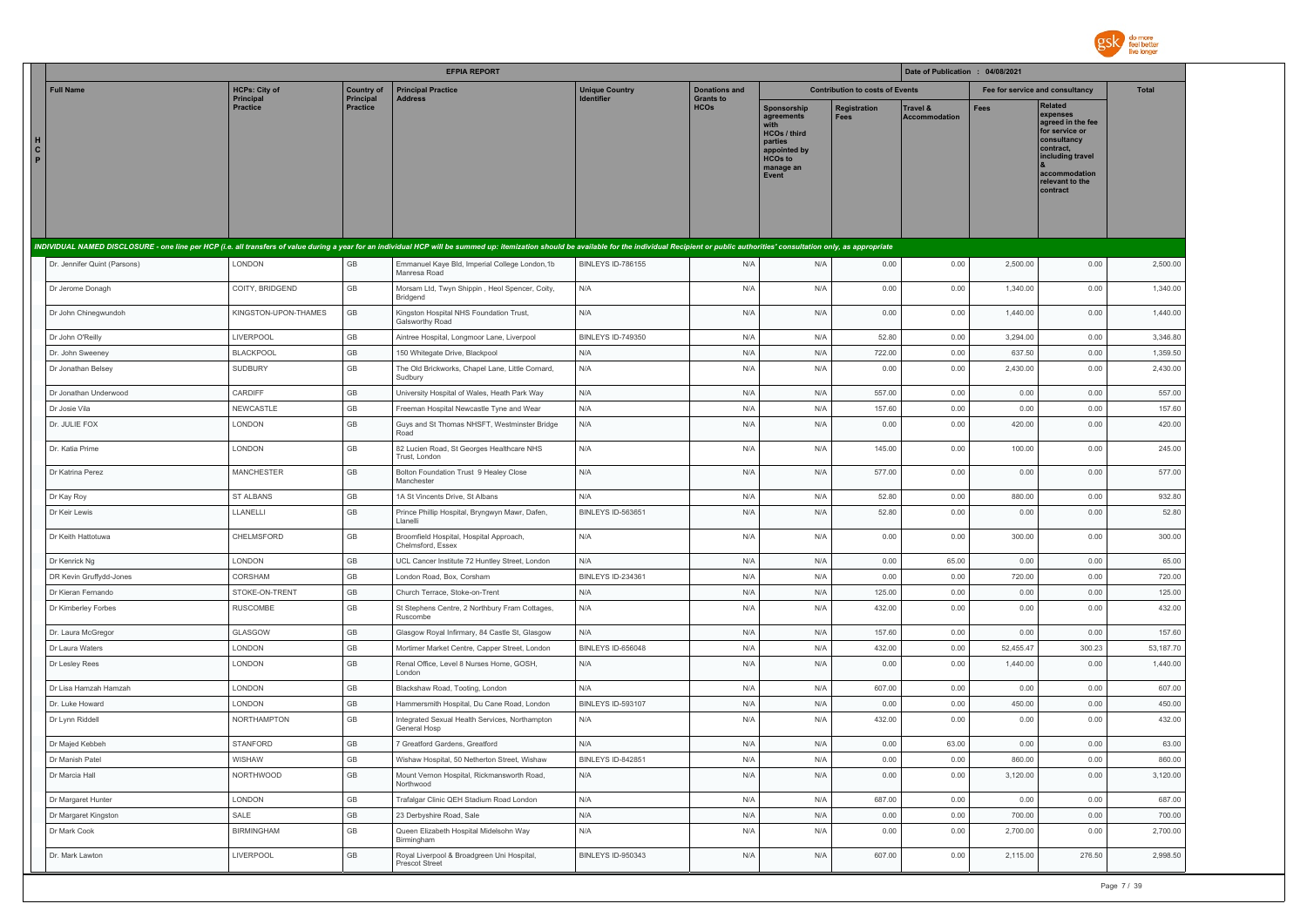

|                                                                                                                                                                                                                                |                                     |                              | <b>EFPIA REPORT</b>                                            |                          |                                 |                                                                                                                     |                                        | Date of Publication : 04/08/2021 |                                 |                                                                                                                                                                   |              |
|--------------------------------------------------------------------------------------------------------------------------------------------------------------------------------------------------------------------------------|-------------------------------------|------------------------------|----------------------------------------------------------------|--------------------------|---------------------------------|---------------------------------------------------------------------------------------------------------------------|----------------------------------------|----------------------------------|---------------------------------|-------------------------------------------------------------------------------------------------------------------------------------------------------------------|--------------|
| <b>Full Name</b>                                                                                                                                                                                                               | <b>HCPs: City of</b>                | <b>Country of</b>            | <b>Principal Practice</b>                                      | <b>Unique Country</b>    | <b>Donations and</b>            |                                                                                                                     | <b>Contribution to costs of Events</b> |                                  | Fee for service and consultancy |                                                                                                                                                                   | <b>Total</b> |
| $\mathbf{c}$<br>P.                                                                                                                                                                                                             | <b>Principal</b><br><b>Practice</b> | Principal<br><b>Practice</b> | Address                                                        | Identifier               | <b>Grants to</b><br><b>HCOs</b> | Sponsorship<br>agreements<br><b>HCOs / third</b><br>parties<br>appointed by<br><b>HCOs to</b><br>manage an<br>Event | <b>Registration</b><br><b>Fees</b>     | Travel &<br><b>Accommodation</b> | Fees                            | <b>Related</b><br>expenses<br>agreed in the fee<br>for service or<br>consultancy<br>contract,<br>including travel<br>accommodation<br>relevant to the<br>contract |              |
| INDIVIDUAL NAMED DISCLOSURE - one line per HCP (i.e. all transfers of value during a year for an individual HCP will be summed up: itemization should be available for the individual Recipient or public authorities' consult |                                     |                              |                                                                |                          |                                 |                                                                                                                     |                                        |                                  |                                 |                                                                                                                                                                   |              |
|                                                                                                                                                                                                                                |                                     |                              |                                                                |                          |                                 |                                                                                                                     |                                        |                                  |                                 |                                                                                                                                                                   |              |
| Dr Mark Nelson                                                                                                                                                                                                                 | <b>LONDON</b>                       | GB                           | Chelsea & Westminster Hospital, 369 Fulham<br>Road, London     | BINLEYS ID-509923        | N/A                             | N/A                                                                                                                 | 0.00                                   | 0.00                             | 15,727.50                       | 2,292.00                                                                                                                                                          | 18,019.50    |
| Dr. Marta Boffito                                                                                                                                                                                                              | LONDON                              | $\mathbb{G}\mathbb{B}$       | Chelsea and Westminster Hospital, 369 Fulham<br>Road, London   | BINLEYS ID-818574        | N/A                             | N/A                                                                                                                 | 432.00                                 | 0.00                             | 27,807.80                       | 84.70                                                                                                                                                             | 28,324.50    |
| Dr. Martin Ewart Johnson                                                                                                                                                                                                       | ROMFORD                             | $\mathbb{G}\mathbb{B}$       | 49 St Clements Avenue, Harold Wood, Romford                    | N/A                      | N/A                             | N/A                                                                                                                 | 0.00                                   | 0.00                             | 1,600.00                        | 0.00                                                                                                                                                              | 1,600.00     |
| Dr Martin Kaiser                                                                                                                                                                                                               | LONDON                              | $\mathbb{G}\mathbb{B}$       | 36 Normanton Ave, London                                       | N/A                      | N/A                             | N/A                                                                                                                 | 0.00                                   | 0.00                             | 2,920.00                        | 0.00                                                                                                                                                              | 2,920.00     |
| Dr Mathew Babirecki                                                                                                                                                                                                            | <b>KEIGHLEY</b>                     | $\mathbb{G}\mathbb{B}$       | Airedale General Hospital Keighley                             | N/A                      | N/A                             | N/A                                                                                                                 | 0.00                                   | 0.00                             | 215.00                          | 0.00                                                                                                                                                              | 215.00       |
| Dr Matthew Masoli                                                                                                                                                                                                              | PLYMOUTH                            | GB                           | Dermatology Dept, Derriford Hospt, Derriford<br>Road Crownhill | BINLEYS ID-743868        | N/A                             | N/A                                                                                                                 | 52.80                                  | 0.00                             | 0.00                            | 0.00                                                                                                                                                              | 52.80        |
| Dr. Matthew Page                                                                                                                                                                                                               | <b>BIRMINGHAM</b>                   | $\mathbb{G}\mathbb{B}$       | 107 Lodge Road, Birmingham                                     | N/A                      | N/A                             | N/A                                                                                                                 | 432.00                                 | 0.00                             | 450.00                          | 0.00                                                                                                                                                              | 882.00       |
| Dr Matthijs Backx                                                                                                                                                                                                              | CARDIFF                             | GB                           | University Hospital of Wales Heath Park Way<br>Cardiff         | N/A                      | N/A                             | N/A                                                                                                                 | 432.00                                 | 0.00                             | 0.00                            | 0.00                                                                                                                                                              | 432.00       |
| Dr Meenakshi Sethupathi                                                                                                                                                                                                        | <b>BANGOR</b>                       | $\mathbb{G}\mathbb{B}$       | Betsi Cadwaladr University Health Board, Menai<br>Unit         | N/A                      | N/A                             | N/A                                                                                                                 | 125.00                                 | 0.00                             | 0.00                            | 0.00                                                                                                                                                              | 125.00       |
| Dr Michael Ewens                                                                                                                                                                                                               | LEEDS                               | $\mathbb{G}\mathbb{B}$       | St James University Hospital Beckett Street Leeds              | N/A                      | N/A                             | N/A                                                                                                                 | 432.00                                 | 0.00                             | 0.00                            | 0.00                                                                                                                                                              | 432.00       |
| Dr Michelle Ferguson                                                                                                                                                                                                           | <b>DUNDEE</b>                       | $\mathbb{G}\mathbb{B}$       | 2 Kirkcroft Brae Liff Dundee Angus                             | N/A                      | N/A                             | N/A                                                                                                                 | 0.00                                   | 65.00                            | 480.00                          | 0.00                                                                                                                                                              | 545.00       |
| Dr Michelle Fernando                                                                                                                                                                                                           | LONDON                              | $\mathbb{G}\mathbb{B}$       | Guys Hospital Great Maze Pond London                           | N/A                      | N/A                             | N/A                                                                                                                 | 458.40                                 | 0.00                             | 0.00                            | 0.00                                                                                                                                                              | 458.40       |
| Dr. Mike Thomas                                                                                                                                                                                                                | SOUTHAMPTON                         | $\mathbb{G}\mathbb{B}$       | Aldermoor Health Centre, Aldermoor Close,<br>Southampton       | N/A                      | N/A                             | N/A                                                                                                                 | 0.00                                   | 0.00                             | 14,668.25                       | 165.00                                                                                                                                                            | 14,833.25    |
| Dr. Mike Youle                                                                                                                                                                                                                 | LONDON                              | $\mathbb{G}\mathbb{B}$       | 212 Brixton Road, London                                       | BINLEYS ID-510046        | N/A                             | N/A                                                                                                                 | 0.00                                   | 0.00                             | 1,841.00                        | 5.65                                                                                                                                                              | 1,846.65     |
| Dr Ming Lee                                                                                                                                                                                                                    | LONDON                              | $\mathbb{G}\mathbb{B}$       | Guy's and St Thomas Hospital Great Maze Pond<br>London         | N/A                      | N/A                             | N/A                                                                                                                 | 577.00                                 | 0.00                             | 0.00                            | 0.00                                                                                                                                                              | 577.00       |
| Dr Mohammed Akil                                                                                                                                                                                                               | SHEFFIELD                           | GB                           | Glossop Road Sheffield                                         | N/A                      | N/A                             | N/A                                                                                                                 | 458.40                                 | 0.00                             | 0.00                            | 0.00                                                                                                                                                              | 458.40       |
| Dr Mohanarathi Kawsar                                                                                                                                                                                                          | LUTON                               | GB                           | Luton Sexual Health Arndale House Luton                        | N/A                      | N/A                             | N/A                                                                                                                 | 432.00                                 | 0.00                             | 0.00                            | 0.00                                                                                                                                                              | 432.00       |
| Dr. Mukesh Singh                                                                                                                                                                                                               | SUTTON COLDFIELD                    | GB                           | Sandy Lane Health Centre, Sandy Lane, Rugeley                  | BINLEYS ID-602695        | N/A                             | N/A                                                                                                                 | 0.00                                   | 0.00                             | 375.00                          | 0.00                                                                                                                                                              | 375.00       |
| Dr Nadia Khatib                                                                                                                                                                                                                | <b>TORQUAY</b>                      | GB                           | Castle Circus Health Centre, Abbey Road,<br>Torquay            | N/A                      | N/A                             | N/A                                                                                                                 | 432.00                                 | 0.00                             | 0.00                            | 0.00                                                                                                                                                              | 432.00       |
| Dr Nawar Bakerly                                                                                                                                                                                                               | SALFORD                             | GB                           | Salford Royal Foundation Trust, Stott Lane<br>Salford          | <b>BINLEYS ID-648969</b> | N/A                             | N/A                                                                                                                 | 0.00                                   | 0.00                             | 9,238.00                        | 0.00                                                                                                                                                              | 9,238.00     |
| Dr Nicholas Turner                                                                                                                                                                                                             | LONDON                              | $\mathbb{G}\mathbb{B}$       | 9 South Hill Park, London                                      | N/A                      | N/A                             | N/A                                                                                                                 | 0.00                                   | 0.00                             | 4,480.00                        | 0.00                                                                                                                                                              | 4,480.00     |
| DR Nicola Fearnley                                                                                                                                                                                                             | <b>BRADFORD</b>                     | $\mathbb{G}\mathbb{B}$       | St. Luke's Hospital, Little Horton Lane                        | N/A                      | N/A                             | N/A                                                                                                                 | 432.00                                 | 0.00                             | 0.00                            | 0.00                                                                                                                                                              | 432.00       |
| Dr Nicola Lomax                                                                                                                                                                                                                | CARDIFF                             | GB                           | Cardiff and Vale University HB, Cardiff                        | N/A                      | N/A                             | N/A                                                                                                                 | 432.00                                 | 0.00                             | 0.00                            | 0.00                                                                                                                                                              | 432.00       |
| Dr. Nicola Mackie                                                                                                                                                                                                              | <b>LONDON</b>                       | GB                           | St. Marys hospital, Praed Street, Paddington,<br>London        | BINLEYS ID-577097        | N/A                             | N/A                                                                                                                 | 125.00                                 | 0.00                             | 1,100.00                        | 0.00                                                                                                                                                              | 1,225.00     |
| Dr Nicola Thorley                                                                                                                                                                                                              | <b>BIRMINGHAM</b>                   | GB                           | Mendelsohn Way, Birmingham                                     | N/A                      | N/A                             | N/A                                                                                                                 | 145.00                                 | 0.00                             | 0.00                            | 0.00                                                                                                                                                              | 145.00       |
| Dr Noreen Desmond                                                                                                                                                                                                              | <b>SLOUGH</b>                       | GB                           | Garden Clinic Upton Hospital Slough Berkshire                  | N/A                      | N/A                             | N/A                                                                                                                 | 547.00                                 | 0.00                             | 0.00                            | 0.00                                                                                                                                                              | 547.00       |
| Dr Omar Pirzada                                                                                                                                                                                                                | SHEFFIELD                           | GB                           | Northern General Hospital, Herries Road,<br>Sheffield          | BINLEYS ID-586975        | N/A                             | N/A                                                                                                                 | 0.00                                   | 0.00                             | 1,182.50                        | 0.00                                                                                                                                                              | 1,182.50     |
| Dr. Owen Johnson                                                                                                                                                                                                               | WAKEFIELD                           | GB                           | Mid-Yorkshire NHS Trust, Aberford Road,<br>Wakefield           | BINLEYS ID-554799        | N/A                             | N/A                                                                                                                 | 52.80                                  | 0.00                             | 1,505.00                        | 0.00                                                                                                                                                              | 1.557.80     |
| Dr Palak Trivedi                                                                                                                                                                                                               | <b>BIRMINGHAM</b>                   | $\mathbb{G}\mathbb{B}$       | 79 Ambleside, Birmingham                                       | N/A                      | N/A                             | N/A                                                                                                                 | 0.00                                   | 0.00                             | 4,200.00                        | 3,157.57                                                                                                                                                          | 7,357.57     |
| Dr Pamela Jane McDowell                                                                                                                                                                                                        | <b>BELFAST</b>                      | GB                           | WWIEM Queens University 97 Lisburn Road<br>Belfast             | N/A                      | N/A                             | N/A                                                                                                                 | 0.00                                   | 0.00                             | 1,015.00                        | 0.00                                                                                                                                                              | 1,015.00     |
| Dr Patrick Floodpage                                                                                                                                                                                                           | NEWPORT GWENT                       | GB                           | Royal Gwent Hospital, Newport Gwent                            | N/A                      | N/A                             | N/A                                                                                                                 | 52.80                                  | 0.00                             | 0.00                            | 0.00                                                                                                                                                              | 52.80        |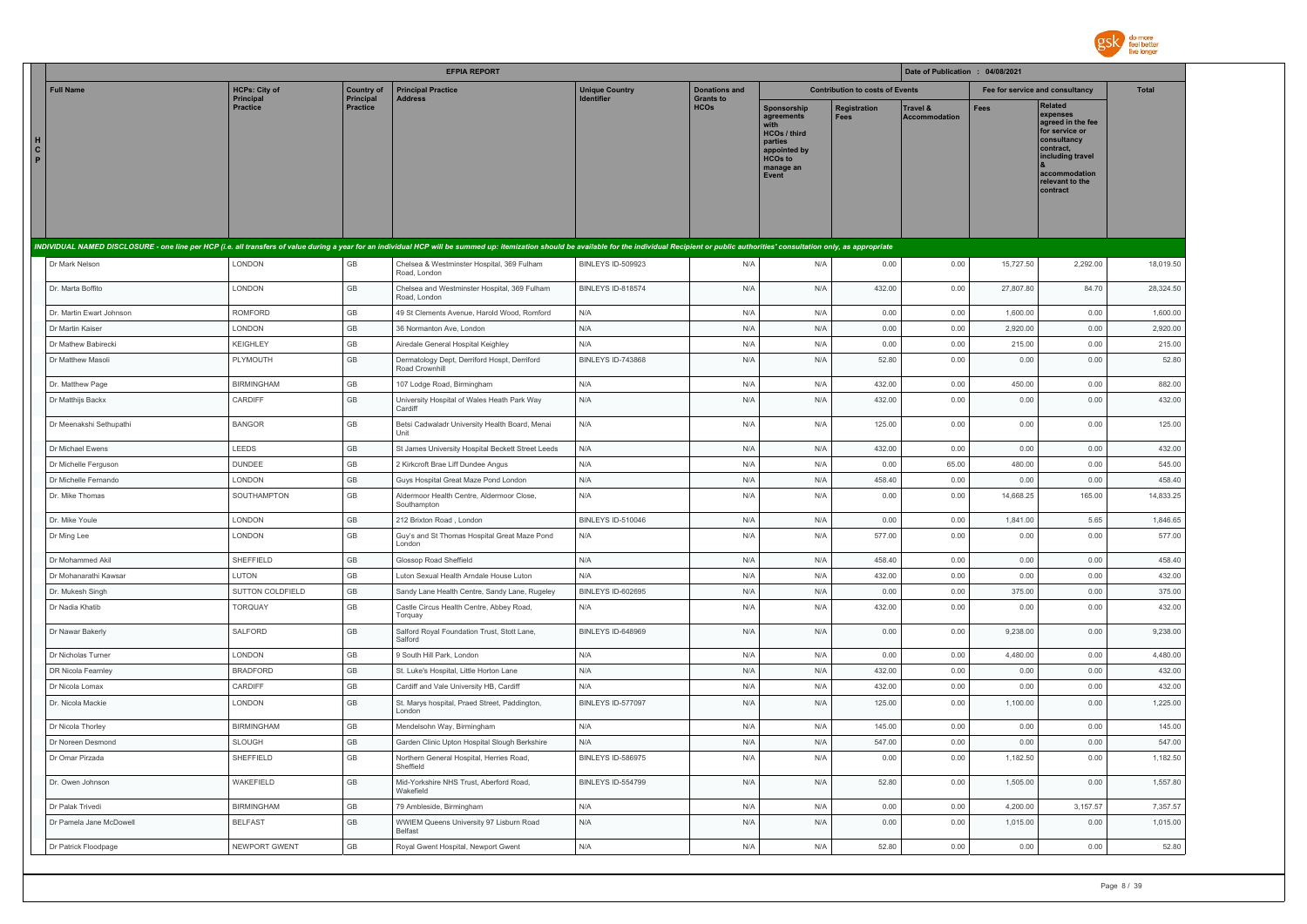

|                         |                                              |                                     |                              | <b>EFPIA REPORT</b>                                                                                                                                                                                                            |                                                |                                 |                                                                                                                     |                                        | Date of Publication : 04/08/2021            |                    |                                                                                                                                                                   |                    |
|-------------------------|----------------------------------------------|-------------------------------------|------------------------------|--------------------------------------------------------------------------------------------------------------------------------------------------------------------------------------------------------------------------------|------------------------------------------------|---------------------------------|---------------------------------------------------------------------------------------------------------------------|----------------------------------------|---------------------------------------------|--------------------|-------------------------------------------------------------------------------------------------------------------------------------------------------------------|--------------------|
|                         | <b>Full Name</b>                             | <b>HCPs: City of</b>                | <b>Country of</b>            | <b>Principal Practice</b>                                                                                                                                                                                                      | <b>Unique Country</b><br><b>Identifier</b>     | <b>Donations and</b>            |                                                                                                                     | <b>Contribution to costs of Events</b> |                                             |                    | Fee for service and consultancy                                                                                                                                   | <b>Total</b>       |
| н<br>$\mathbf{c}$<br>P. |                                              | <b>Principal</b><br><b>Practice</b> | Principal<br><b>Practice</b> | <b>Address</b>                                                                                                                                                                                                                 |                                                | <b>Grants to</b><br><b>HCOs</b> | Sponsorship<br>agreements<br><b>HCOs / third</b><br>parties<br>appointed by<br><b>HCOs to</b><br>manage an<br>Event | Registration<br><b>Fees</b>            | <b>Travel &amp;</b><br><b>Accommodation</b> | <b>Fees</b>        | <b>Related</b><br>expenses<br>agreed in the fee<br>for service or<br>consultancy<br>contract,<br>including travel<br>accommodation<br>relevant to the<br>contract |                    |
|                         |                                              |                                     |                              | INDIVIDUAL NAMED DISCLOSURE - one line per HCP (i.e. all transfers of value during a year for an individual HCP will be summed up: itemization should be available for the individual Recipient or public authorities' consult |                                                |                                 |                                                                                                                     |                                        |                                             |                    |                                                                                                                                                                   |                    |
|                         | Dr Patrick French                            | LONDON                              | GB                           | The Mortimer Market Centre Mortimer Market<br>Capper St. London                                                                                                                                                                | N/A                                            | N/A                             | N/A                                                                                                                 | 432.00                                 | 0.00                                        | 0.00               | 0.00                                                                                                                                                              | 432.00             |
|                         | Dr Patrick Hugh McGann                       | LEEDS                               | GB                           | St James University Hospital Beckett Street Leeds                                                                                                                                                                              | N/A                                            | N/A                             | N/A                                                                                                                 | 547.00                                 | 0.00                                        | 0.00               | 0.00                                                                                                                                                              | 547.00             |
|                         | Dr Patrick McShane                           | LONDONDERRY                         | GB                           | Altnagelvin Area Hospital, Glenshane Rd,<br>Londonerry                                                                                                                                                                         | N/A                                            | N/A                             | N/A                                                                                                                 | 0.00                                   | 16.20                                       | 450.00             | 0.00                                                                                                                                                              | 466.20             |
|                         | Dr Paul Heath                                | LONDON                              | $\mathbb{G}\mathbb{B}$       | St George's University London, Cranmer Terrace                                                                                                                                                                                 | N/A                                            | N/A                             | N/A                                                                                                                 | 0.00                                   | 0.00                                        | 1,200.00           | 0.00                                                                                                                                                              | 1,200.00           |
|                         | Dr Paul Pfeffer                              | LONDON                              | GB                           | St Bartholomew's Hospital, West Smithfield                                                                                                                                                                                     | N/A                                            | N/A                             | N/A                                                                                                                 | 52.80                                  | 0.00                                        | 0.00               | 0.00                                                                                                                                                              | 52.80              |
|                         | Dr Prita Banerjee                            | <b>BIRMINGHAM</b>                   | GB                           | Royal Wolverhampton NHS Trust 74 Ansell Way<br>Birmingham                                                                                                                                                                      | N/A                                            | N/A                             | N/A                                                                                                                 | 607.00                                 | 0.00                                        | 0.00               | 0.00                                                                                                                                                              | 607.00             |
|                         | Dr. Pujan Patel                              | LONDON                              | GB                           | Royal Brompton Hospital, Sydney Street, Chelsea                                                                                                                                                                                | N/A                                            | N/A                             | N/A                                                                                                                 | 0.00                                   | 0.00                                        | 1,800.00           | 0.00                                                                                                                                                              | 1,800.00           |
|                         | Dr Rachel Foster                             | SHEFFIELD                           | $\mathbb{G}\mathbb{B}$       | Royal Hallamshire Hospital, Glossop Road                                                                                                                                                                                       | N/A                                            | N/A                             | N/A                                                                                                                 | 432.00                                 | 0.00                                        | 0.00               | 0.00                                                                                                                                                              | 432.00             |
|                         | Dr Rachel Jones                              | CAMBRIDGE                           | GB                           | Addenbrookes Hospital Cambridge                                                                                                                                                                                                | N/A                                            | N/A                             | N/A                                                                                                                 | 458.40                                 | 0.00                                        | 0.00               | 0.00                                                                                                                                                              | 458.40             |
|                         | Dr Rakesh Popat                              | LONDON                              | GB                           | Euston Road, UCLH, 3rd Floor West, London                                                                                                                                                                                      | N/A                                            | N/A                             | N/A                                                                                                                 | 0.00                                   | 0.00                                        | 1.560.00           | 0.00                                                                                                                                                              | 1.560.00           |
|                         | Dr Ramsey Sabit<br>Dr. Ranjababu Kulasegaram | CARDIFF<br>LONDON                   | GB<br>GB                     | University Hospital Llandough, Penlan Road<br>St Thomas Hospital, Westminster Bridge Road,                                                                                                                                     | N/A<br>BINLEYS ID-552388                       | N/A<br>N/A                      | N/A<br>N/A                                                                                                          | 0.00<br>607.00                         | 0.00<br>0.00                                | 2,200.00<br>0.00   | 0.00<br>0.00                                                                                                                                                      | 2,200.00<br>607.00 |
|                         | Dr Ravish Mankragod                          | <b>MANCHESTER</b>                   | GB                           | London<br>Spingfield House, 65 Edge Lane, Stretford,                                                                                                                                                                           | BINLEYS ID-949245                              | N/A                             | N/A                                                                                                                 | 0.00                                   | 0.00                                        | 880.00             | 0.00                                                                                                                                                              | 880.00             |
|                         |                                              |                                     |                              | Manchester                                                                                                                                                                                                                     |                                                |                                 |                                                                                                                     |                                        |                                             |                    |                                                                                                                                                                   |                    |
|                         | Dr Rebecca Metcalfe                          | GLASGOW                             | GB                           | Brownlee Ctr, Gartnavel General Hosp, 1052<br>Great Western Rd                                                                                                                                                                 | REBECCAMETCALFE@NHS                            | N/A                             | N/A                                                                                                                 | 432.00                                 | 0.00                                        | 0.00               | 0.00                                                                                                                                                              | 432.00             |
|                         | Dr Rekha Chaudhuri                           | GLASGOW                             | GB                           | Gartnavel General Hospital, 1053 Great Western<br>Road, Glasgow                                                                                                                                                                | BINLEYS ID-553912                              | N/A                             | N/A                                                                                                                 | 157.60                                 | 0.00                                        | 4,792.20           | 0.00                                                                                                                                                              | 4,949.80           |
|                         | Dr. Robert Ian Ketchell                      | PENARTH                             | GB                           | University Hospital Llandough, Penlan Road,<br>Penarth                                                                                                                                                                         | BINLEYS ID-594465                              | N/A                             | N/A                                                                                                                 | 0.00                                   | 0.00                                        | 1,242.70           | 0.00                                                                                                                                                              | 1,242.70           |
|                         | Dr Robert MacKenzie Ross                     | BATH                                | GB                           | Royal United Hospitals Bath, Combe Park                                                                                                                                                                                        | BINLEYS ID-861642                              | N/A                             | N/A                                                                                                                 | 52.80                                  | 0.00                                        | 0.00               | 0.00                                                                                                                                                              | 52.80              |
|                         | Dr Robin Gore                                | STEVENAGE                           | GB                           | Dept. Respiratory Medicine, L118, Lister Hospital                                                                                                                                                                              | BINLEYS ID-505738                              | N/A                             | N/A                                                                                                                 | 0.00                                   | 0.00                                        | 500.00             | 0.00                                                                                                                                                              | 500.00             |
|                         | Dr ROSHAN Siva                               | THORNTON HEATH                      | GB                           | Croydon University Hospital, 530 London Rd,<br>Thornton Heath                                                                                                                                                                  | N/A                                            | N/A                             | N/A                                                                                                                 | 0.00                                   | 0.00                                        | 990.00             | 0.00                                                                                                                                                              | 990.00             |
|                         | Dr Roxana Stanciu                            | <b>STOCKPORT</b>                    | GB                           | Stepping Hill Hospital, Poplar Grove, Hazel<br>Grove, Stockport                                                                                                                                                                | N/A                                            | N/A                             | N/A                                                                                                                 | 0.00                                   | 0.00                                        | 500.00             | 0.00                                                                                                                                                              | 500.00             |
|                         | Dr Ruth Taylor                               | NOTTINGHAM                          | GB                           | Hucknall Road, Nottingham                                                                                                                                                                                                      | N/A                                            | N/A                             | N/A                                                                                                                 | 432.00                                 | 0.00                                        | 0.00               | 0.00                                                                                                                                                              | 432.00             |
|                         | Dr. Sabine Kinloch-De Loes                   | LONDON                              | $\mathbb{G}\mathbb{B}$       | Royal Free Hospital, Pond St, Hampstead                                                                                                                                                                                        | N/A                                            | N/A                             | N/A                                                                                                                 | 432.00                                 | 0.00                                        | 0.00               | 0.00                                                                                                                                                              | 432.00             |
|                         | Dr Salman Ghani                              | SOLIHULL                            | $\mathbb{G}\mathbb{B}$       | Solihull Hospital, Lode Lane, Solihull                                                                                                                                                                                         | BINLEYS ID-845940<br><b>BINI FYS ID-885226</b> | N/A                             | N/A                                                                                                                 | 0.00                                   | 0.00<br>0.00                                | 300.00<br>1.800.00 | 0.00                                                                                                                                                              | 300.00             |
|                         | Dr. Sandip Banerjee                          | GILLINGHAM                          | GB                           | Medway Maritime Hospital, Windmill Road,<br>Gillingham                                                                                                                                                                         |                                                | N/A                             | N/A                                                                                                                 | 0.00                                   |                                             |                    | 0.00                                                                                                                                                              | 1,800.00           |
|                         | Dr Sanjaykumar Popat<br>Dr SANJEEV RANA      | LONDON<br><b>HERTFORDSHIRE</b>      | GB<br>GB                     | Royal Marsden Hospital Fulham Road London                                                                                                                                                                                      | N/A<br>N/A                                     | N/A<br>N/A                      | N/A<br>N/A                                                                                                          | 0.00<br>52.80                          | 0.00<br>0.00                                | 0.00               | 240.00<br>0.00                                                                                                                                                    | 240.00             |
|                         | Dr Sarah Johnston                            | <b>BRISTOL</b>                      | GB                           | 3 Matching Lane Bishops Stortford Hertfordshire<br>North Bristol NHS Trust Southmead Hospital<br>Westbury on Trym                                                                                                              | N/A                                            | N/A                             | N/A                                                                                                                 | 432.00                                 | 0.00                                        | 6,119.70<br>0.00   | 0.00                                                                                                                                                              | 6,172.50<br>432.00 |
|                         | Dr Sarah Sibley                              | LIVERPOOL                           | GB                           | Liverpool Hearth and Chest Hospital, Liverpool                                                                                                                                                                                 | N/A                                            | N/A                             | N/A                                                                                                                 | 0.00                                   | 0.00                                        | 968.00             | 0.00                                                                                                                                                              | 968.00             |
|                         | Dr Sara Scofield                             | <b>DORSET</b>                       | GB                           | Sexual Health Dorset Melcombe Avenue<br>Wevmouth Dorset                                                                                                                                                                        | N/A                                            | N/A                             | N/A                                                                                                                 | 432.00                                 | 0.00                                        | 0.00               | 0.00                                                                                                                                                              | 432.00             |
|                         | Dr Sathish William                           | <b>TAUNTON</b>                      | GB                           | The Starling Clinic, Musgrove Park Hospital,<br>Taunton                                                                                                                                                                        | N/A                                            | N/A                             | N/A                                                                                                                 | 607.00                                 | 0.00                                        | 525.00             | 0.00                                                                                                                                                              | 1,132.00           |
|                         | Dr Sharmin Obeyesekera                       | <b>BARKING</b>                      | GB                           | Barking Community Hosp, Upney Lane, Barking                                                                                                                                                                                    | N/A                                            | N/A                             | N/A                                                                                                                 | 547.00                                 | 0.00                                        | 0.00               | 0.00                                                                                                                                                              | 547.00             |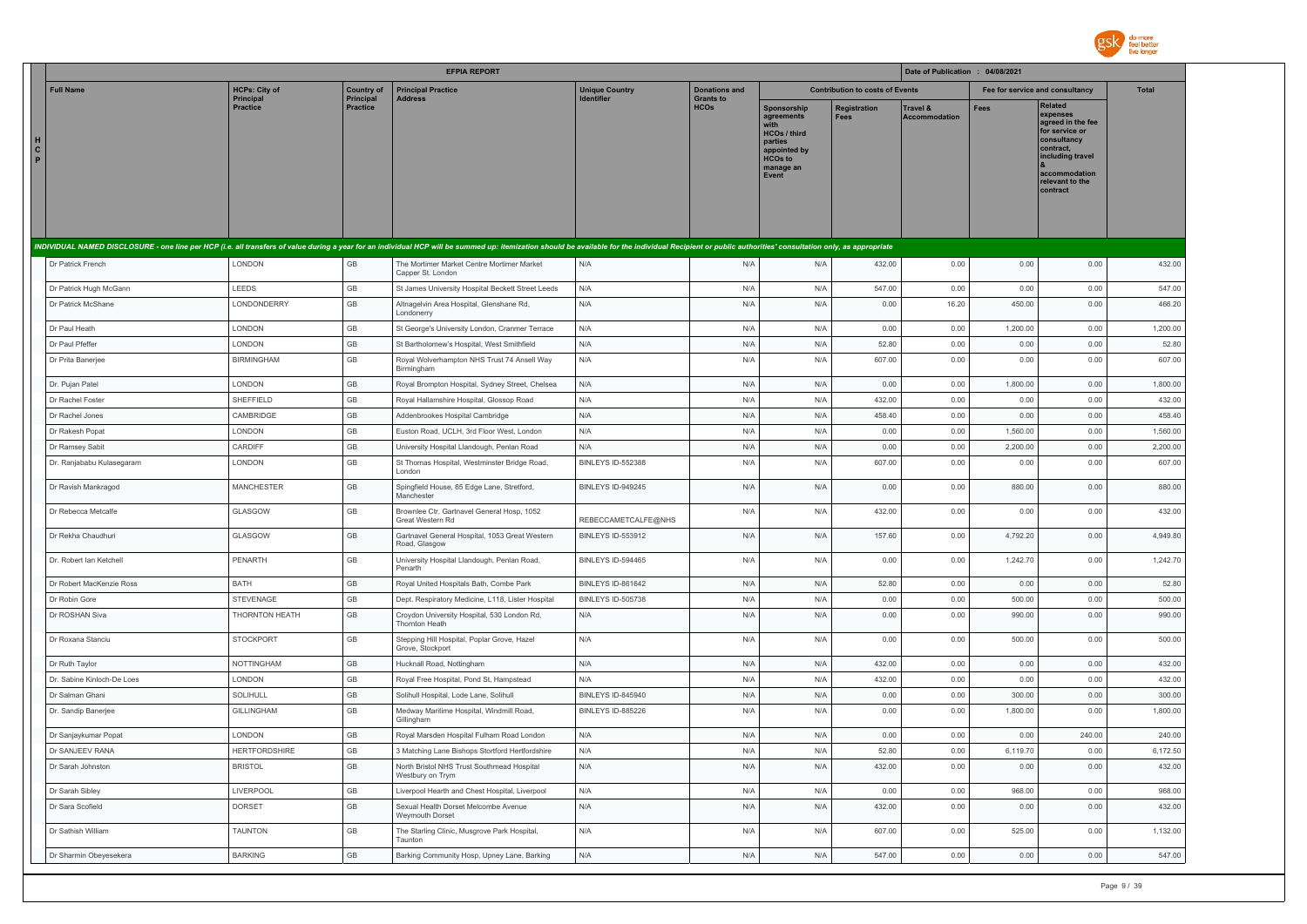

|                                                                                                                                                                                                                                |                              |                              | <b>EFPIA REPORT</b>                                                |                          |                                 |                                                                                                                                 |                                        | Date of Publication : 04/08/2021 |             |                                                                                                                                                                   |              |
|--------------------------------------------------------------------------------------------------------------------------------------------------------------------------------------------------------------------------------|------------------------------|------------------------------|--------------------------------------------------------------------|--------------------------|---------------------------------|---------------------------------------------------------------------------------------------------------------------------------|----------------------------------------|----------------------------------|-------------|-------------------------------------------------------------------------------------------------------------------------------------------------------------------|--------------|
| <b>Full Name</b>                                                                                                                                                                                                               | <b>HCPs: City of</b>         | <b>Country of</b>            | <b>Principal Practice</b>                                          | <b>Unique Country</b>    | <b>Donations and</b>            |                                                                                                                                 | <b>Contribution to costs of Events</b> |                                  |             | Fee for service and consultancy                                                                                                                                   | <b>Total</b> |
| н<br>$\mathbf{c}$<br>P                                                                                                                                                                                                         | Principal<br><b>Practice</b> | Principal<br><b>Practice</b> | Address                                                            |                          | <b>Grants to</b><br><b>HCOs</b> | <b>Sponsorship</b><br>agreements<br><b>HCOs / third</b><br>parties<br>appointed by<br>HCO <sub>s</sub> to<br>manage an<br>Event | Registration<br><b>Fees</b>            | Travel &<br><b>Accommodation</b> | <b>Fees</b> | <b>Related</b><br>expenses<br>agreed in the fee<br>for service or<br>consultancy<br>contract.<br>including travel<br>accommodation<br>relevant to the<br>contract |              |
| INDIVIDUAL NAMED DISCLOSURE - one line per HCP (i.e. all transfers of value during a year for an individual HCP will be summed up: itemization should be available for the individual Recipient or public authorities' consult |                              |                              |                                                                    |                          |                                 |                                                                                                                                 |                                        |                                  |             |                                                                                                                                                                   |              |
| Dr Shireen Shaffu                                                                                                                                                                                                              | LEICESTER                    | GB                           | Infirmary Square Leicester                                         | N/A                      | N/A                             | N/A                                                                                                                             | 458.40                                 | 0.00                             | 0.00        | 0.00                                                                                                                                                              | 458.40       |
| Dr Sian Warren                                                                                                                                                                                                                 | <b>NEWPORT</b>               | GB                           | Cordell Centre, Royal Gwent Hosp Newport                           | N/A                      | N/A                             | N/A                                                                                                                             | 557.00                                 | 0.00                             | 0.00        | 0.00                                                                                                                                                              | 557.00       |
| Dr Simona Esposti                                                                                                                                                                                                              | LONDON                       | GB                           | Liverpool Road, Flat 4, London                                     | N/A                      | N/A                             | N/A                                                                                                                             | 0.00                                   | 0.00                             | 14,790.67   | 0.00                                                                                                                                                              | 14,790.67    |
| Dr Simon Doe                                                                                                                                                                                                                   | NEWCASTLE                    | GB                           | Royal Victoria Infirmary, Resp Medicine,<br>Newcastle              | N/A                      | N/A                             | N/A                                                                                                                             | 52.80                                  | 0.00                             | 0.00        | 0.00                                                                                                                                                              | 52.80        |
| Dr Simon Rackstraw                                                                                                                                                                                                             | LONDON                       | $\mathbb{G}\mathbb{B}$       | Mildway Hospital, 19 Tabernacle Gardens                            | N/A                      | N/A                             | N/A                                                                                                                             | 557.00                                 | 0.00                             | 0.00        | 0.00                                                                                                                                                              | 557.00       |
| Dr. Sophie Forsyth                                                                                                                                                                                                             | SWINDON                      | GB                           | Marlborough Road, Great Western Hospital,<br>Swindon               | BINLEYS ID-590721        | N/A                             | N/A                                                                                                                             | 722.00                                 | 0.00                             | 525.00      | 0.00                                                                                                                                                              | 1,247.00     |
| Dr Stanley Ejiofor                                                                                                                                                                                                             | LICHFIELD                    | $\mathsf{GB}$                | 2 Schoolfields Road, Weeford, Lichfield                            | N/A                      | N/A                             | N/A                                                                                                                             | 0.00                                   | 0.00                             | 300.00      | 0.00                                                                                                                                                              | 300.00       |
| Dr Stephen Fowler                                                                                                                                                                                                              | <b>MANCHESTER</b>            | GB                           | Wythenshawe Hospital, Southmoor Road<br>Manchester                 | BINLEYS ID-594393        | N/A                             | N/A                                                                                                                             | 0.00                                   | 0.00                             | 1,340.00    | 0.00                                                                                                                                                              | 1,340.00     |
| Dr STEPHEN HOLMES                                                                                                                                                                                                              | SHEPTON MALLET               | GB                           | The Park Medical Practice, Cannards Grave Rd,<br>Shepton Mallet    | N/A                      | N/A                             | N/A                                                                                                                             | 0.00                                   | 0.00                             | 4,200.00    | 0.00                                                                                                                                                              | 4,200.00     |
| Dr Stephen Taylor                                                                                                                                                                                                              | <b>BIRMINGHAM</b>            | GB                           | Birmingham Heartlands Hospital, Birmingham                         | N/A                      | N/A                             | N/A                                                                                                                             | 0.00                                   | 0.00                             | 1,200.00    | 0.00                                                                                                                                                              | 1,200.00     |
| Dr Stuart Flanagan Flanagan                                                                                                                                                                                                    | LONDON                       | GB                           | Mortimer Market Centre, Capper St, London                          | N/A                      | N/A                             | N/A                                                                                                                             | 432.00                                 | 0.00                             | 0.00        | 0.00                                                                                                                                                              | 432.00       |
| Dr Subathira Dakshina                                                                                                                                                                                                          | LONDON                       | GB                           | Ambrose King Centre, Royal London Hospital<br>London               | N/A                      | N/A                             | N/A                                                                                                                             | 432.00                                 | 0.00                             | 0.00        | 0.00                                                                                                                                                              | 432.00       |
| Dr Susan McCole                                                                                                                                                                                                                | <b>BRIGHTON</b>              | GB                           | Brighton General Hospital, Elm Grove, Brighton                     | N/A                      | N/A                             | N/A                                                                                                                             | 0.00                                   | 0.00                             | 960.00      | 0.00                                                                                                                                                              | 960.00       |
| Dr Suzanne Todd                                                                                                                                                                                                                | <b>BELFAST</b>               | GB                           | GUM RVH Belfast Health & Social Care Trust,<br><b>Belfast</b>      | N/A                      | N/A                             | N/A                                                                                                                             | 175.00                                 | 0.00                             | 0.00        | 0.00                                                                                                                                                              | 175.00       |
| Dr Sweta Sharma Saha                                                                                                                                                                                                           | NEWCASTLE UPON TYNE          | $\mathbb{G}\mathbb{B}$       | Paul O'Gorman Building Newcastle Uni Newcastle<br>upon Tyne        | N/A                      | N/A                             | N/A                                                                                                                             | 0.00                                   | 65.00                            | 0.00        | 0.00                                                                                                                                                              | 65.00        |
| Dr Tamilarasi Sekaran                                                                                                                                                                                                          | WILSTEAD                     | GB                           | 46 Luton Road                                                      | N/A                      | N/A                             | N/A                                                                                                                             | 0.00                                   | 87.30                            | 0.00        | 0.00                                                                                                                                                              | 87.30        |
| Dr Thomas Brown                                                                                                                                                                                                                | PORTSMOUTH                   | GB                           | Queen Alexandra Hospital, Southwick Hill Road,<br>Cosham, Ports    | N/A                      | N/A                             | N/A                                                                                                                             | 0.00                                   | 0.00                             | 752.50      | 0.00                                                                                                                                                              | 752.50       |
| Dr. Tim Harrison                                                                                                                                                                                                               | <b>NOTTINGHAM</b>            | GB                           | Nottingham University Hospitals, Hucknall Road,<br>Nottingham      | BINLEYS ID-554855        | N/A                             | N/A                                                                                                                             | 0.00                                   | 0.00                             | 11,150.00   | 471.74                                                                                                                                                            | 11.621.74    |
| Dr Timothy Gatheral                                                                                                                                                                                                            | LANCASTER                    | GB                           | Lancaster Royal Infirmary, Ashton Road,<br>Lancaster               | BINLEYS ID-891820        | N/A                             | N/A                                                                                                                             | 0.00                                   | 0.00                             | 1,800.00    | 0.00                                                                                                                                                              | 1,800.00     |
| Dr Toby Maher                                                                                                                                                                                                                  | LONDON                       | GB                           | Royal Brompton Hospital, Sydney Street,<br>Chelsea, London         | BINLEYS ID-656772        | N/A                             | N/A                                                                                                                             | 0.00                                   | 0.00                             | 640.00      | 0.00                                                                                                                                                              | 640.00       |
| Dr Tom Fardon                                                                                                                                                                                                                  | <b>DUNDEE</b>                | GB                           | Ninewells Hospital, Invergowrie Drive, Dundee                      | BINLEYS ID-739740        | N/A                             | N/A                                                                                                                             | 0.00                                   | 0.00                             | 2,860.00    | 0.00                                                                                                                                                              | 2,860.00     |
| Dr Tristan Barber                                                                                                                                                                                                              | LONDON                       | GB                           | Royal Free Hospital, Ian Charleson Ctr, Pond<br>Street, London     | N/A                      | N/A                             | N/A                                                                                                                             | 0.00                                   | 0.00                             | 15,807.50   | 1,479.22                                                                                                                                                          | 17,286.72    |
| Dr Tudor Toma                                                                                                                                                                                                                  | LONDON                       | GB                           | Lewisham Hospital, Lewisham High Street,<br>London                 | <b>BINLEYS ID-857088</b> | N/A                             | N/A                                                                                                                             | 0.00                                   | 0.00                             | 330.00      | 0.00                                                                                                                                                              | 330.00       |
| Dr Umar Dar                                                                                                                                                                                                                    | <b>BOSTON</b>                | GB                           | 23 Somersby Green                                                  | N/A                      | N/A                             | N/A                                                                                                                             | 0.00                                   | 69.30                            | 0.00        | 0.00                                                                                                                                                              | 69.30        |
| Dr Ushan Andrady                                                                                                                                                                                                               | GWYNEDD                      | GB                           | Ysbyty Gwynedo Hospital, Gwynedo                                   | N/A                      | N/A                             | N/A                                                                                                                             | 732.00                                 | 0.00                             | 0.00        | 0.00                                                                                                                                                              | 732.00       |
| Dr Vanessa Burton                                                                                                                                                                                                              | CANTERBURY                   | GB                           | The Gate Clinic Kent and Canterbury Hospital<br>Canterbury         | N/A                      | N/A                             | N/A                                                                                                                             | 607.00                                 | 0.00                             | 0.00        | 0.00                                                                                                                                                              | 607.00       |
| Dr. William Carroll                                                                                                                                                                                                            | STOKE-ON-TRENT               | GB                           | Univ Hosptls North Midlands, Newcastle Rd, Stoke-<br>on-Trent      | BINLEYS ID-908137        | N/A                             | N/A                                                                                                                             | 0.00                                   | 0.00                             | 1,794.09    | 516.14                                                                                                                                                            | 2,310.23     |
| Dr. Yvonne Gilleece                                                                                                                                                                                                            | <b>BRIGHTON</b>              | GB                           | Royal Sussex County Hospital, Brighton                             | N/A                      | N/A                             | N/A                                                                                                                             | 0.00                                   | 0.00                             | 2.892.50    | 112.09                                                                                                                                                            | 3.004.59     |
| Dr Zoe McLaren                                                                                                                                                                                                                 | LIVERPOOL                    | GB                           | Broadgreen Hospital Thomas Lane Liverpool                          | N/A                      | N/A                             | N/A                                                                                                                             | 458.40                                 | 0.00                             | 0.00        | 0.00                                                                                                                                                              | 458.40       |
| Eamon O'Donnell                                                                                                                                                                                                                | LEEDS                        | GB                           | Interface Clin Services, Schofield House, Gate<br><b>Wav Drive</b> | N/A                      | N/A                             | N/A                                                                                                                             | 0.00                                   | 0.00                             | 13,067.32   | 0.00                                                                                                                                                              | 13,067.32    |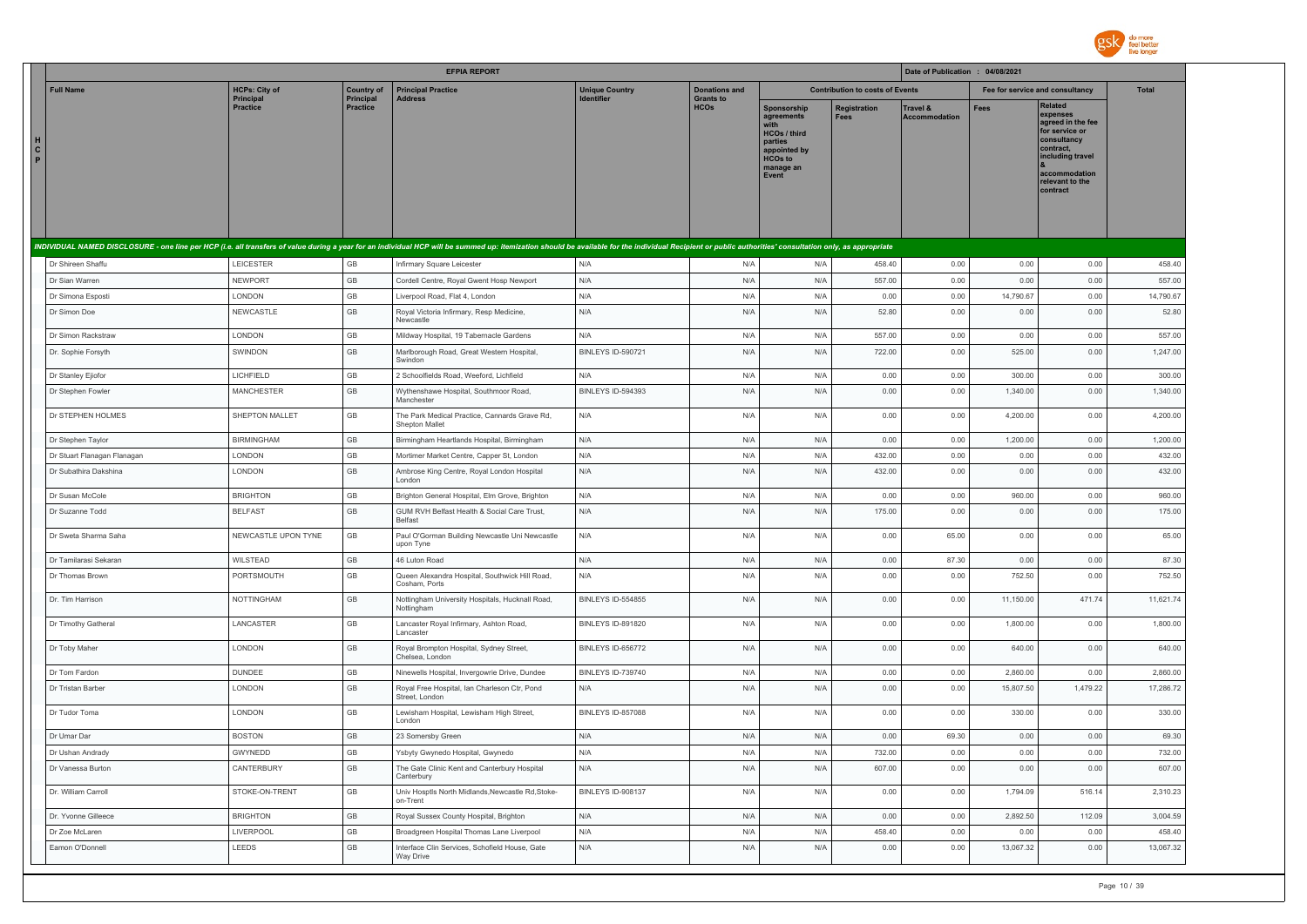

|                        |                                         |                                       |                              | <b>EFPIA REPORT</b>                                                                                                                                                                                                            |                       |                                 |                                                                                                                      |                                        | Date of Publication : 04/08/2021 |                                 |                                                                                                                                                                   |                    |
|------------------------|-----------------------------------------|---------------------------------------|------------------------------|--------------------------------------------------------------------------------------------------------------------------------------------------------------------------------------------------------------------------------|-----------------------|---------------------------------|----------------------------------------------------------------------------------------------------------------------|----------------------------------------|----------------------------------|---------------------------------|-------------------------------------------------------------------------------------------------------------------------------------------------------------------|--------------------|
|                        | <b>Full Name</b>                        | <b>HCPs: City of</b>                  | <b>Country of</b>            | <b>Principal Practice</b>                                                                                                                                                                                                      | <b>Unique Country</b> | <b>Donations and</b>            |                                                                                                                      | <b>Contribution to costs of Events</b> |                                  | Fee for service and consultancy |                                                                                                                                                                   | <b>Total</b>       |
| H<br>$\mathbf{C}$<br>P |                                         | <b>Principal</b><br><b>Practice</b>   | Principal<br><b>Practice</b> | <b>Address</b>                                                                                                                                                                                                                 | <b>Identifier</b>     | <b>Grants to</b><br><b>HCOs</b> | Sponsorship<br>agreements<br>with<br>HCOs / third<br>parties<br>appointed by<br><b>HCOs to</b><br>manage an<br>Event | <b>Registration</b><br><b>Fees</b>     | Travel &<br><b>Accommodation</b> | <b>Fees</b>                     | <b>Related</b><br>expenses<br>agreed in the fee<br>for service or<br>consultancy<br>contract,<br>including travel<br>accommodation<br>relevant to the<br>contract |                    |
|                        |                                         |                                       |                              | INDIVIDUAL NAMED DISCLOSURE - one line per HCP (i.e. all transfers of value during a year for an individual HCP will be summed up: itemization should be available for the individual Recipient or public authorities' consult |                       |                                 |                                                                                                                      |                                        |                                  |                                 |                                                                                                                                                                   |                    |
|                        | Elaine Anderson                         | WISHAW                                | GB                           | Wishaw Hospital,, 50 Netherton St, Wishaw                                                                                                                                                                                      | N/A                   | N/A                             | N/A                                                                                                                  | 0.00                                   | 0.00                             | 55.00                           | 0.00                                                                                                                                                              | 55.00              |
|                        | Elaine Cook                             | WOLVERHAMPTON                         | GB                           | 39 Henry Fowler Drive, Tettenhall,<br>Wolverhampton                                                                                                                                                                            | N/A                   | N/A                             | N/A                                                                                                                  | 0.00                                   | 0.00                             | 195.00                          | 0.00                                                                                                                                                              | 195.00             |
|                        | Elaine Mulligan                         | PORTADOWN                             | GB                           | Craigavon Area Hospital, Portadown                                                                                                                                                                                             | N/A                   | N/A                             | N/A                                                                                                                  | 0.00                                   | 0.00                             | 200.00                          | 0.00                                                                                                                                                              | 200.00             |
|                        | Elaine Scott                            | SWINDON                               | GB                           | Lawn Medical Centre, Guildford Ave Lawn,<br>Swindon                                                                                                                                                                            | N/A                   | N/A                             | N/A                                                                                                                  | 0.00                                   | 0.00                             | 950.20                          | 0.00                                                                                                                                                              | 950.20             |
|                        | Elizabeth Cross                         | CROXLEY GREEN,<br><b>HERTFORSHIRE</b> | GB                           | 22 Sycamore Road Croxley Green, Hertforshire                                                                                                                                                                                   | N/A                   | N/A                             | N/A                                                                                                                  | 0.00                                   | 0.00                             | 800.00                          | 0.00                                                                                                                                                              | 800.00             |
|                        | Elizabeth Foote                         | <b>BRIGHTON</b>                       | GB                           | School Clinic, Morley Street                                                                                                                                                                                                   | N/A                   | N/A                             | N/A                                                                                                                  | 25.00                                  | 0.00                             | 910.00                          | 0.00                                                                                                                                                              | 935.00             |
|                        | Emily Kennedy                           | <b>DUMFRIES</b>                       | GB                           | 4 Lahraig                                                                                                                                                                                                                      | N/A                   | N/A                             | N/A                                                                                                                  | 52.80                                  | 0.00                             | 0.00                            | 0.00                                                                                                                                                              | 52.80              |
|                        | Emma Crosbie                            | WILMSLOW                              | GB                           | Moor Lane House, Moor Lane, Wilmslow                                                                                                                                                                                           | N/A                   | N/A                             | N/A                                                                                                                  | 0.00                                   | 0.00                             | 840.00                          | 0.00                                                                                                                                                              | 840.00             |
|                        | Emma Rickards                           | LIVERPOOL                             | GB                           | Liverpool Heart & Chest Hospital, Thomas Drive,<br>Liverpool                                                                                                                                                                   | N/A                   | N/A                             | N/A                                                                                                                  | 0.00                                   | 0.00                             | 1,260.00                        | 0.00                                                                                                                                                              | 1,260.00           |
|                        | Evis Sala                               | CAMBRIDGE                             | GB                           | Department of Radiology Box 218, Cambridge<br><b>Biomedical Campus</b>                                                                                                                                                         | N/A                   | N/A                             | N/A                                                                                                                  | 0.00                                   | 0.00                             | 720.00                          | 0.00                                                                                                                                                              | 720.00             |
|                        | Faiza Rafique                           | LEEDS                                 | GB                           | Interface Clin Services, Schofield House, Gate<br>Way Drive                                                                                                                                                                    | N/A                   | N/A                             | N/A                                                                                                                  | 0.00                                   | 0.00                             | 2,587.75                        | 0.00                                                                                                                                                              | 2,587.75           |
|                        | Fiona Burns                             | LONDON                                | GB                           | University College London, Gower St, Bloomsbury                                                                                                                                                                                | N/A                   | N/A                             | N/A                                                                                                                  | 125.00                                 | 0.00                             | 0.00                            | 0.00                                                                                                                                                              | 125.00             |
|                        | Fiona Cook                              | OKEHAMPTON                            | GB                           | Okehampton Medical Centre, East Street                                                                                                                                                                                         | N/A                   | N/A                             | N/A                                                                                                                  | 0.00                                   | 0.00                             | 819.60                          | 0.00                                                                                                                                                              | 819.60             |
|                        | Fiona Wilson<br>Frances Balkwill        | CAMBRIDGE<br>LONDON                   | GB<br>GB                     | Addenbrookes Hospital, Hills Rd, Cambridge<br>Barts Cancer Institute, Charterhouse Square,                                                                                                                                     | N/A<br>N/A            | N/A<br>N/A                      | N/A<br>N/A                                                                                                           | 130.00<br>0.00                         | 0.00<br>0.00                     | 0.00<br>840.00                  | 0.00<br>569.12                                                                                                                                                    | 130.00<br>1,409.12 |
|                        |                                         |                                       |                              | London                                                                                                                                                                                                                         |                       |                                 |                                                                                                                      |                                        |                                  |                                 |                                                                                                                                                                   |                    |
|                        | Frances Barrett                         | CO TYRONE                             | GB                           | 33A Dromore Road, Fintona Omath, Co Tyrone                                                                                                                                                                                     | N/A                   | N/A                             | N/A                                                                                                                  | 0.00                                   | 105.23                           | 3,307.50                        | 204.08                                                                                                                                                            | 3,616.81           |
|                        | Francisco Javier Vilar                  | <b>MANCHESTER</b>                     | GB                           | North Manchester General Hospital, Delaunays<br>Rd                                                                                                                                                                             | N/A                   | N/A                             | N/A                                                                                                                  | 432.00                                 | 0.00                             | 0.00                            | 0.00                                                                                                                                                              | 432.00             |
|                        | Gail Prichard                           | CARDIFF                               | GB                           | 22 Llywd Coed, Rhiwbina, Cardiff                                                                                                                                                                                               | N/A                   | N/A                             | N/A                                                                                                                  | 0.00                                   | 0.00                             | 625.00                          | 0.00                                                                                                                                                              | 625.00             |
|                        | Gareth Lam                              | LEEDS                                 | GB                           | Interface Clin Services, Schofield House, Gate<br>Way Drive                                                                                                                                                                    | N/A                   | N/A                             | N/A                                                                                                                  | 0.00                                   | 0.00                             | 17,154.20                       | 0.00                                                                                                                                                              | 17, 154.20         |
|                        | Gemma Louise Owens                      | PRESTON                               | GB                           | Lancashire Teaching Hospitals Trust, Royal<br>Preston Hospital                                                                                                                                                                 | N/A                   | N/A                             | N/A                                                                                                                  | 0.00                                   | 0.00                             | 700.00                          | 155.30                                                                                                                                                            | 855.30             |
|                        | Georgina Saviolaki                      | LEEDS                                 | GB                           | Interface Clin Services, Schofield House, Gate<br>Way Drive                                                                                                                                                                    | N/A                   | N/A                             | N/A                                                                                                                  | 0.00                                   | 0.00                             | 5,160.26                        | 0.00                                                                                                                                                              | 5,160.26           |
|                        | Graham Heyes                            | SHREWSBURY                            | GB                           | Royal Shrewsbury Hospital, Myrton Oak Road                                                                                                                                                                                     | N/A                   | N/A                             | N/A                                                                                                                  | 52.80                                  | 0.00                             | 0.00                            | 0.00                                                                                                                                                              | 52.80              |
|                        | Gurpreet Singh                          | LEEDS                                 | GB                           | Interface Clin Services, Schofield House, Gate<br>Way Drive                                                                                                                                                                    | N/A                   | N/A                             | N/A                                                                                                                  | 0.00                                   | 0.00                             | 11,917.74                       | 0.00                                                                                                                                                              | 11,917.74          |
|                        | <b>Hammaad Patel</b>                    | WALTHAMSTOW                           | GB                           | 70 Edinburgh Road, Walthamstow                                                                                                                                                                                                 | N/A                   | N/A                             | N/A                                                                                                                  | 0.00                                   | 0.00                             | 120.00                          | 0.00                                                                                                                                                              | 120.00             |
|                        | Hanna Joplin                            | LIVERPOOL                             | GB                           | Liverpool Uni Hospitals NHS FT, Prescot Street                                                                                                                                                                                 | N/A                   | N/A                             | N/A                                                                                                                  | 52.80                                  | 0.00                             | 0.00                            | 0.00                                                                                                                                                              | 52.80              |
|                        | Hari Jadeja                             | LEEDS                                 | GB                           | Interface Clin Services, Schofield House, Gate<br>Way Drive                                                                                                                                                                    |                       | N/A                             | N/A                                                                                                                  | 0.00                                   | 0.00                             | 7,019.40                        | 0.00                                                                                                                                                              | 7,019.40           |
|                        | Hasan Mohammed                          | LONDON                                | GB                           | Chelsea & Westminster Hospital, 369 Fulham Rd                                                                                                                                                                                  | N/A                   | N/A                             | N/A                                                                                                                  | 0.00                                   | 0.00                             | 390.00                          | 0.00                                                                                                                                                              | 390.00             |
|                        | Heather Leake Date                      | <b>BRIGHTON</b>                       | GB                           | Brighton & Sussex University, Brighton                                                                                                                                                                                         | N/A                   | N/A                             | N/A                                                                                                                  | 250.00                                 | 0.00                             | 1,000.00                        | 0.00                                                                                                                                                              | 1,250.00           |
|                        | <b>Heather Matthews</b><br>Helen Bryant | SOUTHWOLD<br>SHEFFIELD                | GB<br>GB                     | 25 Field stile road, Southwold, Norwich<br>42 Louth Road, Sheffield                                                                                                                                                            | N/A<br>N/A            | N/A<br>N/A                      | N/A<br>N/A                                                                                                           | 0.00<br>0.00                           | 0.00<br>0.00                     | 2,373.80<br>700.00              | 0.00<br>198.40                                                                                                                                                    | 2,373.80<br>898.40 |
|                        | Helen Manderville                       | GATESHEAD                             | GB                           | Queen Elizabeth Hospital, Gateshead                                                                                                                                                                                            | N/A                   | N/A                             | N/A                                                                                                                  | 0.00                                   | 0.00                             | 300.00                          | 0.00                                                                                                                                                              | 300.00             |
|                        | lain Stephenson                         | LEICESTER                             | GB                           | Leicester Royal Infirmary, Leicester                                                                                                                                                                                           | N/A                   | N/A                             | N/A                                                                                                                  | 572.00                                 | 0.00                             | 1,180.00                        | 0.00                                                                                                                                                              | 1,752.00           |
|                        |                                         |                                       |                              |                                                                                                                                                                                                                                |                       |                                 |                                                                                                                      |                                        |                                  |                                 |                                                                                                                                                                   |                    |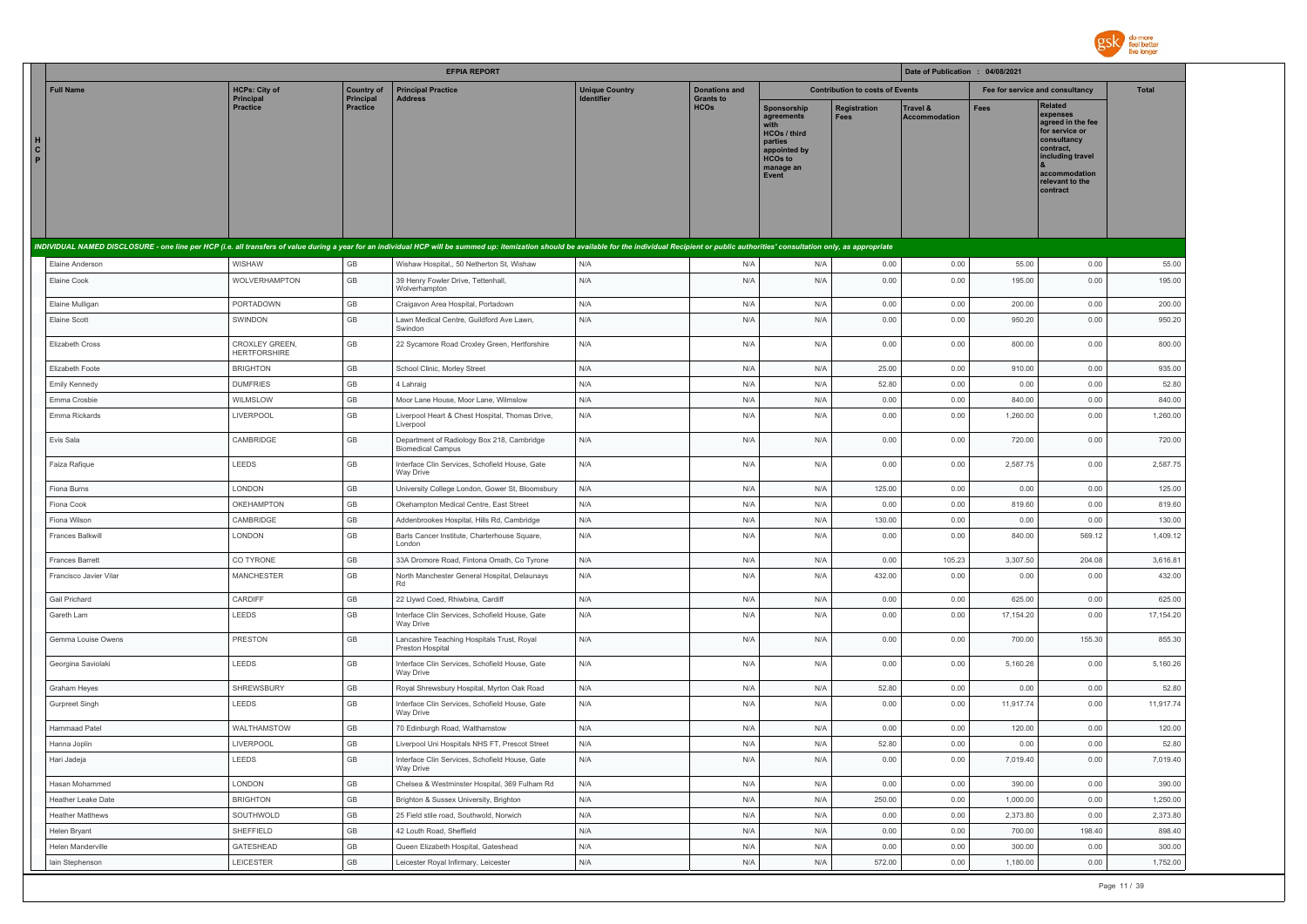

|                        |                       |                                          |                                       | <b>EFPIA REPORT</b>                                                                                                                                                                                                            |                                            |                                          |                                                                                                                     |                                        | Date of Publication : 04/08/2021 |             |                                                                                                                                                                   |              |
|------------------------|-----------------------|------------------------------------------|---------------------------------------|--------------------------------------------------------------------------------------------------------------------------------------------------------------------------------------------------------------------------------|--------------------------------------------|------------------------------------------|---------------------------------------------------------------------------------------------------------------------|----------------------------------------|----------------------------------|-------------|-------------------------------------------------------------------------------------------------------------------------------------------------------------------|--------------|
|                        | <b>Full Name</b>      | <b>HCPs: City of</b><br><b>Principal</b> | <b>Country of</b><br><b>Principal</b> | <b>Principal Practice</b><br><b>Address</b>                                                                                                                                                                                    | <b>Unique Country</b><br><b>Identifier</b> | <b>Donations and</b><br><b>Grants to</b> |                                                                                                                     | <b>Contribution to costs of Events</b> |                                  |             | Fee for service and consultancy                                                                                                                                   | <b>Total</b> |
| н<br>$\mathbf{c}$<br>P |                       | <b>Practice</b>                          | <b>Practice</b>                       |                                                                                                                                                                                                                                |                                            | <b>HCOs</b>                              | Sponsorship<br>agreements<br><b>HCOs / third</b><br>parties<br>appointed by<br><b>HCOs to</b><br>manage an<br>Event | <b>Registration</b><br><b>Fees</b>     | Travel &<br><b>Accommodation</b> | <b>Fees</b> | <b>Related</b><br>expenses<br>agreed in the fee<br>for service or<br>consultancy<br>contract,<br>including travel<br>accommodation<br>relevant to the<br>contract |              |
|                        |                       |                                          |                                       | INDIVIDUAL NAMED DISCLOSURE - one line per HCP (i.e. all transfers of value during a year for an individual HCP will be summed up: itemization should be available for the individual Recipient or public authorities' consult |                                            |                                          |                                                                                                                     |                                        |                                  |             |                                                                                                                                                                   |              |
|                        | Imina Ugbekile        | LONDON                                   | GB                                    | St Georges Hospital, Blackshaw Road, Tooting,<br>London                                                                                                                                                                        | N/A                                        | N/A                                      | N/A                                                                                                                 | 105.00                                 | 0.00                             | 0.00        | 0.00                                                                                                                                                              | 105.00       |
|                        | Imran Aziz            | <b>WIGAN</b>                             | GB                                    | Respiratory Medicine, Royal Albert Edward<br>Infirmary                                                                                                                                                                         | N/A                                        | N/A                                      | N/A                                                                                                                 | 52.80                                  | 0.00                             | 0.00        | 0.00                                                                                                                                                              | 52.80        |
|                        | Irene Valero-Sanchez  | LEICESTER                                | GB                                    | Glenfield Hospital, Groby Road                                                                                                                                                                                                 | N/A                                        | N/A                                      | N/A                                                                                                                 | 0.00                                   | 0.00                             | 550.00      | 0.00                                                                                                                                                              | 550.00       |
|                        | JACQUELINE BRERETON   | <b>WIRRAL</b>                            | GB                                    | Spital Surgery, Spital Road, Spital, Wirral                                                                                                                                                                                    | N/A                                        | N/A                                      | N/A                                                                                                                 | 0.00                                   | 0.00                             | 325.00      | 0.00                                                                                                                                                              | 325.00       |
|                        | Jacqueline Pollington | PONTEFRACT                               | $\mathbb{G}\mathbb{B}$                | 7 Ponden Close, Hemsworth, Pontefract                                                                                                                                                                                          | N/A                                        | N/A                                      | N/A                                                                                                                 | 0.00                                   | 0.00                             | 988.00      | 0.00                                                                                                                                                              | 988.00       |
|                        | <b>JACQUI COOPER</b>  | <b>NOTTINGHAM</b>                        | $\mathbb{G}\mathbb{B}$                | 25 Wasdale Close, Nottingham                                                                                                                                                                                                   | N/A                                        | N/A                                      | N/A                                                                                                                 | 0.00                                   | 0.00                             | 1,560.20    | 0.00                                                                                                                                                              | 1,560.20     |
|                        | Jalak Shah            | LEEDS                                    | GB                                    | Interface Clin Services, Schofield House, Gate<br>Way Drive                                                                                                                                                                    | N/A                                        | N/A                                      | N/A                                                                                                                 | 0.00                                   | 0.00                             | 8,199.46    | 0.00                                                                                                                                                              | 8,199.46     |
|                        | James D Brenton       | CAMBRIDGE                                | $\mathbb{G}\mathbb{B}$                | CRUK Cambridge Institute, Robinson Way                                                                                                                                                                                         | N/A                                        | N/A                                      | N/A                                                                                                                 | 0.00                                   | 0.00                             | 1,320.00    | 258.61                                                                                                                                                            | 1,578.61     |
|                        | James Dodd            | WESTBURY-ON-TRYM                         | GB                                    | Southmead Hospital, Westbury-On-Trym                                                                                                                                                                                           | N/A                                        | N/A                                      | N/A                                                                                                                 | 0.00                                   | 0.00                             | 58.33       | 0.00                                                                                                                                                              | 58.33        |
|                        | James Dourandish      | LEEDS                                    | GB                                    | Interface Clin Services, Schofield House, Gate<br><b>Way Drive</b>                                                                                                                                                             | N/A                                        | N/A                                      | N/A                                                                                                                 | 0.00                                   | 0.00                             | 11,997.75   | 0.00                                                                                                                                                              | 11,997.75    |
|                        | Jane Borley           | <b>TRELISKE</b>                          | GB                                    | Royal Cornwall Hsopital, Treliske, Truro                                                                                                                                                                                       | N/A                                        | N/A                                      | N/A                                                                                                                 | 0.00                                   | 0.00                             | 720.00      | 0.00                                                                                                                                                              | 720.00       |
|                        | Janki Patel           | <b>HASTINGS</b>                          | GB                                    | Conquest Hospital, The Ridge, St. Leonards-on-<br>Sea, Sussex                                                                                                                                                                  | N/A                                        | N/A                                      | N/A                                                                                                                 | 0.00                                   | 0.00                             | 377.40      | 0.00                                                                                                                                                              | 377.40       |
|                        | Jasprit Singh         | <b>STAFFORD</b>                          | GB                                    | Midlands Partnership NHSFT, Trust HQ,<br>Corporation St                                                                                                                                                                        | N/A                                        | N/A                                      | N/A                                                                                                                 | 105.00                                 | 0.00                             | 0.00        | 0.00                                                                                                                                                              | 105.00       |
|                        | Jermaine Afrifa       | LEEDS                                    | GB                                    | Interface Clin Services, Schofield House, Gate<br>Way Drive                                                                                                                                                                    | N/A                                        | N/A                                      | N/A                                                                                                                 | 0.00                                   | 0.00                             | 7,668.00    | 0.00                                                                                                                                                              | 7,668.00     |
|                        | Jill Leyshon          | <b>TRURO</b>                             | GB                                    | Royal Cornwall Hospital Trust                                                                                                                                                                                                  | N/A                                        | N/A                                      | N/A                                                                                                                 | 52.80                                  | 0.00                             | 0.00        | 0.00                                                                                                                                                              | 52.80        |
|                        | Joanna Hutchinson     | <b>BOURNE</b>                            | GB                                    | 47 Ancaster Road                                                                                                                                                                                                               | N/A                                        | N/A                                      | N/A                                                                                                                 | 0.00                                   | 61.20                            | 0.00        | 0.00                                                                                                                                                              | 61.20        |
|                        | Joanne Hannah         | <b>SKEGNESS</b>                          | GB                                    | 24 Hoylake Drive Skegness Lincs                                                                                                                                                                                                | N/A                                        | N/A                                      | N/A                                                                                                                 | 0.00                                   | 90.90                            | 0.00        | 0.00                                                                                                                                                              | 90.90        |
|                        | Joanne Harrison       | <b>WORTHING</b>                          | $\mathbb{G}\mathbb{B}$                | Southfield House, Liverpool Gardens                                                                                                                                                                                            | N/A                                        | N/A                                      | N/A                                                                                                                 | 52.80                                  | 0.00                             | 0.00        | 0.00                                                                                                                                                              | 52.80        |
|                        | Joanne King           | <b>FRIMLEY</b>                           | GB                                    | Frimley Park Hospital, Portsmouth Road, Frimley                                                                                                                                                                                | N/A                                        | N/A                                      | N/A                                                                                                                 | 0.00                                   | 0.00                             | 520.00      | 0.00                                                                                                                                                              | 520.00       |
|                        | Joe Phillips          | LONDON                                   | GB                                    | 56 Dean Street                                                                                                                                                                                                                 | N/A                                        | N/A                                      | N/A                                                                                                                 | 175.00                                 | 0.00                             | 910.00      | 0.00                                                                                                                                                              | 1,085.00     |
|                        | John Davison          | NEWCASTLE                                | GB                                    | Freeman Hospital, Freeman Road, Newcastle                                                                                                                                                                                      | N/A                                        | N/A                                      | N/A                                                                                                                 | 157.60                                 | 0.00                             | 2,990.00    | 0.00                                                                                                                                                              | 3,147.60     |
|                        | John McGrane          | TRURO                                    | GB                                    | Sunrise Oncology Centre, Royal Cornwall<br>Hospital                                                                                                                                                                            | N/A                                        | N/A                                      | N/A                                                                                                                 | 0.00                                   | 0.00                             | 840.00      | 0.00                                                                                                                                                              | 840.00       |
|                        | John P Chapman        | NORFOLK                                  | $\mathbb{G}\mathbb{B}$                | James Paget University Hospital, Lowestoft Road                                                                                                                                                                                | N/A                                        | N/A                                      | N/A                                                                                                                 | 0.00                                   | 0.00                             | 300.00      | 0.00                                                                                                                                                              | 300.00       |
|                        | Jonathan Hobson       | <b>MANCHESTER</b>                        | $\mathbb{G}\mathbb{B}$                | 37 Pine Road, Manchester, Lancs                                                                                                                                                                                                | N/A                                        | N/A                                      | N/A                                                                                                                 | 0.00                                   | 0.00                             | 2,520.00    | 0.00                                                                                                                                                              | 2,520.00     |
|                        | Jonathan Ledermann    | LONDON                                   | $\mathbb{G}\mathbb{B}$                | UCL Cancer Institute, 90 Tottenham Court Road                                                                                                                                                                                  | N/A                                        | N/A                                      | N/A                                                                                                                 | 0.00                                   | 0.00                             | 1,800.00    | 443.66                                                                                                                                                            | 2,243.66     |
|                        | Joo Ern Ang           | CAMBRIDGE                                | $\mathbb{G}\mathbb{B}$                | Addenbrooke's Hospital, Cambridge                                                                                                                                                                                              | N/A                                        | N/A                                      | N/A                                                                                                                 | 0.00                                   | 65.00                            | 1,016.27    | 0.00                                                                                                                                                              | 1,081.27     |
|                        | Joy Miller            | ABERDEEN                                 | GB                                    | Resp Unit, Aberdeen Royal Infirmary                                                                                                                                                                                            | N/A                                        | N/A                                      | N/A                                                                                                                 | 52.80                                  | 0.00                             | 0.00        | 0.00                                                                                                                                                              | 52.80        |
|                        | Joy Oyebokun          | LEEDS                                    | GB                                    | Interface Clin Services, Schofield House, Gate<br><b>Way Drive</b>                                                                                                                                                             | N/A                                        | N/A                                      | N/A                                                                                                                 | 0.00                                   | 0.00                             | 11,932.98   | 0.00                                                                                                                                                              | 11,932.98    |
|                        | Judy Mulligan         | LONDON                                   | GB                                    | The Chest Clinic Ltd, 84 Erskine Road, London                                                                                                                                                                                  | N/A                                        | N/A                                      | N/A                                                                                                                 | 0.00                                   | 0.00                             | 1,367.00    | 0.00                                                                                                                                                              | 1,367.00     |
|                        | Julia Greig           | SHEFFIELD                                | GB                                    | Sheffield Teaching Hospitals NHST, Glossop Rd                                                                                                                                                                                  | N/A                                        | N/A                                      | N/A                                                                                                                 | 547.00                                 | 0.00                             | 0.00        | 0.00                                                                                                                                                              | 547.00       |
|                        | Julie Wilks           | <b>BRIGG</b>                             | GB                                    | Riverside surgery, Brigg, North Lincolnshire                                                                                                                                                                                   | N/A                                        | N/A                                      | N/A                                                                                                                 | 0.00                                   | 0.00                             | 110.00      | 0.00                                                                                                                                                              | 110.00       |
|                        | Karl Ballance         | <b>MANCHESTER</b>                        | $\mathbb{G}\mathbb{B}$                | North Manchester General Penine Acute Trust,<br>Delunays Road                                                                                                                                                                  | N/A                                        | N/A                                      | N/A                                                                                                                 | 0.00                                   | 0.00                             | 390.00      | 0.00                                                                                                                                                              | 390.00       |
|                        | Kate Kontou           | ROTHERHAM                                | GB                                    | Breathing Pace, Rotherham                                                                                                                                                                                                      | N/A                                        | N/A                                      | N/A                                                                                                                 | 0.00                                   | 0.00                             | 550.00      | 0.00                                                                                                                                                              | 550.00       |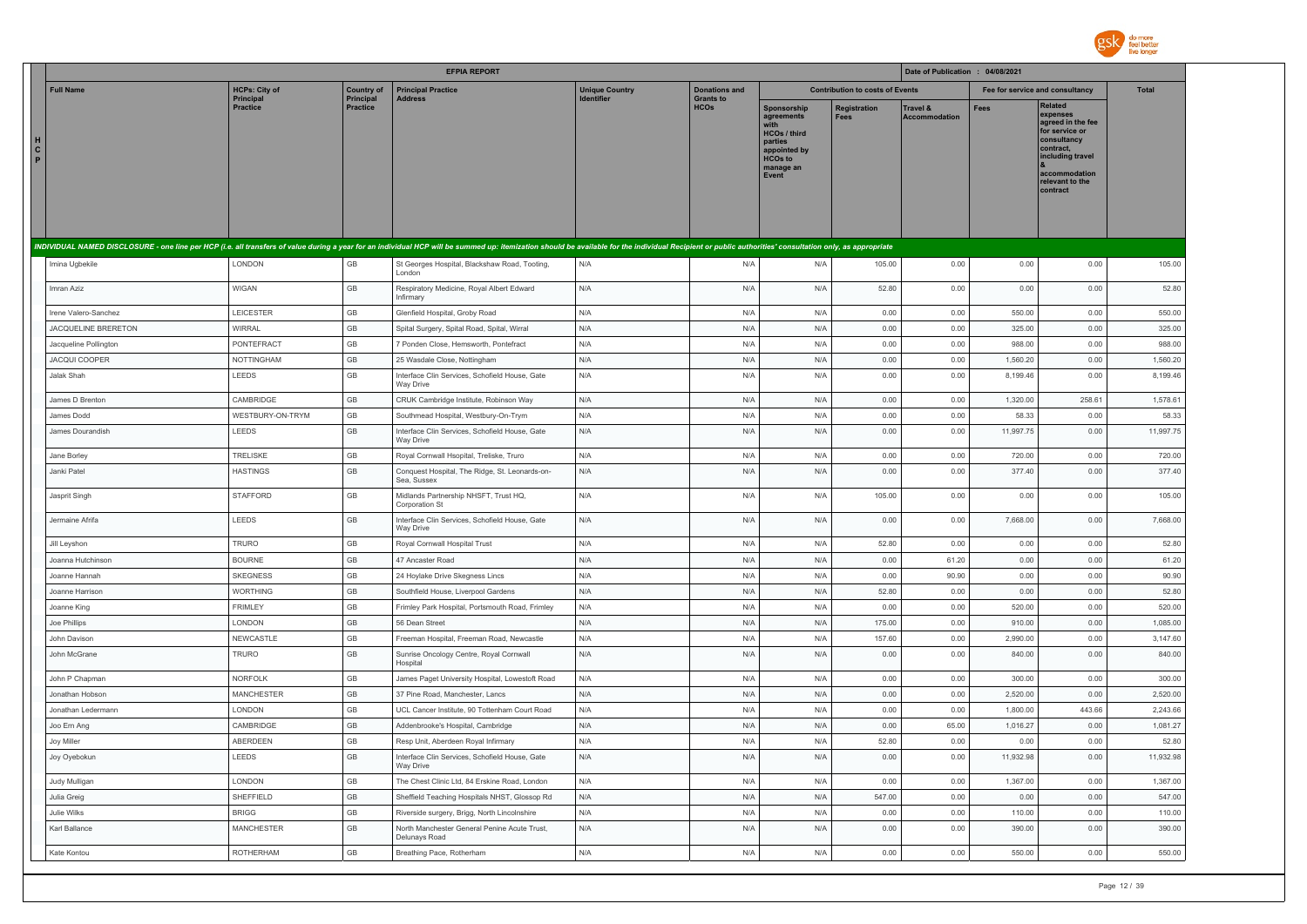

|                                   |                                          |                                       | <b>EFPIA REPORT</b>                                                                                                                                                                                                            |                                            |                                          |                                                                                                                     |                                        | Date of Publication : 04/08/2021            |                                 |                                                                                                                                                                   |                |
|-----------------------------------|------------------------------------------|---------------------------------------|--------------------------------------------------------------------------------------------------------------------------------------------------------------------------------------------------------------------------------|--------------------------------------------|------------------------------------------|---------------------------------------------------------------------------------------------------------------------|----------------------------------------|---------------------------------------------|---------------------------------|-------------------------------------------------------------------------------------------------------------------------------------------------------------------|----------------|
| <b>Full Name</b>                  | <b>HCPs: City of</b><br><b>Principal</b> | <b>Country of</b><br><b>Principal</b> | <b>Principal Practice</b><br><b>Address</b>                                                                                                                                                                                    | <b>Unique Country</b><br><b>Identifier</b> | <b>Donations and</b><br><b>Grants to</b> |                                                                                                                     | <b>Contribution to costs of Events</b> |                                             | Fee for service and consultancy |                                                                                                                                                                   | <b>Total</b>   |
| $\mathbf{c}$<br>P                 | <b>Practice</b>                          | <b>Practice</b>                       |                                                                                                                                                                                                                                |                                            | <b>HCOs</b>                              | Sponsorship<br>agreements<br><b>HCOs / third</b><br>parties<br>appointed by<br><b>HCOs to</b><br>manage an<br>Event | <b>Registration</b><br><b>Fees</b>     | <b>Travel &amp;</b><br><b>Accommodation</b> | <b>Fees</b>                     | <b>Related</b><br>expenses<br>agreed in the fee<br>for service or<br>consultancy<br>contract.<br>including travel<br>accommodation<br>relevant to the<br>contract |                |
|                                   |                                          |                                       | INDIVIDUAL NAMED DISCLOSURE - one line per HCP (i.e. all transfers of value during a year for an individual HCP will be summed up: itemization should be available for the individual Recipient or public authorities' consult |                                            |                                          |                                                                                                                     |                                        |                                             |                                 |                                                                                                                                                                   |                |
| Kate Russell-Hobbs                | HIGH WYCOMBE                             | GB                                    | Wycombe Hospital, Queen Alexandra Rd                                                                                                                                                                                           | N/A                                        | N/A                                      | N/A                                                                                                                 | 105.00                                 | 0.00                                        | 0.00                            | 0.00                                                                                                                                                              | 105.00         |
| Kathryn Eccleston                 | <b>TRURO</b>                             | $\mathbb{G}\mathbb{B}$                | Royal Cornwall Hospital, Treliske                                                                                                                                                                                              | N/A                                        | N/A                                      | N/A                                                                                                                 | 125.00                                 | 0.00                                        | 0.00                            | 0.00                                                                                                                                                              | 125.00         |
| Kathryn Prior                     | LANCASTER                                | $\mathbb{G}\mathbb{B}$                | Royal Lancaster Infirmary, Ashton Road,<br>Lancaster                                                                                                                                                                           | N/A                                        | N/A                                      | N/A                                                                                                                 | 0.00                                   | 0.00                                        | 540.00                          | 0.00                                                                                                                                                              | 540.00         |
| Katie Borg                        | OXFORD                                   | GB                                    | NDM Level 5, John Radcliffe Hospital, Oxford                                                                                                                                                                                   | N/A                                        | N/A                                      | N/A                                                                                                                 | 0.00                                   | 0.00                                        | 795.00                          | 0.00                                                                                                                                                              | 795.00         |
| Keith Ridley                      | LEEDS                                    | GB                                    | Interface Clin Services, Schofield House, Gate<br>Way Drive                                                                                                                                                                    | N/A                                        | N/A                                      | N/A                                                                                                                 | 0.00                                   | 0.00                                        | 6,487.94                        | 0.00                                                                                                                                                              | 6,487.94       |
| Khola Mir                         | LEEDS                                    | GB                                    | Interface Clin Services, Schofield House, Gate<br>Way Drive                                                                                                                                                                    | N/A                                        | N/A                                      | N/A                                                                                                                 | 0.00                                   | 0.00                                        | 3,505.89                        | 0.00                                                                                                                                                              | 3,505.89       |
| Khurm Azad                        | LEEDS                                    | GB                                    | Interface Clin Services, Schofield House, Gate<br>Way Drive                                                                                                                                                                    | N/A                                        | N/A                                      | N/A                                                                                                                 | 0.00                                   | 0.00                                        | 2,082.96                        | 0.00                                                                                                                                                              | 2,082.96       |
| Krishna Mistry                    | LEEDS                                    | GB                                    | Interface Clin Services, Schofield House, Gate<br>Way Drive                                                                                                                                                                    | N/A                                        | N/A                                      | N/A                                                                                                                 | 0.00                                   | 0.00                                        | 7,524.19                        | 0.00                                                                                                                                                              | 7,524.19       |
| Laura Appadu                      | SUTTON                                   | GB                                    | The Royal Marsden Hospital, Downs Road                                                                                                                                                                                         | N/A                                        | N/A                                      | N/A                                                                                                                 | 0.00                                   | 0.00                                        | 1,622.50                        | 0.00                                                                                                                                                              | 1,622.50       |
| Laura Barraclough                 | LEEDS                                    | GB                                    | Interface Clin Services, Schofield House, Gate<br>Way Drive                                                                                                                                                                    | N/A                                        | N/A                                      | N/A                                                                                                                 | 0.00                                   | 0.00                                        | 235.25                          | 0.00                                                                                                                                                              | 235.25         |
| Laura Cunningham                  | CARDIFF                                  | GB                                    | University Hospital of Wales, Heath Park                                                                                                                                                                                       | N/A                                        | N/A                                      | N/A                                                                                                                 | 175.00                                 | 0.00                                        | 0.00                            | 0.00                                                                                                                                                              | 175.00         |
| Laura Rush                        | <b>BRIDGWATER</b>                        | GB                                    | 3 Sauneye Way, Wembdon, Bridgwater                                                                                                                                                                                             | N/A                                        | N/A                                      | N/A                                                                                                                 | 0.00                                   | 341.75                                      | 6,067.49                        | 0.00                                                                                                                                                              | 6,409.24       |
| Leanne-Jo Holmes                  | <b>MANCHESTER</b>                        | $\mathbb{G}\mathbb{B}$<br>GB          | Severe Asthma Service, Wythenshawe Hospital                                                                                                                                                                                    | N/A<br>N/A                                 | N/A                                      | N/A                                                                                                                 | 52.80                                  | 0.00                                        | 0.00                            | 0.00                                                                                                                                                              | 52.80          |
| Leann Lynch<br>Lesley Anne Rogers | <b>MILTON KEYNES</b><br>MUNLOCHY         | GB                                    | 95 Petworth, Great Horn<br>3 Brae Terrace, Munlochy                                                                                                                                                                            | N/A                                        | N/A<br>N/A                               | N/A<br>N/A                                                                                                          | 0.00<br>0.00                           | 80.10<br>0.00                               | 0.00<br>0.00                    | 0.00<br>69.75                                                                                                                                                     | 80.10<br>69.75 |
| Linda Green                       | LONDON                                   | GB                                    | Guy's and St Thomas' NHS Trust, Great Maze<br>Pond                                                                                                                                                                             | N/A                                        | N/A                                      | N/A                                                                                                                 | 52.80                                  | 0.00                                        | 0.00                            | 0.00                                                                                                                                                              | 52.80          |
| <b>Lindsay Short</b>              | HUDDERSFIELD                             | $\mathbb{G}\mathbb{B}$                | Huddersfield Royal Infirmary, Acre St, Lindley                                                                                                                                                                                 | N/A                                        | N/A                                      | N/A                                                                                                                 | 432.00                                 | 0.00                                        | 0.00                            | 0.00                                                                                                                                                              | 432.00         |
| Lisa Ayton-Brown                  | LEEDS                                    | GB                                    | Interface Clin Services, Schofield House, Gate<br>Way Drive                                                                                                                                                                    | N/A                                        | N/A                                      | N/A                                                                                                                 | 0.00                                   | 0.00                                        | 4,401.17                        | 0.00                                                                                                                                                              | 4,401.17       |
| Lisa Young                        | SOUTHAMPTON                              | $\mathbb{G}\mathbb{B}$                | Princess Anne Hospital, Coxford Road                                                                                                                                                                                           | N/A                                        | N/A                                      | N/A                                                                                                                 | 0.00                                   | 0.00                                        | 645.00                          | 0.00                                                                                                                                                              | 645.00         |
| Louise Sanderson                  | LEEDS                                    | $\mathbb{G}\mathbb{B}$                | Interface Clin Services, Schofield House, Gate<br>Way Drive                                                                                                                                                                    | N/A                                        | N/A                                      | N/A                                                                                                                 | 0.00                                   | 0.00                                        | 4,940.25                        | 0.00                                                                                                                                                              | 4,940.25       |
| Louise Thomson                    | LONDON                                   | $\mathbb{G}\mathbb{B}$                | Guy's Hospital, Great Maze Pond                                                                                                                                                                                                | N/A                                        | N/A                                      | N/A                                                                                                                 | 52.80                                  | 0.00                                        | 0.00                            | 0.00                                                                                                                                                              | 52.80          |
| Lynn Buckley                      | COTTINGHAM                               | $\mathbb{G}\mathbb{B}$                | Castle Hill Hospital                                                                                                                                                                                                           | N/A                                        | N/A                                      | N/A                                                                                                                 | 0.00                                   | 0.00                                        | 702.50                          | 0.00                                                                                                                                                              | 702.50         |
| Maeve Fraser                      | LEEDS                                    | <b>GB</b>                             | Interface Clin Services, Schofield House, Gate<br>Way Drive                                                                                                                                                                    | N/A                                        | N/A                                      | N/A                                                                                                                 | 0.00                                   | 0.00                                        | 941.00                          | 0.00                                                                                                                                                              | 941.00         |
| Mandy Robinson                    | <b>HULL</b>                              | GB                                    | Hull Royal Infirmary, Anlaby Road                                                                                                                                                                                              | N/A                                        | N/A                                      | N/A                                                                                                                 | 52.80                                  | 0.00                                        | 0.00                            | 0.00                                                                                                                                                              | 52.80          |
| Martin L Miller                   | CAMBRIDGE                                | GB                                    | 11 The Padlock, Robinsonway, Cambridge                                                                                                                                                                                         | N/A                                        | N/A                                      | N/A                                                                                                                 | 0.00                                   | 0.00                                        | 1,784.00                        | 202.40                                                                                                                                                            | 1,986.40       |
| Matthew Brown                     | LEEDS                                    | GB                                    | Interface Clin Services, Schofield House, Gate<br>Way Drive                                                                                                                                                                    | N/A                                        | N/A                                      | N/A                                                                                                                 | 0.00                                   | 0.00                                        | 12,122.51                       | 0.00                                                                                                                                                              | 12,122.51      |
| Matthew Cope                      | LEEDS                                    | GB                                    | Interface Clin Services, Schofield House, Gate<br>Way Drive                                                                                                                                                                    | N/A                                        | N/A                                      | N/A                                                                                                                 | 0.00                                   | 0.00                                        | 4,682.14                        | 0.00                                                                                                                                                              | 4,682.14       |
| Matthew Harrison                  | EPSOM, SURREY                            | GB                                    | 4 Stones Road, Epsom, Surrey                                                                                                                                                                                                   | N/A                                        | N/A                                      | N/A                                                                                                                 | 0.00                                   | 0.00                                        | 150.00                          | 0.00                                                                                                                                                              | 150.00         |
| Mediha Sarwar                     | LEEDS                                    | $\mathbb{G}\mathbb{B}$                | Interface Clin Services, Schofield House, Gate<br>Way Drive                                                                                                                                                                    | N/A                                        | N/A                                      | N/A                                                                                                                 | 0.00                                   | 0.00                                        | 11,454.86                       | 0.00                                                                                                                                                              | 11,454.86      |
| <b>Michael Chambers</b>           | ST. ALBANS                               | $\mathbb{G}\mathbb{B}$                | 37 Charmouth Road, St. Albans                                                                                                                                                                                                  | N/A                                        | N/A                                      | N/A                                                                                                                 | 0.00                                   | 0.00                                        | 2,700.00                        | 0.00                                                                                                                                                              | 2,700.00       |
| Michael McAleer                   | LEEDS                                    | <b>GB</b>                             | Interface Clin Services, Schofield House, Gate<br>Way Drive                                                                                                                                                                    | N/A                                        | N/A                                      | N/A                                                                                                                 | 0.00                                   | 0.00                                        | 28,586.20                       | 0.00                                                                                                                                                              | 28,586.20      |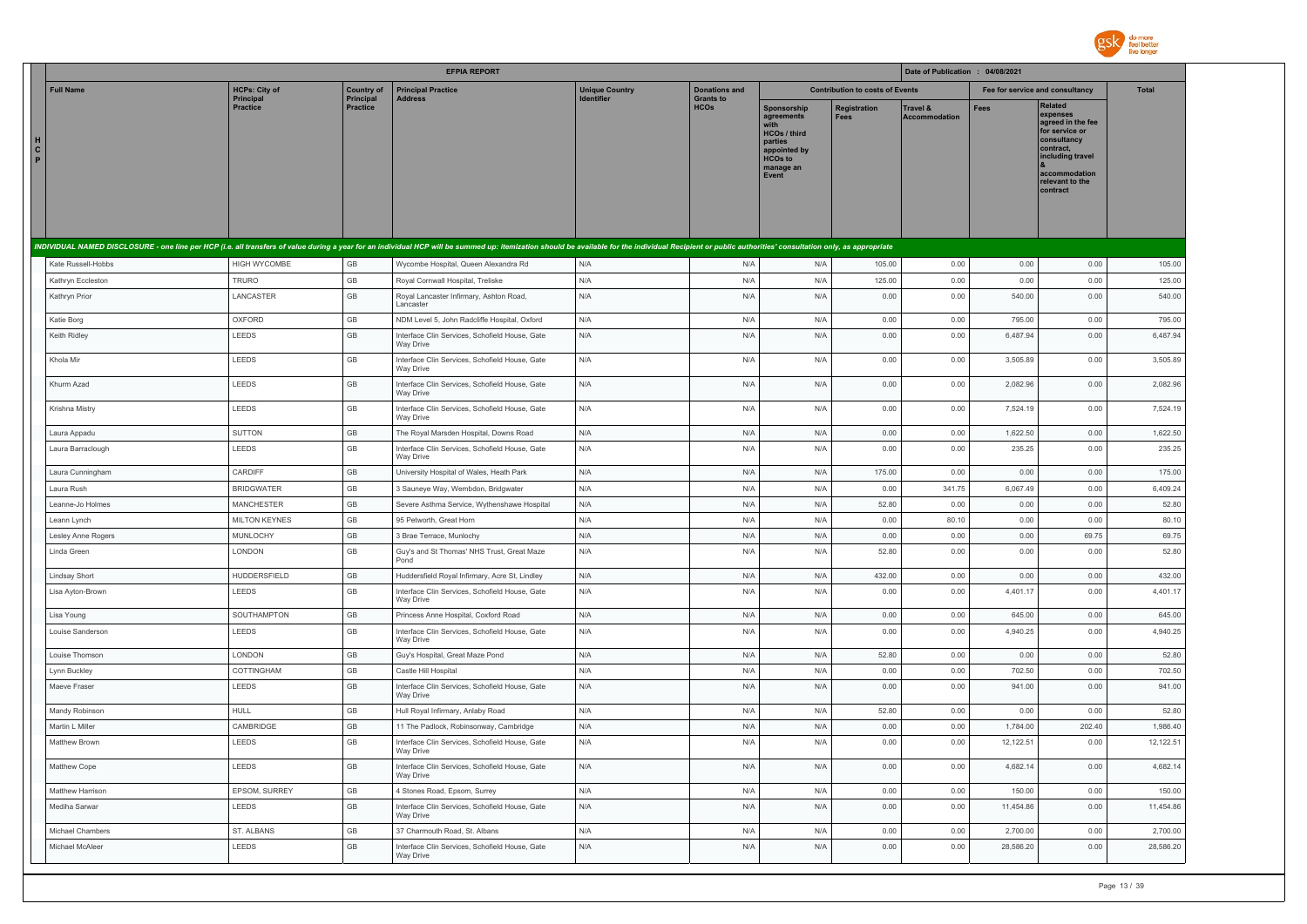

|                     |                                    |                                          |                                | <b>EFPIA REPORT</b>                                                                                                                                                                                                            |                                            |                                          |                                                                                                                             |                                        | Date of Publication : 04/08/2021            |                    |                                                                                                                                                            |                    |
|---------------------|------------------------------------|------------------------------------------|--------------------------------|--------------------------------------------------------------------------------------------------------------------------------------------------------------------------------------------------------------------------------|--------------------------------------------|------------------------------------------|-----------------------------------------------------------------------------------------------------------------------------|----------------------------------------|---------------------------------------------|--------------------|------------------------------------------------------------------------------------------------------------------------------------------------------------|--------------------|
|                     | <b>Full Name</b>                   | <b>HCPs: City of</b><br><b>Principal</b> | <b>Country of</b><br>Principal | <b>Principal Practice</b><br><b>Address</b>                                                                                                                                                                                    | <b>Unique Country</b><br><b>Identifier</b> | <b>Donations and</b><br><b>Grants to</b> |                                                                                                                             | <b>Contribution to costs of Events</b> |                                             |                    | Fee for service and consultancy                                                                                                                            | Total              |
| $\frac{H}{C}$<br>P. |                                    | <b>Practice</b>                          | <b>Practice</b>                |                                                                                                                                                                                                                                |                                            | <b>HCOs</b>                              | Sponsorship<br>agreements<br>with<br><b>HCOs / third</b><br>parties<br>appointed by<br><b>HCOs to</b><br>manage an<br>Event | <b>Registration</b><br>Fees            | <b>Travel &amp;</b><br><b>Accommodation</b> | <b>Fees</b>        | Related<br>expenses<br>agreed in the fee<br>for service or<br>consultancy<br>contract,<br>including travel<br>accommodation<br>relevant to the<br>contract |                    |
|                     |                                    |                                          |                                | INDIVIDUAL NAMED DISCLOSURE - one line per HCP (i.e. all transfers of value during a year for an individual HCP will be summed up: itemization should be available for the individual Recipient or public authorities' consult |                                            |                                          |                                                                                                                             |                                        |                                             |                    |                                                                                                                                                            |                    |
|                     | Miss Sarah Edwards                 | LONDON                                   | GB                             | Pond Street, London                                                                                                                                                                                                            | BINLEYS ID-577122                          | N/A                                      | N/A                                                                                                                         | 432.00                                 | 0.00                                        | 0.00               | 0.00                                                                                                                                                       | 432.00             |
|                     | Mithun Murthy                      | <b>WARRINGTON</b>                        | $\mathbb{G}\mathbb{B}$         | Warrington Hospital, Warrington                                                                                                                                                                                                | N/A                                        | N/A                                      | N/A                                                                                                                         | 0.00                                   | 0.00                                        | 1,400.00           | 0.00                                                                                                                                                       | 1,400.00           |
|                     | Moses Shongwe                      | LONDON                                   | GB                             | Royal London Hospital, Whitechapel Rd,<br>Whitechapel                                                                                                                                                                          | N/A                                        | N/A                                      | N/A                                                                                                                         | 0.00                                   | 0.00                                        | 345.00             | 0.00                                                                                                                                                       | 345.00             |
|                     | Mr Anish Jain                      | LEEDS                                    | GB                             | Interface Clin Services, Schofield House, Gate<br>Way Drive                                                                                                                                                                    | N/A                                        | N/A                                      | N/A                                                                                                                         | 0.00                                   | 0.00                                        | 466.69             | 0.00                                                                                                                                                       | 466.69             |
|                     | Mr. Anthony De Soyza               | NEWCASTLE                                | GB                             | Regional Cardio Thoracic Centre, Freeman<br>Hospital, Newcastle                                                                                                                                                                | BINLEYS ID-854994                          | N/A                                      | N/A                                                                                                                         | 0.00                                   | 0.00                                        | 575.00             | 0.00                                                                                                                                                       | 575.00             |
|                     | Mr Hamad Abdelkadir                | LEEDS                                    | GB                             | Interface Clin Services, Schofield House, Gate<br>Way Drive                                                                                                                                                                    | N/A                                        | N/A                                      | N/A                                                                                                                         | 0.00                                   | 0.00                                        | 3,968.77           | 0.00                                                                                                                                                       | 3,968.77           |
|                     | Mr Irsalan Ahmed                   | LEEDS                                    | $\mathbb{G}\mathbb{B}$         | Interface Clin Services, Schofield House, Gate<br>Way Drive                                                                                                                                                                    | N/A                                        | N/A                                      | N/A                                                                                                                         | 0.00                                   | 0.00                                        | 705.75             | 0.00                                                                                                                                                       | 705.75             |
|                     | Mr Jai Patel                       | LEEDS                                    | $\mathbb{G}\mathbb{B}$         | Interface Clin Services, Schofield House, Gate<br>Way Drive                                                                                                                                                                    | N/A                                        | N/A                                      | N/A                                                                                                                         | 0.00                                   | 0.00                                        | 2,352.50           | 0.00                                                                                                                                                       | 2,352.50           |
|                     | Mr. Joe Annandale                  | LLANELLI                                 | GB                             | Prince Phillip Hospital, Bryngwyn Mawr, Dafen,<br>Llanelli                                                                                                                                                                     | BINLEYS ID-593770                          | N/A                                      | N/A                                                                                                                         | 52.80                                  | 0.00                                        | 268.75             | 0.00                                                                                                                                                       | 321.55             |
|                     | Mr Kunal Patel                     | LEEDS                                    | $\mathbb{G}\mathbb{B}$         | Interface Clin Services, Schofield House, Gate<br>Way Drive                                                                                                                                                                    | N/A                                        | N/A                                      | N/A                                                                                                                         | 0.00                                   | 0.00                                        | 8,920.45           | 0.00                                                                                                                                                       | 8,920.45           |
|                     | Mr Lloyd Hambridge                 | <b>BLACKWOOD</b>                         | GB                             | Avicenna Medical Centre, Blackwood Road,<br>Blackwood                                                                                                                                                                          | N/A                                        | N/A                                      | N/A                                                                                                                         | 0.00                                   | 0.00                                        | 472.50             | 0.00                                                                                                                                                       | 472.50             |
|                     | Mr Lorcan McGarvey                 | <b>BELFAST</b>                           | GB                             | Queens University Belfast, Lisburn Road, Antrim,<br>Belfast                                                                                                                                                                    | BINLEYS ID-576116                          | N/A                                      | N/A                                                                                                                         | 0.00                                   | 0.00                                        | 3,520.00           | 0.00                                                                                                                                                       | 3,520.00           |
|                     | Mr Manish Chatterjee               | LONDON                                   | GB                             | 151 Lodge Hill, Goldie Leigh, Abbey Wood,<br>London                                                                                                                                                                            | N/A                                        | N/A                                      | N/A                                                                                                                         | 0.00                                   | 0.00                                        | 525.00             | 0.00                                                                                                                                                       | 525.00             |
|                     | Mr Mark Brixey                     | LEEDS                                    | GB                             | Interface Clin Services, Schofield House, Gate<br>Way Drive                                                                                                                                                                    | N/A                                        | N/A                                      | N/A                                                                                                                         | 0.00                                   | 0.00                                        | 11,762.50          | 0.00                                                                                                                                                       | 11,762.50          |
|                     | Mr Neil Greening                   | LEICESTER                                | GB                             | Glenfield Hospital, Groby Road, Leicester                                                                                                                                                                                      | <b>BINLEYS ID-1084051</b>                  | N/A                                      | N/A                                                                                                                         | 0.00                                   | 0.00                                        | 3,295.69           | 0.00                                                                                                                                                       | 3,295.69           |
|                     | Mr Pariney Sharma                  | LEEDS                                    | GB                             | Interface Clin Services, Schofield House, Gate<br>Way Drive                                                                                                                                                                    | N/A                                        | N/A                                      | N/A                                                                                                                         | 0.00                                   | 0.00                                        | 1,176.25           | 0.00                                                                                                                                                       | 1,176.25           |
|                     | Mr Peter Fee                       | LEEDS                                    | GB                             | Interface Clin Services, Schofield House, Gate<br>Way Drive                                                                                                                                                                    | N/A                                        | N/A                                      | N/A                                                                                                                         | 0.00                                   | 0.00                                        | 941.00             | 0.00                                                                                                                                                       | 941.00             |
|                     | Mr Robert Daw                      | SHIPLEY                                  | GB                             | Westcliffe Medical Group, Westcliffe Road,<br>Shipley                                                                                                                                                                          | BINLEYS ID-819892                          | N/A                                      | N/A                                                                                                                         | 0.00                                   | 0.00                                        | 2,665.00           | 0.00                                                                                                                                                       | 2,665.00           |
|                     | Mrs. Alison Hughes                 | SOUTHSEA                                 | GB                             | Goddard Centre, St James Hospital, Locksway<br>Road, Southsea                                                                                                                                                                  | <b>BINLEYS ID-1279498</b>                  | N/A                                      | N/A                                                                                                                         | 0.00                                   | 0.00                                        | 1,105.00           | 0.00                                                                                                                                                       | 1,105.00           |
|                     | Mrs Amy Moore                      | KINGSTON UPON THAMES                     | $\mathbb{G}\mathbb{B}$         | Kingston Hospital NHSFT Galsworthy Road<br>Kingston upon Thames                                                                                                                                                                | N/A                                        | N/A                                      | N/A                                                                                                                         | 432.00                                 | 0.00                                        | 0.00               | 0.00                                                                                                                                                       | 432.00             |
|                     | Mrs. Anne Marie Marley             | <b>BELFAST</b>                           | GB                             | Mater Hospital, Crumlin Road, Belfast                                                                                                                                                                                          | BINLEYS ID-576281                          | N/A                                      | N/A                                                                                                                         | 0.00                                   | 15.00                                       | 855.00             | 0.00                                                                                                                                                       | 870.00             |
|                     | Mrs. Carla Astles                  | SOUTHAMPTON                              | GB                             | Southampton General Hospital, Tremona Road,<br>Southampton                                                                                                                                                                     | BINLEYS ID-736232                          | N/A                                      | N/A                                                                                                                         | 0.00                                   | 0.00                                        | 330.00             | 0.00                                                                                                                                                       | 330.00             |
|                     | Mrs. Carole McGrath                | COLERAINE                                | GB                             | 48 Meadowlands, Portstewart, Coleraine                                                                                                                                                                                         | N/A                                        | N/A                                      | N/A                                                                                                                         | 0.00                                   | 0.00                                        | 1,100.00           | 0.00                                                                                                                                                       | 1,100.00           |
|                     | Mrs. Gail Rimington                | PETERSFIELD                              | GB                             | 26 Lynton Road, Petersfield                                                                                                                                                                                                    | N/A                                        | N/A                                      | N/A                                                                                                                         | 0.00                                   | 0.00                                        | 1,943.40           | 0.00                                                                                                                                                       | 1,943.40           |
|                     | Mrs Grainne D'Ancona               | LONDON                                   | GB                             | 10 The Vineyard, Richmond                                                                                                                                                                                                      | N/A                                        | N/A                                      | N/A                                                                                                                         | 106.62                                 | 0.00                                        | 0.00               | 0.00                                                                                                                                                       | 106.62             |
|                     | Mr. Shaun Watson<br>Mrs Helen Cain | LONDON<br>LEEDS                          | GB<br>GB                       | 61, Sleaford House, London<br>Interface Clin Services, Schofield House, Gate                                                                                                                                                   | N/A<br>N/A                                 | N/A<br>N/A                               | N/A<br>N/A                                                                                                                  | 85.00<br>0.00                          | 0.00<br>0.00                                | 910.00<br>4,705.00 | 0.00<br>0.00                                                                                                                                               | 995.00<br>4,705.00 |
|                     |                                    |                                          | GB                             | Way Drive                                                                                                                                                                                                                      |                                            |                                          |                                                                                                                             |                                        |                                             |                    |                                                                                                                                                            |                    |
|                     | Mrs. Joanne Hamilton               | <b>BRIERLEY HILL</b>                     |                                | Venture Way, Brierley Hill                                                                                                                                                                                                     | BINLEYS ID-824456                          | N/A                                      | N/A                                                                                                                         | 0.00                                   | 0.00                                        | 420.00             | 0.00                                                                                                                                                       | 420.00             |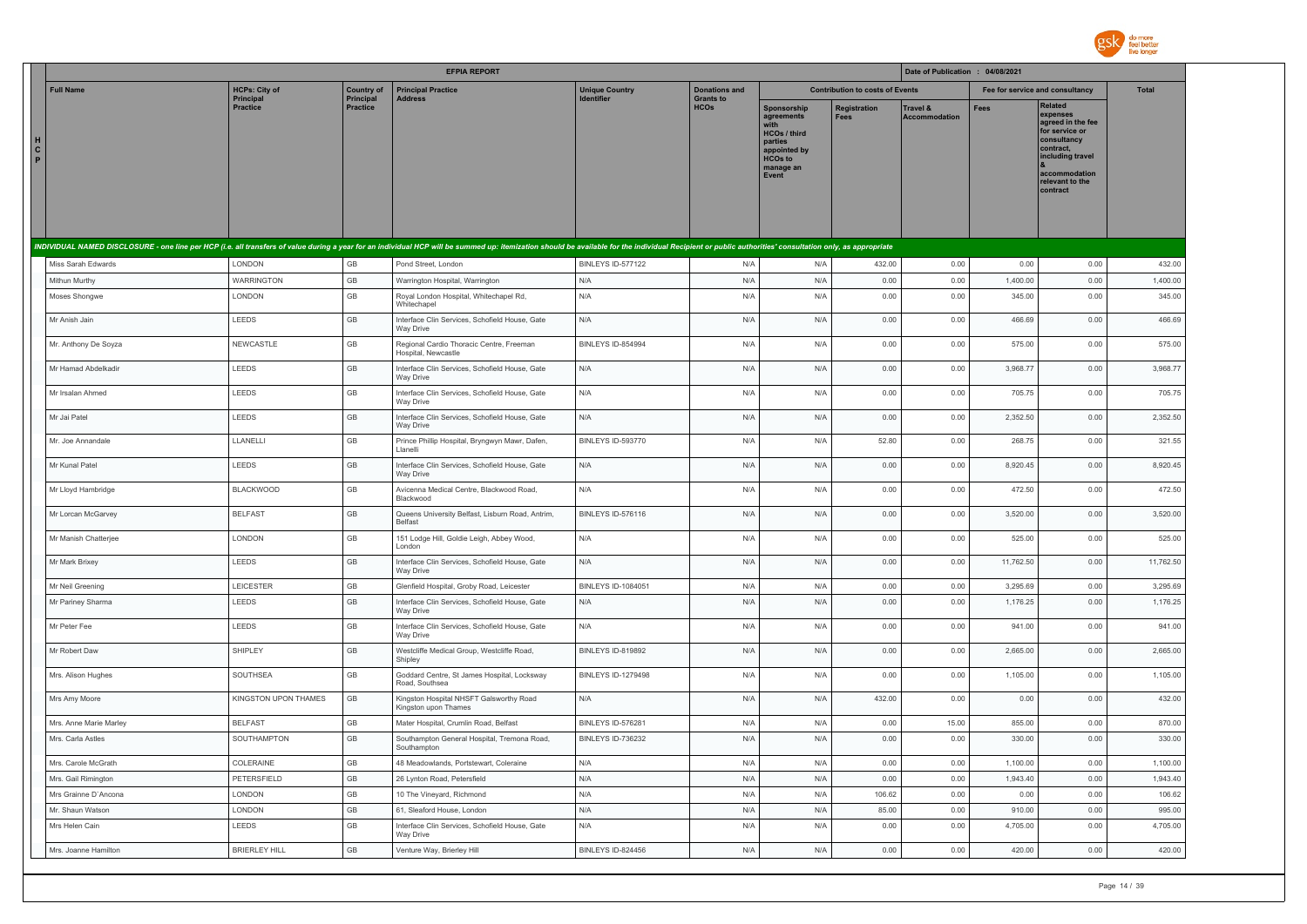

|                        |                                |                                          |                                | <b>EFPIA REPORT</b>                                                                                                                                                                                                            |                                            |                                          |                                                                                                                      |                                        | Date of Publication : 04/08/2021 |                                 |                                                                                                                                                                   |              |
|------------------------|--------------------------------|------------------------------------------|--------------------------------|--------------------------------------------------------------------------------------------------------------------------------------------------------------------------------------------------------------------------------|--------------------------------------------|------------------------------------------|----------------------------------------------------------------------------------------------------------------------|----------------------------------------|----------------------------------|---------------------------------|-------------------------------------------------------------------------------------------------------------------------------------------------------------------|--------------|
|                        | <b>Full Name</b>               | <b>HCPs: City of</b><br><b>Principal</b> | <b>Country of</b><br>Principal | <b>Principal Practice</b><br><b>Address</b>                                                                                                                                                                                    | <b>Unique Country</b><br><b>Identifier</b> | <b>Donations and</b><br><b>Grants to</b> |                                                                                                                      | <b>Contribution to costs of Events</b> |                                  | Fee for service and consultancy |                                                                                                                                                                   | <b>Total</b> |
| H<br>$\mathbf{C}$<br>P |                                | <b>Practice</b>                          | <b>Practice</b>                |                                                                                                                                                                                                                                |                                            | <b>HCOs</b>                              | Sponsorship<br>agreements<br>with<br>HCOs / third<br>parties<br>appointed by<br><b>HCOs to</b><br>manage an<br>Event | Registration<br><b>Fees</b>            | Travel &<br><b>Accommodation</b> | <b>Fees</b>                     | <b>Related</b><br>expenses<br>agreed in the fee<br>for service or<br>consultancy<br>contract,<br>including travel<br>accommodation<br>relevant to the<br>contract |              |
|                        |                                |                                          |                                | INDIVIDUAL NAMED DISCLOSURE - one line per HCP (i.e. all transfers of value during a year for an individual HCP will be summed up: itemization should be available for the individual Recipient or public authorities' consult |                                            |                                          |                                                                                                                      |                                        |                                  |                                 |                                                                                                                                                                   |              |
|                        | Mrs. Karen Hailes              | WORKINGTON                               | GB                             | Workington Community Hospital, Park Lane,<br>Workington                                                                                                                                                                        | BINLEYS ID-577500                          | N/A                                      | N/A                                                                                                                  | 0.00                                   | 0.00                             | 1,170.00                        | 0.00                                                                                                                                                              | 1,170.00     |
|                        | Mrs. Karen Marshall Nee Heslop | NEWCASTLE UPON TYNE                      | GB                             | Queen Victoria Road, Newcastle-Upon-Tyne                                                                                                                                                                                       | <b>BINLEYS ID-1141570</b>                  | N/A                                      | N/A                                                                                                                  | 0.00                                   | 0.00                             | 3,008.33                        | 0.00                                                                                                                                                              | 3,008.33     |
|                        | Mrs Kate McNair                | LEEDS                                    | $\mathbb{G}\mathbb{B}$         | Interface Clin Services, Schofield House, Gate<br>Way Drive                                                                                                                                                                    | N/A                                        | N/A                                      | N/A                                                                                                                  | 0.00                                   | 0.00                             | 2,082.96                        | 0.00                                                                                                                                                              | 2,082.96     |
|                        | Mrs. Lynn Elsey                | <b>HALE</b>                              | GB                             | 2 Tintern Drive, Hale                                                                                                                                                                                                          | N/A                                        | N/A                                      | N/A                                                                                                                  | 52.80                                  | 0.00                             | 0.00                            | 0.00                                                                                                                                                              | 52.80        |
|                        | Mrs Rachel Cooper              | SWAFFHAM                                 | GB                             | 33 Turbine Way, Ecotech Business Park                                                                                                                                                                                          | N/A                                        | N/A                                      | N/A                                                                                                                  | 0.00                                   | 0.00                             | 3,326.32                        | 0.00                                                                                                                                                              | 3,326.32     |
|                        | Mr. Tom Levett                 | HOVE                                     | $\mathbb{G}\mathbb{B}$         | 6, Brunswick road, Second floor flat, Hove                                                                                                                                                                                     | N/A                                        | N/A                                      | N/A                                                                                                                  | 0.00                                   | 0.00                             | 2,040.00                        | 0.00                                                                                                                                                              | 2,040.00     |
|                        | Ms. Amanda Clarke              | <b>BRIGHTON</b>                          | $\mathbb{G}\mathbb{B}$         | Elton John Centre, Sussex House, Brighton                                                                                                                                                                                      | N/A                                        | N/A                                      | N/A                                                                                                                  | 0.00                                   | 0.00                             | 1,520.00                        | 0.00                                                                                                                                                              | 1,520.00     |
|                        | Ms. Ana Milinkovic             | LONDON                                   | $\mathbb{G}\mathbb{B}$         | Chelsea and Westminster Hospital, 369 Fulham<br>Rd                                                                                                                                                                             | N/A                                        | N/A                                      | N/A                                                                                                                  | 175.00                                 | 0.00                             | 4,400.00                        | 100.00                                                                                                                                                            | 4,675.00     |
|                        | Ms Arlene Shaw                 | <b>DUNDEE</b>                            | $\mathbb{G}\mathbb{B}$         | Ninewells Hospital, Invergowrie Drive, Dundee                                                                                                                                                                                  | BINLEYS ID-805066                          | N/A                                      | N/A                                                                                                                  | 52.80                                  | 0.00                             | 0.00                            | 0.00                                                                                                                                                              | 52.80        |
|                        | Ms Bethann Woodhouse           | LEEDS                                    | $\mathbb{G}\mathbb{B}$         | Interface Clinical Services, Schofield House, Gate<br>Way Drive                                                                                                                                                                | N/A                                        | N/A                                      | N/A                                                                                                                  | 0.00                                   | 0.00                             | 4,940.25                        | 0.00                                                                                                                                                              | 4,940.25     |
|                        | Ms Beverley Bostock            | MORETON-IN-MARSH                         | $\mathbb{G}\mathbb{B}$         | Mann Cottage Surgery, Stow Rd                                                                                                                                                                                                  | N/A                                        | N/A                                      | N/A                                                                                                                  | 0.00                                   | 0.00                             | 720.00                          | 0.00                                                                                                                                                              | 720.00       |
|                        | Ms. Carol Stonham              | STROUD                                   | $\mathbb{G}\mathbb{B}$         | 71, London Road, Stroud                                                                                                                                                                                                        | N/A                                        | N/A                                      | N/A                                                                                                                  | 0.00                                   | 0.00                             | 1,448.34                        | 0.00                                                                                                                                                              | 1,448.34     |
|                        | Ms. Deirdre Siddaway           | <b>IPSWICH</b>                           | $\mathbb{G}\mathbb{B}$         | Nevada, Duke Street, Bury St Edmunds                                                                                                                                                                                           | <b>BINLEYS ID-1199664</b>                  | N/A                                      | N/A                                                                                                                  | 0.00                                   | 0.00                             | 2,683.10                        | 0.00                                                                                                                                                              | 2,683.10     |
|                        | Ms. Eilish Lawlee              | <b>EAST ACTON</b>                        | $\mathbb{G}\mathbb{B}$         | 1st floor B Block, Hammersmith Hospitall Du<br>Cane Road                                                                                                                                                                       | N/A                                        | N/A                                      | N/A                                                                                                                  | 52.80                                  | 0.00                             | 0.00                            | 0.00                                                                                                                                                              | 52.80        |
|                        | Ms Frayer Walker               | LEEDS                                    | $\mathbb{G}\mathbb{B}$         | Interface Clin Services, Schofield House, Gate<br>Way Drive                                                                                                                                                                    | N/A                                        | N/A                                      | N/A                                                                                                                  | 0.00                                   | 0.00                             | 235.25                          | 0.00                                                                                                                                                              | 235.25       |
|                        | Ms. Helena Phelan              | LONDONDERRY                              | GB                             | 27 Thornlea Gardens, Waterside, Londonderry                                                                                                                                                                                    | BINLEYS ID-858287                          | N/A                                      | N/A                                                                                                                  | 0.00                                   | 29.95                            | 275.00                          | 0.00                                                                                                                                                              | 304.95       |
|                        | Ms Jacqueline Masterson        | LEEDS                                    | $\mathbb{G}\mathbb{B}$         | Interface Clin Services, Schofield House, Gate<br>Way Drive                                                                                                                                                                    | N/A                                        | N/A                                      | N/A                                                                                                                  | 0.00                                   | 0.00                             | 10,016.69                       | 0.00                                                                                                                                                              | 10,016.69    |
|                        | Ms. Justine Barnes             | <b>BIRMINGHAM</b>                        | GB                             | Heartlands Hospital, Bordesley Green East,<br>Birmingham                                                                                                                                                                       | BINLEYS ID-669095                          | N/A                                      | N/A                                                                                                                  | 175.00                                 | 0.00                             | 0.00                            | 0.00                                                                                                                                                              | 175.00       |
|                        | Ms. Karen Pettit               | <b>BOSTON</b>                            | $\mathbb{G}\mathbb{B}$         | Sibsey Road, Boston                                                                                                                                                                                                            | <b>BINLEYS ID-1299242</b>                  | N/A                                      | N/A                                                                                                                  | 0.00                                   | 0.00                             | 400.00                          | 0.00                                                                                                                                                              | 400.00       |
|                        | Ms Kate Embleton               | LEEDS                                    | GB                             | Interface Clin Services, Schofield House, Gate<br>Way Drive                                                                                                                                                                    | N/A                                        | N/A                                      | N/A                                                                                                                  | 0.00                                   | 0.00                             | 3,999.25                        | 0.00                                                                                                                                                              | 3,999.25     |
|                        | Ms. Laura Hilton               | WESTCLIFF-ON-SEA                         | GB                             | Prittlewell Chase, Westcliff-on-Sea                                                                                                                                                                                            | BINLEYS ID-909191                          | N/A                                      | N/A                                                                                                                  | 75.00                                  | 0.00                             | 0.00                            | 0.00                                                                                                                                                              | 75.00        |
|                        | Ms. Nadia Naous                | LONDON                                   | $\mathbb{G}\mathbb{B}$         | Chelsea & Westminster Hospital, 369 Fulham Rd,<br>London                                                                                                                                                                       | BINLEYS ID-1238081                         | N/A                                      | N/A                                                                                                                  | 697.00                                 | 0.00                             | 100.00                          | 0.00                                                                                                                                                              | 797.00       |
|                        | Ms Neetu Najran                | LEEDS                                    | $\mathbb{G}\mathbb{B}$         | Interface Clin Services, Schofield House, Gate<br>Way Drive                                                                                                                                                                    | N/A                                        | N/A                                      | N/A                                                                                                                  | 0.00                                   | 0.00                             | 1,411.50                        | 0.00                                                                                                                                                              | 1,411.50     |
|                        | Ms Ravijyot Saggu              | LONDON                                   | $\mathbb{G}\mathbb{B}$         | University College Hospital NHS FT, 235 Euston<br>Road, London                                                                                                                                                                 | <b>BINLEYS ID-613858</b>                   | N/A                                      | N/A                                                                                                                  | 52.80                                  | 0.00                             | 165.00                          | 0.00                                                                                                                                                              | 217.80       |
|                        | Ms Rinisha Seera               | LEEDS                                    | GB                             | Interface Clin Services, Schofield House, Gate<br>Way Drive                                                                                                                                                                    | N/A                                        | N/A                                      | N/A                                                                                                                  | 0.00                                   | 0.00                             | 9,368.09                        | 0.00                                                                                                                                                              | 9,368.09     |
|                        | Ms. Royanne Dickson            | CRAIGAVON                                | $\mathbb{G}\mathbb{B}$         | Craigavon Area Hospital, 68 Lurgan Road,<br>Craigavon                                                                                                                                                                          | BINLEYS ID-720636                          | N/A                                      | N/A                                                                                                                  | 0.00                                   | 0.00                             | 495.00                          | 0.00                                                                                                                                                              | 495.00       |
|                        | Ms. Ruth Barlow                | CHELMSFORD                               | $\mathbb{G}\mathbb{B}$         | Broomfield Hospital, Court Road, Chelmsford                                                                                                                                                                                    | BINLEYS ID-654841                          | N/A                                      | N/A                                                                                                                  | 0.00                                   | 0.00                             | 660.00                          | 0.00                                                                                                                                                              | 660.00       |
|                        | Ms. Sarah Deacon               | WORCESTER                                | $\mathbb{G}\mathbb{B}$         | Worcester Royal Hospital, Charles Hastings Way,<br>Worcester                                                                                                                                                                   | BINLEYS ID-577131                          | N/A                                      | N/A                                                                                                                  | 0.00                                   | 0.00                             | 962.30                          | 0.00                                                                                                                                                              | 962.30       |
|                        | Ms Shema Doshi                 | LONDON                                   | $\mathbb{G}\mathbb{B}$         | Caldecot Pharmacy, Kings College Hosp, 15-22<br>Caldecot Rd                                                                                                                                                                    | N/A                                        | N/A                                      | N/A                                                                                                                  | 432.00                                 | 0.00                             | 0.00                            | 0.00                                                                                                                                                              | 432.00       |
|                        | Ms Silma Shah                  | LONDON                                   | $\mathbb{G}\mathbb{B}$         | Chelsea&Westminster Hosp NHSFT, 369 Fulham<br>Rd, London                                                                                                                                                                       | N/A                                        | N/A                                      | N/A                                                                                                                  | 507.00                                 | 0.00                             | 0.00                            | 0.00                                                                                                                                                              | 507.00       |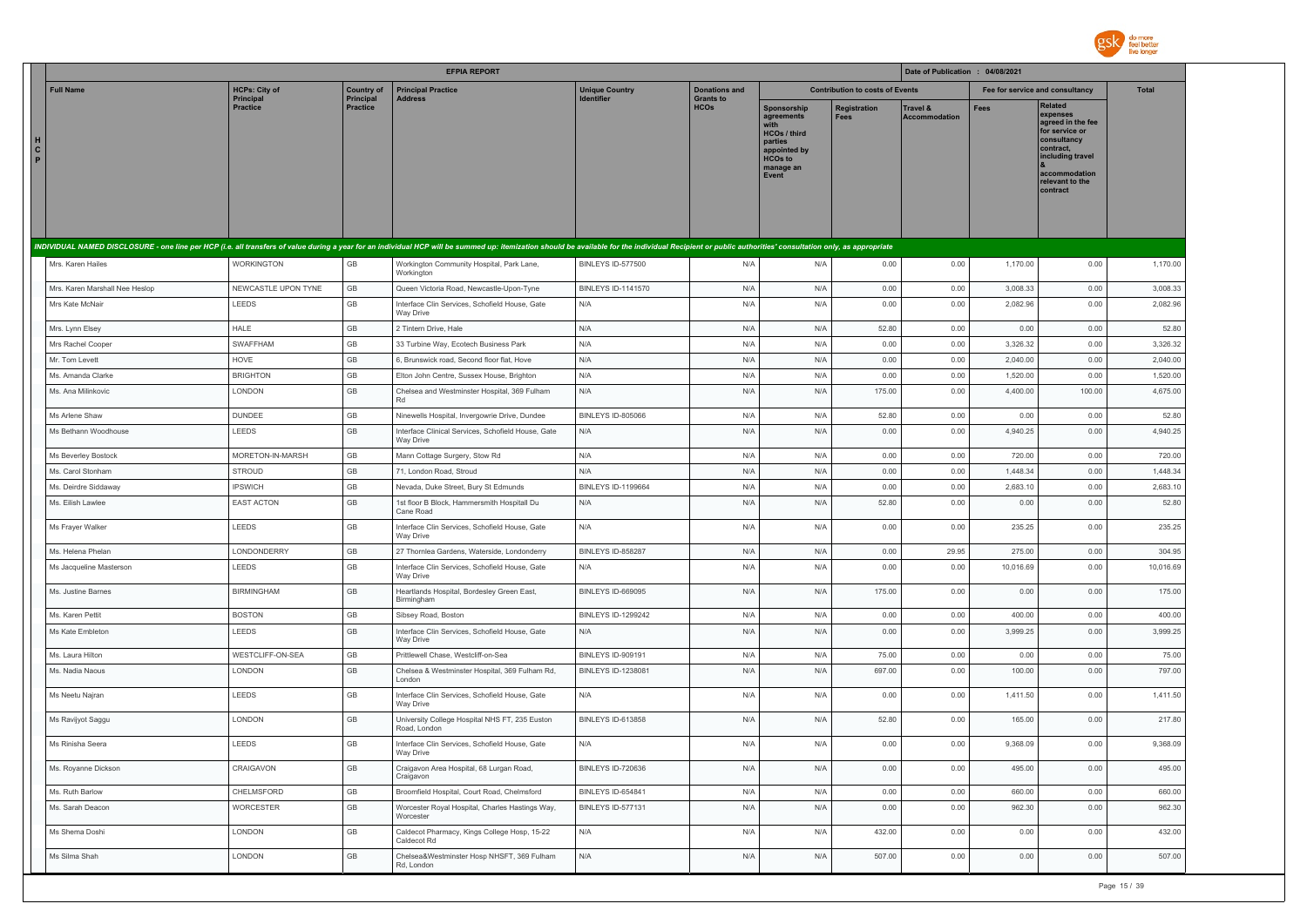

|                         |                            |                                     |                              | <b>EFPIA REPORT</b>                                                                                                                                                                                                            |                                            |                                 |                                                                                                                     |                                        | Date of Publication : 04/08/2021            |                                 |                                                                                                                                                                   |              |
|-------------------------|----------------------------|-------------------------------------|------------------------------|--------------------------------------------------------------------------------------------------------------------------------------------------------------------------------------------------------------------------------|--------------------------------------------|---------------------------------|---------------------------------------------------------------------------------------------------------------------|----------------------------------------|---------------------------------------------|---------------------------------|-------------------------------------------------------------------------------------------------------------------------------------------------------------------|--------------|
|                         | <b>Full Name</b>           | <b>HCPs: City of</b>                | <b>Country of</b>            | <b>Principal Practice</b>                                                                                                                                                                                                      | <b>Unique Country</b><br><b>Identifier</b> | <b>Donations and</b>            |                                                                                                                     | <b>Contribution to costs of Events</b> |                                             | Fee for service and consultancy |                                                                                                                                                                   | <b>Total</b> |
| н<br>$\mathbf{c}$<br>P. |                            | <b>Principal</b><br><b>Practice</b> | Principal<br><b>Practice</b> | <b>Address</b>                                                                                                                                                                                                                 |                                            | <b>Grants to</b><br><b>HCOs</b> | Sponsorship<br>agreements<br><b>HCOs / third</b><br>parties<br>appointed by<br><b>HCOs to</b><br>manage an<br>Event | <b>Registration</b><br><b>Fees</b>     | <b>Travel &amp;</b><br><b>Accommodation</b> | <b>Fees</b>                     | <b>Related</b><br>expenses<br>agreed in the fee<br>for service or<br>consultancy<br>contract.<br>including travel<br>accommodation<br>relevant to the<br>contract |              |
|                         |                            |                                     |                              | INDIVIDUAL NAMED DISCLOSURE - one line per HCP (i.e. all transfers of value during a year for an individual HCP will be summed up: itemization should be available for the individual Recipient or public authorities' consult |                                            |                                 |                                                                                                                     |                                        |                                             |                                 |                                                                                                                                                                   |              |
|                         | Ms Siobhan Landeg          | LEEDS                               | GB                           | Interface Clin Services, Schofield House, Gate<br>Way Drive                                                                                                                                                                    | N/A                                        | N/A                             | N/A                                                                                                                 | 0.00                                   | 0.00                                        | 2,807.76                        | 0.00                                                                                                                                                              | 2,807.76     |
|                         | Ms Sunita Sharma           | LEEDS                               | GB                           | Interface Clin Services, Schofield House, Gate<br>Way Drive                                                                                                                                                                    | N/A                                        | N/A                             | N/A                                                                                                                 | 0.00                                   | 0.00                                        | 462.88                          | 0.00                                                                                                                                                              | 462.88       |
|                         | Ms. Terry Robinson         | HARROGATE                           | GB                           | Harrogate District NHS FT, Lancaster Park Road,<br>Harrogate                                                                                                                                                                   | BINLEYS ID-593930                          | N/A                             | N/A                                                                                                                 | 0.00                                   | 0.00                                        | 1,488.00                        | 0.00                                                                                                                                                              | 1,488.00     |
|                         | Ms. Thembeka Cynthia Moyo  | LONDON                              | GB                           | Lewisham Health Care NHS Trust, 20 Turnham<br>Road, London                                                                                                                                                                     | N/A                                        | N/A                             | N/A                                                                                                                 | 432.00                                 | 0.00                                        | 0.00                            | 0.00                                                                                                                                                              | 432.00       |
|                         | Ms Zainab Roshanali        | LEEDS                               | GB                           | Interface Clin Services, Schofield House, Gate<br>Way Drive                                                                                                                                                                    | N/A                                        | N/A                             | N/A                                                                                                                 | 0.00                                   | 0.00                                        | 14,820.75                       | 0.00                                                                                                                                                              | 14,820.75    |
|                         | Nadeem Choudhury           | LEEDS                               | GB                           | Interface Clin Services, Schofield House, Gate<br>Way Drive                                                                                                                                                                    | N/A                                        | N/A                             | N/A                                                                                                                 | 0.00                                   | 0.00                                        | 5,099.30                        | 0.00                                                                                                                                                              | 5,099.30     |
|                         | Nafisa Patel               | LEICESTER                           | GB                           | Leicester Royal Infirmary, Infirmary Square,<br>Leicester                                                                                                                                                                      | N/A                                        | N/A                             | N/A                                                                                                                 | 0.00                                   | 0.00                                        | 300.00                          | 0.00                                                                                                                                                              | 300.00       |
|                         | Naman Vora                 | LONDON                              | GB                           | Chelsea and Westminster Hospital, 369 Fulham<br>Rd                                                                                                                                                                             | N/A                                        | N/A                             | N/A                                                                                                                 | 432.00                                 | 0.00                                        | 0.00                            | 0.00                                                                                                                                                              | 432.00       |
|                         | Naomi Sutton               | <b>ROTHERHAM</b>                    | GB                           | Rotherham General Hospital, Moorgate Rd                                                                                                                                                                                        | N/A                                        | N/A                             | N/A                                                                                                                 | 125.00                                 | 0.00                                        | 0.00                            | 0.00                                                                                                                                                              | 125.00       |
|                         | Narzia Dowlut              | <b>SURREY</b>                       | GB                           | 2 the Horseshoe, Couldon Surrey                                                                                                                                                                                                | N/A                                        | N/A                             | N/A                                                                                                                 | 0.00                                   | 0.00                                        | 800.00                          | 0.00                                                                                                                                                              | 800.00       |
|                         | Nashaba Matin              | LONDON                              | GB                           | Royal London Hospital, Whitechapel Rd, London                                                                                                                                                                                  | N/A                                        | N/A                             | N/A                                                                                                                 | 607.00                                 | 0.00                                        | 1,820.00                        | 0.00                                                                                                                                                              | 2,427.00     |
|                         | Naveed Kara                | DARLINGTON                          | GB                           | Darlington Memorial Hospital, Hollyhurst Road,<br>Darlington,                                                                                                                                                                  | N/A                                        | N/A                             | N/A                                                                                                                 | 0.00                                   | 0.00                                        | 2,520.00                        | 0.00                                                                                                                                                              | 2,520.00     |
|                         | Nawaid Ahmad               | <b>TELFORD</b>                      | GB                           | Apley Castle                                                                                                                                                                                                                   | N/A                                        | N/A                             | N/A                                                                                                                 | 52.80                                  | 0.00                                        | 0.00                            | 0.00                                                                                                                                                              | 52.80        |
|                         | Niall Stewart-Kelcher      | LONDON                              | GB                           | St Thomas' Hospital, Westminster Bridge Road                                                                                                                                                                                   | N/A                                        | N/A                             | N/A                                                                                                                 | 52.80                                  | 0.00                                        | 0.00                            | 0.00                                                                                                                                                              | 52.80        |
|                         | Nicholas Magee             | <b>BELFAST</b>                      | GB                           | Belfast City Hospital, 51 Lisburn Road, Belfast                                                                                                                                                                                | N/A                                        | N/A                             | N/A                                                                                                                 | 0.00                                   | 0.00                                        | 1,350.00                        | 0.00                                                                                                                                                              | 1,350.00     |
|                         | Oliver Munn                | LEEDS                               | GB                           | Interface Clin Services, Schofield House, Gate<br>Way Drive                                                                                                                                                                    | N/A                                        | N/A                             | N/A                                                                                                                 | 0.00                                   | 0.00                                        | 462.88                          | 0.00                                                                                                                                                              | 462.88       |
|                         | Omoteleola Afolabi         | LEEDS                               | GB                           | Interface Clin Services, Schofield House, Gate<br>Way Drive                                                                                                                                                                    | N/A                                        | N/A                             | N/A                                                                                                                 | 0.00                                   | 0.00                                        | 2,082.96                        | 0.00                                                                                                                                                              | 2,082.96     |
|                         | Paddy Dennison             | SOUTHAMPTON                         | GB                           | University Hospital Southampton, Tremona Rd,<br>Southampton                                                                                                                                                                    | N/A                                        | N/A                             | N/A                                                                                                                 | 0.00                                   | 0.00                                        | 625.00                          | 0.00                                                                                                                                                              | 625.00       |
|                         | Parmvir Virk               | LEEDS                               | GB                           | Interface Clin Services, Schofield House, Gate<br>Way Drive                                                                                                                                                                    | N/A                                        | N/A                             | N/A                                                                                                                 | 0.00                                   | 0.00                                        | 2,117.25                        | 0.00                                                                                                                                                              | 2,117.25     |
|                         | Patricia Anderson          | GLASGOW                             | GB                           | Gartnavel General Hospital, 1053 Great Western<br>Rd                                                                                                                                                                           | N/A                                        | N/A                             | N/A                                                                                                                 | 0.00                                   | 0.00                                        | 345.00                          | 0.00                                                                                                                                                              | 345.00       |
|                         | Patricia Whelan-Moss       | NORTH SHIELDS                       | GB                           | Smith's Dock, Duke Street, Apartment 52,<br>Smokehouse Two                                                                                                                                                                     | N/A                                        | N/A                             | N/A                                                                                                                 | 0.00                                   | 0.00                                        | 1,770.00                        | 0.00                                                                                                                                                              | 1,770.00     |
|                         | Patrick McGinley           | FRITTENDEN, KENT                    | GB                           | Helford, Sand Lane, Frittenden, Kent                                                                                                                                                                                           | N/A                                        | N/A                             | N/A                                                                                                                 | 0.00                                   | 0.00                                        | 1,770.00                        | 0.00                                                                                                                                                              | 1,770.00     |
|                         | Paula Matson               | <b>BUCKS</b>                        | GB                           | 60 Oak tree road Marlow, Buckinghamshire                                                                                                                                                                                       | N/A                                        | N/A                             | N/A                                                                                                                 | 0.00                                   | 0.00                                        | 325.00                          | 0.00                                                                                                                                                              | 325.00       |
|                         | Pauline Fraser             | DERBYSHIRE                          | GB                           | Wheatbridge Clinic, Wheatbridge Road,<br>Chesterfield                                                                                                                                                                          | N/A                                        | N/A                             | N/A                                                                                                                 | 125.00                                 | 0.00                                        | 0.00                            | 0.00                                                                                                                                                              | 125.00       |
|                         | Paul Whittemore            | <b>MANCHESTER</b>                   | GB                           | Fairfield Gen, Bury, Manchester                                                                                                                                                                                                | N/A                                        | N/A                             | N/A                                                                                                                 | 0.00                                   | 0.00                                        | 1,200.00                        | 0.00                                                                                                                                                              | 1,200.00     |
|                         | Pharmacist Toby Capstick   | LEEDS                               | GB                           | St James University Hospital, Beckett Street,<br>Leeds                                                                                                                                                                         | BINLEYS ID-723479                          | N/A                             | N/A                                                                                                                 | 0.00                                   | 0.00                                        | 63.80                           | 0.00                                                                                                                                                              | 63.80        |
|                         | Philip Webb<br>Phil Marino | CARDIFF                             | GB                           | Charnwood Court, Heol Billingsley, Parc<br>Nantgarw, Unit 2                                                                                                                                                                    | N/A                                        | N/A                             | N/A                                                                                                                 | 0.00                                   | 0.00                                        | 1,000.00                        | 0.00                                                                                                                                                              | 1,000.00     |
|                         |                            | LAMBETH                             | GB                           | Lane Fox Respiratory Unit, St Thomas' Hospital                                                                                                                                                                                 | N/A                                        | N/A                             | N/A                                                                                                                 | 52.80                                  | 0.00                                        | 0.00                            | 0.00                                                                                                                                                              | 52.80        |
|                         | Prof Bruce Hendry          | LONDON                              | GB                           | King's College London, Strand, London                                                                                                                                                                                          | N/A                                        | N/A                             | N/A                                                                                                                 | 0.00                                   | 0.00                                        | 2,831.85                        | 0.00                                                                                                                                                              | 2,831.85     |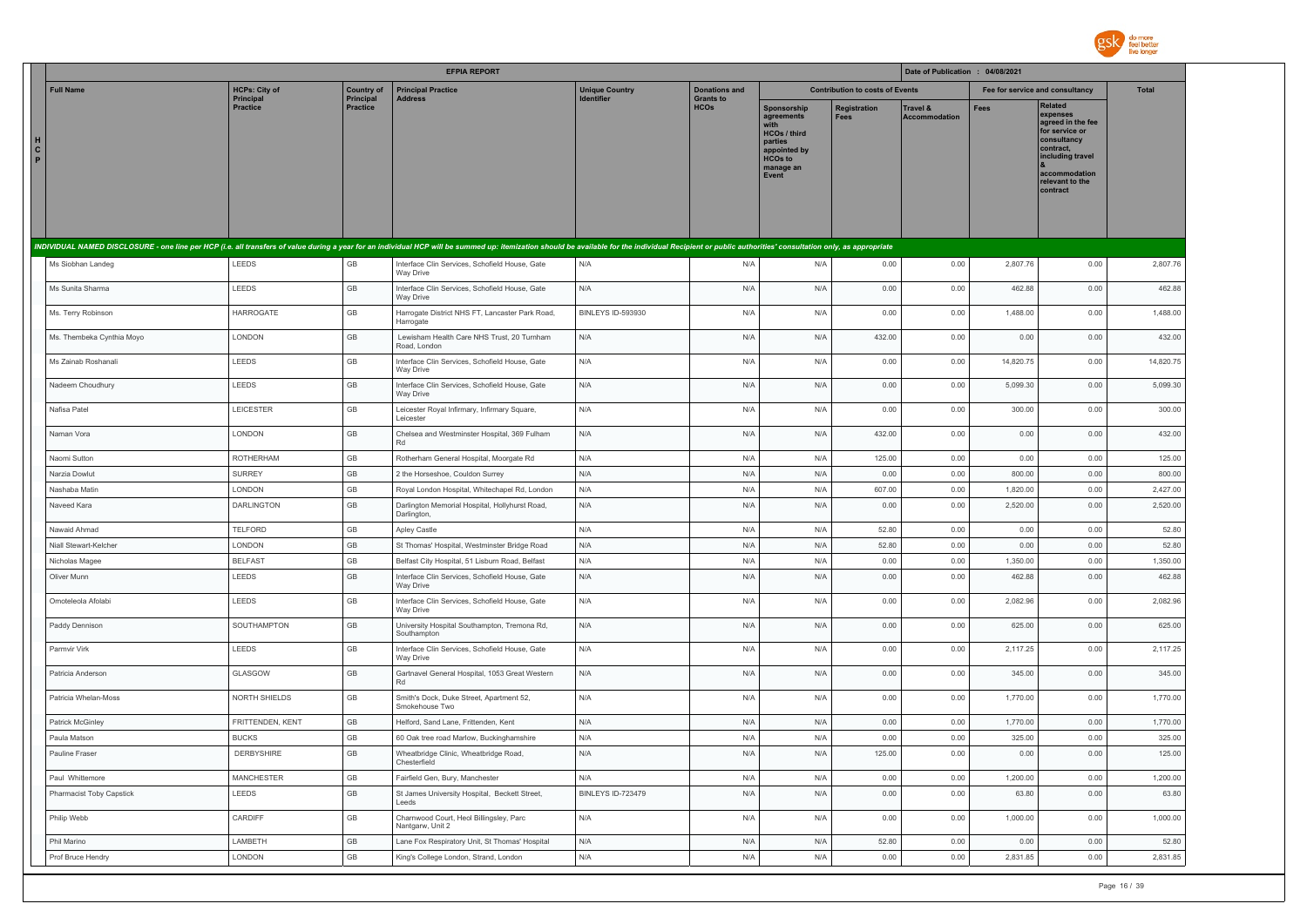

|                                                                                                                                                                                                                                |                                          |                                | <b>EFPIA REPORT</b>                                                                                        |                                            |                                          |                                                                                                                      |                                        | Date of Publication : 04/08/2021 |                                 |                                                                                                                                                                   |                       |
|--------------------------------------------------------------------------------------------------------------------------------------------------------------------------------------------------------------------------------|------------------------------------------|--------------------------------|------------------------------------------------------------------------------------------------------------|--------------------------------------------|------------------------------------------|----------------------------------------------------------------------------------------------------------------------|----------------------------------------|----------------------------------|---------------------------------|-------------------------------------------------------------------------------------------------------------------------------------------------------------------|-----------------------|
| <b>Full Name</b>                                                                                                                                                                                                               | <b>HCPs: City of</b><br><b>Principal</b> | <b>Country of</b><br>Principal | <b>Principal Practice</b><br><b>Address</b>                                                                | <b>Unique Country</b><br><b>Identifier</b> | <b>Donations and</b><br><b>Grants to</b> |                                                                                                                      | <b>Contribution to costs of Events</b> |                                  | Fee for service and consultancy |                                                                                                                                                                   | <b>Total</b>          |
| н.<br>$\mathbf{c}$<br>P.                                                                                                                                                                                                       | <b>Practice</b>                          | <b>Practice</b>                |                                                                                                            |                                            | <b>HCOs</b>                              | Sponsorship<br>agreements<br>with<br>HCOs / third<br>parties<br>appointed by<br><b>HCOs to</b><br>manage an<br>Event | <b>Registration</b><br><b>Fees</b>     | Travel &<br><b>Accommodation</b> | <b>Fees</b>                     | <b>Related</b><br>expenses<br>agreed in the fee<br>for service or<br>consultancy<br>contract,<br>including travel<br>accommodation<br>relevant to the<br>contract |                       |
| INDIVIDUAL NAMED DISCLOSURE - one line per HCP (i.e. all transfers of value during a year for an individual HCP will be summed up: itemization should be available for the individual Recipient or public authorities' consult |                                          |                                |                                                                                                            |                                            |                                          |                                                                                                                      |                                        |                                  |                                 |                                                                                                                                                                   |                       |
| Prof Catherine Williamson Williamson                                                                                                                                                                                           | LONDON                                   | GB                             | Hodgkin Building, Newcom, King's College<br>London, London                                                 | N/A                                        | N/A                                      | N/A                                                                                                                  | 0.00                                   | 0.00                             | 0.00                            | 3,157.97                                                                                                                                                          | 3,157.97              |
| Prof. Christopher Denton                                                                                                                                                                                                       | LONDON                                   | GB                             | Pond Street, London                                                                                        | BINLEYS ID-596779                          | N/A                                      | N/A                                                                                                                  | 0.00                                   | 0.00                             | 800.00                          | 0.00                                                                                                                                                              | 800.00                |
| Prof. David Newby                                                                                                                                                                                                              | <b>EDINBURGH</b>                         | GB                             | Centre Cardio Science, 51 Little France Crescent,<br>Edinburgh                                             | N/A                                        | N/A                                      | N/A                                                                                                                  | 0.00                                   | 0.00                             | 3,225.00                        | 0.00                                                                                                                                                              | 3,225.00              |
| Prof David Wheeler                                                                                                                                                                                                             | <b>LONDON</b>                            | GB                             | Cressy Road, London                                                                                        | N/A                                        | N/A                                      | N/A                                                                                                                  | 0.00                                   | 0.00                             | 4,500.00                        | 0.00                                                                                                                                                              | 4,500.00              |
| Prof Duncan Richards                                                                                                                                                                                                           | CAMBRIDGE                                | GB                             | 275 Hills Road, Cambridge                                                                                  | N/A                                        | N/A                                      | N/A                                                                                                                  | 0.00                                   | 0.00                             | 18,765.00                       | 0.00                                                                                                                                                              | 18,765.00             |
| Professor Anna Maria Geretti                                                                                                                                                                                                   | LIVERPOOL                                | GB                             | West Derby Street, Liverpool                                                                               | BINLEYS ID-615651                          | N/A                                      | N/A                                                                                                                  | 0.00                                   | 0.00                             | 1,350.00                        | 77.70                                                                                                                                                             | 1,427.70              |
| Professor Ashley Woodcock                                                                                                                                                                                                      | <b>MANCHESTER</b>                        | GB                             | Wythenshawe Hospital, Southmoor Road,<br>Manchester                                                        | N/A                                        | N/A                                      | N/A                                                                                                                  | 0.00                                   | 0.00                             | 8,240.00                        | 73.04                                                                                                                                                             | 8,313.04              |
| Professor Beate Kampmann                                                                                                                                                                                                       | LONDON                                   | GB                             | 18 Carlisle Road London                                                                                    | N/A                                        | N/A                                      | N/A                                                                                                                  | 0.00                                   | 0.00                             | 3,600.00                        | 0.00                                                                                                                                                              | 3,600.00              |
| Professor Carl Philpott                                                                                                                                                                                                        | NORFOLK                                  | GB                             | Norwich Medical School, University of East<br>Anglia, Norwich                                              | N/A                                        | N/A                                      | N/A                                                                                                                  | 0.00                                   | 0.00                             | 2,520.00                        | 0.00                                                                                                                                                              | 2,520.00              |
| Professor Christopher Buckley                                                                                                                                                                                                  | EDGBASTON                                | GB                             | Rheumatology Research Group, Uni of<br>Birmingham, Edgbaston                                               | N/A                                        | N/A                                      | N/A                                                                                                                  | 0.00                                   | 0.00                             | 2,295.00                        | 0.00                                                                                                                                                              | 2,295.00              |
| Professor Dave Singh                                                                                                                                                                                                           | <b>MANCHESTER</b>                        | GB                             | The Langley Building, Southmoor Road,<br>Manchester                                                        | BINLEYS ID-659444                          | N/A                                      | N/A                                                                                                                  | 0.00                                   | 0.00                             | 54,689.41                       | 1,783.42                                                                                                                                                          | 56,472.83             |
| Professor David D'Cruz                                                                                                                                                                                                         | LONDON                                   | GB                             | Louise Coote Lupus Unit, Guys Hospital, Great<br>Maze Pond                                                 | N/A                                        | N/A                                      | N/A                                                                                                                  | 508.14                                 | 0.00                             | 7,777.50                        | 0.00                                                                                                                                                              | 8,285.64              |
| Professor David Halpin                                                                                                                                                                                                         | <b>EXETER</b>                            | GB                             | Barrack Road, Exeter                                                                                       | BINLEYS ID-554985                          | N/A                                      | N/A                                                                                                                  | 0.00                                   | 0.00                             | 25,476.86                       | 6,918.86                                                                                                                                                          | 32,395.72             |
| Professor Edward Bullmore                                                                                                                                                                                                      | CAMBRIDGE                                | $\mathbb{G}\mathbb{B}$         | University of Cambridge Biomedical Campus<br>Cambridge                                                     | N/A                                        | N/A                                      | N/A                                                                                                                  | 0.00                                   | 0.00                             | 1,080.00                        | 0.00                                                                                                                                                              | 1,080.00              |
| Professor Hector Keun                                                                                                                                                                                                          | LONDON                                   | GB                             | Imperial College London Hammersmith Hospital<br>Campus London                                              | N/A                                        | N/A                                      | N/A                                                                                                                  | 0.00                                   | 0.00                             | 880.00                          | 386.62                                                                                                                                                            | 1,266.62              |
| Professor Ian Bruce                                                                                                                                                                                                            | <b>MANCHESTER</b>                        | GB                             | University of Manchester, Oxford Road,<br>Manchester                                                       | N/A                                        | N/A                                      | N/A                                                                                                                  | 0.00                                   | 0.00                             | 2,250.00                        | 0.00                                                                                                                                                              | 2,250.00              |
| Professor Ian Pavord                                                                                                                                                                                                           | OXFORD                                   | GB                             | NDM Research Bldg, Old Road Campus,<br>Roosevelt Drive, Oxford                                             | BINLEYS ID-505557                          | N/A                                      | N/A                                                                                                                  | 0.00                                   | 0.00                             | 56,041.75                       | 7,248.02                                                                                                                                                          | 63,289.77             |
| Professor Jane Apperley                                                                                                                                                                                                        | LONDON                                   | GB                             | Hammersmith Hospital 72 Du Cane Road, London                                                               | N/A                                        | N/A                                      | N/A                                                                                                                  | 0.00                                   | 0.00                             | 3,520.00                        | 0.00                                                                                                                                                              | 3,520.00              |
| Professor Kwee Yong                                                                                                                                                                                                            | LONDON<br><b>BELFAST</b>                 | GB<br>GB                       | Cancer Institute 72 Huntley Street London                                                                  | N/A<br>BINLEYS ID-503543                   | N/A                                      | N/A                                                                                                                  | 0.00                                   | 0.00                             | 2,160.00                        | 0.00                                                                                                                                                              | 2,160.00<br>22,339.79 |
| Professor Liam Heaney<br>Professor Liz Lightstone                                                                                                                                                                              | LONDON                                   | GB                             | Welcome Wolffson Centre Queens University<br>Belfast Lisburn Rd<br>The Hammersmith Hospital, Du Cane Road, | N/A                                        | N/A<br>N/A                               | N/A<br>N/A                                                                                                           | 0.00<br>0.00                           | 0.00<br>0.00                     | 22,292.50<br>9,120.00           | 47.29<br>676.09                                                                                                                                                   | 9,796.09              |
|                                                                                                                                                                                                                                |                                          | GB                             | London<br>Chelsea and Westminster Hospital, 369 Fulham                                                     |                                            |                                          |                                                                                                                      |                                        |                                  |                                 |                                                                                                                                                                   |                       |
| Professor Mark Bower                                                                                                                                                                                                           | LONDON                                   |                                | Road, London                                                                                               | BINLEYS ID-510054                          | N/A                                      | N/A                                                                                                                  | 0.00                                   | 0.00                             | 3,240.00                        | 0.00                                                                                                                                                              | 3,240.00              |
| Professor NICK WOOD                                                                                                                                                                                                            | LONDON                                   | GB                             | Inst Neurology, Department of Neurology, Queen<br>Sq                                                       | N/A                                        | N/A                                      | N/A                                                                                                                  | 0.00                                   | 0.00                             | 6,300.00                        | 0.00                                                                                                                                                              | 6,300.00              |
| Professor Peter Taylor                                                                                                                                                                                                         | OXFORD                                   | GB                             | Botnar research centre, Windmill road                                                                      | N/A                                        | N/A                                      | N/A                                                                                                                  | 0.00                                   | 0.00                             | 2,890.00                        | 0.00                                                                                                                                                              | 2,890.00              |
| Professor Raashid Luqmani                                                                                                                                                                                                      | <b>OXFORDSHIRE</b>                       | $\mathbb{G}\mathbb{B}$         | Nuffield Orthopaedic Centre, Windmill Road,<br>Oxfordshire                                                 | N/A                                        | N/A                                      | N/A                                                                                                                  | 0.00                                   | 0.00                             | 1,800.00                        | 0.00                                                                                                                                                              | 1,800.00              |
| Prof Gavin Screaton                                                                                                                                                                                                            | OXFORD                                   | $\mathbb{G}\mathbb{B}$         | University of Oxford, Level 3, John Radcliffe<br>Hospital                                                  | N/A                                        | N/A                                      | N/A                                                                                                                  | 0.00                                   | 0.00                             | 10,105.00                       | 0.00                                                                                                                                                              | 10,105.00             |
| Prof Mark Wilcox                                                                                                                                                                                                               | LEEDS                                    | GB                             | Leeds General Infirmary, Leeds                                                                             | N/A                                        | N/A                                      | N/A                                                                                                                  | 0.00                                   | 0.00                             | 810.00                          | 0.00                                                                                                                                                              | 810.00                |
| Prof Munther Khamashta                                                                                                                                                                                                         | LONDON                                   | $\mathbb{G}\mathbb{B}$         | London Lupus Centre, Tooley Street, London                                                                 | N/A                                        | N/A                                      | N/A                                                                                                                  | 0.00                                   | 0.00                             | 3,105.00                        | 355.00                                                                                                                                                            | 3,460.00              |
| Prof. Peter Calverley                                                                                                                                                                                                          | LIVERPOOL                                | $\mathbb{G}\mathbb{B}$         | Aintree Hospital, Longmoor Lane, Liverpool                                                                 | BINLEYS ID-484096                          | N/A                                      | N/A                                                                                                                  | 526.24                                 | 0.00                             | 0.00                            | 0.00                                                                                                                                                              | 526.24                |
| Prof Rachel Batterham                                                                                                                                                                                                          | LONDON                                   | GB                             | 29 Spencer Walker, London                                                                                  | N/A                                        | N/A                                      | N/A                                                                                                                  | 0.00                                   | 0.00                             | 12,344.00                       | 65.49                                                                                                                                                             | 12,409.49             |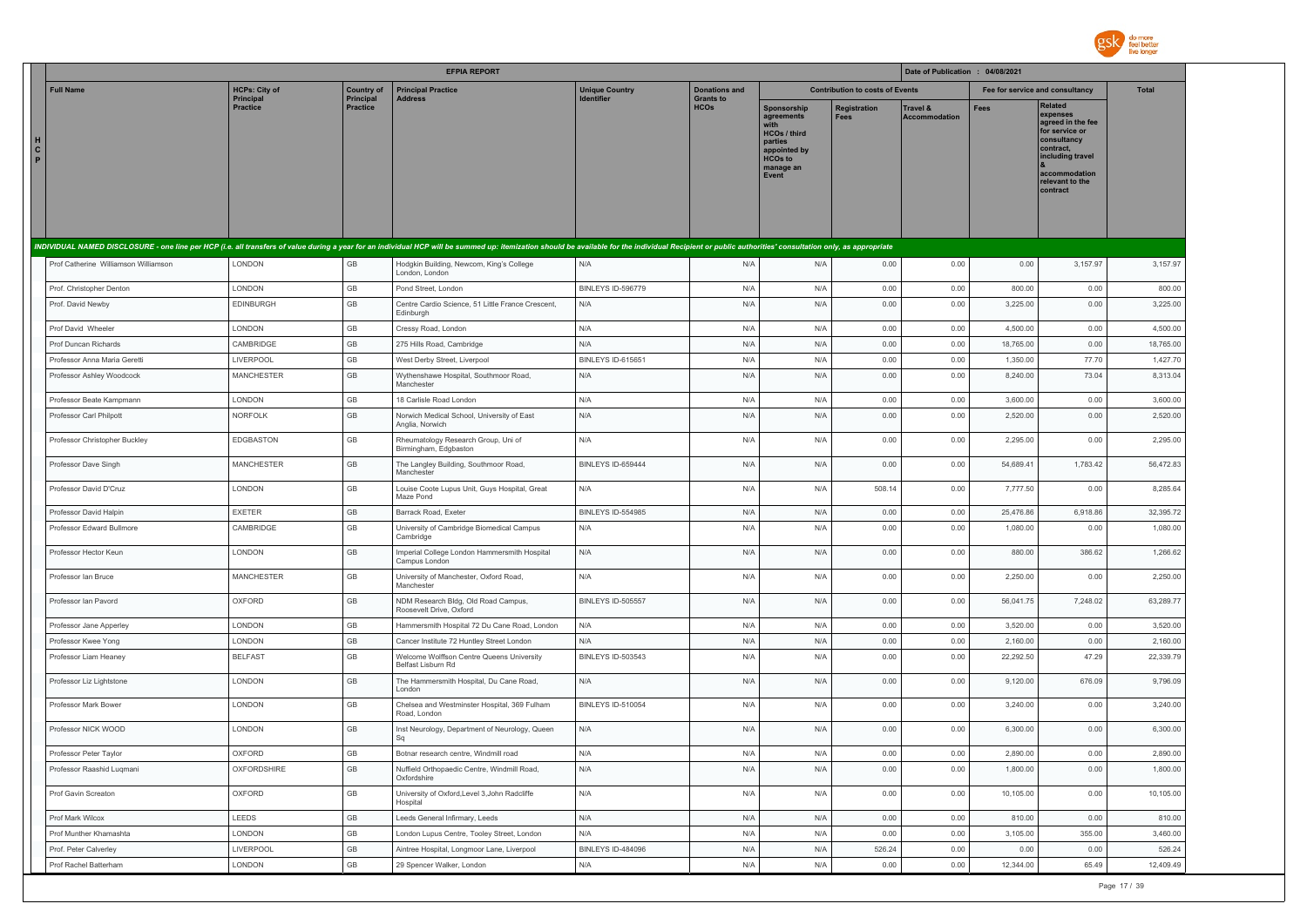

|                        |                                                |                                     |                              | <b>EFPIA REPORT</b>                                                                                                                                                                                                            |                       |                                 |                                                                                                                      |                                        | Date of Publication : 04/08/2021 |                      |                                                                                                                                                                   |                      |
|------------------------|------------------------------------------------|-------------------------------------|------------------------------|--------------------------------------------------------------------------------------------------------------------------------------------------------------------------------------------------------------------------------|-----------------------|---------------------------------|----------------------------------------------------------------------------------------------------------------------|----------------------------------------|----------------------------------|----------------------|-------------------------------------------------------------------------------------------------------------------------------------------------------------------|----------------------|
|                        | <b>Full Name</b>                               | <b>HCPs: City of</b>                | <b>Country of</b>            | <b>Principal Practice</b>                                                                                                                                                                                                      | <b>Unique Country</b> | <b>Donations and</b>            |                                                                                                                      | <b>Contribution to costs of Events</b> |                                  |                      | Fee for service and consultancy                                                                                                                                   | <b>Total</b>         |
| H<br>$\mathbf{c}$<br>P |                                                | <b>Principal</b><br><b>Practice</b> | Principal<br><b>Practice</b> | <b>Address</b>                                                                                                                                                                                                                 | <b>Identifier</b>     | <b>Grants to</b><br><b>HCOs</b> | Sponsorship<br>agreements<br>with<br>HCOs / third<br>parties<br>appointed by<br><b>HCOs to</b><br>manage an<br>Event | Registration<br><b>Fees</b>            | Travel &<br><b>Accommodation</b> | <b>Fees</b>          | <b>Related</b><br>expenses<br>agreed in the fee<br>for service or<br>consultancy<br>contract,<br>including travel<br>accommodation<br>relevant to the<br>contract |                      |
|                        |                                                |                                     |                              | INDIVIDUAL NAMED DISCLOSURE - one line per HCP (i.e. all transfers of value during a year for an individual HCP will be summed up: itemization should be available for the individual Recipient or public authorities' consult |                       |                                 |                                                                                                                      |                                        |                                  |                      |                                                                                                                                                                   |                      |
|                        | Prof. Robin Taylor                             | LONDON                              | GB                           | 369 Fulham Road, London                                                                                                                                                                                                        | N/A                   | N/A                             | N/A                                                                                                                  | 0.00                                   | 0.00                             | 1,650.00             | 0.00                                                                                                                                                              | 1,650.00             |
|                        | Prof. Sally Singh                              | LECIESTER                           | GB                           | Glenfield Hospital, Groby Road, Leicester                                                                                                                                                                                      | BINLEYS ID-577148     | N/A                             | N/A                                                                                                                  | 0.00                                   | 0.00                             | 900.00               | 0.00                                                                                                                                                              | 900.00               |
|                        | Prof. Saye Khoo                                | LIVERPOOL                           | GB                           | University of Liverpool, 70 Pembroke Place,<br>Liverpool                                                                                                                                                                       | GBBP483168            | N/A                             | N/A                                                                                                                  | 0.00                                   | 0.00                             | 12,062.20            | 297.96                                                                                                                                                            | 12,360.16            |
|                        | Prof. Valerie Lund                             | LONDON                              | GB                           | 47-49 Huntley Street                                                                                                                                                                                                           | GBBP502544            | N/A                             | N/A                                                                                                                  | 0.00                                   | 0.00                             | 8,140.00             | 0.00                                                                                                                                                              | 8,140.00             |
|                        | Rachel Kaminski                                | <b>GLOUCESTER</b>                   | GB                           | Gloucester Royal, Great Western Road,<br>Gloucester                                                                                                                                                                            | N/A                   | N/A                             | N/A                                                                                                                  | 0.00                                   | 0.00                             | 420.00               | 0.00                                                                                                                                                              | 420.00               |
|                        | Rachel Miller                                  | <b>YORK</b>                         | GB                           | York Teaching Hospital NHS FT, Wigginton Road                                                                                                                                                                                  | N/A                   | N/A                             | N/A                                                                                                                  | 52.80                                  | 0.00                             | 0.00                 | 0.00                                                                                                                                                              | 52.80                |
|                        | Rachel M Jones                                 | SWANSEA                             | GB                           | South West Wales Cancer Institute, Singleton<br>Hosp, Sketty Ln                                                                                                                                                                | N/A                   | N/A                             | N/A                                                                                                                  | 320.00                                 | 0.00                             | 0.00                 | 0.00                                                                                                                                                              | 320.00               |
|                        | Radha Todd                                     | NEWCASTLE UPON TYNE                 | GB                           | NCCC, Freeman Hospital, Freeman Road,<br>Newcastle                                                                                                                                                                             | N/A                   | N/A                             | N/A                                                                                                                  | 0.00                                   | 0.00                             | 1,200.00             | 0.00                                                                                                                                                              | 1,200.00             |
|                        | Rahul Shrimanker                               | <b>BRISTOL</b>                      | GB                           | Marlborough Road                                                                                                                                                                                                               | N/A                   | N/A                             | N/A                                                                                                                  | 52.80                                  | 0.00                             | 0.00                 | 0.00                                                                                                                                                              | 52.80                |
|                        | Rajwinder Rai                                  | LEEDS                               | GB                           | Interface Clin Services, Schofield House, Gate<br>Way Drive                                                                                                                                                                    | N/A                   | N/A                             | N/A                                                                                                                  | 0.00                                   | 0.00                             | 2,333.45             | 0.00                                                                                                                                                              | 2,333.45             |
|                        | Rebecca Bowen                                  | BATH                                | GB                           | Royal United Hospitals Bath NHS Foundation<br>Trust, Bath                                                                                                                                                                      | N/A                   | N/A                             | N/A                                                                                                                  | 0.00                                   | 65.00                            | 3,875.00             | 0.00                                                                                                                                                              | 3,940.00             |
|                        | Rebecca Kristeleit                             | LONDON                              | GB                           | UCL Cancer Institute, 72 Huntley Street                                                                                                                                                                                        | N/A                   | N/A                             | N/A                                                                                                                  | 0.00                                   | 0.00                             | 9,639.18             | 635.84                                                                                                                                                            | 10,275.02            |
|                        | Rebecca Tanner                                 | KENT                                | GB                           | Maidstone and Tunbridge Wells NHS trust,<br>Pembury Road                                                                                                                                                                       | N/A                   | N/A                             | N/A                                                                                                                  | 52.80                                  | 0.00                             | 522.50               | 0.00                                                                                                                                                              | 575.30               |
|                        | Rebecca Thomas                                 | <b>YORK</b>                         | GB                           | York Hospital, Wigginton Road                                                                                                                                                                                                  | N/A                   | N/A                             | N/A                                                                                                                  | 52.80                                  | 0.00                             | 0.00                 | 0.00                                                                                                                                                              | 52.80                |
|                        | Renee Hovell-Thomas                            | WISBECH                             | GB                           | The Mount High Road, Guyhirn                                                                                                                                                                                                   | N/A                   | N/A                             | N/A                                                                                                                  | 0.00                                   | 83.70                            | 0.00                 | 0.00                                                                                                                                                              | 83.70                |
|                        | René Roux                                      | OXFORD                              | GB<br>GB                     | Churchill Hospital, Old Road, Headington                                                                                                                                                                                       | N/A<br>N/A            | N/A                             | N/A                                                                                                                  | 0.00                                   | 65.00                            | 0.00                 | 0.00                                                                                                                                                              | 65.00                |
|                        | <b>Richard Grieve</b><br><b>Richard Soutar</b> | <b>TUNBRIDGE WELLS</b><br>GLASGOW   | GB                           | 3 Linden Park Road, Tunbridge Wells, Kent<br>Gartnavel General Hospital, 1053 Great Western<br>Road Glasgow                                                                                                                    | N/A                   | N/A<br>N/A                      | N/A<br>N/A                                                                                                           | 0.00<br>0.00                           | 0.00<br>0.00                     | 2,137.50<br>1,100.00 | 0.00<br>0.00                                                                                                                                                      | 2,137.50<br>1,100.00 |
|                        | Roberta Brum Brum                              | LONDON                              | GB                           | 369 Fulham Rd, London                                                                                                                                                                                                          | N/A                   | N/A                             | N/A                                                                                                                  | 432.00                                 | 0.00                             | 0.00                 | 0.00                                                                                                                                                              | 432.00               |
|                        | Rory Grier-Gavin                               | LONDON                              | GB                           | Imperial College London, Exhibition Rd                                                                                                                                                                                         | N/A                   | N/A                             | N/A                                                                                                                  | 507.00                                 | 0.00                             | 0.00                 | 0.00                                                                                                                                                              | 507.00               |
|                        | Rosalind Glasspool                             | GLASGOW                             | GB                           | Beatson West of Scotland Cancer Cte, 1053<br>Great Western Rd                                                                                                                                                                  | N/A                   | N/A                             | N/A                                                                                                                  | 0.00                                   | 0.00                             | 4,680.00             | 0.00                                                                                                                                                              | 4,680.00             |
|                        | Rosemary Lord                                  | LIVERPOOL                           | $\mathsf{GB}$                | Clatterbridge Cancer Centre, Pembroke Place                                                                                                                                                                                    | N/A                   | N/A                             | N/A                                                                                                                  | 0.00                                   | 326.50                           | 840.00               | 0.00                                                                                                                                                              | 1,166.50             |
|                        | Ros Frost                                      | SHEFFIELD                           | GB                           | Northern General Hospital, Herries Road                                                                                                                                                                                        | N/A                   | N/A                             | N/A                                                                                                                  | 52.80                                  | 0.00                             | 0.00                 | 0.00                                                                                                                                                              | 52.80                |
|                        | Roshan Agarwal                                 | NORTHAMPTON                         | GB                           | Northampton General Hospital, Northampton                                                                                                                                                                                      | N/A                   | N/A                             | N/A                                                                                                                  | 0.00                                   | 0.00                             | 3,475.81             | 0.00                                                                                                                                                              | 3,475.81             |
|                        | Rosy Weston                                    | LONDON                              | GB                           | Imperial College London, Exhibition Rd                                                                                                                                                                                         | N/A                   | N/A                             | N/A                                                                                                                  | 432.00                                 | 0.00                             | 0.00                 | 0.00                                                                                                                                                              | 432.00               |
|                        | <b>ROWAN MILLER</b>                            | LONDON                              | GB                           | University College Hospital London, 250 Euston<br>Road                                                                                                                                                                         | N/A                   | N/A                             | N/A                                                                                                                  | 0.00                                   | 65.00                            | 5,655.00             | 0.00                                                                                                                                                              | 5,720.00             |
|                        | <b>Russell Genge</b>                           | LEEDS                               | GB                           | Interface Clin Services, Schofield House, Gate<br>Way Drive                                                                                                                                                                    | N/A                   | N/A                             | N/A                                                                                                                  | 0.00                                   | 0.00                             | 3,027.77             | 0.00                                                                                                                                                              | 3,027.77             |
|                        | Ruth De Vos                                    | COHAM                               | GB                           | Queen Alexandra Hospital, Southwick Hill Road                                                                                                                                                                                  | N/A                   | N/A                             | N/A                                                                                                                  | 52.80                                  | 0.00                             | 0.00                 | 0.00                                                                                                                                                              | 52.80                |
|                        | Samantha Oughton                               | KINGS LYNN                          | $\mathbb{G}\mathbb{B}$       | c/o CAST Office, Tilney Ground Flr, Queen<br>Elizabeth Hospital                                                                                                                                                                | N/A                   | N/A                             | N/A                                                                                                                  | 52.80                                  | 0.00                             | 0.00                 | 0.00                                                                                                                                                              | 52.80                |
|                        | Samantha Pilsworth                             | RUNCORN                             | GB                           | 63 Westfield Road Runcorn                                                                                                                                                                                                      | N/A                   | N/A                             | N/A                                                                                                                  | 0.00                                   | 0.00                             | 540.00               | 0.00                                                                                                                                                              | 540.00               |
|                        | Samantha Prigmore                              | <b>TOOTING</b>                      | GB                           | St. George's Hospital, Blackshaw Road, Tooting,<br>London                                                                                                                                                                      | BINLEYS ID-594486     | N/A                             | N/A                                                                                                                  | 0.00                                   | 0.00                             | 1,845.00             | 0.00                                                                                                                                                              | 1,845.00             |
|                        | Sameena Ahmad                                  | MANCHESTER                          | $\mathbb{G}\mathbb{B}$       | Withington Community Hospital, Manchester                                                                                                                                                                                      | N/A                   | N/A                             | N/A                                                                                                                  | 315.00                                 | 0.00                             | 0.00                 | 0.00                                                                                                                                                              | 315.00               |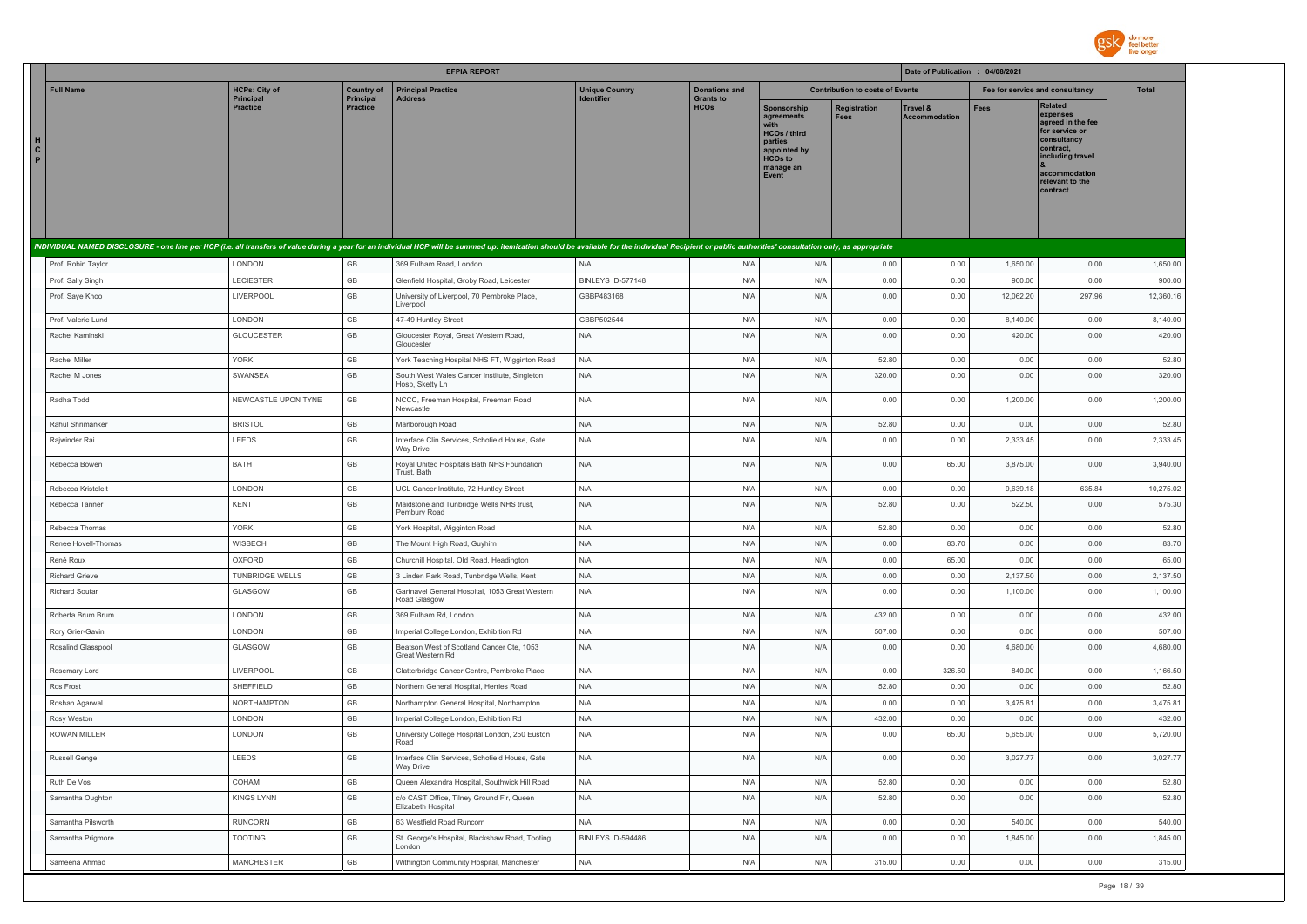

|                                                                                                                                                                                                                                |                                   |                                | <b>EFPIA REPORT</b>                                                |                                     |                                          |                                                                                                                   |                                        | Date of Publication : 04/08/2021 |                                 |                                                                                                                                                                   |              |
|--------------------------------------------------------------------------------------------------------------------------------------------------------------------------------------------------------------------------------|-----------------------------------|--------------------------------|--------------------------------------------------------------------|-------------------------------------|------------------------------------------|-------------------------------------------------------------------------------------------------------------------|----------------------------------------|----------------------------------|---------------------------------|-------------------------------------------------------------------------------------------------------------------------------------------------------------------|--------------|
| <b>Full Name</b>                                                                                                                                                                                                               | <b>HCPs: City of</b><br>Principal | <b>Country of</b><br>Principal | <b>Principal Practice</b><br>Address                               | <b>Unique Country</b><br>Identifier | <b>Donations and</b><br><b>Grants to</b> |                                                                                                                   | <b>Contribution to costs of Events</b> |                                  | Fee for service and consultancy |                                                                                                                                                                   | <b>Total</b> |
| н<br>$\mathbf{c}$<br>P                                                                                                                                                                                                         | <b>Practice</b>                   | <b>Practice</b>                |                                                                    |                                     | <b>HCOs</b>                              | Sponsorship<br>agreements<br>HCOs / third<br>parties<br>appointed by<br>HCO <sub>s</sub> to<br>manage an<br>Event | Registration<br><b>Fees</b>            | Travel &<br><b>Accommodation</b> | Fees                            | <b>Related</b><br>expenses<br>agreed in the fee<br>for service or<br>consultancy<br>contract.<br>including travel<br>accommodation<br>relevant to the<br>contract |              |
| INDIVIDUAL NAMED DISCLOSURE - one line per HCP (i.e. all transfers of value during a year for an individual HCP will be summed up: itemization should be available for the individual Recipient or public authorities' consult |                                   |                                |                                                                    |                                     |                                          |                                                                                                                   |                                        |                                  |                                 |                                                                                                                                                                   |              |
| Samuel Akinsanya                                                                                                                                                                                                               | LEEDS                             | GB                             | Interface Clin Services, Schofield House, Gate<br><b>Way Drive</b> | N/A                                 | N/A                                      | N/A                                                                                                               | 0.00                                   | 0.00                             | 11,432.00                       | 0.00                                                                                                                                                              | 11,432.00    |
| Samuel R Malton                                                                                                                                                                                                                | DERBY                             | GB                             | Royal Derby Hospital, Uttoxeter Road, Derby                        | N/A                                 | N/A                                      | N/A                                                                                                               | 0.00                                   | 0.00                             | 852.50                          | 0.00                                                                                                                                                              | 852.50       |
| Sandeep Chahal                                                                                                                                                                                                                 | COVENTRY                          | GB                             | University Hospital Coventry, Arden Centr, Clifford<br>Bridge R    | N/A                                 | N/A                                      | N/A                                                                                                               | 0.00                                   | 0.00                             | 817.50                          | 0.00                                                                                                                                                              | 817.50       |
| Sarah Barrett                                                                                                                                                                                                                  | LEEDS                             | GB                             | Interface Clin Services, Schofield House, Gate<br>Way Drive        | N/A                                 | N/A                                      | N/A                                                                                                               | 115.00                                 | 0.00                             | 0.00                            | 0.00                                                                                                                                                              | 115.00       |
| Sarah Dekmak                                                                                                                                                                                                                   | LEEDS                             | GB                             | Interface Clin Services, Schofield House, Gate<br>Way Drive        | N/A                                 | N/A                                      | N/A                                                                                                               | 0.00                                   | 0.00                             | 462.88                          | 0.00                                                                                                                                                              | 462.88       |
| Sarah Harper                                                                                                                                                                                                                   | NORWICH                           | GB                             | Norfolk and Norwich University Hospital East<br>Block Level 3      | N/A                                 | N/A                                      | N/A                                                                                                               | 52.80                                  | 0.00                             | 0.00                            | 0.00                                                                                                                                                              | 52.80        |
| Sara Zanivan                                                                                                                                                                                                                   | GLASGOW                           | GB                             | Switchback Road, Glasgow                                           | N/A                                 | N/A                                      | N/A                                                                                                               | 0.00                                   | 0.00                             | 840.00                          | 0.00                                                                                                                                                              | 840.00       |
| Scott Sutton                                                                                                                                                                                                                   | LEEDS                             | GB                             | Interface Clin Services, Schofield House, Gate<br>Way Drive        | N/A                                 | N/A                                      | N/A                                                                                                               | 0.00                                   | 0.00                             | 4,181.16                        | 0.00                                                                                                                                                              | 4,181.16     |
| Seth Coffelt                                                                                                                                                                                                                   | GLASGOW                           | $\mathbb{G}\mathbb{B}$         | CRUK Beatson Institute, Garscube Estate,<br>Switchback Road,       | N/A                                 | N/A                                      | N/A                                                                                                               | 0.00                                   | 0.00                             | 700.00                          | 0.00                                                                                                                                                              | 700.00       |
| Shanthini Crusz                                                                                                                                                                                                                | LONDON                            | $\mathbb{G}\mathbb{B}$         | St Bartholomews Hospital, Medical Oncology<br>Department           | N/A                                 | N/A                                      | N/A                                                                                                               | 0.00                                   | 0.00                             | 660.00                          | 0.00                                                                                                                                                              | 660.00       |
| Shibani Nicum                                                                                                                                                                                                                  | OXFORD                            | GB                             | The Cancer Centre Oxford, Old Road                                 | N/A                                 | N/A                                      | N/A                                                                                                               | 0.00                                   | 65.00                            | 360.00                          | 0.00                                                                                                                                                              | 425.00       |
| Shirin Alwash                                                                                                                                                                                                                  | LEEDS                             | GB                             | Interface Clin Services, Schofield House, Gate<br>Way Drive        | N/A                                 | N/A                                      | N/A                                                                                                               | 0.00                                   | 0.00                             | 7,888.01                        | 0.00                                                                                                                                                              | 7,888.01     |
| Shreyal Patel                                                                                                                                                                                                                  | LEEDS                             | GB                             | Interface Clin Services, Schofield House, Gate<br>Way Drive        | N/A                                 | N/A                                      | N/A                                                                                                               | 0.00                                   | 0.00                             | 3.984.01                        | 0.00                                                                                                                                                              | 3.984.01     |
| Simon Brill                                                                                                                                                                                                                    | LONDON                            | GB                             | Royal Free London NHSFT, Barnet Hospital,<br>Wellhouse Lane        | N/A                                 | N/A                                      | N/A                                                                                                               | 52.80                                  | 0.00                             | 0.00                            | 0.00                                                                                                                                                              | 52.80        |
| Simon Gane                                                                                                                                                                                                                     | LONDON                            | GB                             | 9 Brook Meadow, London                                             | N/A                                 | N/A                                      | N/A                                                                                                               | 0.00                                   | 0.00                             | 2,520.00                        | 0.00                                                                                                                                                              | 2,520.00     |
| Simon Webster                                                                                                                                                                                                                  | <b>TUNBRIDGE WELLS</b>            | GB                             | Maidstone and Tunbridge Wells Trust Tonbridge<br>Road Tunbridge    | N/A                                 | N/A                                      | N/A                                                                                                               | 0.00                                   | 0.00                             | 1,170.00                        | 0.00                                                                                                                                                              | 1,170.00     |
| Siva Mahendran                                                                                                                                                                                                                 | KINGSTON UPON THAMES              | GB                             | Kingston Hospital, Galsworthy Road                                 | N/A                                 | N/A                                      | N/A                                                                                                               | 0.00                                   | 0.00                             | 360.00                          | 0.00                                                                                                                                                              | 360.00       |
| Smarah Hussain                                                                                                                                                                                                                 | LEEDS                             | GB                             | Interface Clin Services, Schofield House, Gate<br>Way Drive        | N/A                                 | N/A                                      | N/A                                                                                                               | 0.00                                   | 0.00                             | 4,469.75                        | 0.00                                                                                                                                                              | 4,469.75     |
| Sonia Greenwood                                                                                                                                                                                                                | <b>DERBYSHIRE</b>                 | GB                             | Royal Derby Hospital, Uttoxeter Road, Derby                        | N/A                                 | N/A                                      | N/A                                                                                                               | 0.00                                   | 0.00                             | 1,288.80                        | 0.00                                                                                                                                                              | 1,288.80     |
| Stephen Bushby                                                                                                                                                                                                                 | SUNDERLAND                        | $\mathbb{G}\mathbb{B}$         | Sunderland Royal Hospital, Kayll Rd                                | N/A                                 | N/A                                      | N/A                                                                                                               | 125.00                                 | 0.00                             | 0.00                            | 0.00                                                                                                                                                              | 125.00       |
| Stephen Paul McAdoo                                                                                                                                                                                                            | LONDON                            | GB                             | Hammersmith Hospital, Du Cane Road, London.                        | N/A                                 | N/A                                      | N/A                                                                                                               | 0.00                                   | 0.00                             | 2,520.00                        | 0.00                                                                                                                                                              | 2,520.00     |
| Sue Kronf                                                                                                                                                                                                                      | <b>WORTHING</b>                   | GB                             | Worthing Medical Group, 23 Shelley Road,<br>Worthing               | N/A                                 | N/A                                      | N/A                                                                                                               | 52.80                                  | 0.00                             | 0.00                            | 0.00                                                                                                                                                              | 52.80        |
| Susana Baneriee                                                                                                                                                                                                                | <b>SUTTON</b>                     | GB                             | The Royal Marsden Hosptial, Downs Rd                               | N/A                                 | N/A                                      | N/A                                                                                                               | 0.00                                   | 0.00                             | 8,120.00                        | 0.00                                                                                                                                                              | 8.120.00     |
| Susan Evison                                                                                                                                                                                                                   | <b>DARLINGTON</b>                 | GB                             | Darlington Memorial Hospital                                       | N/A                                 | N/A                                      | N/A                                                                                                               | 52.80                                  | 0.00                             | 0.00                            | 0.00                                                                                                                                                              | 52.80        |
| Syed Basharath Mehdi                                                                                                                                                                                                           | PRESTON                           | GB                             | Royal Preston Hospital Sharoe Green Lane,<br>Fulwood, Preston      | N/A                                 | N/A                                      | N/A                                                                                                               | 0.00                                   | 0.00                             | 450.00                          | 0.00                                                                                                                                                              | 450.00       |
| Theresa Akubeze                                                                                                                                                                                                                | LEWISHAM                          | GB                             | 20 Turnham Road, London                                            | N/A                                 | N/A                                      | N/A                                                                                                               | 0.00                                   | 0.00                             | 240.00                          | 0.00                                                                                                                                                              | 240.00       |
| Thomas Hughes                                                                                                                                                                                                                  | LEEDS                             | GB                             | Interface Clin Services, Schofield House, Gate<br>Way Drive        | N/A                                 | N/A                                      | N/A                                                                                                               | 0.00                                   | 0.00                             | 6,248.88                        | 0.00                                                                                                                                                              | 6,248.88     |
| Tim Reeves                                                                                                                                                                                                                     | LEEDS                             | GB                             | Interface Clin Services, Schofield House, Gate<br>Way Drive        | N/A                                 | N/A                                      | N/A                                                                                                               | 0.00                                   | 0.00                             | 2,576.32                        | 0.00                                                                                                                                                              | 2,576.32     |
| Tina Mills-Baldock                                                                                                                                                                                                             | ESSEX                             | $\mathbb{G}\mathbb{B}$         | Queens Hospital, Rom Valley Way, Romford,<br>Essex                 | N/A                                 | N/A                                      | N/A                                                                                                               | 0.00                                   | 0.00                             | 300.00                          | 0.00                                                                                                                                                              | 300.00       |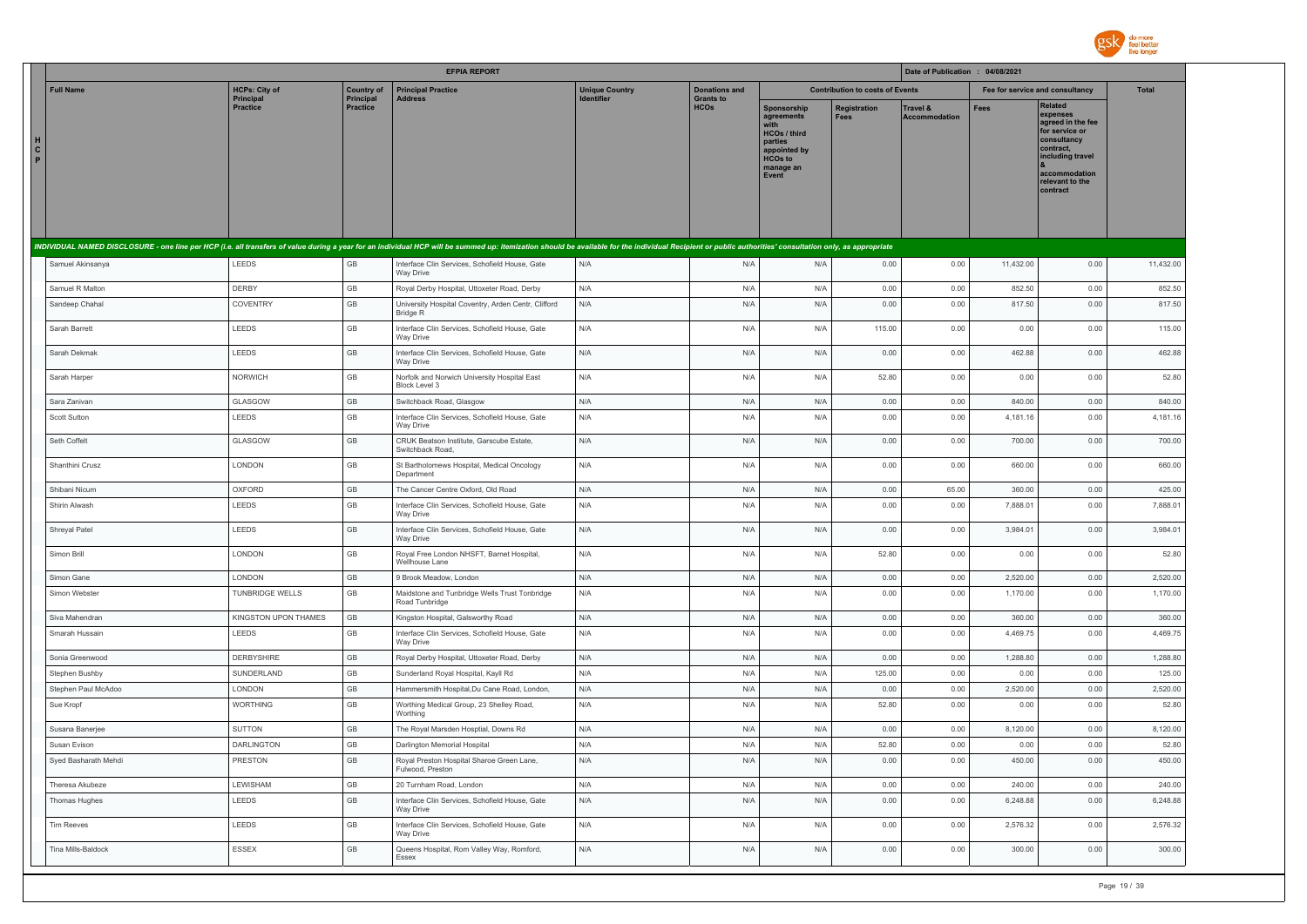

|        |                                                                                                            |                                   |                                | <b>EFPIA REPORT</b>                                                                                                                                                                                                            |                                            |                                          |                                                                                                                      |                                        | Date of Publication : 04/08/2021 |                                 |                                                                                                                                                            |              |
|--------|------------------------------------------------------------------------------------------------------------|-----------------------------------|--------------------------------|--------------------------------------------------------------------------------------------------------------------------------------------------------------------------------------------------------------------------------|--------------------------------------------|------------------------------------------|----------------------------------------------------------------------------------------------------------------------|----------------------------------------|----------------------------------|---------------------------------|------------------------------------------------------------------------------------------------------------------------------------------------------------|--------------|
|        | <b>Full Name</b>                                                                                           | <b>HCPs: City of</b><br>Principal | <b>Country of</b><br>Principal | <b>Principal Practice</b><br><b>Address</b>                                                                                                                                                                                    | <b>Unique Country</b><br><b>Identifier</b> | <b>Donations and</b><br><b>Grants to</b> |                                                                                                                      | <b>Contribution to costs of Events</b> |                                  | Fee for service and consultancy |                                                                                                                                                            | <b>Total</b> |
| C<br>P |                                                                                                            | <b>Practice</b>                   | Practice                       |                                                                                                                                                                                                                                |                                            | <b>HCOs</b>                              | Sponsorship<br>agreements<br>with<br>HCOs / third<br>parties<br>appointed by<br><b>HCOs to</b><br>manage an<br>Event | <b>Registration</b><br>Fees            | Travel &<br>Accommodation        | <b>Fees</b>                     | Related<br>expenses<br>agreed in the fee<br>for service or<br>consultancy<br>contract,<br>including travel<br>accommodation<br>relevant to the<br>contract |              |
|        |                                                                                                            |                                   |                                | INDIVIDUAL NAMED DISCLOSURE - one line per HCP (i.e. all transfers of value during a year for an individual HCP will be summed up: itemization should be available for the individual Recipient or public authorities' consult |                                            |                                          |                                                                                                                      |                                        |                                  |                                 |                                                                                                                                                            |              |
|        | Tobenna Onyirioha                                                                                          | SWINDON                           | GB                             | The Great Western Hospital, Marlborough Road                                                                                                                                                                                   | N/A                                        | N/A                                      | N/A                                                                                                                  | 52.80                                  | 0.00                             | 0.00                            | 0.00                                                                                                                                                       | 52.80        |
|        | <b>Tomisin Adedipe</b>                                                                                     | LEEDS                             | GB                             | Interface Clin Services, Schofield House, Gate<br>Way Drive                                                                                                                                                                    | N/A                                        | N/A                                      | N/A                                                                                                                  | 0.00                                   | 0.00                             | 231.44                          | 0.00                                                                                                                                                       | 231.44       |
|        | <b>Tracie Miles</b>                                                                                        | LONDON                            | GB                             | The Eve Appeal, 15B Bergham Mews                                                                                                                                                                                               | N/A                                        | N/A                                      | N/A                                                                                                                  | 0.00                                   | 0.00                             | 390.00                          | 0.00                                                                                                                                                       | 390.00       |
|        | Uday Joshi                                                                                                 | HULL                              | GB                             | Conifer House, 6-10 Story St                                                                                                                                                                                                   | N/A                                        | N/A                                      | N/A                                                                                                                  | 175.00                                 | 0.00                             | 0.00                            | 0.00                                                                                                                                                       | 175.00       |
|        | Valerie Gerrard                                                                                            | <b>HOLT</b>                       | GB                             | Norfolk Comm Health Care NHST, Pineheath<br>Ward, Kelling Hosp                                                                                                                                                                 | N/A                                        | N/A                                      | N/A                                                                                                                  | 52.80                                  | 0.00                             | 0.00                            | 0.00                                                                                                                                                       | 52.80        |
|        | Vinisha Gandhi                                                                                             | LEEDS                             | GB                             | Interface Clin Services, Schofield House, Gate<br>Way Drive                                                                                                                                                                    | N/A                                        | N/A                                      | N/A                                                                                                                  | 0.00                                   | 0.00                             | 5,808.86                        | 0.00                                                                                                                                                       | 5,808.86     |
|        | Vishal Hemraj                                                                                              | LEEDS                             | GB                             | Interface Clin Services, Schofield House, Gate<br>Way Drive                                                                                                                                                                    | N/A                                        | N/A                                      | N/A                                                                                                                  | 0.00                                   | 0.00                             | 1,882.00                        | 0.00                                                                                                                                                       | 1,882.00     |
|        | Waseem Khan                                                                                                | <b>MANCHESTER</b>                 | GB                             | Manchester Royal Infirmary, Oxford Road,<br>Manchester                                                                                                                                                                         | N/A                                        | N/A                                      | N/A                                                                                                                  | 0.00                                   | 0.00                             | 5,400.00                        | 0.00                                                                                                                                                       | 5,400.00     |
|        | <b>Yvette Drew</b>                                                                                         | NEWCASTLE                         | GB                             | Freeman Hospital, Freeman Rd, High Heaton                                                                                                                                                                                      | N/A                                        | N/A                                      | N/A                                                                                                                  | 0.00                                   | 0.00                             | 840.00                          | 0.00                                                                                                                                                       | 840.00       |
|        | Yvonne Law                                                                                                 | LONDON                            | GB                             | Guy's Hospital, Great Maze Pond                                                                                                                                                                                                | N/A                                        | N/A                                      | N/A                                                                                                                  | 0.00                                   | 0.00                             | 400.00                          | 0.00                                                                                                                                                       | 400.00       |
|        | Zubair Sharif                                                                                              | LEEDS                             | GB                             | Interface Clin Services, Schofield House, Gate<br>Way Drive                                                                                                                                                                    | N/A                                        | N/A                                      | N/A                                                                                                                  | 0.00                                   | 0.00                             | 9,504.28                        | 0.00                                                                                                                                                       | 9,504.28     |
|        | OTHER, NOT INCLUDED ABOVE - where information cannot be disclosed on an individual basis for legal reasons |                                   |                                |                                                                                                                                                                                                                                |                                            |                                          |                                                                                                                      |                                        |                                  |                                 |                                                                                                                                                            |              |
|        | Aggregate amount attributable to transfers of value to such Recipients                                     |                                   |                                |                                                                                                                                                                                                                                |                                            | N/A                                      | N/A                                                                                                                  | 28,611.00                              | 0.00                             | 13,897.50                       | 0.00                                                                                                                                                       | 42,508.50    |
|        |                                                                                                            |                                   |                                |                                                                                                                                                                                                                                |                                            |                                          |                                                                                                                      |                                        |                                  |                                 |                                                                                                                                                            |              |
|        | Number of Recipients in aggregate disclosure                                                               |                                   |                                |                                                                                                                                                                                                                                |                                            | N/A                                      | N/A                                                                                                                  | 126                                    | $\Omega$                         | 10                              | $\Omega$                                                                                                                                                   | N/A          |
|        | % number of Recipients in the aggregate disclosure in the total number of Recipients Disclosed             |                                   |                                |                                                                                                                                                                                                                                |                                            | N/A                                      | N/A                                                                                                                  | 37.50                                  | 0.00                             | 2.61                            | 0.00                                                                                                                                                       | N/A          |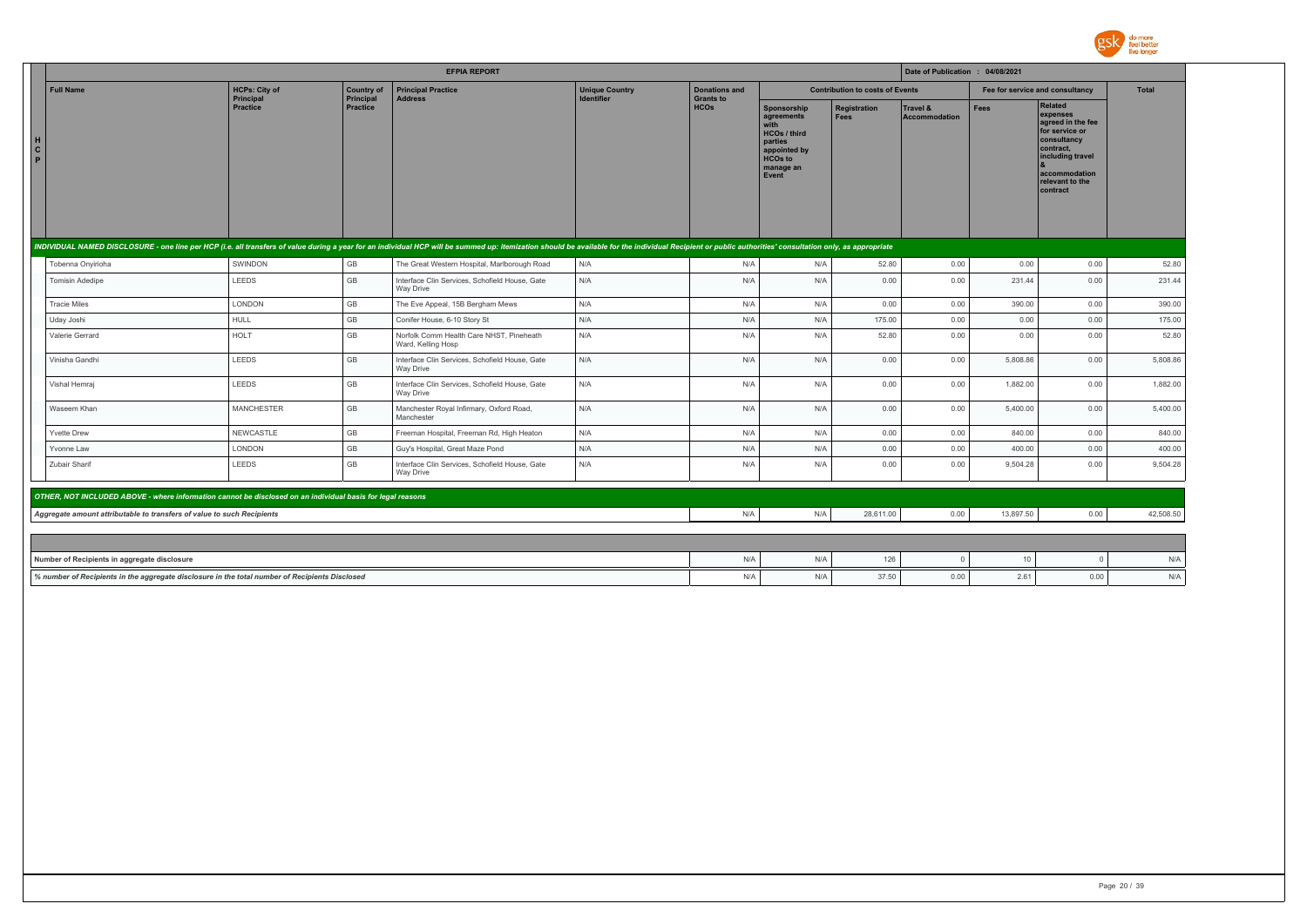

|                              |                                                             |                                       |                              | <b>EFPIA REPORT</b>                                                                                                                                                                                                            |                                            |                                 |                                                                                                              |                                        | Date of Publication : 04/08/2021 |                                 |                                                                                                                                                                   |                        |
|------------------------------|-------------------------------------------------------------|---------------------------------------|------------------------------|--------------------------------------------------------------------------------------------------------------------------------------------------------------------------------------------------------------------------------|--------------------------------------------|---------------------------------|--------------------------------------------------------------------------------------------------------------|----------------------------------------|----------------------------------|---------------------------------|-------------------------------------------------------------------------------------------------------------------------------------------------------------------|------------------------|
|                              | <b>Full Name</b>                                            | <b>HCOs: City</b>                     | <b>Country of</b>            | <b>Principal Practice</b>                                                                                                                                                                                                      | <b>Unique Country</b><br><b>Identifier</b> | <b>Donations and</b>            |                                                                                                              | <b>Contribution to costs of Events</b> |                                  | Fee for service and consultancy |                                                                                                                                                                   | <b>Total</b>           |
| н<br>$\mathbf{c}$<br>$\circ$ |                                                             | where<br>registered                   | Principal<br><b>Practice</b> | <b>Address</b>                                                                                                                                                                                                                 |                                            | <b>Grants to</b><br><b>HCOs</b> | Sponsorship<br>agreements<br>HCOs / third<br>parties<br>appointed by<br><b>HCOs to</b><br>manage an<br>Event | Registration<br>Fees                   | Travel &<br><b>Accommodation</b> | <b>Fees</b>                     | <b>Related</b><br>expenses<br>agreed in the fee<br>for service or<br>consultancy<br>contract.<br>including travel<br>accommodation<br>relevant to the<br>contract |                        |
|                              |                                                             |                                       |                              | INDIVIDUAL NAMED DISCLOSURE - one line per HCO (i.e. all transfers of value during a year for an individual HCO will be summed up: itemization should be available for the individual Recipient or public authorities' consult |                                            |                                 |                                                                                                              |                                        |                                  |                                 |                                                                                                                                                                   |                        |
|                              | Abbey Dale Medical Centre                                   | <b>BLACKPOOL</b>                      | GB                           | 50 Common Edge Road, Marton, Blackpool                                                                                                                                                                                         | N/A                                        | 2.796.33                        | 0.00                                                                                                         | 0.00                                   | 0.00                             | 0.00                            | 0.00                                                                                                                                                              | 2,796.33               |
|                              | Aberdeen Royal Infirmary                                    | ABERDEEN                              | GB                           | Foresterhill Road, Aberdeen                                                                                                                                                                                                    | N/A                                        | 49,500.00                       | 0.00                                                                                                         | 0.00                                   | 0.00                             | 0.00                            | 0.00                                                                                                                                                              | 49,500.00              |
|                              | Abertawe Bro Morganng University Health Board               | PORT TALBOT                           | GB                           | Talbot Gateway, Seaway Parade, Port Talbot                                                                                                                                                                                     | BINLEYS ID-142513                          | 0.00                            | 500.00                                                                                                       | 0.00                                   | 0.00                             | 0.00                            | 0.00                                                                                                                                                              | 500.00                 |
|                              | Abertawe Medical Partnership                                | SWANSEA                               | GB                           | 151 St Helens Road, West Glamorgan, Swansea                                                                                                                                                                                    | N/A                                        | 1,862.95                        | 0.00                                                                                                         | 0.00                                   | 0.00                             | 0.00                            | 0.00                                                                                                                                                              | 1,862.95               |
|                              | Abertillery Group Practice                                  | <b>BLAENAU GWENT</b>                  | GB                           | Abertillery, Blaenau Gwent                                                                                                                                                                                                     | N/A                                        | 1,176.25                        | 0.00                                                                                                         | 0.00                                   | 0.00                             | 0.00                            | 0.00                                                                                                                                                              | 1,176.25               |
|                              | Access 2 Education Limited                                  | CHELTENHAM                            | GB                           | 1 Cirencester Road, Charlton Kings, Cheltenham                                                                                                                                                                                 | N/A                                        | 0.00                            | 270.00                                                                                                       | 0.00                                   | 0.00                             | 0.00                            | 0.00                                                                                                                                                              | 270.00                 |
|                              | Addenbrookes Hospital                                       | CAMBRIDE                              | GB                           | Hills Road, Cambridge, Cambridgeshire                                                                                                                                                                                          | N/A                                        | 31,500.00                       | 600.00                                                                                                       | 0.00                                   | 0.00                             | 0.00                            | 0.00                                                                                                                                                              | 32,100.00              |
|                              | Adelaide Medical Centre                                     | ANDOVER                               | GB                           | Adelaide Road, Andover                                                                                                                                                                                                         | N/A                                        | 1,176.25                        | 0.00                                                                                                         | 0.00                                   | 0.00                             | 0.00                            | 0.00                                                                                                                                                              | 1,176.25               |
|                              | Africa Research Excellence Fund                             | LONDON                                | GB                           | Africa Research Excellence Fund 49-51 East<br>Road London                                                                                                                                                                      | N/A                                        | 44,530.81                       | 0.00                                                                                                         | 0.00                                   | 0.00                             | 0.00                            | 0.00                                                                                                                                                              | 44,530.81              |
|                              | Albion Medical Practice                                     | ASHTON-UNDER-LYNE                     | GB                           | 1 Albion Street, Ashton-Under-Lyne                                                                                                                                                                                             | N/A                                        | 694.32                          | 0.00                                                                                                         | 0.00                                   | 0.00                             | 0.00                            | 0.00                                                                                                                                                              | 694.32                 |
|                              | Alder Hey Childrens FT                                      | LIVERPOOL                             | GB                           | Alder Hey Hospital, Eaton Road, West Derby,<br>Liverpool                                                                                                                                                                       | N/A                                        | 0.00                            | 200.00                                                                                                       | 0.00                                   | 0.00                             | 0.00                            | 0.00                                                                                                                                                              | 200.00                 |
|                              | Alma Medical Centre                                         | SOUTHAMPTON                           | GB                           | 68 Alma Road, Portswood, Southampton                                                                                                                                                                                           | N/A                                        | 1,882.00                        | 0.00                                                                                                         | 0.00                                   | 0.00                             | 0.00                            | 0.00                                                                                                                                                              | 1,882.00               |
|                              | ALTA INNOVATIONS LTD                                        | <b>BIRMINGHAM</b>                     | GB                           | Birmingham Research Park, Birmingham<br>University                                                                                                                                                                             | N/A                                        | 0.00                            | 0.00                                                                                                         | 0.00                                   | 0.00                             | 3,024.00                        | 0.00                                                                                                                                                              | 3,024.00               |
|                              | Alveley Medical Practice                                    | ALVELEY                               | GB                           | The Medical Centre, Village Road, Alveley,<br>Bridgnorth                                                                                                                                                                       | N/A                                        | 231.44                          | 0.00                                                                                                         | 0.00                                   | 0.00                             | 0.00                            | 0.00                                                                                                                                                              | 231.44                 |
|                              | Aneurin Bevan Local Health Board                            | <b>NFWPORT</b>                        | GB                           | Royal Gwent Hospital, Cardiff Road, Newport                                                                                                                                                                                    | BINLEYS ID-71491                           | 0.00                            | 1,100.00                                                                                                     | 0.00                                   | 0.00                             | 0.00                            | 0.00                                                                                                                                                              | 1,100.00               |
|                              | Aneurin Bevan Uni. Health Board                             | <b>NEWPORT</b>                        | GB                           | The Friars Education Centre, Friars Road,<br>Newport                                                                                                                                                                           | N/A                                        | 0.00                            | 200.00                                                                                                       | 0.00                                   | 0.00                             | 0.00                            | 0.00                                                                                                                                                              | 200.00                 |
|                              | Antrim Road Medical Centre                                  | <b>BELFAST</b>                        | GB                           | 515 Antrim Road, Belfast                                                                                                                                                                                                       | N/A                                        | 231.44                          | 0.00                                                                                                         | 0.00                                   | 0.00                             | 0.00                            | 0.00                                                                                                                                                              | 231.44                 |
|                              | APCG - Advanced Primary Care Group                          | <b>BIRMINGHAM</b>                     | GB                           | 92 Floyer Road                                                                                                                                                                                                                 | N/A                                        | 0.00                            | 350.00                                                                                                       | 0.00                                   | 0.00                             | 0.00                            | 0.00                                                                                                                                                              | 350.00                 |
|                              | Archers Practice                                            | <b>EASTLEIGH</b>                      | GB                           | Eastleigh Health Centre, Newtown Road                                                                                                                                                                                          | N/A                                        | 941.00                          | 0.00                                                                                                         | 0.00                                   | 0.00                             | 0.00                            | 0.00                                                                                                                                                              | 941.00                 |
|                              | Argyll House                                                | <b>RYDE</b>                           | GB                           | 78 West Street, Ryde, Isle Of Wight                                                                                                                                                                                            | N/A                                        | 470.50                          | 0.00                                                                                                         | 0.00                                   | 0.00                             | 0.00                            | 0.00                                                                                                                                                              | 470.50                 |
|                              | Armley Medical Practice                                     | LEEDS                                 | GB                           | 95 Town Street, Leeds                                                                                                                                                                                                          | N/A                                        | 3,513.51                        | 0.00                                                                                                         | 0.00                                   | 0.00                             | 0.00                            | 0.00                                                                                                                                                              | 3,513.51               |
|                              | <b>Arnold Medical Centre</b><br>Ashfield Healthcare Limited | <b>BLACKPOOL</b><br>ASHBY DE LA ZOUCH | GB<br>GB                     | 204 St Anne's Road, Blackpool<br>Ashfield House, Resolution Road, Ashby de la                                                                                                                                                  | N/A<br>N/A                                 | 1,388.64<br>131,598.66          | 0.00<br>0.00                                                                                                 | 0.00<br>0.00                           | 0.00<br>0.00                     | 0.00<br>0.00                    | 0.00<br>0.00                                                                                                                                                      | 1,388.64<br>131,598.66 |
|                              |                                                             |                                       |                              | Zouch                                                                                                                                                                                                                          |                                            |                                 |                                                                                                              |                                        |                                  |                                 |                                                                                                                                                                   |                        |
|                              | Ashingdon Medical Centre                                    | ROCHFORD                              | GB<br>GB                     | 57 Lascelles Gardens, Ashingdon, Rochford                                                                                                                                                                                      | N/A<br>N/A                                 | 1,882.00                        | 0.00<br>0.00                                                                                                 | 0.00                                   | 0.00<br>0.00                     | 0.00<br>0.00                    | 0.00<br>0.00                                                                                                                                                      | 1,882.00<br>462.88     |
|                              | Ashton GP Service                                           | ASHTON-UNDER-LYNE                     |                              | Ashton Primary Care Centre, Old Street, Ashton-<br>Under-Lyne                                                                                                                                                                  |                                            | 462.88                          |                                                                                                              | 0.00                                   |                                  |                                 |                                                                                                                                                                   |                        |
|                              | Ashton Medical Group                                        | ASHTON-UNDER-LYNE                     | GB                           | Bedford House Medical Centre, Glebe St, Ashton-<br>Under-Lyne                                                                                                                                                                  | N/A                                        | 3.471.60                        | 0.00                                                                                                         | 0.00                                   | 0.00                             | 0.00                            | 0.00                                                                                                                                                              | 3,471.60               |
|                              | Aspley Medical Centre                                       | <b>NOTTINGHAM</b>                     | GB                           | 509 Aspley Lane, Aspley, Nottingham                                                                                                                                                                                            | N/A                                        | 705.75                          | 0.00                                                                                                         | 0.00                                   | 0.00                             | 0.00                            | 0.00                                                                                                                                                              | 705.75                 |
|                              | Athena Meetings and Events Limited (UK<br>Oncology Forum)   | ALDERLEY PARK,<br><b>CHESHIRE</b>     | GB                           | The Science Park, Building 23, Room 23S55,<br>Mereside                                                                                                                                                                         | N/A                                        | 0.00                            | 30,000.00                                                                                                    | 0.00                                   | 0.00                             | 0.00                            | 0.00                                                                                                                                                              | 30,000.00              |
|                              | Avon Local Medical Committee Ltd                            | <b>BRISTOL</b>                        | GB                           | Staple Hill, 14A High Street, Bristol, South<br>Gloucestershire                                                                                                                                                                | BINLEYS ID-164056                          | 0.00                            | 4,100.00                                                                                                     | 0.00                                   | 0.00                             | 0.00                            | 0.00                                                                                                                                                              | 4,100.00               |
|                              | <b>Ballycastle Medical Practice</b>                         | <b>BALLYCASTLE</b>                    | GB                           | Dalriada Hospital, 1A Coleraine Road, Ballycastle                                                                                                                                                                              | N/A                                        | 1,157.20                        | 0.00                                                                                                         | 0.00                                   | 0.00                             | 0.00                            | 0.00                                                                                                                                                              | 1,157.20               |
|                              | Ballymena GP Group                                          | <b>BALLYMENA</b>                      | GB                           | C/o Rockfield Medical Centre, Doury Road                                                                                                                                                                                       | N/A                                        | 0.00                            | 447.00                                                                                                       | 0.00                                   | 0.00                             | 0.00                            | 0.00                                                                                                                                                              | 447.00                 |
|                              | <b>Ballysillan Group Practice</b>                           | <b>BELFAST</b>                        | GB                           | 156 Ballysillan Road, Belfast                                                                                                                                                                                                  | N/A                                        | 694.32                          | 0.00                                                                                                         | 0.00                                   | 0.00                             | 0.00                            | 0.00                                                                                                                                                              | 694.32                 |
|                              | <b>Balmoral Surgery</b>                                     | DEAL                                  | GB                           | Canada Road, Walmer, Deal                                                                                                                                                                                                      | N/A                                        | 1,620.08                        | 0.00                                                                                                         | 0.00                                   | 0.00                             | 0.00                            | 0.00                                                                                                                                                              | 1,620.08               |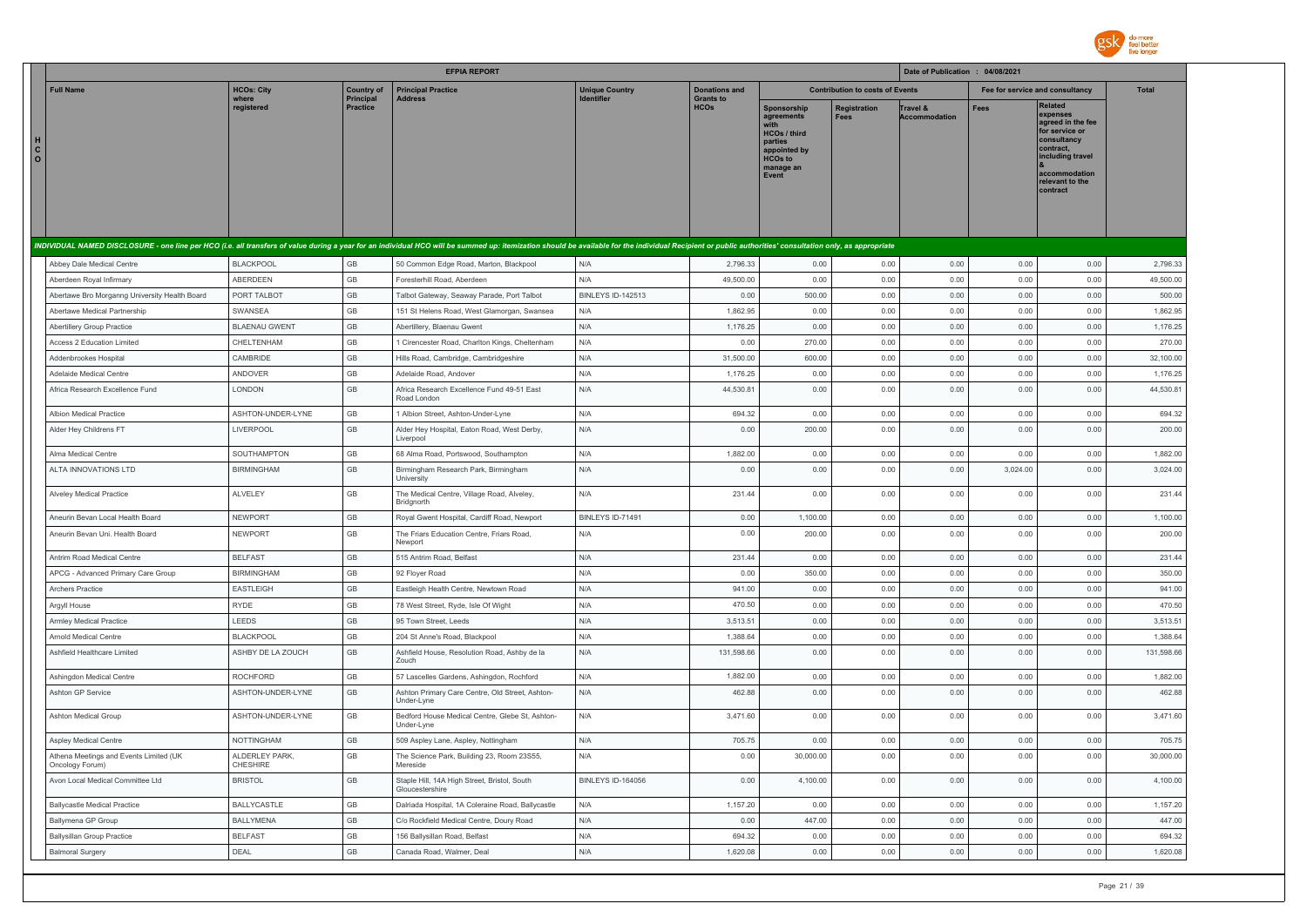

|                              |                                                                                   |                                        |                              | <b>EFPIA REPORT</b>                                                                                                                                                                                                            |                                 |                                 |                                                                                                                     |                                        | Date of Publication : 04/08/2021 |                                 |                                                                                                                                                                   |                    |
|------------------------------|-----------------------------------------------------------------------------------|----------------------------------------|------------------------------|--------------------------------------------------------------------------------------------------------------------------------------------------------------------------------------------------------------------------------|---------------------------------|---------------------------------|---------------------------------------------------------------------------------------------------------------------|----------------------------------------|----------------------------------|---------------------------------|-------------------------------------------------------------------------------------------------------------------------------------------------------------------|--------------------|
|                              | <b>Full Name</b>                                                                  | <b>HCOs: City</b>                      | <b>Country of</b>            | <b>Principal Practice</b>                                                                                                                                                                                                      | <b>Unique Country</b>           | <b>Donations and</b>            |                                                                                                                     | <b>Contribution to costs of Events</b> |                                  | Fee for service and consultancy |                                                                                                                                                                   | <b>Total</b>       |
| н<br>$\mathbf{C}$<br>$\circ$ |                                                                                   | where<br>registered                    | Principal<br><b>Practice</b> | <b>Address</b>                                                                                                                                                                                                                 | Identifier                      | <b>Grants to</b><br><b>HCOs</b> | Sponsorship<br>agreements<br>HCOs / third<br>parties<br>appointed by<br><b>HCOs to</b><br>manage an<br><b>Event</b> | <b>Registration</b><br><b>Fees</b>     | Travel &<br><b>Accommodation</b> | <b>Fees</b>                     | <b>Related</b><br>expenses<br>agreed in the fee<br>for service or<br>consultancy<br>contract.<br>including travel<br>accommodation<br>relevant to the<br>contract |                    |
|                              |                                                                                   |                                        |                              | INDIVIDUAL NAMED DISCLOSURE - one line per HCO (i.e. all transfers of value during a year for an individual HCO will be summed up: itemization should be available for the individual Recipient or public authorities' consult |                                 |                                 |                                                                                                                     |                                        |                                  |                                 |                                                                                                                                                                   |                    |
|                              | Balsall Heath Health Centre (S)                                                   | <b>BIRMINGHAM</b>                      | GB                           | 43 Edward Road, Birmingham                                                                                                                                                                                                     | N/A                             | 235.25                          | 0.00                                                                                                                | 0.00                                   | 0.00                             | 0.00                            | 0.00                                                                                                                                                              | 235.25             |
|                              | Banbridge Group Surgery                                                           | <b>BANBRIDGE</b>                       | GB                           | 1 Old Hospital Road, Banbridge                                                                                                                                                                                                 | N/A                             | 2,823.00                        | 0.00                                                                                                                | 0.00                                   | 0.00                             | 0.00                            | 0.00                                                                                                                                                              | 2,823.00           |
|                              | Barking, Havering and Redbridge University<br><b>Hospitals NHS Trust</b>          | ROMFORD                                | GB                           | Queens Hospital, Romford                                                                                                                                                                                                       | N/A                             | 63,000.00                       | 0.00                                                                                                                | 0.00                                   | 0.00                             | 0.00                            | 0.00                                                                                                                                                              | 63,000.00          |
|                              | Barrett McGrath Healthcare                                                        | CO TYRONE                              | GB                           | Eglish Road, Dungannon, Co Tyrone                                                                                                                                                                                              | N/A                             | 0.00                            | 950.00                                                                                                              | 0.00                                   | 0.00                             | 0.00                            | 0.00                                                                                                                                                              | 950.00             |
|                              | Barts Health Lupus Centre                                                         | LONDON                                 | GB                           | Barts Health NHS Trust, Mile End Hospital,<br><b>Bancroft Road</b>                                                                                                                                                             | N/A                             | 8,000.00                        | 0.00                                                                                                                | 0.00                                   | 0.00                             | 0.00                            | 0.00                                                                                                                                                              | 8,000.00           |
|                              | Barts Hospital NHS Trust                                                          | LONDON                                 | GB                           | Barts Hospital, West Smithfield                                                                                                                                                                                                | N/A                             | 234,000.00                      | 0.00                                                                                                                | 0.00                                   | 0.00                             | 0.00                            | 0.00                                                                                                                                                              | 234,000.00         |
|                              | <b>Bayview Medical Centre</b>                                                     | LONDONDERRY                            | GB                           | 3A-3B Bayview Terrace, Londonderry                                                                                                                                                                                             | N/A                             | 694.32                          | 0.00                                                                                                                | 0.00                                   | 0.00                             | 0.00                            | 0.00                                                                                                                                                              | 694.32             |
|                              | <b>BBO</b> Training                                                               | AYLESBURY                              | GB                           | Keepers Cottage, Aylesbury                                                                                                                                                                                                     | N/A                             | 0.00                            | 60.00                                                                                                               | 0.00                                   | 0.00                             | 0.00                            | 0.00                                                                                                                                                              | 60.00              |
|                              | <b>Beacon Medical Centre</b>                                                      | <b>CLEETHORPES</b>                     | GB                           | St Hughs Avenue, Cleethorpes                                                                                                                                                                                                   | N/A                             | 235.25                          | 0.00                                                                                                                | 0.00                                   | 0.00                             | 0.00                            | 0.00                                                                                                                                                              | 235.25             |
|                              | Beatson West of Scotland Cancer Centre                                            | GLASGOW                                | GB                           | 1053 Great Western Road                                                                                                                                                                                                        | N/A                             | 238,500.00                      | 0.00                                                                                                                | 0.00                                   | 0.00                             | 0.00                            | 0.00                                                                                                                                                              | 238,500.00         |
|                              | <b>Beaufort Road Surgery</b>                                                      | <b>BOURNEMOUTH</b>                     | GB                           | 21 Beaufort Road, Southbourne, Bournemouth                                                                                                                                                                                     | N/A                             | 462.88                          | 0.00                                                                                                                | 0.00                                   | 0.00                             | 0.00                            | 0.00                                                                                                                                                              | 462.88             |
|                              | <b>Beccles Medical Centre</b>                                                     | <b>BECCLES</b>                         | GB                           | St.Mary'S Road, Beccles                                                                                                                                                                                                        | N/A                             | 705.75                          | 0.00                                                                                                                | 0.00                                   | 0.00                             | 0.00                            | 0.00                                                                                                                                                              | 705.75             |
|                              | Bedford Hospital NHS Trust                                                        | <b>BEDFORD</b>                         | GB                           | Bedford Hospital, Kempston Road, Bedford                                                                                                                                                                                       | BINLEYS ID-34472                | 13,500.00                       | 0.00                                                                                                                | 0.00                                   | 0.00                             | 0.00                            | 0.00                                                                                                                                                              | 13,500.00          |
|                              | Beech House Medical Practice                                                      | <b>STOCKPORT</b>                       | GB                           | Beech Avenue, Hazel Grove, Stockport                                                                                                                                                                                           | N/A                             | 1,874.38                        | 0.00                                                                                                                | 0.00                                   | 0.00                             | 0.00                            | 0.00                                                                                                                                                              | 1,874.38           |
|                              | Belfast Health and Social Care Trust                                              | <b>BELFAST</b>                         | GB                           | Belfast City Hospital, A Floor, Lisburn Road,<br><b>Belfast</b>                                                                                                                                                                | N/A                             | 4,500.00                        | 0.00                                                                                                                | 0.00                                   | 0.00                             | 0.00                            | 0.00                                                                                                                                                              | 4,500.00           |
|                              | Bermuda Marlowe Partnership                                                       | <b>BASINGSTOKE</b>                     | GB                           | Shakespeare Road, Popley, Basingstoke                                                                                                                                                                                          | N/A                             | 3,756.38                        | 0.00                                                                                                                | 0.00                                   | 0.00                             | 0.00                            | 0.00                                                                                                                                                              | 3,756.38           |
|                              | Betsi Cadwaladr University Health Board                                           | <b>BANGOR</b>                          | GB                           | Ysbyty, Gwynedd, Penrhosgarnedd, Bangor                                                                                                                                                                                        | BINLEYS ID-148242               | 0.00                            | 80.00                                                                                                               | 0.00                                   | 0.00                             | 0.00                            | 0.00                                                                                                                                                              | 80.00              |
|                              | <b>Bilborough Medical Centre</b>                                                  | <b>NOTTINGHAM</b>                      | GB                           | 48 Bracebridge Drive, Bilborough, Nottingham                                                                                                                                                                                   | N/A                             | 2,352.50                        | 0.00                                                                                                                | 0.00                                   | 0.00                             | 0.00                            | 0.00                                                                                                                                                              | 2,352.50           |
|                              | <b>Bilborough Surgery</b>                                                         | NOTTINGHAM                             | GB                           | 112 Graylands Road, Bilborough Estate,<br>Nottingham                                                                                                                                                                           | N/A                             | 705.75                          | 0.00                                                                                                                | 0.00                                   | 0.00                             | 0.00                            | 0.00                                                                                                                                                              | 705.75             |
|                              | <b>Birchwood Medical Practice</b>                                                 | <b>HORLEY</b>                          | GB                           | The Health Centre, Kings Road, Horley                                                                                                                                                                                          | N/A                             | 925.76                          | 0.00                                                                                                                | 0.00                                   | 0.00                             | 0.00                            | 0.00                                                                                                                                                              | 925.76             |
|                              | <b>Birchwood Medical Practice</b>                                                 | LINCOLN                                | GB                           | Birchwood Health Centre, Jasmin Road,<br>Birchwood, Lincoln                                                                                                                                                                    | N/A                             | 470.50                          | 0.00                                                                                                                | 0.00                                   | 0.00                             | 0.00                            | 0.00                                                                                                                                                              | 470.50             |
|                              | <b>Birkwood Medical Centre</b>                                                    | <b>GRIMSBY</b>                         | GB                           | Westward Ho, Grimsby                                                                                                                                                                                                           | N/A                             | 2,117.25                        | 0.00                                                                                                                | 0.00                                   | 0.00                             | 0.00                            | 0.00                                                                                                                                                              | 2,117.25           |
|                              | Birmingham Heartlands Hospital                                                    | <b>BIRMINGHAM</b><br><b>BIRMINGHAM</b> | GB<br>GB                     | Bordesley Green East, Birmingham                                                                                                                                                                                               | <b>BINLEYS ID-153699</b><br>N/A | 0.00<br>0.00                    | 711.92<br>349.34                                                                                                    | 0.00                                   | 0.00<br>0.00                     | 0.00                            | 0.00<br>0.00                                                                                                                                                      | 711.92             |
|                              | Birmingham Ladies GP Group<br>Blackpool Teaching Hospital NHS Foundation<br>Trust | POULTON-LE-FYLDE                       | GB                           | Ridgacre Surgery, 83 Ridgacre Road, Birmingham<br>Poulton Industrial Estate, Furness Drive, Poulton-<br>Le-Flyde                                                                                                               | N/A                             | 0.00                            | 1,030.00                                                                                                            | 0.00<br>0.00                           | 0.00                             | 0.00<br>0.00                    | 0.00                                                                                                                                                              | 349.34<br>1,030.00 |
|                              | <b>Blaenavon Medical Practice</b>                                                 | <b>BLAENAVON</b>                       | GB                           | Middle Coed Cae Road, Blaenavon                                                                                                                                                                                                | N/A                             | 1,157.20                        | 0.00                                                                                                                | 0.00                                   | 0.00                             | 0.00                            | 0.00                                                                                                                                                              | 1,157.20           |
|                              | <b>Blundell Park Surgery</b>                                                      | <b>CLEETHORPES</b>                     | GB                           | 142-144 Grimsby Road, Cleethorpes                                                                                                                                                                                              | N/A                             | 235.25                          | 0.00                                                                                                                | 0.00                                   | 0.00                             | 0.00                            | 0.00                                                                                                                                                              | 235.25             |
|                              | <b>BMI The Lincoln Hospital</b>                                                   | LINCOLN                                | GB                           | BMI Healthcare, Nettleham Road, Lincoln                                                                                                                                                                                        | N/A                             | 0.00                            | 191.00                                                                                                              | 0.00                                   | 0.00                             | 0.00                            | 0.00                                                                                                                                                              | 191.00             |
|                              | Borders General Hospital NHS Trust                                                | <b>MELROSE</b>                         | GB                           | Borders General Hospital, Huntleyburn Terrace                                                                                                                                                                                  | N/A                             | 18,000.00                       | 0.00                                                                                                                | 0.00                                   | 0.00                             | 0.00                            | 0.00                                                                                                                                                              | 18,000.00          |
|                              | Bournbrook Varsity Medical Centre                                                 | <b>BIRMINGHAM</b>                      | GB                           | 1A Alton Road, Selly Oak, Birmingham                                                                                                                                                                                           | N/A                             | 470.50                          | 0.00                                                                                                                | 0.00                                   | 0.00                             | 0.00                            | 0.00                                                                                                                                                              | 470.50             |
|                              | Bournemouth Hospital Post Graduate Dept                                           | <b>BOURNEMOUTH</b>                     | GB                           | Castle Lane East, Bournemouth                                                                                                                                                                                                  | BINLEYS ID-68351                | 0.00                            | 240.00                                                                                                              | 0.00                                   | 0.00                             | 0.00                            | 0.00                                                                                                                                                              | 240.00             |
|                              | <b>Bournville Surgery</b>                                                         | <b>BIRMINGHAM</b>                      | GB                           | 41B Sycamore Road, Birmingham                                                                                                                                                                                                  | N/A                             | 470.50                          | 0.00                                                                                                                | 0.00                                   | 0.00                             | 0.00                            | 0.00                                                                                                                                                              | 470.50             |
|                              | <b>Bowland Medical Practice</b>                                                   | <b>MANCHESTER</b>                      | GB                           | 52 Bowland Road, Baguley, Wythenshawe                                                                                                                                                                                          | N/A                             | 3,058.25                        | 0.00                                                                                                                | 0.00                                   | 0.00                             | 0.00                            | 0.00                                                                                                                                                              | 3,058.25           |
|                              | Boyatt Wood Surgery                                                               | EASTLEIGH                              | GB                           | Boyatt Wood Shopping Ctr., Shakespeare Rd,<br>Eastleigh                                                                                                                                                                        | N/A                             | 1,862.95                        | 0.00                                                                                                                | 0.00                                   | 0.00                             | 0.00                            | 0.00                                                                                                                                                              | 1,862.95           |
|                              | Bradford Teaching Hospitals NHS FT                                                | <b>BRADFORD</b>                        | GB                           | Duckworth Lane, Bradford                                                                                                                                                                                                       | BINLEYS ID-40009                | 85,500.00                       | 0.00                                                                                                                | 0.00                                   | 0.00                             | 0.00                            | 0.00                                                                                                                                                              | 85,500.00          |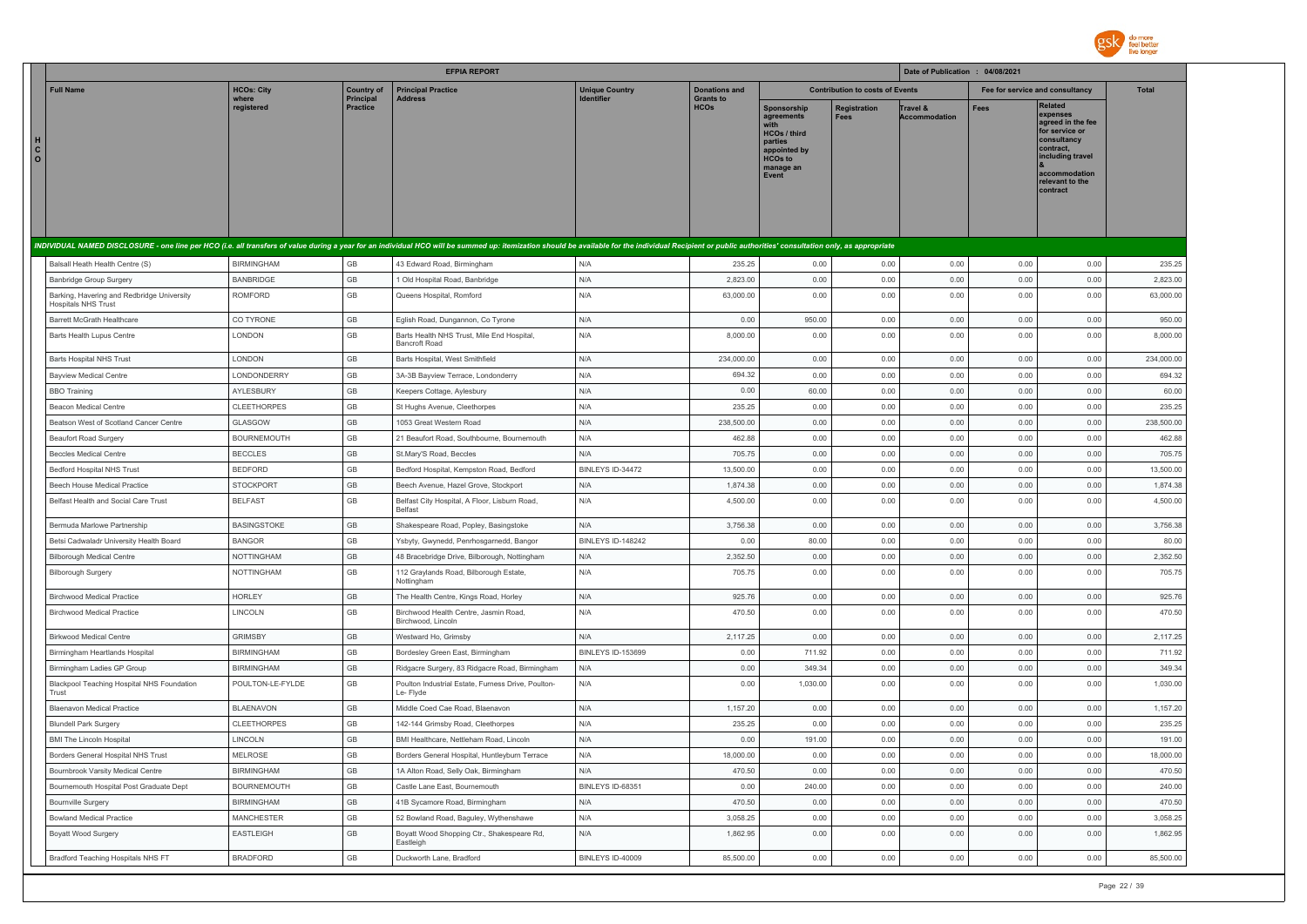

|                     |                                                                             |                         |                              | <b>EFPIA REPORT</b>                                                                                                                                                                                                            |                       |                                 |                                                                                                                                    |                                        | Date of Publication : 04/08/2021 |                                 |                                                                                                                                                                   |              |
|---------------------|-----------------------------------------------------------------------------|-------------------------|------------------------------|--------------------------------------------------------------------------------------------------------------------------------------------------------------------------------------------------------------------------------|-----------------------|---------------------------------|------------------------------------------------------------------------------------------------------------------------------------|----------------------------------------|----------------------------------|---------------------------------|-------------------------------------------------------------------------------------------------------------------------------------------------------------------|--------------|
|                     | <b>Full Name</b>                                                            | <b>HCOs: City</b>       | <b>Country of</b>            | <b>Principal Practice</b>                                                                                                                                                                                                      | <b>Unique Country</b> | <b>Donations and</b>            |                                                                                                                                    | <b>Contribution to costs of Events</b> |                                  | Fee for service and consultancy |                                                                                                                                                                   | <b>Total</b> |
| H<br>C<br>$\bullet$ |                                                                             | where<br>registered     | Principal<br><b>Practice</b> | <b>Address</b>                                                                                                                                                                                                                 | Identifier            | <b>Grants to</b><br><b>HCOs</b> | Sponsorship<br>agreements<br>with<br><b>HCOs / third</b><br>parties<br>appointed by<br><b>HCOs to</b><br>manage an<br><b>Event</b> | <b>Registration</b><br><b>Fees</b>     | Travel &<br><b>Accommodation</b> | <b>Fees</b>                     | <b>Related</b><br>expenses<br>agreed in the fee<br>for service or<br>consultancy<br>contract.<br>including travel<br>accommodation<br>relevant to the<br>contract |              |
|                     |                                                                             |                         |                              |                                                                                                                                                                                                                                |                       |                                 |                                                                                                                                    |                                        |                                  |                                 |                                                                                                                                                                   |              |
|                     |                                                                             | <b>BASINGSTOKE</b>      | GB                           | INDIVIDUAL NAMED DISCLOSURE - one line per HCO (i.e. all transfers of value during a year for an individual HCO will be summed up: itemization should be available for the individual Recipient or public authorities' consult | N/A                   | 1,882.00                        | 0.00                                                                                                                               | 0.00                                   | 0.00                             | 0.00                            | 0.00                                                                                                                                                              | 1,882.00     |
|                     | <b>Bramblys Grange Medical Practice</b><br><b>Brayford Medical Practice</b> | LINCOLN                 | GB                           | Dickson House, Crown Heights, Alencon Link<br>34 Newland, Lincoln                                                                                                                                                              | N/A                   | 1,176.25                        | 0.00                                                                                                                               | 0.00                                   | 0.00                             | 0.00                            | 0.00                                                                                                                                                              | 1,176.25     |
|                     | Breathe Easier NEE Resp Forum - BeNeer                                      | <b>COLCHESTER</b>       | GB                           | 9, Broadlands Way, Colchester                                                                                                                                                                                                  | N/A                   | 0.00                            | 250.00                                                                                                                             | 0.00                                   | 0.00                             | 0.00                            | 0.00                                                                                                                                                              | 250.00       |
|                     | Breath-Tec Ltd                                                              | NEWCASTLE UPON TYNE     | GB                           | 28 Brandling Park                                                                                                                                                                                                              | N/A                   | 50,000.00                       | 0.00                                                                                                                               | 0.00                                   | 0.00                             | 0.00                            | 0.00                                                                                                                                                              | 50,000.00    |
|                     | <b>Bridgnorth Medical Practice</b>                                          | <b>BRIDGNORTH</b>       | GB                           | Northgate Health Centre, Northgate, Bridgnorth                                                                                                                                                                                 | N/A                   | 3,718.28                        | 0.00                                                                                                                               | 0.00                                   | 0.00                             | 0.00                            | 0.00                                                                                                                                                              | 3,718.28     |
|                     | Brighton & Sussex University NHS Trust                                      | HAYWARDS HEATH          | GB                           | The Princess Royal Hospital, Lewes Road,<br>Haywards Heath                                                                                                                                                                     | BINLEYS ID-41054      | 0.00                            | 750.00                                                                                                                             | 0.00                                   | 0.00                             | 0.00                            | 0.00                                                                                                                                                              | 750.00       |
|                     | British Assoc for Sexual Health and HIV                                     | MACCLESFIELD            | GB                           | BASHH Secretariat Chester House, 68<br>Chestergate, Macclesfield                                                                                                                                                               | N/A                   | 22,780.00                       | 34,173.76                                                                                                                          | 0.00                                   | 0.00                             | 0.00                            | 0.00                                                                                                                                                              | 56,953.76    |
|                     | <b>British HIV Association</b>                                              | LONDON                  | GB                           | 310 Friern Barnet Lane, London                                                                                                                                                                                                 | BINLEYS ID-154109     | 0.00                            | 27,720.00                                                                                                                          | 0.00                                   | 0.00                             | 131,040.00                      | 0.00                                                                                                                                                              | 158,760.00   |
|                     | <b>Brook House Surgery</b>                                                  | SOUTHAMPTON             | GB                           | 98 Oakley Rd, Shirley, Southampton                                                                                                                                                                                             | N/A                   | 1,176.25                        | 0.00                                                                                                                               | 0.00                                   | 0.00                             | 0.00                            | 0.00                                                                                                                                                              | 1,176.25     |
|                     | <b>Broseley Medical Practice</b>                                            | <b>BROSELEY</b>         | GB                           | Bridgnorth Road, Broselev                                                                                                                                                                                                      | N/A                   | 462.88                          | 0.00                                                                                                                               | 0.00                                   | 0.00                             | 0.00                            | 0.00                                                                                                                                                              | 462.88       |
|                     | <b>BSODR</b>                                                                | LONDON                  | GB                           | Floor 25, Guys Hospital, Great Maze Pond                                                                                                                                                                                       | N/A                   | 1,500.00                        | 0.00                                                                                                                               | 0.00                                   | 0.00                             | 0.00                            | 0.00                                                                                                                                                              | 1,500.00     |
|                     | <b>Bungay Medical Practice</b>                                              | <b>SUFFOLK</b>          | GB                           | 28 St Johns Road, Bungay, Suffolk                                                                                                                                                                                              | N/A                   | 941.00                          | 0.00                                                                                                                               | 0.00                                   | 0.00                             | 0.00                            | 0.00                                                                                                                                                              | 941.00       |
|                     | <b>Burbury Medical Centre</b>                                               | <b>BIRMINGHAM</b>       | GB                           | 311 Burbury Street, Lozells, Birmingham                                                                                                                                                                                        | N/A                   | 470.50                          | 0.00                                                                                                                               | 0.00                                   | 0.00                             | 0.00                            | 0.00                                                                                                                                                              | 470.50       |
|                     | Caistor Health Centre                                                       | LINCOLN                 | GB                           | Dale View, Caistor, Lincoln                                                                                                                                                                                                    | N/A                   | 705.75                          | 0.00                                                                                                                               | 0.00                                   | 0.00                             | 0.00                            | 0.00                                                                                                                                                              | 705.75       |
|                     | Calderdale & Huddersfield NHS Foundation Trust                              | HUDDERSFIELD            | GB                           | Huddersfield Royal Infirmary, Acre street,<br>Huddersfield                                                                                                                                                                     | N/A                   | 4,500.00                        | 0.00                                                                                                                               | 0.00                                   | 0.00                             | 0.00                            | 0.00                                                                                                                                                              | 4,500.00     |
|                     | Cambrian Medical Centre                                                     | OSWESTRY                | GB                           | Thomas Savin Road, Oswestry                                                                                                                                                                                                    | N/A                   | 1,157.20                        | 0.00                                                                                                                               | 0.00                                   | 0.00                             | 0.00                            | 0.00                                                                                                                                                              | 1,157.20     |
|                     | Cambridge University Hospital NHSFT                                         | CAMBRIDGE               | GB                           | Addenbrooke's Hospital, Cambridge                                                                                                                                                                                              | N/A                   | 7,116.84                        | 0.00                                                                                                                               | 0.00                                   | 0.00                             | 770.00                          | 0.00                                                                                                                                                              | 7,886.84     |
|                     | Cardiff and Vale University HB                                              | CARDIFF                 | GB                           | Denbigh House, Heath Park, Cardiff                                                                                                                                                                                             | N/A                   | 0.00                            | 1,100.00                                                                                                                           | 0.00                                   | 0.00                             | 0.00                            | 0.00                                                                                                                                                              | 1,100.00     |
|                     | Cardiff University School of Medicine                                       | CARDIFF                 | GB                           | Heath Park, Cardiff                                                                                                                                                                                                            | 2-2RQ74-2839          | 0.00                            | 0.00                                                                                                                               | 0.00                                   | 0.00                             | 303,112.60                      | 0.00                                                                                                                                                              | 303,112.60   |
|                     | Carlisle Healthcare                                                         | CARLISLE                | GB                           | Spencer House, St Paul's Square, Carlisle,<br>Cumbria                                                                                                                                                                          | N/A                   | 2,823.00                        | 0.00                                                                                                                               | 0.00                                   | 0.00                             | 0.00                            | 0.00                                                                                                                                                              | 2,823.00     |
|                     | Carmel Medical Practice                                                     | <b>DARLINGTON</b>       | GB                           | Nunnery Lane, Darlington                                                                                                                                                                                                       | N/A                   | 3,278.26                        | 0.00                                                                                                                               | 0.00                                   | 0.00                             | 0.00                            | 0.00                                                                                                                                                              | 3,278.26     |
|                     | Carnarvon Road Surgery                                                      | SOUTHEND-ON-SEA         | GB                           | North Road Primary Care Centre, 183-195 North<br>Road                                                                                                                                                                          | N/A                   | 1,161.01                        | 0.00                                                                                                                               | 0.00                                   | 0.00                             | 0.00                            | 0.00                                                                                                                                                              | 1,161.01     |
|                     | CCG GP Education Account                                                    | <b>BURTON ON TRENT</b>  | GB                           | Peel Croft Surgery, Burton on Trent                                                                                                                                                                                            | N/A                   | 0.00                            | 1,050.00                                                                                                                           | 0.00                                   | 0.00                             | 0.00                            | 0.00                                                                                                                                                              | 1,050.00     |
|                     | Central Park Medical Centre                                                 | WALLASEY                | GB                           | Victoria Central HC, Mill Lane, Wallasey                                                                                                                                                                                       | N/A                   | 235.25                          | 0.00                                                                                                                               | 0.00                                   | 0.00                             | 0.00                            | 0.00                                                                                                                                                              | 235.25       |
|                     | Central Surgery                                                             | <b>WESTCLIFF-ON-SEA</b> | GB                           | North Road PCC, 183-195 North Road, 1St Floor                                                                                                                                                                                  | N/A                   | 705.75                          | 0.00                                                                                                                               | 0.00                                   | 0.00                             | 0.00                            | 0.00                                                                                                                                                              | 705.75       |
|                     | CFS Events LTD                                                              | STEVENAGE               | GB                           | 17 High Street, Mindenhall Court, Stevenage                                                                                                                                                                                    | N/A                   | 0.00                            | 7,200.00                                                                                                                           | 0.00                                   | 0.00                             | 0.00                            | 0.00                                                                                                                                                              | 7,200.00     |
|                     | Charlton Hill Surgery                                                       | ANDOVER                 | GB                           | Charlton Road, Andover, Hampshire                                                                                                                                                                                              | N/A                   | 1,882.00                        | 0.00                                                                                                                               | 0.00                                   | 0.00                             | 0.00                            | 0.00                                                                                                                                                              | 1,882.00     |
|                     | Chase Search & Selection, Ltd                                               | <b>EDINBURGH</b>        | GB                           | Sugar Bond, 2 Anderson Place                                                                                                                                                                                                   | N/A                   | 129,743.29                      | 0.00                                                                                                                               | 0.00                                   | 0.00                             | 0.00                            | 0.00                                                                                                                                                              | 129,743.29   |
|                     | Chelsea and Westminster Hospital NHS Trust                                  | LONDON                  | GB                           | Chelsea and Westminster Hospital NHS Trust,<br>Fulham Road                                                                                                                                                                     | BINLEYS ID-127716     | 9,136.00                        | 743.19                                                                                                                             | 0.00                                   | 0.00                             | 185,595.00                      | 0.00                                                                                                                                                              | 195,474.19   |
|                     | Cherryvalley Group Practice                                                 | <b>BELFAST</b>          | GB                           | Cherryvalley Health Centre, Kings Square, Belfast                                                                                                                                                                              | N/A                   | 231.44                          | 0.00                                                                                                                               | 0.00                                   | 0.00                             | 0.00                            | 0.00                                                                                                                                                              | 231.44       |
|                     | Chineham Medical Practice                                                   | <b>BASINGSTOKE</b>      | GB                           | Reading Road, Chineham, Basingstoke                                                                                                                                                                                            | N/A                   | 462.88                          | 0.00                                                                                                                               | 0.00                                   | 0.00                             | 0.00                            | 0.00                                                                                                                                                              | 462.88       |
|                     | Churchfields Medical Practice                                               | NOTTINGHAM              | GB                           | Old Basford Health Centre, 1 Bailey Street, Old<br>Basford                                                                                                                                                                     | N/A                   | 1,176.25                        | 0.00                                                                                                                               | 0.00                                   | 0.00                             | 0.00                            | 0.00                                                                                                                                                              | 1,176.25     |
|                     | Church Lane Health Centre                                                   | <b>NEW ROMNEY</b>       | GB                           | Church Lane, New Romney                                                                                                                                                                                                        | N/A                   | 925.76                          | 0.00                                                                                                                               | 0.00                                   | 0.00                             | 0.00                            | 0.00                                                                                                                                                              | 925.76       |
|                     | Churchmere Medical Group                                                    | <b>ELLESMERE</b>        | GB                           | Trimpley Street, Ellesmere, Shropshire                                                                                                                                                                                         | N/A                   | 705.75                          | 0.00                                                                                                                               | 0.00                                   | 0.00                             | 0.00                            | 0.00                                                                                                                                                              | 705.75       |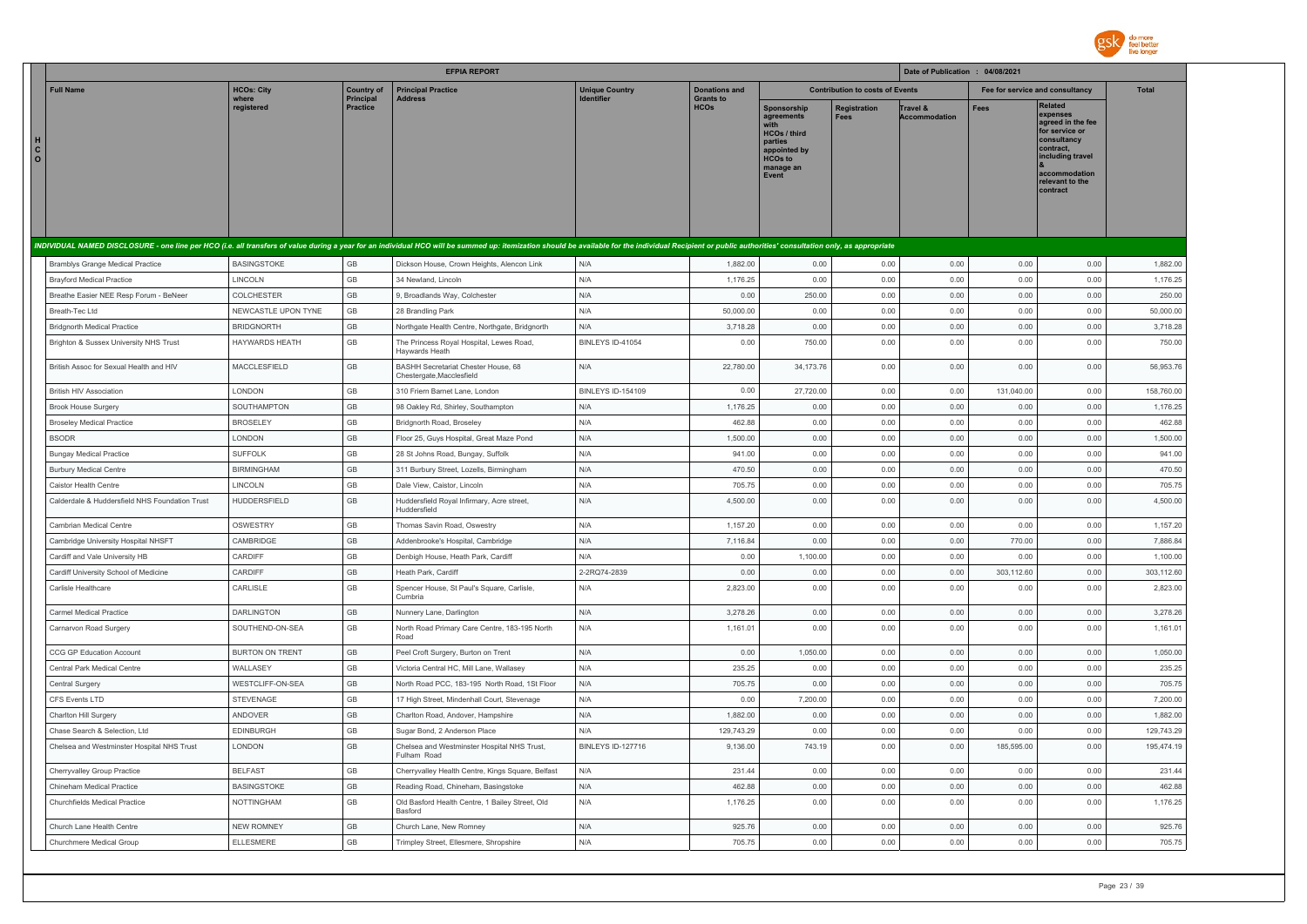

|                              |                                                        |                           |                              | <b>EFPIA REPORT</b>                                                                                                                                                                                                            |                       |                                 |                                                                                                                     |                                        | Date of Publication : 04/08/2021 |              |                                                                                                                                                                   |                    |
|------------------------------|--------------------------------------------------------|---------------------------|------------------------------|--------------------------------------------------------------------------------------------------------------------------------------------------------------------------------------------------------------------------------|-----------------------|---------------------------------|---------------------------------------------------------------------------------------------------------------------|----------------------------------------|----------------------------------|--------------|-------------------------------------------------------------------------------------------------------------------------------------------------------------------|--------------------|
|                              | <b>Full Name</b>                                       | <b>HCOs: City</b>         | <b>Country of</b>            | <b>Principal Practice</b>                                                                                                                                                                                                      | <b>Unique Country</b> | <b>Donations and</b>            |                                                                                                                     | <b>Contribution to costs of Events</b> |                                  |              | Fee for service and consultancy                                                                                                                                   | <b>Total</b>       |
| H<br>$\mathtt{C}$<br>$\circ$ |                                                        | where<br>reaistered       | Principal<br><b>Practice</b> | <b>Address</b>                                                                                                                                                                                                                 |                       | <b>Grants to</b><br><b>HCOs</b> | Sponsorship<br>agreements<br><b>HCOs / third</b><br>parties<br>appointed by<br><b>HCOs to</b><br>manage an<br>Event | Registration<br><b>Fees</b>            | Travel &<br><b>Accommodation</b> | Fees         | <b>Related</b><br>expenses<br>agreed in the fee<br>for service or<br>consultancy<br>contract.<br>including travel<br>accommodation<br>relevant to the<br>contract |                    |
|                              |                                                        |                           |                              | INDIVIDUAL NAMED DISCLOSURE - one line per HCO (i.e. all transfers of value during a year for an individual HCO will be summed up: itemization should be available for the individual Recipient or public authorities' consult |                       |                                 |                                                                                                                     |                                        |                                  |              |                                                                                                                                                                   |                    |
|                              | Church St Surgery - Drs Armstrong & Glass              | NEWTOWNARDS               | GB                           | The Old Mill Surgery, 1 Church Street,<br>Newtownards                                                                                                                                                                          | N/A                   | 231.44                          | 0.00                                                                                                                | 0.00                                   | 0.00                             | 0.00         | 0.00                                                                                                                                                              | 231.44             |
|                              | Church St Surgery - Drs Hyland, Rankin, Logan          | NEWTOWNARDS               | GB                           | The Old Mill Surgery, 1 Church Street,<br>Newtownards                                                                                                                                                                          | N/A                   | 231.44                          | 0.00                                                                                                                | 0.00                                   | 0.00                             | 0.00         | 0.00                                                                                                                                                              | 231.44             |
|                              | Church St Surgery - Drs McCance, Youngs, Kirk          | <b>NEWTOWNARDS</b>        | GB                           | The Old Mill Surgery, 1 Church Street,<br>Newtownards                                                                                                                                                                          | N/A                   | 231.44                          | 0.00                                                                                                                | 0.00                                   | 0.00                             | 0.00         | 0.00                                                                                                                                                              | 231.44             |
|                              | Churchwood Surgery                                     | PONTYPOOL                 | $\mathbb{G}\mathbb{B}$       | Pontypool Medical Centre, Off Town Bridge,<br>Pontypool                                                                                                                                                                        | N/A                   | 470.50                          | 0.00                                                                                                                | 0.00                                   | 0.00                             | 0.00         | 0.00                                                                                                                                                              | 470.50             |
|                              | City Health Cluster Network                            | SWANSEA                   | $\mathbb{G}\mathbb{B}$       | Abertawe Medical Partnership, 151 St Helen's<br>Road                                                                                                                                                                           | N/A                   | 2,000.00                        | 0.00                                                                                                                | 0.00                                   | 0.00                             | 0.00         | 0.00                                                                                                                                                              | 2,000.00           |
|                              | Cityview Medical                                       | LONDONDERRY               | GB                           | Waterside Health Centre, 121-147 Spencer Road,<br>Londonderry                                                                                                                                                                  | N/A                   | 2,325.83                        | 0.00                                                                                                                | 0.00                                   | 0.00                             | 0.00         | 0.00                                                                                                                                                              | 2,325.83           |
|                              | City View Medical Practice                             | LEEDS                     | GB                           | Beeston Hill Community Health Centre, 123<br>Cemetery Road                                                                                                                                                                     | N/A                   | 941.00                          | 0.00                                                                                                                | 0.00                                   | 0.00                             | 0.00         | 0.00                                                                                                                                                              | 941.00             |
|                              | Claremont Bank Surgery                                 | SHREWSBURY                | $\mathbb{G}\mathbb{B}$       | Claremont Bank, Shrewsbury                                                                                                                                                                                                     | N/A                   | 462.88                          | 0.00                                                                                                                | 0.00                                   | 0.00                             | 0.00         | 0.00                                                                                                                                                              | 462.88             |
|                              | Claudy Health Centre                                   | CLAUDY                    | GB                           | The Health Centre, 38 Irwin Crescent, Claudy                                                                                                                                                                                   | N/A                   | 941.00                          | 0.00                                                                                                                | 0.00                                   | 0.00                             | 0.00         | 0.00                                                                                                                                                              | 941.00             |
|                              | Clee Medical Centre                                    | <b>CLEETHORPES</b>        | GB                           | 323 Grimsby Road, Cleethorpes                                                                                                                                                                                                  | N/A                   | 2,117.25                        | 0.00                                                                                                                | 0.00                                   | 0.00                             | 0.00         | 0.00                                                                                                                                                              | 2,117.25           |
|                              | CLINICAL SOCIETY OF BATH CLUB LTD                      | <b>BATH</b>               | GB                           | ROYAL UNITED HOSPITAL, POSTGRADUATE<br>MEDICAL CENTRE                                                                                                                                                                          | N/A                   | 0.00                            | 150.00                                                                                                              | 0.00                                   | 0.00                             | 0.00         | 0.00                                                                                                                                                              | 150.00             |
|                              | Co & Associates Limited                                | LLANDUDNO                 | GB                           | PO Box 142, Llandudno                                                                                                                                                                                                          | N/A                   | 0.00                            | 420.00                                                                                                              | 0.00                                   | 0.00                             | 0.00         | 0.00                                                                                                                                                              | 420.00             |
|                              | <b>Colindale Medical Centre</b>                        | LONDON                    | $\mathbb{G}\mathbb{B}$       | 61 Colindeep Lane, Colindale, London                                                                                                                                                                                           | N/A                   | 235.25                          | 0.00                                                                                                                | 0.00                                   | 0.00                             | 0.00         | 0.00                                                                                                                                                              | 235.25             |
|                              | College Street Medical Practice                        | <b>NOTTINGHAM</b>         | GB                           | 86 College St, Long Eaton, Nottingham                                                                                                                                                                                          | N/A                   | 705.75                          | 0.00                                                                                                                | 0.00                                   | 0.00                             | 0.00         | 0.00                                                                                                                                                              | 705.75             |
|                              | Community Pharmacy West Yorkshire                      | LEEDS                     | GB                           | Tunstall Road, Leeds                                                                                                                                                                                                           | N/A                   | 0.00                            | 250.00                                                                                                              | 0.00                                   | 0.00                             | 0.00         | 0.00                                                                                                                                                              | 250.00             |
|                              | Cornwall House Surgery                                 | LONDON                    | GB                           | Cornwall House, Cornwall Avenue, Finchley,<br>London                                                                                                                                                                           | N/A                   | 231.44                          | 0.00                                                                                                                | 0.00                                   | 0.00                             | 0.00         | 0.00                                                                                                                                                              | 231.44             |
|                              | Cottage Lane Surgery                                   | GLOSSOP                   | $\mathbb{G}\mathbb{B}$       | 47 Cottage Lane, Gamesley, Glossop                                                                                                                                                                                             | N/A                   | 705.75                          | 0.00                                                                                                                | 0.00                                   | 0.00                             | 0.00         | 0.00                                                                                                                                                              | 705.75             |
|                              | Cowes Medical Centre                                   | <b>ISLE OF WIGHT</b>      | GB                           | 200 Newport Road, Cowes, Isle Of Wight                                                                                                                                                                                         | N/A                   | 1,411.50                        | 0.00                                                                                                                | 0.00                                   | 0.00                             | 0.00         | 0.00                                                                                                                                                              | 1,411.50           |
|                              | CPGM Healthcare Limited                                | <b>MANCHESTER</b>         | GB                           | 9-10 Barlow House, Minshull St                                                                                                                                                                                                 | N/A                   | 6,000.00                        | 0.00                                                                                                                | 0.00                                   | 0.00                             | 0.00         | 0.00                                                                                                                                                              | 6,000.00           |
|                              | Craigavon Federation Of Family Practices               | <b>NEWRY</b>              | GB                           | Unit 6, Ballybot, Cornmarket, Newry                                                                                                                                                                                            | N/A                   | 0.00                            | 1,500.00                                                                                                            | 0.00                                   | 0.00                             | 0.00         | 0.00                                                                                                                                                              | 1,500.00           |
|                              | Craven Arms Surgery                                    | CRAVEN ARMS               | GB                           | 20 Shrewsbury Road, Craven Arms                                                                                                                                                                                                | N/A                   | 470.50                          | 0.00                                                                                                                | 0.00                                   | 0.00                             | 0.00         | 0.00                                                                                                                                                              | 470.50             |
|                              | Creffield Medical Centre<br>Crickhowell Group Practice | COLCHESTER<br>CRICKHOWELL | GB<br>GB                     | 15 Cavalry Road, Colchester, CO2 7GH<br>War Memorial Health Centre, Beaufort Street,                                                                                                                                           | N/A<br>N/A            | 0.00<br>1,411.50                | 500.00<br>0.00                                                                                                      | 0.00<br>0.00                           | 0.00<br>0.00                     | 0.00<br>0.00 | 0.00<br>0.00                                                                                                                                                      | 500.00<br>1,411.50 |
|                              | Crown Heights Medical Centre                           | <b>BASINGSTOKE</b>        | $\mathbb{G}\mathbb{B}$       | Crickhowell<br>2 Dickson House, Crown Heights, Alencon Link,<br>Basingstoke                                                                                                                                                    | N/A                   | 3,505.89                        | 0.00                                                                                                                | 0.00                                   | 0.00                             | 0.00         | 0.00                                                                                                                                                              | 3,505.89           |
|                              | Croydon GP Collaborative                               | CROYDON                   | $\mathbb{G}\mathbb{B}$       | Bernard Weatherill House, Croydon                                                                                                                                                                                              | N/A                   | 0.00                            | 280.00                                                                                                              | 0.00                                   | 0.00                             | 0.00         | 0.00                                                                                                                                                              | 280.00             |
|                              | CROYDON UNIVERSITY HOSPITAL<br>Respiratory Team        | CROYDON                   | GB                           | 530 London Road                                                                                                                                                                                                                | N/A                   | 0.00                            | 560.00                                                                                                              | 0.00                                   | 0.00                             | 0.00         | 0.00                                                                                                                                                              | 560.00             |
|                              | Crumlin Road Family Practice                           | <b>BELFAST</b>            | GB                           | Crumlin Road Health Centre, 94-100 Crumlin<br>Road, Belfast                                                                                                                                                                    | N/A                   | 462.88                          | 0.00                                                                                                                | 0.00                                   | 0.00                             | 0.00         | 0.00                                                                                                                                                              | 462.88             |
|                              | Cutlers Hill Surgery                                   | <b>HALESWORTH</b>         | GB                           | Bungay Road, Halesworth                                                                                                                                                                                                        | N/A                   | 235.25                          | 0.00                                                                                                                | 0.00                                   | 0.00                             | 0.00         | 0.00                                                                                                                                                              | 235.25             |
| $CW+$                        |                                                        | LONDON                    | $\mathbb{G}\mathbb{B}$       | 4 Verney House, 1b Hollywood Road                                                                                                                                                                                              | N/A                   | 0.00                            | 0.00                                                                                                                | 0.00                                   | 0.00                             | 67,600.00    | 0.00                                                                                                                                                              | 67,600.00          |
|                              | Denmark Street Surgery                                 | <b>DARLINGTON</b>         | $\mathbb{G}\mathbb{B}$       | Denmark Street, Darlington                                                                                                                                                                                                     | N/A                   | 3,016.34                        | 0.00                                                                                                                | 0.00                                   | 0.00                             | 0.00         | 0.00                                                                                                                                                              | 3,016.34           |
|                              | <b>Denton Medical Practice</b>                         | <b>MANCHESTER</b>         | $\mathbb{G}\mathbb{B}$       | 100 Ashton Rd. Denton, Manchester                                                                                                                                                                                              | N/A                   | 1,623.89                        | 0.00                                                                                                                | 0.00                                   | 0.00                             | 0.00         | 0.00                                                                                                                                                              | 1,623.89           |
|                              | Devon Training Hub                                     | PLYMOUTH                  | GB                           | Unit 1, 5 Research Way, Plymouth Science Park                                                                                                                                                                                  | N/A                   | 0.00                            | 6,300.00                                                                                                            | 0.00                                   | 0.00                             | 0.00         | 0.00                                                                                                                                                              | 6,300.00           |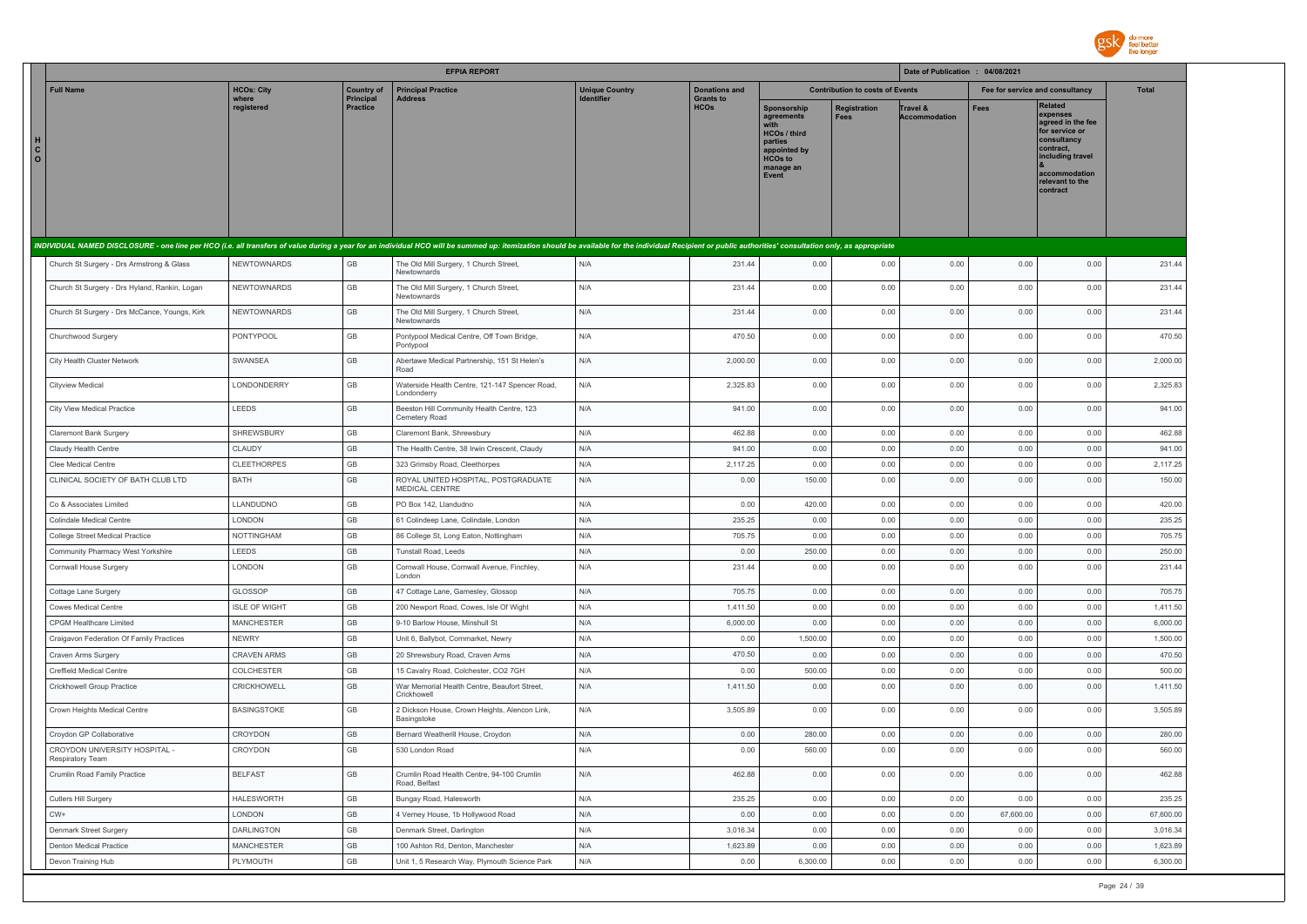

|                                                                                                                                                                                                                                |                                 |                                | <b>EFPIA REPORT</b>                                                               |                                     |                                          |                                                                                                                     |                                        | Date of Publication : 04/08/2021 |              |                                                                                                                                                                   |                  |
|--------------------------------------------------------------------------------------------------------------------------------------------------------------------------------------------------------------------------------|---------------------------------|--------------------------------|-----------------------------------------------------------------------------------|-------------------------------------|------------------------------------------|---------------------------------------------------------------------------------------------------------------------|----------------------------------------|----------------------------------|--------------|-------------------------------------------------------------------------------------------------------------------------------------------------------------------|------------------|
| <b>Full Name</b>                                                                                                                                                                                                               | <b>HCOs: City</b><br>where      | <b>Country of</b><br>Principal | <b>Principal Practice</b><br><b>Address</b>                                       | <b>Unique Country</b><br>Identifier | <b>Donations and</b><br><b>Grants to</b> |                                                                                                                     | <b>Contribution to costs of Events</b> |                                  |              | Fee for service and consultancy                                                                                                                                   | <b>Total</b>     |
| H<br>$\mathbf{c}$<br>$\circ$                                                                                                                                                                                                   | reaistered                      | <b>Practice</b>                |                                                                                   |                                     | <b>HCOs</b>                              | Sponsorship<br>agreements<br><b>HCOs / third</b><br>parties<br>appointed by<br><b>HCOs to</b><br>manage an<br>Event | <b>Registration</b><br>Fees            | Travel &<br><b>Accommodation</b> | Fees         | <b>Related</b><br>expenses<br>agreed in the fee<br>for service or<br>consultancy<br>contract.<br>including travel<br>accommodation<br>relevant to the<br>contract |                  |
| INDIVIDUAL NAMED DISCLOSURE - one line per HCO (i.e. all transfers of value during a year for an individual HCO will be summed up: itemization should be available for the individual Recipient or public authorities' consult |                                 |                                |                                                                                   |                                     |                                          |                                                                                                                     |                                        |                                  |              |                                                                                                                                                                   |                  |
| Doctors with Africa CUAMM                                                                                                                                                                                                      | LONDON                          | GB                             | Queen Street Place, London                                                        | N/A                                 | 329,702.00                               | 0.00                                                                                                                | 0.00                                   | 0.00                             | 0.00         | 0.00                                                                                                                                                              | 329,702.00       |
| Donaghadee Health Centre                                                                                                                                                                                                       | DONAGHADEE                      | GB                             | 3 Killaughey Road, Donaghadee                                                     | N/A                                 | 3,020.15                                 | 0.00                                                                                                                | 0.00                                   | 0.00                             | 0.00         | 0.00                                                                                                                                                              | 3,020.15         |
| Dorking Healthcare Ltd                                                                                                                                                                                                         | <b>SURREY</b>                   | GB                             | The Surgery, Tanners Meadow, Brockham,<br>Surrey                                  | N/A                                 | 0.00                                     | 250.00                                                                                                              | 0.00                                   | 0.00                             | 0.00         | 0.00                                                                                                                                                              | 250.00           |
| Dovetail Healthcare Events Limited                                                                                                                                                                                             | <b>HEATON</b>                   | GB                             | The Mount, 37 Albert Road, Heaton, Bolton                                         | N/A                                 | 0.00                                     | 5,188.50                                                                                                            | 0.00                                   | 0.00                             | 0.00         | 0.00                                                                                                                                                              | 5,188.50         |
| Dr A Sinha                                                                                                                                                                                                                     | <b>GRIMSBY</b>                  | GB                             | Cromwell Primary Care Centre, Cromwell Road.<br>Grimsby                           | N/A                                 | 2.117.25                                 | 0.00                                                                                                                | 0.00                                   | 0.00                             | 0.00         | 0.00                                                                                                                                                              | 2,117.25         |
| Dr. Byrne & Partners                                                                                                                                                                                                           | LONDONDERRY                     | GB                             | Feeny Medical Practice, 2 Main Street, Feeny,<br>Londonderry                      | N/A                                 | 235.25                                   | 0.00                                                                                                                | 0.00                                   | 0.00                             | 0.00         | 0.00                                                                                                                                                              | 235.25           |
| Dr Chaudhury's Practice                                                                                                                                                                                                        | CANVEY ISLAND                   | GB                             | Central PCC, Long Road, Canvey Island                                             | N/A                                 | 1,411.50                                 | 0.00                                                                                                                | 0.00                                   | 0.00                             | 0.00         | 0.00                                                                                                                                                              | 1,411.50         |
| Dr Ford M R & Partner                                                                                                                                                                                                          | DEAL                            | GB                             | 38 Manor Road, Deal                                                               | N/A                                 | 470.50                                   | 0.00                                                                                                                | 0.00                                   | 0.00                             | 0.00         | 0.00                                                                                                                                                              | 470.50           |
| Dr Khan & Partners                                                                                                                                                                                                             | <b>BENFLEET</b>                 | GB                             | 91 Rushbottom Lane, Benfleet                                                      | N/A                                 | 470.50                                   | 0.00                                                                                                                | 0.00                                   | 0.00                             | 0.00         | 0.00                                                                                                                                                              | 470.50           |
| Dr Krishnan & Partners                                                                                                                                                                                                         | LEIGH-ON-SEA                    | GB                             | Kent Elms Health Centre, 1 Rayleigh Road,<br>Eastwood                             | N/A                                 | 1,176.25                                 | 0.00                                                                                                                | 0.00                                   | 0.00                             | 0.00         | 0.00                                                                                                                                                              | 1,176.25         |
| Dr NK Shah - North Ave Surgery                                                                                                                                                                                                 | SOUTHEND-ON-SEA                 | GB                             | 332 North Avenue, Southend-On-Sea                                                 | N/A                                 | 929.57                                   | 0.00                                                                                                                | 0.00                                   | 0.00                             | 0.00         | 0.00                                                                                                                                                              | 929.57           |
| Droylsden Medical Practice                                                                                                                                                                                                     | <b>MANCHESTER</b>               | GB                             | 1-3 Albion Drive, Droylsden, Manchester                                           | N/A                                 | 694.32                                   | 0.00                                                                                                                | 0.00                                   | 0.00                             | 0.00         | 0.00                                                                                                                                                              | 694.32           |
| Dr. P Doherty Surgery                                                                                                                                                                                                          | LONDONDERRY                     | GB                             | 49 Clarendon Street, Londonderry                                                  | N/A                                 | 705.75                                   | 0.00                                                                                                                | 0.00                                   | 0.00                             | 0.00         | 0.00                                                                                                                                                              | 705.75           |
| Drs McFerran, Cox, Treanor & Farrelly Practice                                                                                                                                                                                 | <b>BELFAST</b>                  | GB                             | Ballyowen Health Centre, 179 Andersonstown<br>Road, Belfast                       | N/A                                 | 231.44                                   | 0.00                                                                                                                | 0.00                                   | 0.00                             | 0.00         | 0.00                                                                                                                                                              | 231.44           |
| Dr Sooriakumaran Surgery                                                                                                                                                                                                       | SOUTHEND-ON-SEA                 | GB                             | 3 Prince Avenue, Southend-On-Sea                                                  | N/A                                 | 933.38                                   | 0.00                                                                                                                | 0.00                                   | 0.00                             | 0.00         | 0.00                                                                                                                                                              | 933.38           |
| Dr Webb's Practice                                                                                                                                                                                                             | <b>ILKESTON</b>                 | GB                             | Ilkeston Health Centre, South Street, Ilkeston,<br>Derbyshire                     | N/A                                 | 1,882.00                                 | 0.00                                                                                                                | 0.00                                   | 0.00                             | 0.00         | 0.00                                                                                                                                                              | 1,882.00         |
| Dudley Group NHS Foundation Trust                                                                                                                                                                                              | <b>DUDLEY</b>                   | GB                             | Dudley Group NHSFT, Russells Hall Hospital,<br>Dudley                             | 1-1E5YH-2979                        | 0.00                                     | 34.13                                                                                                               | 0.00                                   | 0.00                             | 0.00         | 0.00                                                                                                                                                              | 34.13            |
| Ealing GP Federation                                                                                                                                                                                                           | PERIVALE                        | GB                             | 179C Biton Road, Hillview Surgery, Middlesex                                      | N/A                                 | 0.00                                     | 240.00                                                                                                              | 0.00                                   | 0.00                             | 0.00         | 0.00                                                                                                                                                              | 240.00           |
| Earnswood Medical Centre                                                                                                                                                                                                       | CREWE                           | GB                             | Dunwoody Way, Crewe                                                               | N/A                                 | 235.25                                   | 0.00                                                                                                                | 0.00                                   | 0.00                             | 0.00         | 0.00                                                                                                                                                              | 235.25           |
| East Bridgford Medical Centre                                                                                                                                                                                                  | <b>NOTTINGHAM</b>               | GB                             | 2 Butt Lane East Bridgford                                                        | BINLEYS ID-25153                    | 0.00                                     | 480.00                                                                                                              | 0.00                                   | 0.00                             | 0.00         | 0.00                                                                                                                                                              | 480.00           |
| East Cowes Medical Centre                                                                                                                                                                                                      | <b>EAST COWES</b>               | GB                             | Church Path, East Cowes                                                           | N/A                                 | 235.25                                   | 0.00                                                                                                                | 0.00                                   | 0.00                             | 0.00         | 0.00                                                                                                                                                              | 235.25           |
| East Midlands Paediatric Respiratory Society<br>East Midlands Thoracic Society                                                                                                                                                 | LEICESTER<br>SUTTON-IN-ASHFIELD | GB<br>GB                       | 10 Holbrook, Oadby<br>Kings Mill Hospital, Mansfield Road, Sutton-in-<br>Ashfield | N/A<br>N/A                          | 0.00<br>0.00                             | 250.00<br>600.00                                                                                                    | 0.00<br>0.00                           | 0.00<br>0.00                     | 0.00<br>0.00 | 0.00<br>0.00                                                                                                                                                      | 250.00<br>600.00 |
| Eastside Surgery                                                                                                                                                                                                               | <b>BELFAST</b>                  | GB                             | 56 Templemore Avenue, Belfast                                                     | N/A                                 | 462.88                                   | 0.00                                                                                                                | 0.00                                   | 0.00                             | 0.00         | 0.00                                                                                                                                                              | 462.88           |
| East Sussex Healthcare NHS Trust                                                                                                                                                                                               | EASTBOURNE                      | GB                             | Eastbourne District General Hospital, Kings Drive                                 | N/A                                 | 18,000.00                                | 0.00                                                                                                                | 0.00                                   | 0.00                             | 0.00         | 0.00                                                                                                                                                              | 18,000.00        |
| East Sussex Healthcare NHS Trust                                                                                                                                                                                               | ST LEONARDS ON SEA              | GB                             | St. Annes House, 729 The Ridge, St Leonards-<br>on-Sea                            | <b>BINLEYS ID-150013</b>            | 0.00                                     | 930.00                                                                                                              | 0.00                                   | 0.00                             | 0.00         | 0.00                                                                                                                                                              | 930.00           |
| Ecancer Global Foundation                                                                                                                                                                                                      | <b>BRISTOL</b>                  | GB                             | Ecancer Global Foundation 13 King Square<br><b>Bristol</b>                        | N/A                                 | 16,725.00                                | 0.00                                                                                                                | 0.00                                   | 0.00                             | 0.00         | 0.00                                                                                                                                                              | 16,725.00        |
| Eden Surgery                                                                                                                                                                                                                   | <b>ILKESTON</b>                 | $\mathbb{G}\mathbb{B}$         | Cavendish Road, Ilkeston                                                          | N/A                                 | 941.00                                   | 0.00                                                                                                                | 0.00                                   | 0.00                             | 0.00         | 0.00                                                                                                                                                              | 941.00           |
| EDINBURGH INNOVATIONS LTD                                                                                                                                                                                                      | <b>EDINBURGH</b>                | GB                             | Kings Building, 10 Max Born Cresent, Edinburgh                                    | N/A                                 | 0.00                                     | 0.00                                                                                                                | 0.00                                   | 0.00                             | 6,098.00     | 347.10                                                                                                                                                            | 6,445.10         |
| EPG Communication Holdings Ltd                                                                                                                                                                                                 | TUNBRIDGE WELLS                 | $\mathbb{G}\mathbb{B}$         | EPG Communication Holdings Ltd Wellington<br>Gate Church Rd                       | N/A                                 | 209,850.00                               | 0.00                                                                                                                | 0.00                                   | 0.00                             | 0.00         | 0.00                                                                                                                                                              | 209,850.00       |
| ERA-Eurocongress Ltd                                                                                                                                                                                                           | LONDON                          | $\mathbb{G}\mathbb{B}$         | 150 Aldersgate Street, London                                                     | N/A                                 | 0.00                                     | 19,047.62                                                                                                           | 0.00                                   | 0.00                             | 0.00         | 0.00                                                                                                                                                              | 19,047.62        |
| Erosive Tooth Wear Foundation                                                                                                                                                                                                  | LONDON                          | GB                             | Guys Hospital, Great Maze Pond, London                                            | N/A                                 | 15,000.00                                | 0.00                                                                                                                | 0.00                                   | 0.00                             | 0.00         | 0.00                                                                                                                                                              | 15,000.00        |
| Esplanade Surgery                                                                                                                                                                                                              | <b>RYDE</b>                     | GB                             | 19 The Esplanade, Ryde, Isle Of Wight                                             | N/A                                 | 941.00                                   | 0.00                                                                                                                | 0.00                                   | 0.00                             | 0.00         | 0.00                                                                                                                                                              | 941.00           |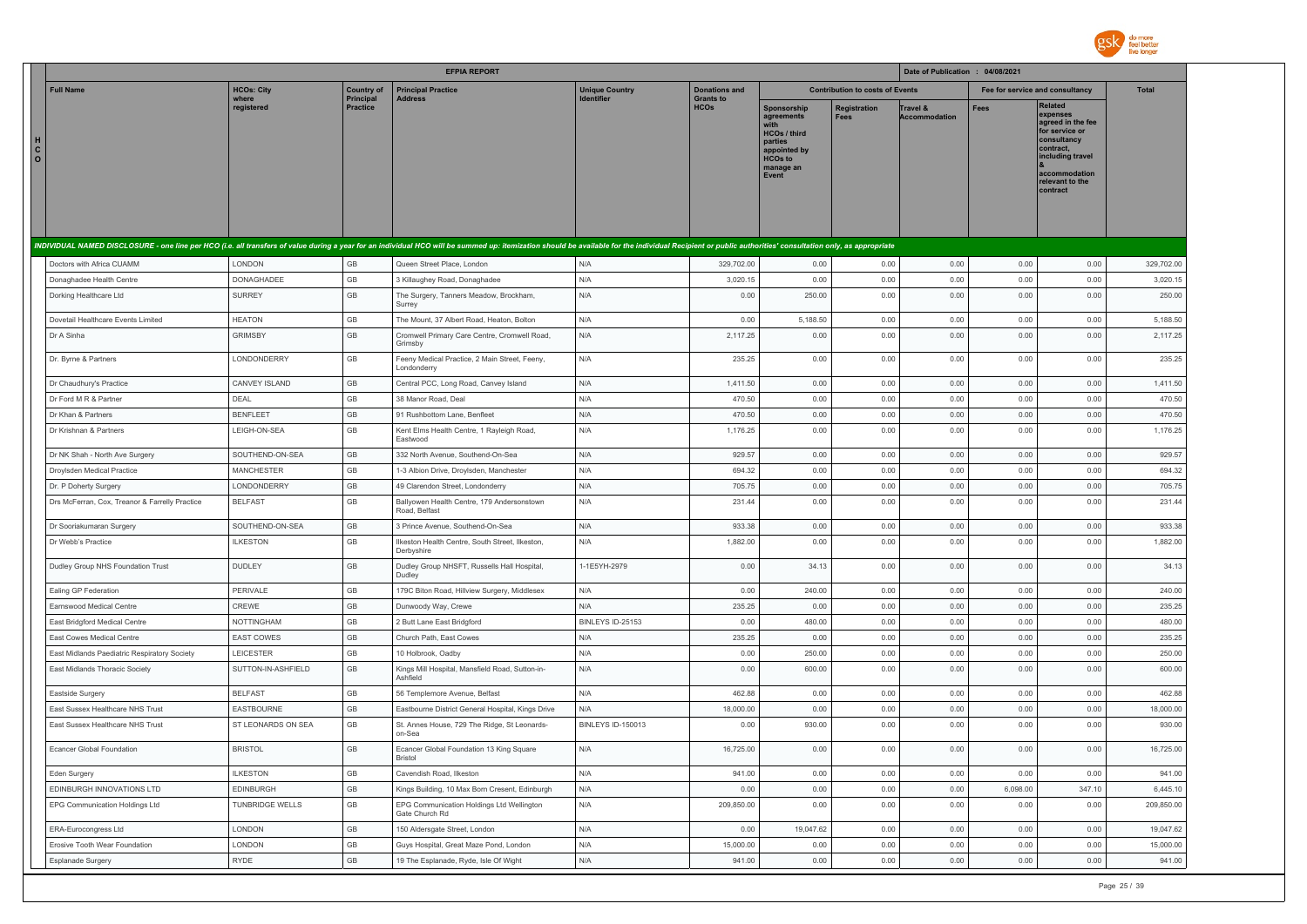

|                                   |                                                            |                                |                              | <b>EFPIA REPORT</b>                                                                                                                                                                                                            |                       |                                 |                                                                                                              |                                        | Date of Publication : 04/08/2021 |                                 |                                                                                                                                                                   |                  |
|-----------------------------------|------------------------------------------------------------|--------------------------------|------------------------------|--------------------------------------------------------------------------------------------------------------------------------------------------------------------------------------------------------------------------------|-----------------------|---------------------------------|--------------------------------------------------------------------------------------------------------------|----------------------------------------|----------------------------------|---------------------------------|-------------------------------------------------------------------------------------------------------------------------------------------------------------------|------------------|
|                                   | <b>Full Name</b>                                           | <b>HCOs: City</b>              | <b>Country of</b>            | <b>Principal Practice</b>                                                                                                                                                                                                      | <b>Unique Country</b> | <b>Donations and</b>            |                                                                                                              | <b>Contribution to costs of Events</b> |                                  | Fee for service and consultancy |                                                                                                                                                                   | <b>Total</b>     |
| н<br>$\mathbf{C}$<br>$\mathbf{o}$ |                                                            | where<br>registered            | Principal<br><b>Practice</b> | <b>Address</b>                                                                                                                                                                                                                 |                       | <b>Grants to</b><br><b>HCOs</b> | Sponsorship<br>agreements<br>HCOs / third<br>parties<br>appointed by<br><b>HCOs to</b><br>manage an<br>Event | <b>Registration</b><br><b>Fees</b>     | Travel &<br><b>Accommodation</b> | <b>Fees</b>                     | <b>Related</b><br>expenses<br>agreed in the fee<br>for service or<br>consultancy<br>contract.<br>including travel<br>accommodation<br>relevant to the<br>contract |                  |
|                                   |                                                            |                                |                              | INDIVIDUAL NAMED DISCLOSURE - one line per HCO (i.e. all transfers of value during a year for an individual HCO will be summed up: itemization should be available for the individual Recipient or public authorities' consult |                       |                                 |                                                                                                              |                                        |                                  |                                 |                                                                                                                                                                   |                  |
|                                   | Essex Equip Ltd                                            | WITHAM                         | GB                           | 1 Freebournes Court, Newland Street, Witham                                                                                                                                                                                    | N/A                   | 0.00                            | 480.00                                                                                                       | 0.00                                   | 0.00                             | 0.00                            | 0.00                                                                                                                                                              | 480.00           |
|                                   | Fvidera I td                                               | LONDON                         | GB                           | The Ark, 201 Talgarth Rd, Hammersmith                                                                                                                                                                                          | N/A                   | 0.00                            | 0.00                                                                                                         | 0.00                                   | 0.00                             | 17,896.07                       | 0.00                                                                                                                                                              | 17,896.07        |
|                                   | Failsworth Group Practice                                  | <b>MANCHESTER</b>              | GB                           | Ashton Rd West, Failsworth, Manchester                                                                                                                                                                                         | N/A                   | 4,435.46                        | 0.00                                                                                                         | 0.00                                   | 0.00                             | 0.00                            | 0.00                                                                                                                                                              | 4,435.46         |
|                                   | Federation of Family Practice                              | <b>NEWRY</b>                   | GB                           | Federation of Family Practice, Armagh and<br>Dungannon                                                                                                                                                                         | N/A                   | 0.00                            | 2,000.00                                                                                                     | 0.00                                   | 0.00                             | 0.00                            | 0.00                                                                                                                                                              | 2,000.00         |
|                                   | Federation of Family Practices                             | <b>BELFAST</b>                 | GB                           | Dr Wright and Partners, Ballygomartin Road                                                                                                                                                                                     | GBBL20669             | 0.00                            | 1,000.00                                                                                                     | 0.00                                   | 0.00                             | 0.00                            | 0.00                                                                                                                                                              | 1,000.00         |
|                                   | Federation of Family Practices                             | <b>BELFAST</b>                 | GB                           | Knock Medical centre, 423B Upper Newtownards<br>Road                                                                                                                                                                           | N/A                   | 0.00                            | 500.00                                                                                                       | 0.00                                   | 0.00                             | 0.00                            | 0.00                                                                                                                                                              | 500.00           |
|                                   | Federation Of Family Practices Causeway                    | <b>BALLYMONEY</b>              | GB                           | 21B Ballymoney Health Centre, Newal Road                                                                                                                                                                                       | N/A                   | 0.00                            | 300.00                                                                                                       | 0.00                                   | 0.00                             | 0.00                            | 0.00                                                                                                                                                              | 300.00           |
|                                   | Federation of Family Practices East Antrim C.I.C           | <b>BALLYMENA</b>               | GB                           | Unit 30A The Courtyard Galgorm Castle                                                                                                                                                                                          | N/A                   | 0.00                            | 500.00                                                                                                       | 0.00                                   | 0.00                             | 0.00                            | 0.00                                                                                                                                                              | 500.00           |
|                                   | Federation of Family Practices West                        | <b>BELFAST</b>                 | GB                           | 179 Andersontown Road, Belfast                                                                                                                                                                                                 | N/A                   | 10,050.00                       | 0.00                                                                                                         | 0.00                                   | 0.00                             | 0.00                            | 0.00                                                                                                                                                              | 10,050.00        |
|                                   | Fernley Medical Centre                                     | <b>BIRMINGHAM</b>              | GB                           | 560 Stratford Road, Sparkhill, Birmingham                                                                                                                                                                                      | N/A                   | 925.76                          | 0.00                                                                                                         | 0.00                                   | 0.00                             | 0.00                            | 0.00                                                                                                                                                              | 925.76           |
|                                   | FFP Down CIC                                               | <b>DOWNPATRICK</b>             | GB                           | Castlewellan Rd, Clough, Downpatrick                                                                                                                                                                                           | N/A                   | 0.00                            | 1,000.00                                                                                                     | 0.00                                   | 0.00                             | 0.00                            | 0.00                                                                                                                                                              | 1,000.00         |
|                                   | Finch Road Primary Care Centre                             | <b>BIRMINGHAM</b>              | GB                           | Finch Road, Lozells, Birmingham                                                                                                                                                                                                | N/A                   | 235.25                          | 0.00                                                                                                         | 0.00                                   | 0.00                             | 0.00                            | 0.00                                                                                                                                                              | 235.25           |
|                                   | Flax Centre                                                | <b>BELFAST</b>                 | GB                           | 18-22 Ardoyne Avenue, Belfast, County Antrim                                                                                                                                                                                   | N/A                   | 1,866.76                        | 0.00                                                                                                         | 0.00                                   | 0.00                             | 0.00                            | 0.00                                                                                                                                                              | 1,866.76         |
|                                   | Forestside Medical Practice                                | SOUTHAMPTON                    | GB                           | Beaulieu Road, Dibden Purlieu, Southampton                                                                                                                                                                                     | N/A                   | 2,082.96                        | 0.00                                                                                                         | 0.00                                   | 0.00                             | 0.00                            | 0.00                                                                                                                                                              | 2,082.96         |
|                                   | Foyleside Family Practice                                  | LONDONDERRY                    | GB                           | Bridge Street Medical Centre, 30 Bridge Street,<br>Londonderry                                                                                                                                                                 | N/A                   | 1,157.20                        | 0.00                                                                                                         | 0.00                                   | 0.00                             | 0.00                            | 0.00                                                                                                                                                              | 1,157.20         |
|                                   | Frimley Health Foundation Trust                            | <b>BERKSHIRE</b>               | GB                           | Wexham Park Hospital, Wexham Street,<br>Berkshire                                                                                                                                                                              | BINLEYS ID-40902      | 0.00                            | 625.00                                                                                                       | 0.00                                   | 0.00                             | 0.00                            | 0.00                                                                                                                                                              | 625.00           |
|                                   | Frimley Park Hospital                                      | CAMBERLEY                      | GB                           | Portsmouth Road, Frimley, Camberley                                                                                                                                                                                            | BINLEYS ID-40763      | 0.00                            | 350.00                                                                                                       | 0.00                                   | 0.00                             | 0.00                            | 0.00                                                                                                                                                              | 350.00           |
|                                   | Future Proof Health Limited                                | DUDLEY                         | GB                           | Future Proof Health Limited Northway MP Dudley                                                                                                                                                                                 | N/A                   | 0.00                            | 1,200.00                                                                                                     | 0.00                                   | 0.00                             | 0.00                            | 0.00                                                                                                                                                              | 1,200.00         |
|                                   | GA45 COPD CHARITABLE TRUST FUND                            | <b>WINDSOR</b>                 | GB                           | King Edward VII Hospital, St Leonards Road,<br>Windsor                                                                                                                                                                         | N/A                   | 0.00                            | 250.00                                                                                                       | 0.00                                   | 0.00                             | 0.00                            | 0.00                                                                                                                                                              | 250.00           |
|                                   | Garden Street Surgery                                      | MAGHERAFELT                    | GB                           | 29 Garden Street, Magherafelt                                                                                                                                                                                                  | N/A                   | 1,400.07                        | 0.00                                                                                                         | 0.00                                   | 0.00                             | 0.00                            | 0.00                                                                                                                                                              | 1,400.07         |
|                                   | GBS RE AIREDALE NHS FOUNDATION TRUST                       | <b>KEIGHLEY</b>                | GB                           | Airedale General Hospital, KEIGHLEY, BD20 6TD                                                                                                                                                                                  | N/A                   | 0.00                            | 180.00                                                                                                       | 0.00                                   | 0.00                             | 0.00                            | 0.00                                                                                                                                                              | 180.00           |
|                                   | GBS RE SHREW/TELFORD HOSP NHST                             | SHREWSBURY                     | GB                           | MYTTON OAK ROAD, SHREWSBURY                                                                                                                                                                                                    | N/A                   | 31,500.00                       | 0.00                                                                                                         | 0.00                                   | 0.00                             | 0.00                            | 0.00                                                                                                                                                              | 31,500.00        |
|                                   | George Eliot Hospital NHS Trust                            | <b>NUNEATON</b>                | GB                           | George Eliot Hospital, College Street, Nuneaton                                                                                                                                                                                | BINLEYS ID-30896      | 0.00                            | 690.00                                                                                                       | 0.00                                   | 0.00                             | 0.00                            | 0.00                                                                                                                                                              | 690.00           |
|                                   | Gerafon Surgery                                            | ANGLESEY                       | GB                           | Anglesey                                                                                                                                                                                                                       | N/A                   | 1,620.08                        | 0.00                                                                                                         | 0.00                                   | 0.00                             | 0.00                            | 0.00                                                                                                                                                              | 1,620.08         |
|                                   | Gladstone House Surgery<br>Glendermott Medical             | <b>ILKESTON</b><br>LONDONDERRY | GB<br>GB                     | Gladstone Street West, Ilkeston, Derbyshire<br>Waterside Health Centre, 121-147 Spencer Road,<br>Londonderry                                                                                                                   | N/A<br>N/A            | 705.75<br>694.32                | 0.00<br>0.00                                                                                                 | 0.00<br>0.00                           | 0.00<br>0.00                     | 0.00<br>0.00                    | 0.00<br>0.00                                                                                                                                                      | 705.75<br>694.32 |
|                                   | Gloucestershire GP Educational Trust                       | CHELTENHAM                     | GB                           | Keynsham Road                                                                                                                                                                                                                  | N/A                   | 0.00                            | 640.00                                                                                                       | 0.00                                   | 0.00                             | 0.00                            | 0.00                                                                                                                                                              | 640.00           |
|                                   | Goals of Care Charity                                      | <b>EDINBURGH</b>               | GB                           | Flat 6, 2 Bell's Mills, Belford Road                                                                                                                                                                                           | N/A                   | 2,000.00                        | 0.00                                                                                                         | 0.00                                   | 0.00                             | 0.00                            | 0.00                                                                                                                                                              | 2,000.00         |
|                                   | Gordon Street Medical Centre                               | ASHTON-UNDER-LYNE              | GB                           | 171 Mossley Road, Ashton-Under-Lyne,<br>Lancashire                                                                                                                                                                             | N/A                   | 937.19                          | 0.00                                                                                                         | 0.00                                   | 0.00                             | 0.00                            | 0.00                                                                                                                                                              | 937.19           |
|                                   | GP Coventry Medical Society, C/O Coventry and<br>Rugby CCG | COVENTRY                       | GB                           | Medical Education Dept, University Hospital,<br><b>Clifford Bridge</b>                                                                                                                                                         | N/A                   | 0.00                            | 1,000.00                                                                                                     | 0.00                                   | 0.00                             | 0.00                            | 0.00                                                                                                                                                              | 1,000.00         |
|                                   | Graeme Moyle LTD                                           | LONDON                         | GB                           | Graeme Moyle LTD C/O 7 South End, London                                                                                                                                                                                       | N/A                   | 0.00                            | 0.00                                                                                                         | 0.00                                   | 0.00                             | 225.00                          | 0.00                                                                                                                                                              | 225.00           |
|                                   | Greasby Group Practice                                     | GREASBY                        | GB                           | Greasby Road, Greasby                                                                                                                                                                                                          | N/A                   | 1,411.50                        | 0.00                                                                                                         | 0.00                                   | 0.00                             | 0.00                            | 0.00                                                                                                                                                              | 1,411.50         |
|                                   | Greenfields Medical Centre                                 | <b>NOTTINGHAM</b>              | GB                           | 12 Terrace Street, Hyson Green, Nottingham                                                                                                                                                                                     | N/A                   | 941.00                          | 0.00                                                                                                         | 0.00                                   | 0.00                             | 0.00                            | 0.00                                                                                                                                                              | 941.00           |
|                                   | Grosvenor Medical Centre                                   | STALYBRIDGE                    | GB                           | 62 Grosvenor Street, Stalybridge, Cheshire                                                                                                                                                                                     | N/A                   | 231.44                          | 0.00                                                                                                         | 0.00                                   | 0.00                             | 0.00                            | 0.00                                                                                                                                                              | 231.44           |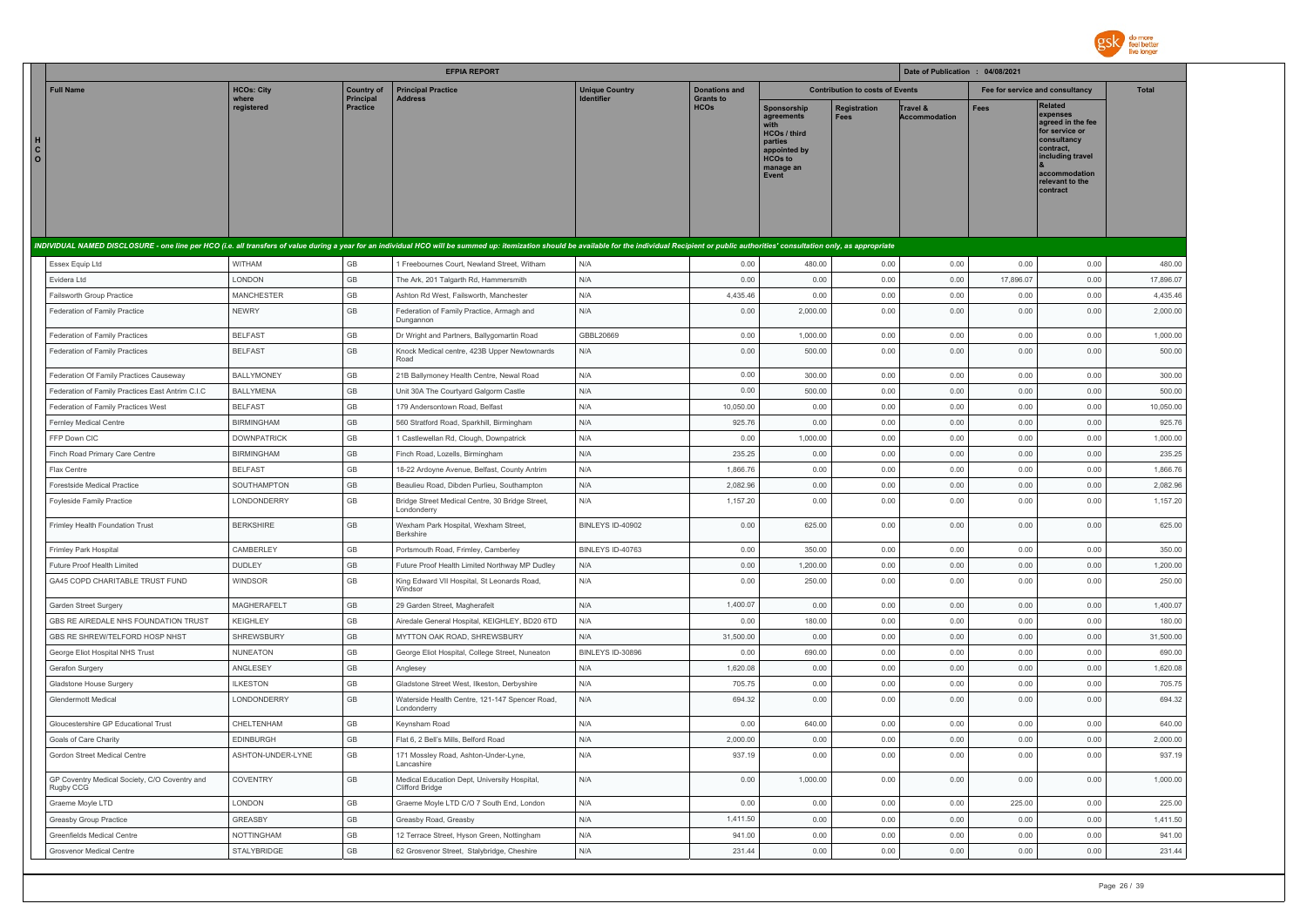

|                              |                                                        |                      |                              | <b>EFPIA REPORT</b>                                                                                                                                                                                                            |                                            |                                 |                                                                                                              |                                        | Date of Publication : 04/08/2021 |                                 |                                                                                                                                                                   |              |
|------------------------------|--------------------------------------------------------|----------------------|------------------------------|--------------------------------------------------------------------------------------------------------------------------------------------------------------------------------------------------------------------------------|--------------------------------------------|---------------------------------|--------------------------------------------------------------------------------------------------------------|----------------------------------------|----------------------------------|---------------------------------|-------------------------------------------------------------------------------------------------------------------------------------------------------------------|--------------|
|                              | <b>Full Name</b>                                       | <b>HCOs: City</b>    | <b>Country of</b>            | <b>Principal Practice</b>                                                                                                                                                                                                      | <b>Unique Country</b><br><b>Identifier</b> | <b>Donations and</b>            |                                                                                                              | <b>Contribution to costs of Events</b> |                                  | Fee for service and consultancy |                                                                                                                                                                   | <b>Total</b> |
| н<br>$\mathbf{C}$<br>$\circ$ |                                                        | where<br>registered  | Principal<br><b>Practice</b> | <b>Address</b>                                                                                                                                                                                                                 |                                            | <b>Grants to</b><br><b>HCOs</b> | Sponsorship<br>agreements<br>HCOs / third<br>parties<br>appointed by<br><b>HCOs to</b><br>manage an<br>Event | Registration<br><b>Fees</b>            | Travel &<br><b>Accommodation</b> | <b>Fees</b>                     | <b>Related</b><br>expenses<br>agreed in the fee<br>for service or<br>consultancy<br>contract.<br>including travel<br>accommodation<br>relevant to the<br>contract |              |
|                              |                                                        |                      |                              | INDIVIDUAL NAMED DISCLOSURE - one line per HCO (i.e. all transfers of value during a year for an individual HCO will be summed up: itemization should be available for the individual Recipient or public authorities' consult |                                            |                                 |                                                                                                              |                                        |                                  |                                 |                                                                                                                                                                   |              |
|                              | Guide Bridge Medical Practice                          | <b>MANCHESTER</b>    | GB                           | Guide Lane, Audenshaw, Manchester, Lancashire                                                                                                                                                                                  | N/A                                        | 1,164.82                        | 0.00                                                                                                         | 0.00                                   | 0.00                             | 0.00                            | 0.00                                                                                                                                                              | 1,164.82     |
|                              | GUYS AND ST THOMAS NHS FOUNDATION<br><b>TRUST</b>      | LONDON               | GB                           | Chapel Wing, Great Maze Pond                                                                                                                                                                                                   | N/A                                        | 5,225.00                        | 600.00                                                                                                       | 0.00                                   | 0.00                             | 0.00                            | 0.00                                                                                                                                                              | 5,825.00     |
|                              | Haddenham Surgery                                      | HADDENHAM            | GB                           | The Green, Haddenham, Ely                                                                                                                                                                                                      | N/A                                        | 470.50                          | 0.00                                                                                                         | 0.00                                   | 0.00                             | 0.00                            | 0.00                                                                                                                                                              | 470.50       |
|                              | Hallam & South Locality                                | SHEFFIELD            | GB                           | 5-9 Skelton Lane, Sheffield                                                                                                                                                                                                    | N/A                                        | 0.00                            | 150.00                                                                                                       | 0.00                                   | 0.00                             | 0.00                            | 0.00                                                                                                                                                              | 150.00       |
|                              | <b>Hamilton Medical Centre</b>                         | <b>BIRKENHEAD</b>    | GB                           | 86 Market Street, Birkenhead                                                                                                                                                                                                   | N/A                                        | 941.00                          | 0.00                                                                                                         | 0.00                                   | 0.00                             | 0.00                            | 0.00                                                                                                                                                              | 941.00       |
|                              | Harborne Medical Practice                              | <b>BIRMINGHAM</b>    | GB                           | 4 York Street, Harborne, Birmingham                                                                                                                                                                                            | N/A                                        | 941.00                          | 0.00                                                                                                         | 0.00                                   | 0.00                             | 0.00                            | 0.00                                                                                                                                                              | 941.00       |
|                              | Hartley Taylor                                         | KNUTSFORD            | GB                           | Caledonian House, Tatton Street, London                                                                                                                                                                                        | N/A                                        | 0.00                            | 6,600.00                                                                                                     | 0.00                                   | 0.00                             | 0.00                            | 0.00                                                                                                                                                              | 6,600.00     |
|                              | <b>Hattersley Group Practice</b>                       | <b>HYDE</b>          | GB                           | Hattersley Health Centre, Hattersley Road East,<br>Hattersley                                                                                                                                                                  | N/A                                        | 2,337.26                        | 0.00                                                                                                         | 0.00                                   | 0.00                             | 0.00                            | 0.00                                                                                                                                                              | 2,337.26     |
|                              | Haughton Thornley Medical Centre                       | <b>HYDE</b>          | GB                           | Thornley Street, Hyde, Cheshire                                                                                                                                                                                                | N/A                                        | 3,528.75                        | 0.00                                                                                                         | 0.00                                   | 0.00                             | 0.00                            | 0.00                                                                                                                                                              | 3,528.75     |
|                              | Havering PTI Group                                     | ROMFORD              | GB                           | 3 Appleby Drive, Romford, Essex                                                                                                                                                                                                | N/A                                        | 0.00                            | 350.00                                                                                                       | 0.00                                   | 0.00                             | 0.00                            | 0.00                                                                                                                                                              | 350.00       |
|                              | Haygarth Medical Centre                                | TALGARTH             | GB                           | Hay Road, Talgarth, Brecon, Powys                                                                                                                                                                                              | N/A                                        | 1,646.75                        | 0.00                                                                                                         | 0.00                                   | 0.00                             | 0.00                            | 0.00                                                                                                                                                              | 1,646.75     |
|                              | Health Innovation Manchester                           | <b>MANCHESTER</b>    | GB                           | Suite C, Ciylabs, 60 Nelson Street                                                                                                                                                                                             | N/A                                        | 13,430.00                       | 0.00                                                                                                         | 0.00                                   | 0.00                             | 0.00                            | 0.00                                                                                                                                                              | 13,430.00    |
|                              | Health Learning Partnership                            | <b>BRISTOL</b>       | GB                           | 14a High Street, Staple Hill, Bristol                                                                                                                                                                                          | N/A                                        | 0.00                            | 2,910.00                                                                                                     | 0.00                                   | 0.00                             | 0.00                            | 0.00                                                                                                                                                              | 2,910.00     |
|                              | <b>Healthnet Homecare UK</b>                           | <b>FEATHERSTONE</b>  | GB                           | Ardane Park, Unit 3, Phoenix Avenue,<br>Featherstone                                                                                                                                                                           | N/A                                        | 0.00                            | 0.00                                                                                                         | 0.00                                   | 0.00                             | 248,164.00                      | 0.00                                                                                                                                                              | 248,164.00   |
|                              | Healthy Prestatyn                                      | PRESTATYN            | GB                           | Prestatyn                                                                                                                                                                                                                      | N/A                                        | 2,545.84                        | 0.00                                                                                                         | 0.00                                   | 0.00                             | 0.00                            | 0.00                                                                                                                                                              | 2,545.84     |
|                              | Heartheat Alliance I td                                | <b>NORTHALLERTON</b> | GB                           | Evolution Business Centre, Suite 26, Northallerton                                                                                                                                                                             | N/A                                        | 0.00                            | 360.00                                                                                                       | 0.00                                   | 0.00                             | 0.00                            | 0.00                                                                                                                                                              | 360.00       |
|                              | Herefordshire and Worcestershire LPC                   | <b>EVESHAM</b>       | GB                           | Unit 24, Basepoint Business Centre, Crab Apple<br>Way, Vale Park                                                                                                                                                               | N/A                                        | 0.00                            | 250.00                                                                                                       | 0.00                                   | 0.00                             | 0.00                            | 0.00                                                                                                                                                              | 250.00       |
|                              | Heswall & Pensby Group Practice                        | <b>HESWALL</b>       | GB                           | 270 Telegraph Road, Heswall, Wirral                                                                                                                                                                                            | N/A                                        | 235.25                          | 0.00                                                                                                         | 0.00                                   | 0.00                             | 0.00                            | 0.00                                                                                                                                                              | 235.25       |
|                              | Heywood Middleton and Rochdale                         | <b>MANCHESTER</b>    | GB                           | Parkway Business Centre, Princess Road                                                                                                                                                                                         | N/A                                        | 0.00                            | 250.00                                                                                                       | 0.00                                   | 0.00                             | 0.00                            | 0.00                                                                                                                                                              | 250.00       |
|                              | <b>Highfield Surgery</b>                               | <b>BLACKPOOL</b>     | GB                           | South Shore Primary Care Centre, Lytham Road                                                                                                                                                                                   | N/A                                        | 1,646.75                        | 0.00                                                                                                         | 0.00                                   | 0.00                             | 0.00                            | 0.00                                                                                                                                                              | 1,646.75     |
|                              | <b>Highgate Medical Centre</b>                         | <b>BIRMINGHAM</b>    | GB                           | St Patricks Community Centre for Health, Frank<br>Street                                                                                                                                                                       | N/A                                        | 470.50                          | 0.00                                                                                                         | 0.00                                   | 0.00                             | 0.00                            | 0.00                                                                                                                                                              | 470.50       |
|                              | <b>High Road Family Doctors</b>                        | <b>BENFLEET</b>      | GB                           | 119 High Road, Benfleet                                                                                                                                                                                                        | N/A                                        | 705.75                          | 0.00                                                                                                         | 0.00                                   | 0.00                             | 0.00                            | 0.00                                                                                                                                                              | 705.75       |
|                              | HIV Pharmacy Association                               | NEWCASTLE UPON TYNE  | GB                           | Suite 31, 58 Low Friar Street, Newcastle Upon<br>Tyne                                                                                                                                                                          | N/A                                        | 0.00                            | 13,500.00                                                                                                    | 0.00                                   | 0.00                             | 0.00                            | 0.00                                                                                                                                                              | 13,500.00    |
|                              | <b>Hodnet Medical Practice</b>                         | <b>HODNET</b>        | GB                           | 17 Drayton Road, Hodnet, Market Drayton                                                                                                                                                                                        | N/A                                        | 925.76                          | 0.00                                                                                                         | 0.00                                   | 0.00                             | 0.00                            | 0.00                                                                                                                                                              | 925.76       |
|                              | Holywood Road Surgery                                  | <b>BELFAST</b>       | GB                           | 54 Holywood Road, Belfast                                                                                                                                                                                                      | N/A                                        | 2,796.33                        | 0.00                                                                                                         | 0.00                                   | 0.00                             | 0.00                            | 0.00                                                                                                                                                              | 2.796.33     |
|                              | <b>Howard Medical Practice</b>                         | GLOSSOP              | GB                           | Howard Medical Practice, Howard Street,<br>Glossop, Derbyshire                                                                                                                                                                 | N/A                                        | 231.44                          | 0.00                                                                                                         | 0.00                                   | 0.00                             | 0.00                            | 0.00                                                                                                                                                              | 231.44       |
|                              | HT Practice                                            | ASHTON-UNDER-LYNE    | $\mathbb{G}\mathbb{B}$       | Ashton Primary Care Ctr., 156 Stockport Road                                                                                                                                                                                   | N/A                                        | 1,851.52                        | 0.00                                                                                                         | 0.00                                   | 0.00                             | 0.00                            | 0.00                                                                                                                                                              | 1,851.52     |
|                              | Hywel Dda University Health Board                      | CARMARTHEN           | GB                           | Yslwyth Building Hafan Derwen, St Davids Park,<br>Job's Well Rd                                                                                                                                                                | N/A                                        | 0.00                            | 600.00                                                                                                       | 0.00                                   | 0.00                             | 0.00                            | 0.00                                                                                                                                                              | 600.00       |
|                              | IC Consultants I TD                                    | LONDON               | GB                           | Imperial College, 58 Princes Gate, Exhibition<br>Road, London                                                                                                                                                                  | N/A                                        | 0.00                            | 0.00                                                                                                         | 0.00                                   | 0.00                             | 1.200.00                        | 0.00                                                                                                                                                              | 1,200.00     |
|                              | Ilkeston Health Centre - Dr Purnell's Surgery          | <b>ILKESTON</b>      | GB                           | South Street, Ilkeston                                                                                                                                                                                                         | N/A                                        | 2,117.25                        | 0.00                                                                                                         | 0.00                                   | 0.00                             | 0.00                            | 0.00                                                                                                                                                              | 2,117.25     |
|                              | Imperial College Healthcare NHS Trust                  | LONDON               | GB                           | Hammersmith Hospital, Du Cane Road                                                                                                                                                                                             | BINLEYS ID-155339                          | 130,500.00                      | 0.00                                                                                                         | 0.00                                   | 0.00                             | 0.00                            | 0.00                                                                                                                                                              | 130,500.00   |
|                              | Imperial College of Science Technology and<br>Medicine | LONDON               | GB                           | Exhibition Road, London                                                                                                                                                                                                        | BINLEYS ID-163194                          | 55,818.00                       | 0.00                                                                                                         | 0.00                                   | 0.00                             | 15,952.00                       | 0.00                                                                                                                                                              | 71,770.00    |
|                              | Interface Clinical Services Ltd                        | LEEDS                | GB                           | Gate Way Drive, Yeadon, Leeds                                                                                                                                                                                                  | N/A                                        | 0.00                            | 0.00                                                                                                         | 0.00                                   | 0.00                             | 2,542,521.80                    | 0.00                                                                                                                                                              | 2,542,521.80 |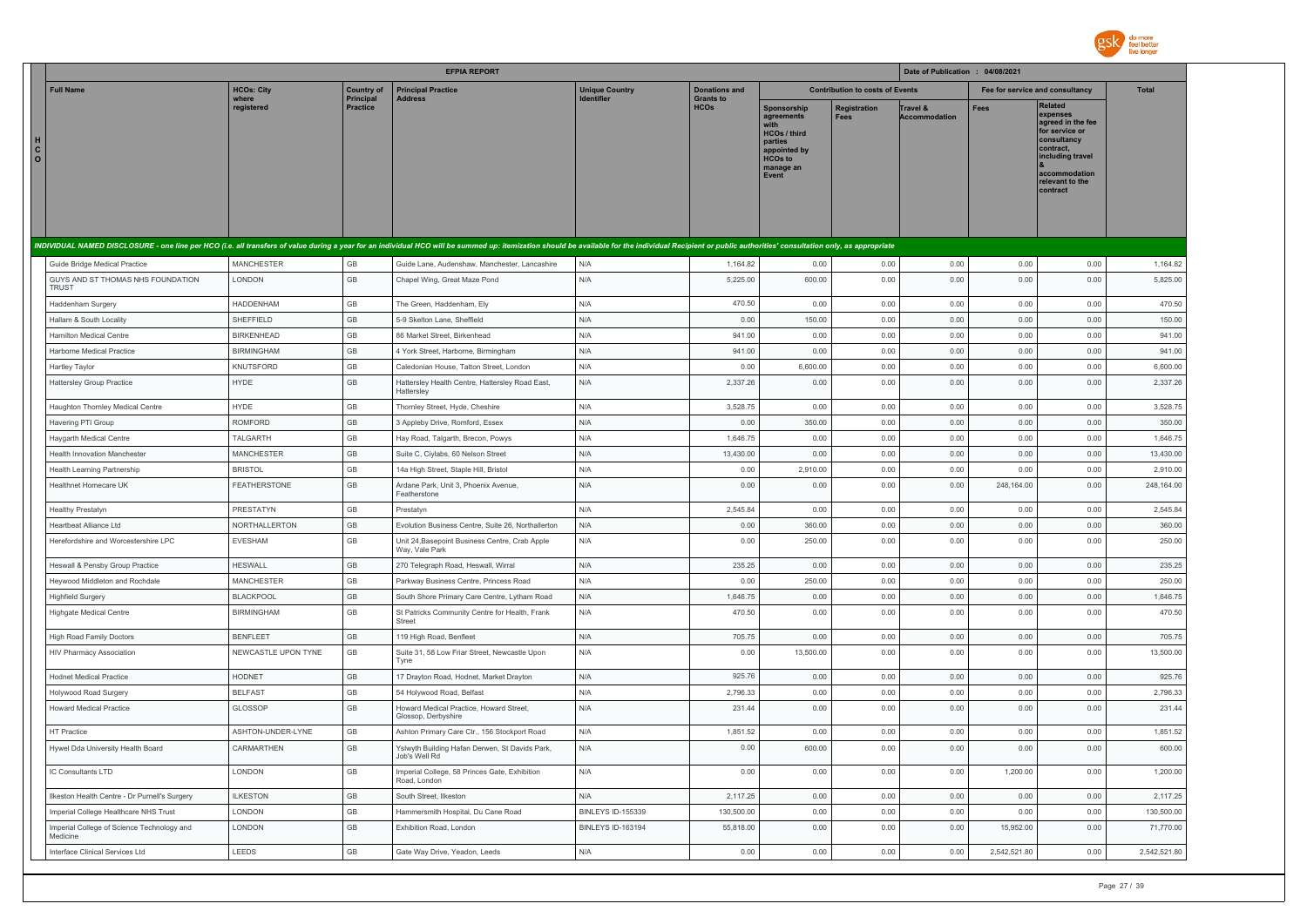

|                                                                                                                                                                                                                                |                          |                              | <b>EFPIA REPORT</b>                                         |                          |                                 |                                                                                                                     |                                        | Date of Publication : 04/08/2021 |                                 |                                                                                                                                                                   |              |
|--------------------------------------------------------------------------------------------------------------------------------------------------------------------------------------------------------------------------------|--------------------------|------------------------------|-------------------------------------------------------------|--------------------------|---------------------------------|---------------------------------------------------------------------------------------------------------------------|----------------------------------------|----------------------------------|---------------------------------|-------------------------------------------------------------------------------------------------------------------------------------------------------------------|--------------|
| <b>Full Name</b>                                                                                                                                                                                                               | <b>HCOs: City</b>        | <b>Country of</b>            | <b>Principal Practice</b>                                   | <b>Unique Country</b>    | <b>Donations and</b>            |                                                                                                                     | <b>Contribution to costs of Events</b> |                                  | Fee for service and consultancy |                                                                                                                                                                   | <b>Total</b> |
| н<br>$\mathbf{c}$<br>$\circ$                                                                                                                                                                                                   | where<br>registered      | Principal<br><b>Practice</b> | <b>Address</b>                                              | Identifier               | <b>Grants to</b><br><b>HCOs</b> | Sponsorship<br>agreements<br><b>HCOs / third</b><br>parties<br>appointed by<br><b>HCOs to</b><br>manage an<br>Event | <b>Registration</b><br>Fees            | Travel &<br><b>Accommodation</b> | <b>Fees</b>                     | <b>Related</b><br>expenses<br>agreed in the fee<br>for service or<br>consultancy<br>contract.<br>including travel<br>accommodation<br>relevant to the<br>contract |              |
| INDIVIDUAL NAMED DISCLOSURE - one line per HCO (i.e. all transfers of value during a year for an individual HCO will be summed up: itemization should be available for the individual Recipient or public authorities' consult |                          |                              |                                                             |                          |                                 |                                                                                                                     |                                        |                                  |                                 |                                                                                                                                                                   |              |
| <b>International Medical Press</b>                                                                                                                                                                                             | LONDON                   | GB                           | Admiral House, 76-78 Old St, London                         | N/A                      | 255,924.67                      | 0.00                                                                                                                | 0.00                                   | 0.00                             | 0.00                            | 0.00                                                                                                                                                              | 255,924.67   |
| Isis Innovation LTD                                                                                                                                                                                                            | <b>OXFORD</b>            | GB                           | 3 West Way, Buxton Court, Oxford                            | N/A                      | 0.00                            | 0.00                                                                                                                | 0.00                                   | 0.00                             | 3,745.51                        | 0.00                                                                                                                                                              | 3,745.51     |
| Jai Medical Centre                                                                                                                                                                                                             | EDGWARE                  | GB                           | 114 Edgwarebury Lane, Edgware                               | N/A                      | 1,388.64                        | 0.00                                                                                                                | 0.00                                   | 0.00                             | 0.00                            | 0.00                                                                                                                                                              | 1,388.64     |
| Jalal Practice                                                                                                                                                                                                                 | OLDHAM                   | GB                           | Integrated Care Centre, New Radcliffe Street,<br>Oldham     | N/A                      | 929.57                          | 0.00                                                                                                                | 0.00                                   | 0.00                             | 0.00                            | 0.00                                                                                                                                                              | 929.57       |
| Jersey General Hospital                                                                                                                                                                                                        | <b>JERSEY</b>            | GB                           | The Parade, Jersey                                          | N/A                      | 108,000.00                      | 0.00                                                                                                                | 0.00                                   | 0.00                             | 0.00                            | 0.00                                                                                                                                                              | 108,000.00   |
| JRB Healthcare - Beechdale Surgery                                                                                                                                                                                             | NOTTINGHAM               | GB                           | 439 Beechdale Road, Aspley, Nottingham                      | N/A                      | 1,646.75                        | 0.00                                                                                                                | 0.00                                   | 0.00                             | 0.00                            | 0.00                                                                                                                                                              | 1,646.75     |
| JRB Healthcare - RHR Medical Centre                                                                                                                                                                                            | <b>NOTTINGHAM</b>        | $\mathbb{G}\mathbb{B}$       | Calverton Drive, Strelley, Nottingham                       | N/A                      | 1,411.50                        | 0.00                                                                                                                | 0.00                                   | 0.00                             | 0.00                            | 0.00                                                                                                                                                              | 1,411.50     |
| <b>JUSTRI</b>                                                                                                                                                                                                                  | LONDON                   | GB                           | 212 Brixton Road, London                                    | N/A                      | 140,134.00                      | 0.00                                                                                                                | 0.00                                   | 0.00                             | 0.00                            | 0.00                                                                                                                                                              | 140,134.00   |
| KENNEDY AMP CONSULTANCY LTD                                                                                                                                                                                                    | LONDON                   | GB                           | 136 Haverstock Hill, London                                 | N/A                      | 0.00                            | 0.00                                                                                                                | 0.00                                   | 0.00                             | 9,150.00                        | 88.00                                                                                                                                                             | 9,238.00     |
| Kensington Group Medical Practice                                                                                                                                                                                              | <b>BELFAST</b>           | GB                           | 15A Donegall Road, Belfast                                  | N/A                      | 231.44                          | 0.00                                                                                                                | 0.00                                   | 0.00                             | 0.00                            | 0.00                                                                                                                                                              | 231.44       |
| Kernow Health CIC                                                                                                                                                                                                              | TRURO                    | GB                           | 1st Floor Cudmore House, Oak Lane                           | N/A                      | 0.00                            | 300.00                                                                                                              | 0.00                                   | 0.00                             | 0.00                            | 0.00                                                                                                                                                              | 300.00       |
| Keynote Conferences Ltd                                                                                                                                                                                                        | <b>BOLTON</b>            | GB                           | Peel House, 2 Chorley Old Road, Bolton                      | N/A                      | 0.00                            | 456.00                                                                                                              | 0.00                                   | 0.00                             | 0.00                            | 0.00                                                                                                                                                              | 456.00       |
| KIMS Hospital                                                                                                                                                                                                                  | <b>KENT</b>              | $\mathbb{G}\mathbb{B}$       | Newham Court Way, Weavering, Maidstone                      | GBBL159516               | 0.00                            | 600.00                                                                                                              | 0.00                                   | 0.00                             | 0.00                            | 0.00                                                                                                                                                              | 600.00       |
| Kings College London                                                                                                                                                                                                           | LONDON                   | GB                           | Dermatology Department, Denmark Hill, London                | N/A                      | 0.00                            | 0.00                                                                                                                | 0.00                                   | 0.00                             | 167,554.00                      | 0.00                                                                                                                                                              | 167,554.00   |
| KINGS COLLEGE LONDON                                                                                                                                                                                                           | LONDON                   | GB                           | James Clerk Maxwell Building, 57 Waterloo Road              | N/A                      | 0.00                            | 0.00                                                                                                                | 0.00                                   | 0.00                             | 3,960.00                        | 0.00                                                                                                                                                              | 3,960.00     |
| Kingsfield Medical Centre                                                                                                                                                                                                      | <b>BIRMINGHAM</b>        | GB                           | 146 Alcester Road South, Kings Heath                        | N/A                      | 1,646.75                        | 0.00                                                                                                                | 0.00                                   | 0.00                             | 0.00                            | 0.00                                                                                                                                                              | 1,646.75     |
| Kingstanding Circle Surgery                                                                                                                                                                                                    | <b>BIRMINGHAM</b>        | GB                           | 26 Rough Road, Kingstanding, Birmingham                     | N/A                      | 1,176.25                        | 0.00                                                                                                                | 0.00                                   | 0.00                             | 0.00                            | 0.00                                                                                                                                                              | 1,176.25     |
| King Street Medical Centre                                                                                                                                                                                                     | <b>DUKINFIELD</b>        | GB                           | 96-98 King Street, Dukinfield, Cheshire                     | N/A                      | 694.32                          | 0.00                                                                                                                | 0.00                                   | 0.00                             | 0.00                            | 0.00                                                                                                                                                              | 694.32       |
| Kingsway Surgery                                                                                                                                                                                                               | SWANSEA                  | $\mathbb{G}\mathbb{B}$       | 37 The Kingsway, Swansea                                    | N/A                      | 694.32                          | 0.00                                                                                                                | 0.00                                   | 0.00                             | 0.00                            | 0.00                                                                                                                                                              | 694.32       |
| Kirton Medical Centre                                                                                                                                                                                                          | <b>BOSTON</b>            | GB                           | Boston Road, Kirton, Boston                                 | N/A                      | 231.44                          | 0.00                                                                                                                | 0.00                                   | 0.00                             | 0.00                            | 0.00                                                                                                                                                              | 231.44       |
| Lakeside Medical Practice                                                                                                                                                                                                      | <b>ENNISKILLEN</b>       | GB                           | Erne Road, Enniskillen                                      | N/A                      | 1,627.70                        | 0.00                                                                                                                | 0.00                                   | 0.00                             | 0.00                            | 0.00                                                                                                                                                              | 1,627.70     |
| Lancashire Teaching Foundation Trust                                                                                                                                                                                           | WAKEFIELD                | GB                           | Sharoe Green Lane North, Preston, Lancashire                | N/A                      | 0.00                            | 700.00                                                                                                              | 0.00                                   | 0.00                             | 0.00                            | 0.00                                                                                                                                                              | 700.00       |
| Leeds General Infirmary                                                                                                                                                                                                        | LEEDS                    | GB                           | Great George St, Leeds                                      | N/A                      | 0.00                            | 300.00                                                                                                              | 0.00                                   | 0.00                             | 0.00                            | 0.00                                                                                                                                                              | 300.00       |
| Leeds Teaching Hospitals NHS Trust                                                                                                                                                                                             | LEEDS                    | GB                           | St James Uni Hospital, Gladhow Wing, Becketts<br>St. Leeds  | N/A                      | 13,500.00                       | 589.99                                                                                                              | 0.00                                   | 0.00                             | 860.00                          | 0.00                                                                                                                                                              | 14,949.99    |
| Lees Medical Practice                                                                                                                                                                                                          | OLDHAM                   | $\mathbb{G}\mathbb{B}$       | 2-4 Athens Way, Oldham                                      | N/A                      | 705.75                          | 0.00                                                                                                                | 0.00                                   | 0.00                             | 0.00                            | 0.00                                                                                                                                                              | 705.75       |
| Ley Hill Surgery                                                                                                                                                                                                               | <b>BIRMINGHAM</b>        | GB                           | 101 Holloway, Northfield, Birmingham                        | N/A                      | 705.75                          | 0.00                                                                                                                | 0.00                                   | 0.00                             | 0.00                            | 0.00                                                                                                                                                              | 705.75       |
| Lincoln Postgraduate Medical Federation                                                                                                                                                                                        | <b>LINCOLNSHIRE</b>      | GB                           | Post Grad Medical Education Cnt. Greetwell<br>Road, Lincoln | BINLEYS ID-162679        | 0.00                            | 200.00                                                                                                              | 0.00                                   | 0.00                             | 0.00                            | 0.00                                                                                                                                                              | 200.00       |
| Lincolnshire West CCG                                                                                                                                                                                                          | <b>BRACEBRIDGE HEATH</b> | GB                           | Cross O Cliff Court, Cross O Cliff, Bracebridge<br>Heath    | N/A                      | 0.00                            | 228.60                                                                                                              | 0.00                                   | 0.00                             | 0.00                            | 0.00                                                                                                                                                              | 228.60       |
| Lisburn Federation of Family Practices                                                                                                                                                                                         | <b>HILLSBOROUGH</b>      | GB                           | Hillsborough Medical Practice                               | <b>GBBL2424</b>          | 0.00                            | 1,000.00                                                                                                            | 0.00                                   | 0.00                             | 0.00                            | 0.00                                                                                                                                                              | 1,000.00     |
| <b>Liscard Group Practice</b>                                                                                                                                                                                                  | WALLASEY                 | GB                           | Victoria Central Health Centre, Mill Lane                   | N/A                      | 941.00                          | 0.00                                                                                                                | 0.00                                   | 0.00                             | 0.00                            | 0.00                                                                                                                                                              | 941.00       |
| Litfield House Medical Centre Ltd.                                                                                                                                                                                             | <b>BRISTOL</b>           | GB                           | 1 Litfield Place, Clifton                                   | <b>BINLEYS ID-150357</b> | 0.00                            | 460.00                                                                                                              | 0.00                                   | 0.00                             | 0.00                            | 0.00                                                                                                                                                              | 460.00       |
| <b>Littlewick Medical Centre</b>                                                                                                                                                                                               | <b>ILKESTON</b>          | GB                           | 42 Nottingham Road, Ilkeston, Derbyshire                    | N/A                      | 1,411.50                        | 0.00                                                                                                                | 0.00                                   | 0.00                             | 0.00                            | 0.00                                                                                                                                                              | 1,411.50     |
| Liverpool School of Tropical Medicine                                                                                                                                                                                          | LIVERPOOL                | GB                           | Pembroke Place, Liverpool                                   | BINLEYS ID-70409         | 0.00                            | 0.00                                                                                                                | 0.00                                   | 0.00                             | 422,533.07                      | 0.00                                                                                                                                                              | 422,533.07   |
| Living Well Partnership                                                                                                                                                                                                        | SOUTHAMPTON              | GB                           | Ladies Walk Practice, 90 Thornhill Park Road,<br>Thornhill  | N/A                      | 7,763.25                        | 0.00                                                                                                                | 0.00                                   | 0.00                             | 0.00                            | 0.00                                                                                                                                                              | 7,763.25     |
| Llanfyllin Group Practice                                                                                                                                                                                                      | LLANFYLLIN               | $\mathbb{G}\mathbb{B}$       | Llanfyllin Medical Centre, High Street, Llanfyllin          | N/A                      | 1,882.00                        | 0.00                                                                                                                | 0.00                                   | 0.00                             | 0.00                            | 0.00                                                                                                                                                              | 1,882.00     |
| <b>Lloyds Pharmacy Limited</b>                                                                                                                                                                                                 | COVENTRY                 | GB                           | Sapphire Court, Walsgrave Triangle, Coventry                | N/A                      | 0.00                            | 0.00                                                                                                                | 0.00                                   | 0.00                             | 22,992.00                       | 0.00                                                                                                                                                              | 22,992.00    |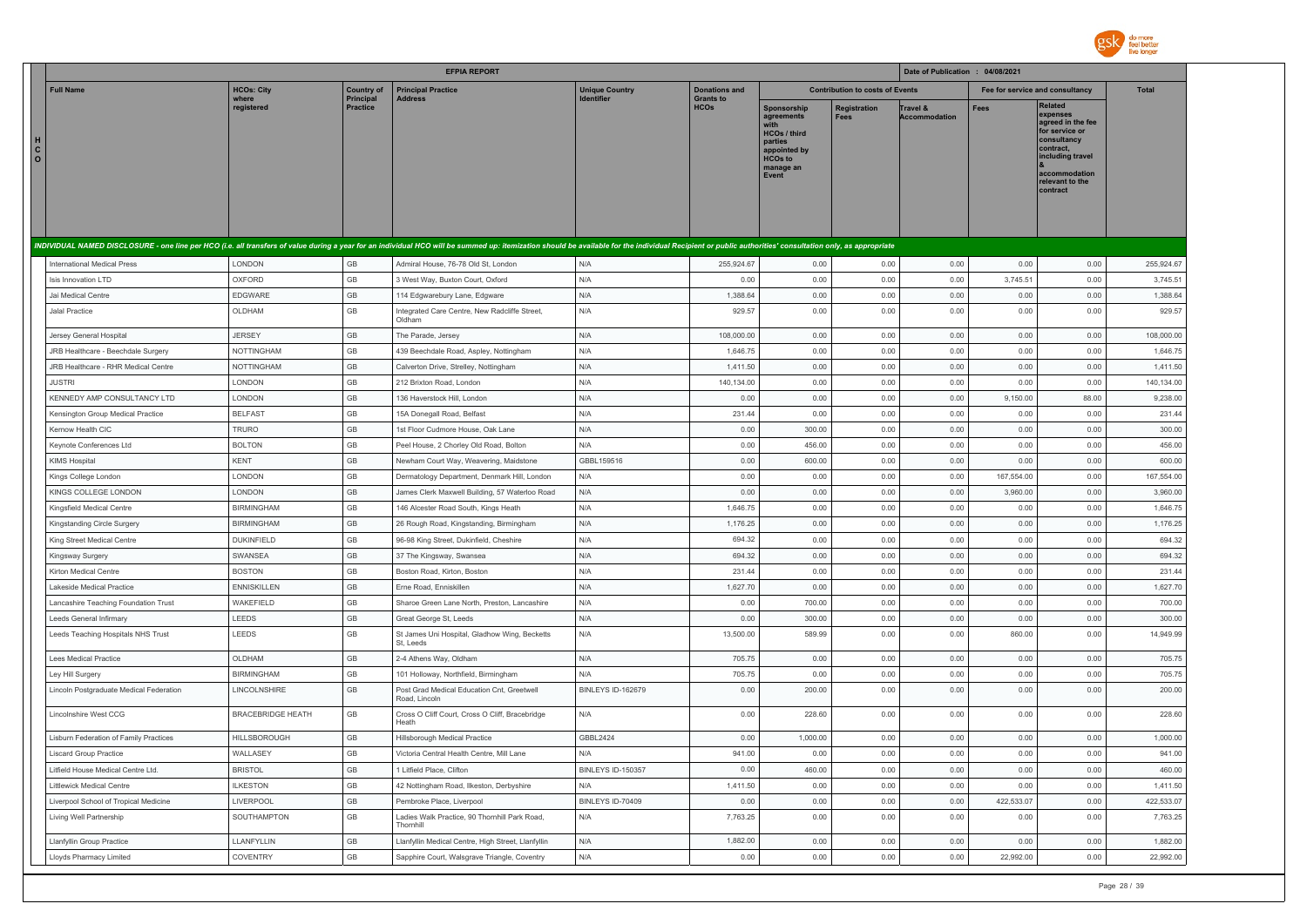

|                         |                                              |                       |                                     | <b>EFPIA REPORT</b>                                                                                                                                                                                                            |                       |                                 |                                                                                                              |                                        | Date of Publication : 04/08/2021 |                                 |                                                                                                                                                                   |              |
|-------------------------|----------------------------------------------|-----------------------|-------------------------------------|--------------------------------------------------------------------------------------------------------------------------------------------------------------------------------------------------------------------------------|-----------------------|---------------------------------|--------------------------------------------------------------------------------------------------------------|----------------------------------------|----------------------------------|---------------------------------|-------------------------------------------------------------------------------------------------------------------------------------------------------------------|--------------|
|                         | <b>Full Name</b>                             | <b>HCOs: City</b>     | <b>Country of</b>                   | <b>Principal Practice</b>                                                                                                                                                                                                      | <b>Unique Country</b> | <b>Donations and</b>            |                                                                                                              | <b>Contribution to costs of Events</b> |                                  | Fee for service and consultancy |                                                                                                                                                                   | <b>Total</b> |
| $\mathtt{C}$<br>$\circ$ |                                              | where<br>registered   | <b>Principal</b><br><b>Practice</b> | <b>Address</b>                                                                                                                                                                                                                 | <b>Identifier</b>     | <b>Grants to</b><br><b>HCOs</b> | Sponsorship<br>agreements<br>HCOs / third<br>parties<br>appointed by<br><b>HCOs to</b><br>manage an<br>Event | Registration<br><b>Fees</b>            | Travel &<br><b>Accommodation</b> | <b>Fees</b>                     | <b>Related</b><br>expenses<br>agreed in the fee<br>for service or<br>consultancy<br>contract.<br>including travel<br>accommodation<br>relevant to the<br>contract |              |
|                         |                                              |                       |                                     | INDIVIDUAL NAMED DISCLOSURE - one line per HCO (i.e. all transfers of value during a year for an individual HCO will be summed up: itemization should be available for the individual Recipient or public authorities' consult |                       |                                 |                                                                                                              |                                        |                                  |                                 |                                                                                                                                                                   |              |
|                         | LOC LEADERS IN ONCOLOGY CARE                 | LONDON                | GB                                  | 95 Harley Street, London                                                                                                                                                                                                       | N/A                   | 81,000.00                       | 0.00                                                                                                         | 0.00                                   | 0.00                             | 0.00                            | 0.00                                                                                                                                                              | 81,000.00    |
|                         | Lodge Health                                 | COLERAINE             | GB                                  | 20 Lodge Manor, Coleraine                                                                                                                                                                                                      | N/A                   | 2,796.33                        | 0.00                                                                                                         | 0.00                                   | 0.00                             | 0.00                            | 0.00                                                                                                                                                              | 2,796.33     |
|                         | London School of Hygiene & Tropical Medicine | LONDON                | GB                                  | Keppel Street, London                                                                                                                                                                                                          | BINLEYS ID-64658      | 55,921.00                       | 0.00                                                                                                         | 0.00                                   | 0.00                             | 221,248.00                      | 0.00                                                                                                                                                              | 277,169.00   |
|                         | Longshore Surgery                            | KESSINGLAND           | GB                                  | Field Lane, Kessingland, Lowestoft                                                                                                                                                                                             | N/A                   | 2,352.50                        | 0.00                                                                                                         | 0.00                                   | 0.00                             | 0.00                            | 0.00                                                                                                                                                              | 2,352.50     |
|                         | Lordshill Health Centre                      | SOUTHAMPTON           | GB                                  | Lordshill District Centre, Lordshill, Southampton                                                                                                                                                                              | N/A                   | 2.587.75                        | 0.00                                                                                                         | 0.00                                   | 0.00                             | 0.00                            | 0.00                                                                                                                                                              | 2,587.75     |
|                         | LR Respiratory Training                      | <b>BRIDGWATER</b>     | GB                                  | 3 Sauneye Way, Wembdon, Bridgwater                                                                                                                                                                                             | N/A                   | 0.00                            | 1,600.00                                                                                                     | 0.00                                   | 0.00                             | 0.00                            | 0.00                                                                                                                                                              | 1,600.00     |
|                         | Lucie Wedgewod Health Centre                 | STOKE ON TRENT        | GB                                  | Chapel Lane, Stoke on Trent                                                                                                                                                                                                    | N/A                   | 705.75                          | 0.00                                                                                                         | 0.00                                   | 0.00                             | 0.00                            | 0.00                                                                                                                                                              | 705.75       |
|                         | Luton & Dunstable Hospital                   | LUTON                 | GB                                  | Post Graduate Education, Luton, Bedfordshire                                                                                                                                                                                   | N/A                   | 0.00                            | 550.00                                                                                                       | 0.00                                   | 0.00                             | 0.00                            | 0.00                                                                                                                                                              | 550.00       |
|                         | Lyndhurst Surgery                            | LYNDHURST             | GB                                  | 2 Church Lane, Lyndhurst                                                                                                                                                                                                       | N/A                   | 705.75                          | 0.00                                                                                                         | 0.00                                   | 0.00                             | 0.00                            | 0.00                                                                                                                                                              | 705.75       |
|                         | Machynlleth Health Centre                    | MACHYNLLETH           | GB                                  | Forge Road, Machynlleth                                                                                                                                                                                                        | N/A                   | 2,352.50                        | 0.00                                                                                                         | 0.00                                   | 0.00                             | 0.00                            | 0.00                                                                                                                                                              | 2,352.50     |
|                         | MacMillan GP                                 | <b>DROMARA</b>        | GB                                  | Dromara Health Centre, 8 Begney Hill Road,<br>Dromara                                                                                                                                                                          | N/A                   | 0.00                            | 300.00                                                                                                       | 0.00                                   | 0.00                             | 0.00                            | 0.00                                                                                                                                                              | 300.00       |
|                         | Magdalen Medical Publishing Ltd              | OXFORD                | GB                                  | Magdalen Medical Publishing Ltd The Magdalen<br>Centre Oxford                                                                                                                                                                  | N/A                   | 75,000.00                       | 0.00                                                                                                         | 0.00                                   | 0.00                             | 0.00                            | 0.00                                                                                                                                                              | 75,000.00    |
|                         | Maghera Medical Centre                       | <b>MAGHERA</b>        | GB                                  | 25 Church Street, Maghera                                                                                                                                                                                                      | N/A                   | 925.76                          | 0.00                                                                                                         | 0.00                                   | 0.00                             | 0.00                            | 0.00                                                                                                                                                              | 925.76       |
|                         | Marine Lake Medical Practice                 | <b>WEST KIRBY</b>     | GB                                  | The Concourse, Grange Road, West Kirby, Wirral                                                                                                                                                                                 | N/A                   | 470.50                          | 0.00                                                                                                         | 0.00                                   | 0.00                             | 0.00                            | 0.00                                                                                                                                                              | 470.50       |
|                         | Market Drayton Medical Practice              | <b>MARKET DRAYTON</b> | GB                                  | Market Drayton PCC, Maer Lane, Market Drayton                                                                                                                                                                                  | N/A                   | 1,388.64                        | 0.00                                                                                                         | 0.00                                   | 0.00                             | 0.00                            | 0.00                                                                                                                                                              | 1,388.64     |
|                         | Martello Health Centre                       | <b>DYMCHURCH</b>      | GB                                  | 20 Chapel Road, Dymchurch                                                                                                                                                                                                      | N/A                   | 1,862.95                        | 0.00                                                                                                         | 0.00                                   | 0.00                             | 0.00                            | 0.00                                                                                                                                                              | 1,862.95     |
|                         | Marton Medical Practice                      | <b>BLACKPOOL</b>      | <b>GB</b>                           | Whitegate Health Centre, Whitegate Drive,<br>Blackpool                                                                                                                                                                         | N/A                   | 3.502.08                        | 0.00                                                                                                         | 0.00                                   | 0.00                             | 0.00                            | 0.00                                                                                                                                                              | 3.502.08     |
|                         | Meddygfa Star Surgery                        | <b>GAERWEN</b>        | GB                                  | Gaerwen, Anglesey                                                                                                                                                                                                              | N/A                   | 470.50                          | 0.00                                                                                                         | 0.00                                   | 0.00                             | 0.00                            | 0.00                                                                                                                                                              | 470.50       |
|                         | Medical Update LTD                           | <b>GUISELEY</b>       | GB                                  | 14 Ridgeway, Guiseley, West Yorkshire                                                                                                                                                                                          | N/A                   | 0.00                            | 900.00                                                                                                       | 0.00                                   | 0.00                             | 0.00                            | 0.00                                                                                                                                                              | 900.00       |
|                         | Medical Yorkshire Private Practitioners      | <b>BINGLEY</b>        | GB                                  | Cottingley Manor, Cottingley New Road                                                                                                                                                                                          | N/A                   | 0.00                            | 800.00                                                                                                       | 0.00                                   | 0.00                             | 0.00                            | 0.00                                                                                                                                                              | 800.00       |
|                         | Medicines Academy                            | <b>BRADFORD</b>       | GB                                  | Hope Park Business Centre, Trevor Foster Way,<br><b>Bradford</b>                                                                                                                                                               | N/A                   | 0.00                            | 480.00                                                                                                       | 0.00                                   | 0.00                             | 0.00                            | 0.00                                                                                                                                                              | 480.00       |
|                         | Mediconf Uk Ltd                              | LYTHAM, ST ANNES      | GB                                  | 19 Wood Street, Lytham, St Annes, Lancashire                                                                                                                                                                                   | N/A                   | 0.00                            | 4,680.00                                                                                                     | 0.00                                   | 0.00                             | 0.00                            | 0.00                                                                                                                                                              | 4,680.00     |
|                         | MediEd Limited                               | <b>BANBRIDGE</b>      | GB                                  | 140 Grovehill Road                                                                                                                                                                                                             | N/A                   | 0.00                            | 1,000.00                                                                                                     | 0.00                                   | 0.00                             | 0.00                            | 0.00                                                                                                                                                              | 1,000.00     |
|                         | Medina Healthcare                            | <b>NEWPORT</b>        | GB                                  | 16 West Street, Newport, Isle Of Wight                                                                                                                                                                                         | N/A                   | 2,352.50                        | 0.00                                                                                                         | 0.00                                   | 0.00                             | 0.00                            | 0.00                                                                                                                                                              | 2,352.50     |
|                         | Medlock Medical Centre                       | <b>MANCHESTER</b>     | GB                                  | Failsworth District Ctr, Ashton Rd West,<br>Failsworth                                                                                                                                                                         | N/A                   | 1,164.82                        | 0.00                                                                                                         | 0.00                                   | 0.00                             | 0.00                            | 0.00                                                                                                                                                              | 1,164.82     |
|                         | Medlock Vale Medical Practice                | <b>MANCHESTER</b>     | GB                                  | 58 Ashton Rd, Droylsden, Manchester,<br>Lancashire                                                                                                                                                                             | N/A                   | 2,796.33                        | 0.00                                                                                                         | 0.00                                   | 0.00                             | 0.00                            | 0.00                                                                                                                                                              | 2,796.33     |
|                         | Medway Post Graduate Centre                  | <b>KENT</b>           | GB                                  | Medway Maritime Hospital, Gillingham, Kent                                                                                                                                                                                     | N/A                   | 0.00                            | 200.00                                                                                                       | 0.00                                   | 0.00                             | 0.00                            | 0.00                                                                                                                                                              | 200.00       |
|                         | Meetings Management                          | MONMOUTH              | GB                                  | 4 Catherine Close, Monmouth, Monmouthshire                                                                                                                                                                                     | N/A                   | 0.00                            | 1,350.00                                                                                                     | 0.00                                   | 0.00                             | 0.00                            | 0.00                                                                                                                                                              | 1,350.00     |
|                         | Merton Lodge Surgery                         | <b>ALFORD</b>         | GB                                  | 33 West Street, Alford                                                                                                                                                                                                         | N/A                   | 705.75                          | 0.00                                                                                                         | 0.00                                   | 0.00                             | 0.00                            | 0.00                                                                                                                                                              | 705.75       |
|                         | Metaphor Development Ltd                     | <b>MELTON MOWBRAY</b> | GB                                  | Melton Spinney Road, Thorpe Armold Melton<br>Mowbray                                                                                                                                                                           | N/A                   | 0.00                            | 350.00                                                                                                       | 0.00                                   | 0.00                             | 0.00                            | 0.00                                                                                                                                                              | 350.00       |
|                         | Mid Essex CCG                                | ESSEX                 | $\mathbb{G}\mathbb{B}$              | Mid Essex CCG, Hedgegrows Business Park,<br>Essex                                                                                                                                                                              | N/A                   | 0.00                            | 600.00                                                                                                       | 0.00                                   | 0.00                             | 0.00                            | 0.00                                                                                                                                                              | 600.00       |
|                         | Midland Rheumatology Society                 | STOKE-ON-TRENT        | $\mathbb{G}\mathbb{B}$              | Rheumatology Department, High Lane, Burslem                                                                                                                                                                                    | N/A                   | 0.00                            | 1,000.00                                                                                                     | 0.00                                   | 0.00                             | 0.00                            | 0.00                                                                                                                                                              | 1,000.00     |
|                         | Midlands Medical Partnership                 | <b>BIRMINGHAM</b>     | GB                                  | 112 Tyburn Road, Birmingham                                                                                                                                                                                                    | N/A                   | 9,174.75                        | 0.00                                                                                                         | 0.00                                   | 0.00                             | 0.00                            | 0.00                                                                                                                                                              | 9,174.75     |
|                         | Millbrook Medical Practice                   | STALYBRIDGE           | GB                                  | Hollybank, Off Grove Road, Stalybridge                                                                                                                                                                                         | N/A                   | 462.88                          | 0.00                                                                                                         | 0.00                                   | 0.00                             | 0.00                            | 0.00                                                                                                                                                              | 462.88       |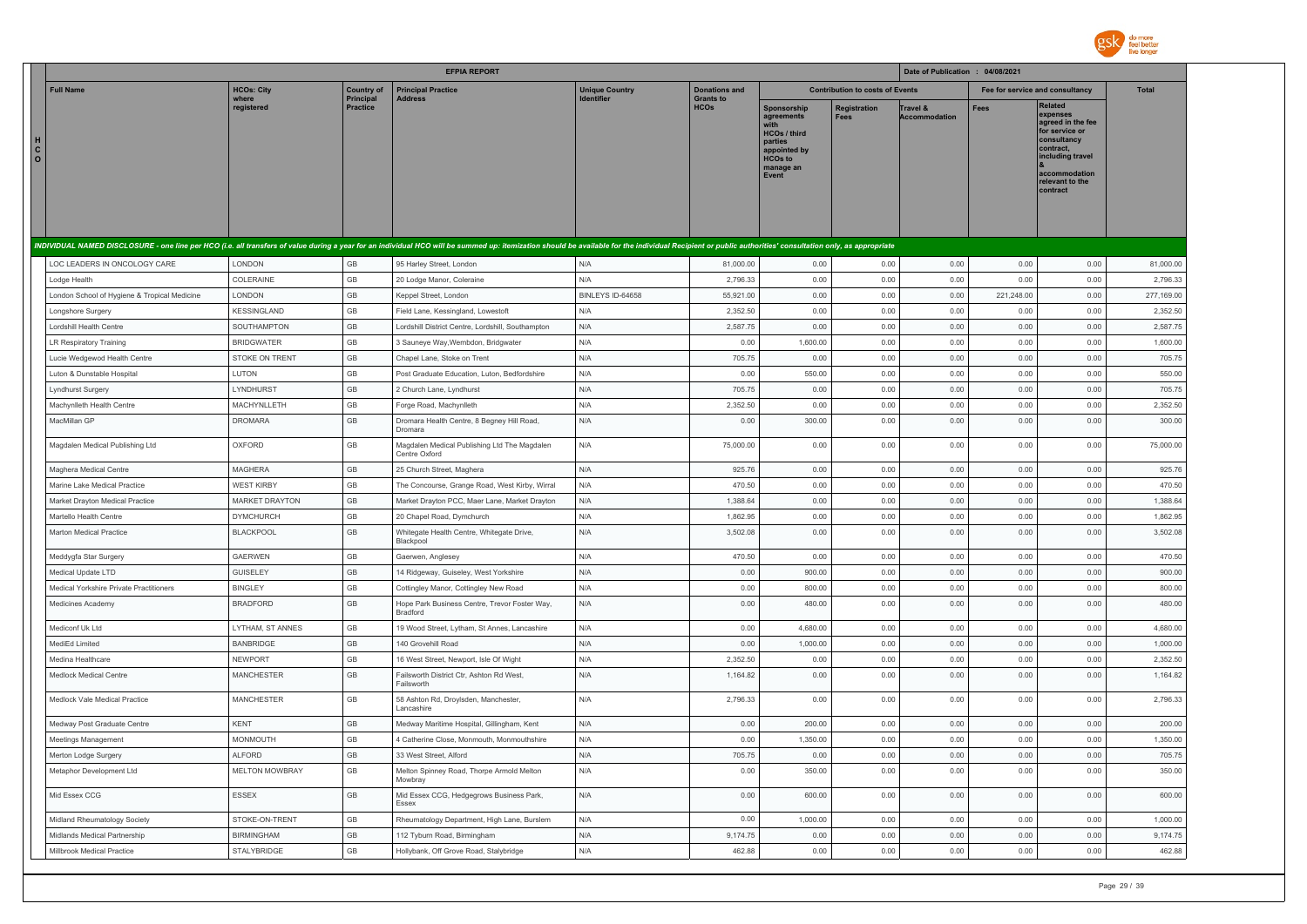

|                                                                                                                                                                                                                                |                      |                              | <b>EFPIA REPORT</b>                                             |                          |                                 |                                                                                                                     |                                        | Date of Publication : 04/08/2021 |             |                                                                                                                                                                   |              |
|--------------------------------------------------------------------------------------------------------------------------------------------------------------------------------------------------------------------------------|----------------------|------------------------------|-----------------------------------------------------------------|--------------------------|---------------------------------|---------------------------------------------------------------------------------------------------------------------|----------------------------------------|----------------------------------|-------------|-------------------------------------------------------------------------------------------------------------------------------------------------------------------|--------------|
| <b>Full Name</b>                                                                                                                                                                                                               | <b>HCOs: City</b>    | <b>Country of</b>            | <b>Principal Practice</b>                                       | <b>Unique Country</b>    | <b>Donations and</b>            |                                                                                                                     | <b>Contribution to costs of Events</b> |                                  |             | Fee for service and consultancy                                                                                                                                   | <b>Total</b> |
| н<br>$\mathbf{C}$<br>$\circ$                                                                                                                                                                                                   | where<br>reaistered  | Principal<br><b>Practice</b> | <b>Address</b>                                                  | Identifier               | <b>Grants to</b><br><b>HCOs</b> | Sponsorship<br>agreements<br><b>HCOs / third</b><br>parties<br>appointed by<br><b>HCOs to</b><br>manage an<br>Event | Registration<br>Fees                   | Travel &<br><b>Accommodation</b> | <b>Fees</b> | <b>Related</b><br>expenses<br>agreed in the fee<br>for service or<br>consultancy<br>contract.<br>including travel<br>accommodation<br>relevant to the<br>contract |              |
| INDIVIDUAL NAMED DISCLOSURE - one line per HCO (i.e. all transfers of value during a year for an individual HCO will be summed up: itemization should be available for the individual Recipient or public authorities' consult |                      |                              |                                                                 |                          |                                 |                                                                                                                     |                                        |                                  |             |                                                                                                                                                                   |              |
| Millcroft Medical Centre                                                                                                                                                                                                       | CREWE                | GB                           | Dunwoody Way, Crewe                                             | N/A                      | 705.75                          | 0.00                                                                                                                | 0.00                                   | 0.00                             | 0.00        | 0.00                                                                                                                                                              | 705.75       |
| Millgate Healthcare Partnership                                                                                                                                                                                                | <b>MANCHESTER</b>    | GB                           | 119 Manchester Road, Denton, Manchester                         | N/A                      | 925.76                          | 0.00                                                                                                                | 0.00                                   | 0.00                             | 0.00        | 0.00                                                                                                                                                              | 925.76       |
| Millway Medical Practice                                                                                                                                                                                                       | LONDON               | GB                           | Hartley Avenue, Mill Hill, London                               | N/A                      | 1,620.08                        | 0.00                                                                                                                | 0.00                                   | 0.00                             | 0.00        | 0.00                                                                                                                                                              | 1,620.08     |
| Milton Keynes GP Plus Limited                                                                                                                                                                                                  | <b>MILTON KEYNES</b> | GB                           | Parkside Medical Centre, Whalley Drive, Milton<br>Keynes        | N/A                      | 0.00                            | 650.00                                                                                                              | 0.00                                   | 0.00                             | 0.00        | 0.00                                                                                                                                                              | 650.00       |
| Miriam Primary Care Group                                                                                                                                                                                                      | <b>BIRKENHEAD</b>    | GB                           | Birkenhead Medical Building, 31 Laird Street,<br>Birkenhead     | N/A                      | 1,646.75                        | 0.00                                                                                                                | 0.00                                   | 0.00                             | 0.00        | 0.00                                                                                                                                                              | 1,646.75     |
| Montgomery Medical Practice                                                                                                                                                                                                    | <b>MONTGOMERY</b>    | GB                           | Well Street, Montgomery, Powys                                  | N/A                      | 1,646.75                        | 0.00                                                                                                                | 0.00                                   | 0.00                             | 0.00        | 0.00                                                                                                                                                              | 1,646.75     |
| Mountain View Health Centre                                                                                                                                                                                                    | SWANSEA              | GB                           | 51 Mayhill Road, Mayhill, Swansea, West<br>Glamorgan            | N/A                      | 2,329.64                        | 0.00                                                                                                                | 0.00                                   | 0.00                             | 0.00        | 0.00                                                                                                                                                              | 2,329.64     |
| Mountsandel Medical Centre                                                                                                                                                                                                     | COLERAINE            | GB                           | 4 Mountsandel Road, Coleraine                                   | N/A                      | 1,620.08                        | 0.00                                                                                                                | 0.00                                   | 0.00                             | 0.00        | 0.00                                                                                                                                                              | 1,620.08     |
| Mulberry House Surgery                                                                                                                                                                                                         | SOUTHAMPTON          | $\mathbb{G}\mathbb{B}$       | 38 Highfield Road, Highfield, Southampton                       | N/A                      | 941.00                          | 0.00                                                                                                                | 0.00                                   | 0.00                             | 0.00        | 0.00                                                                                                                                                              | 941.00       |
| Mulberry Medical Practice                                                                                                                                                                                                      | LONDON               | GB                           | 3 Sefton Avenue, Mill Hill, London                              | N/A                      | 705.75                          | 0.00                                                                                                                | 0.00                                   | 0.00                             | 0.00        | 0.00                                                                                                                                                              | 705.75       |
| Musgrove Park Hospital Post Graduate Centre                                                                                                                                                                                    | SOMERSET             | $\mathbb{G}\mathbb{B}$       | Musgrove Park Hospital, Taunton, Somerset                       | <b>BINLEYS ID-155892</b> | 4.500.00                        | 0.00                                                                                                                | 0.00                                   | 0.00                             | 0.00        | 0.00                                                                                                                                                              | 4,500.00     |
| NAOMA Enterprise I td                                                                                                                                                                                                          | CAMBRIDGE            | GB                           | NAOMA Enterprise Ltd, 5 High Green, Cambridge                   | N/A                      | 0.00                            | 0.00                                                                                                                | 0.00                                   | 0.00                             | 640.00      | 0.00                                                                                                                                                              | 640.00       |
| National HIV Nurses Association                                                                                                                                                                                                | LONDON               | GB                           | 1 Mountview Court, 310 Friern Barnet Lane,<br>London            | BINLEYS ID-154110        | 0.00                            | 36,500.00                                                                                                           | 0.00                                   | 0.00                             | 0.00        | 0.00                                                                                                                                                              | 36,500.00    |
| National Paediatric Respiratory and Allergy Nurse<br>Group                                                                                                                                                                     | <b>BIRMINGHAM</b>    | $\mathbb{G}\mathbb{B}$       | Birmingham Childrens Hospital, Steelhouse Lane,<br>Birmingham   | N/A                      | 0.00                            | 500.00                                                                                                              | 0.00                                   | 0.00                             | 0.00        | 0.00                                                                                                                                                              | 500.00       |
| National Services for Health Improvement Ltd                                                                                                                                                                                   | SWAFFHAM             | GB                           | 33 Turbine Way, Ecotech Business Park                           | N/A                      | 1,052,500.00                    | 0.00                                                                                                                | 0.00                                   | 0.00                             | 248,610.00  | 0.00                                                                                                                                                              | 1,301,110.00 |
| New Forest Medical Group                                                                                                                                                                                                       | <b>BROCKENHURST</b>  | GB                           | Highwood Road, Brockenhurst                                     | N/A                      | 1,157.20                        | 0.00                                                                                                                | 0.00                                   | 0.00                             | 0.00        | 0.00                                                                                                                                                              | 1,157.20     |
| New Lyminge Surgery                                                                                                                                                                                                            | LYMINGE              | GB                           | Greenbanks, Lyminge, Folkestone                                 | N/A                      | 231.44                          | 0.00                                                                                                                | 0.00                                   | 0.00                             | 0.00        | 0.00                                                                                                                                                              | 231.44       |
| New Milton Health Centre                                                                                                                                                                                                       | <b>NEW MILTON</b>    | GB                           | Spencer Road, New Milton                                        | N/A                      | 462.88                          | 0.00                                                                                                                | 0.00                                   | 0.00                             | 0.00        | 0.00                                                                                                                                                              | 462.88       |
| Newport Health Centre                                                                                                                                                                                                          | <b>NEWPORT</b>       | GB                           | 22 Carisbrooke High St., Carisbrooke, Newport,<br>Isle Of Wight | N/A                      | 235.25                          | 0.00                                                                                                                | 0.00                                   | 0.00                             | 0.00        | 0.00                                                                                                                                                              | 235.25       |
| NHS Ayrshire & Arran                                                                                                                                                                                                           | SOUTH AYRSHIRE       | $\mathbb{G}\mathbb{B}$       | Finance Department, Greenan House,<br>Dalmellington Road, Ayr   | BINLEYS ID-40246         | 0.00                            | 362.00                                                                                                              | 0.00                                   | 0.00                             | 0.00        | 0.00                                                                                                                                                              | 362.00       |
| NHS Cannock Chase CCG                                                                                                                                                                                                          | <b>STAFFORD</b>      | GB                           | Unit 12, Frank Foley Way, Stafford                              | N/A                      | 0.00                            | 1,080.00                                                                                                            | 0.00                                   | 0.00                             | 0.00        | 0.00                                                                                                                                                              | 1,080.00     |
| NHS Castle Point & Rochford CCG                                                                                                                                                                                                | <b>ESSEX</b>         | GB                           | Pearl House, 12 Castle Road, Rayleigh, Essex                    | N/A                      | 0.00                            | 360.00                                                                                                              | 0.00                                   | 0.00                             | 0.00        | 0.00                                                                                                                                                              | 360.00       |
| NHS Gateshead Clinical Commissioning                                                                                                                                                                                           | NEWCASTLE UPON TYNE  | GB                           | Riverside House, Goldcrest Way, Newcastle Upon<br>Tyne          | N/A                      | 0.00                            | 837.06                                                                                                              | 0.00                                   | 0.00                             | 0.00        | 0.00                                                                                                                                                              | 837.06       |
| NHS Greater Glasgow and Clyde                                                                                                                                                                                                  | GLASGOW              | GB                           | C/O Brownlee Centre, 1053 Great Western Road,<br>Glasgow        | <b>BINLEYS ID-153929</b> | 0.00                            | 680.80                                                                                                              | 0.00                                   | 0.00                             | 0.00        | 0.00                                                                                                                                                              | 680.80       |
| NHS Halton CCG                                                                                                                                                                                                                 | <b>RUNCORN</b>       | GB                           | Runcorn Town Hall, Runcorn                                      | N/A                      | 0.00                            | 360.00                                                                                                              | 0.00                                   | 0.00                             | 0.00        | 0.00                                                                                                                                                              | 360.00       |
| NHS Highland                                                                                                                                                                                                                   | SCOTLAND             | GB                           | Finance Department, Assynt House, Beechwood<br>Park. Inverness  | N/A                      | 4,500.00                        | 800.00                                                                                                              | 0.00                                   | 0.00                             | 0.00        | 0.00                                                                                                                                                              | 5,300.00     |
| NHS Lothian                                                                                                                                                                                                                    | EDINBURGH            | $\mathbb{G}\mathbb{B}$       | Royal Infirmary, 51 Little France Crescent,<br>Edinburgh        | BINLEYS ID-59260         | 333,000.00                      | 0.00                                                                                                                | 0.00                                   | 0.00                             | 0.00        | 0.00                                                                                                                                                              | 333,000.00   |
| NHS St Helens CCG                                                                                                                                                                                                              | WAKEFIELD            | $\mathbb{G}\mathbb{B}$       | NHS St Helens CCG, 01X Payables L475,<br>Wakefield              | N/A                      | 0.00                            | 600.00                                                                                                              | 0.00                                   | 0.00                             | 0.00        | 0.00                                                                                                                                                              | 600.00       |
| NHS Stockport CCG                                                                                                                                                                                                              | <b>STOCKPORT</b>     | GB                           | 4th Floor, Stopford House, Stockport                            | N/A                      | 0.00                            | 450.00                                                                                                              | 0.00                                   | 0.00                             | 0.00        | 0.00                                                                                                                                                              | 450.00       |
| NHS Windsor Ascot and Maidenhead CCG                                                                                                                                                                                           | WINDSOR              | GB                           | King Edward VII Hospital, St Leonards Road,<br>Windsor          | N/A                      | 0.00                            | 1,890.00                                                                                                            | 0.00                                   | 0.00                             | 0.00        | 0.00                                                                                                                                                              | 1,890.00     |
| NICE - National Institute for Health and Care<br>Excellence                                                                                                                                                                    | <b>LONDON</b>        | $\mathbb{G}\mathbb{B}$       | Spring Gardens, London                                          | N/A                      | 0.00                            | 0.00                                                                                                                | 0.00                                   | 0.00                             | 97,150.10   | 0.00                                                                                                                                                              | 97,150.10    |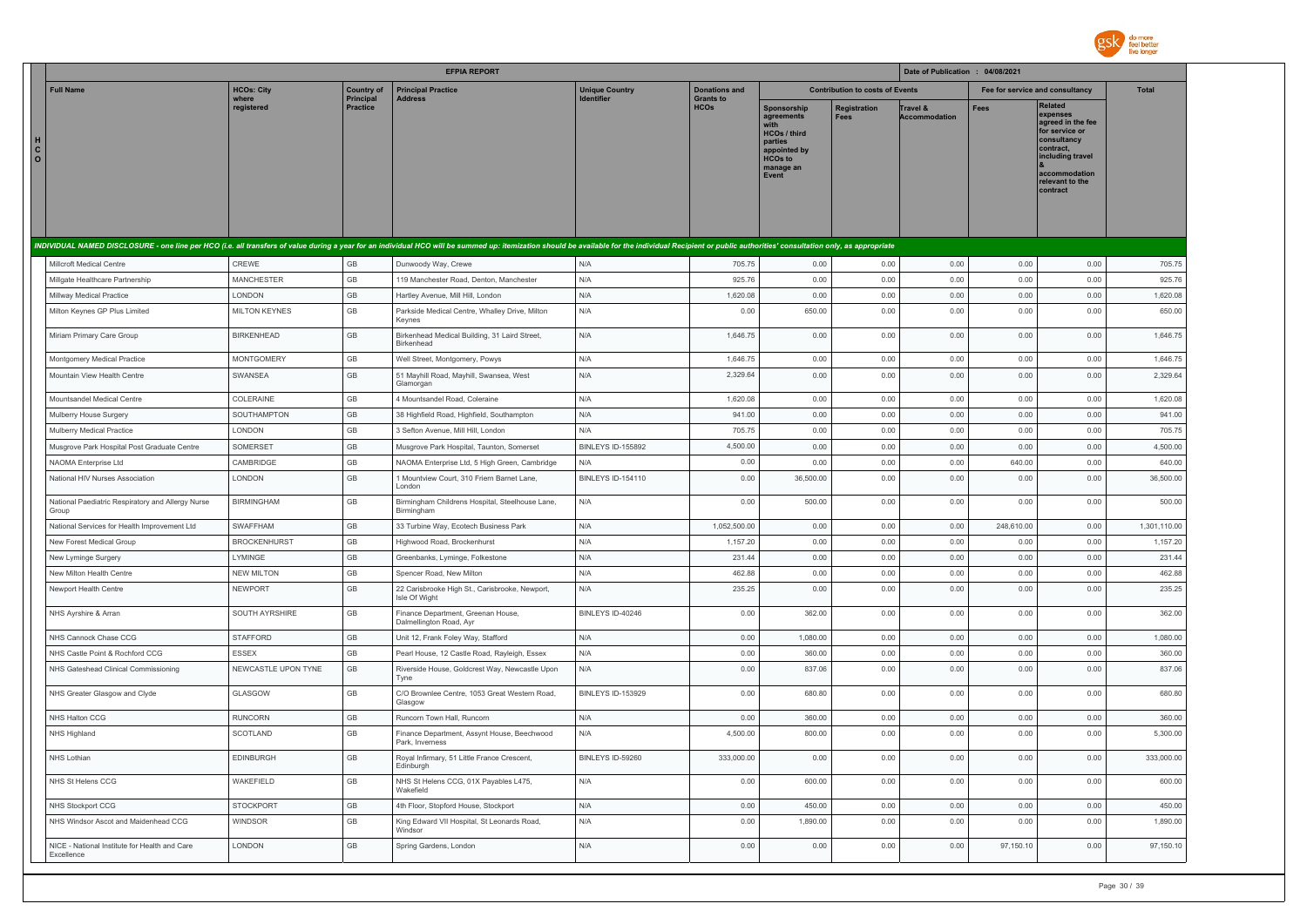

|                              |                                                          |                         |                              | <b>EFPIA REPORT</b>                                                                                                                                                                                                            |                          |                                 |                                                                                                                     |                                        | Date of Publication : 04/08/2021 |                                 |                                                                                                                                                                   |                    |
|------------------------------|----------------------------------------------------------|-------------------------|------------------------------|--------------------------------------------------------------------------------------------------------------------------------------------------------------------------------------------------------------------------------|--------------------------|---------------------------------|---------------------------------------------------------------------------------------------------------------------|----------------------------------------|----------------------------------|---------------------------------|-------------------------------------------------------------------------------------------------------------------------------------------------------------------|--------------------|
|                              | <b>Full Name</b>                                         | <b>HCOs: City</b>       | <b>Country of</b>            | <b>Principal Practice</b><br><b>Address</b>                                                                                                                                                                                    | <b>Unique Country</b>    | <b>Donations and</b>            |                                                                                                                     | <b>Contribution to costs of Events</b> |                                  | Fee for service and consultancy |                                                                                                                                                                   | <b>Total</b>       |
| н<br>$\mathbf{C}$<br>$\circ$ |                                                          | where<br>registered     | Principal<br><b>Practice</b> |                                                                                                                                                                                                                                | Identifier               | <b>Grants to</b><br><b>HCOs</b> | <b>Sponsorship</b><br>agreements<br>HCOs / third<br>parties<br>appointed by<br><b>HCOs to</b><br>manage an<br>Event | <b>Registration</b><br>Fees            | Travel &<br><b>Accommodation</b> | <b>Fees</b>                     | <b>Related</b><br>expenses<br>agreed in the fee<br>for service or<br>consultancy<br>contract.<br>including travel<br>accommodation<br>relevant to the<br>contract |                    |
|                              |                                                          |                         |                              | INDIVIDUAL NAMED DISCLOSURE - one line per HCO (i.e. all transfers of value during a year for an individual HCO will be summed up: itemization should be available for the individual Recipient or public authorities' consult |                          |                                 |                                                                                                                     |                                        |                                  |                                 |                                                                                                                                                                   |                    |
|                              | Nicholl Street Medical Centre                            | SWANSEA                 | GB                           | 33 Nicholl St, Swansea                                                                                                                                                                                                         | N/A                      | 231.44                          | 0.00                                                                                                                | 0.00                                   | 0.00                             | 0.00                            | 0.00                                                                                                                                                              | 231.44             |
|                              | NI GP Federation Support Unit                            | <b>BELFAST</b>          | GB                           | 2nd Floor Forestview, Purdy's Lane, Belfast                                                                                                                                                                                    | N/A                      | 0.00                            | 900.00                                                                                                              | 0.00                                   | 0.00                             | 0.00                            | 0.00                                                                                                                                                              | 900.00             |
|                              | NM Health Innovation                                     | CHORLEY                 | GB                           | Unity Place, Buckshaw Village, Chorley                                                                                                                                                                                         | N/A                      | 0.00                            | 550.00                                                                                                              | 0.00                                   | 0.00                             | 0.00                            | 0.00                                                                                                                                                              | 550.00             |
|                              | Norfolk & Norwich Uni Hospital NHS Trust                 | NORWICH                 | GB                           | Finance Department, Colney Lane, Norwich                                                                                                                                                                                       | N/A                      | 0.00                            | 300.00                                                                                                              | 0.00                                   | 0.00                             | 0.00                            | 0.00                                                                                                                                                              | 300.00             |
|                              | North Down Federation of Family                          | NORTHERN IRELAND        | GB                           | Bangor Health, Newtownards, Bangor, County<br>Down                                                                                                                                                                             | N/A                      | 0.00                            | 500.00                                                                                                              | 0.00                                   | 0.00                             | 0.00                            | 0.00                                                                                                                                                              | 500.00             |
|                              | Northern Devon Healthcare NHS Trust                      | <b>BARNSTAPLE</b>       | GB                           | Munro House, Suite 7, Barnstaple, Devon                                                                                                                                                                                        | BINLEYS ID-119660        | 0.00                            | 450.00                                                                                                              | 0.00                                   | 0.00                             | 0.00                            | 0.00                                                                                                                                                              | 450.00             |
|                              | Northern GP Federation Support Unit                      | <b>BALLYMENA</b>        | GB                           | Unit 30A The Courtyard Galgorm Castle                                                                                                                                                                                          | N/A                      | 0.00                            | 1,000.00                                                                                                            | 0.00                                   | 0.00                             | 0.00                            | 0.00                                                                                                                                                              | 1,000.00           |
|                              | Northern Staffordshire GP Education Forum                | NEWCASTLE-UNDER-LYME    | <b>GB</b>                    | The Village Surgery, 49 High Street, Wolstanton                                                                                                                                                                                | N/A                      | 0.00                            | 170.00                                                                                                              | 0.00                                   | 0.00                             | 0.00                            | 0.00                                                                                                                                                              | 170.00             |
|                              | North of England Thoracic Society                        | <b>NORTH SHIELDS</b>    | GB                           | North Tyneside General Hospital, Rake Lane,<br>North Shields                                                                                                                                                                   | N/A                      | 0.00                            | 500.00                                                                                                              | 0.00                                   | 0.00                             | 0.00                            | 0.00                                                                                                                                                              | 500.00             |
|                              | North Shoebury Surgery                                   | SOUTHEND-ON-SEA         | GB                           | Frobisher Way, Shoeburyness, Southend-On-Sea                                                                                                                                                                                   | N/A                      | 1,874.38                        | 0.00                                                                                                                | 0.00                                   | 0.00                             | 0.00                            | 0.00                                                                                                                                                              | 1,874.38           |
|                              | North Stoke CPS Megs Locality                            | STOKE-ON-TRENT          | GB                           | C/O J Blackburn, Cambridge House Surgery, 124<br>Werrington Rd                                                                                                                                                                 | N/A                      | 0.00                            | 80.00                                                                                                               | 0.00                                   | 0.00                             | 0.00                            | 0.00                                                                                                                                                              | 80.00              |
|                              | Nottingham University Consultants                        | <b>NOTTINGHAM</b>       | $\mathbb{G}\mathbb{B}$       | Triumph Road                                                                                                                                                                                                                   | N/A                      | 0.00                            | 0.00                                                                                                                | 0.00                                   | 0.00                             | 1,620.00                        | 0.00                                                                                                                                                              | 1,620.00           |
|                              | Nottingham University Hospitals                          | NOTTINGHAM              | GB                           | City Hospital Campus, Hucknall Road,<br>Nottingham                                                                                                                                                                             | N/A                      | 85,500.00                       | 0.00                                                                                                                | 0.00                                   | 0.00                             | 0.00                            | 0.00                                                                                                                                                              | 85,500.00          |
|                              | Oakfield Surgery                                         | HENGOED                 | GB                           | Oakfield St, Ystrad Mynach, Hengoed                                                                                                                                                                                            | N/A                      | 462.88                          | 0.00                                                                                                                | 0.00                                   | 0.00                             | 0.00                            | 0.00                                                                                                                                                              | 462.88             |
|                              | Oakleaf Medical Practice                                 | LONDONDERRY             | GB                           | Great James Street Health Centre, 49 Great<br>James St                                                                                                                                                                         | N/A                      | 3,027.77                        | 0.00                                                                                                                | 0.00                                   | 0.00                             | 0.00                            | 0.00                                                                                                                                                              | 3,027.77           |
|                              | Oaks Family Practice Centre                              | COOKSTOWN               | GB                           | 48 Orritor Road, Cookstown                                                                                                                                                                                                     | N/A                      | 1.631.51                        | 0.00                                                                                                                | 0.00                                   | 0.00                             | 0.00                            | 0.00                                                                                                                                                              | 1.631.51           |
|                              | Odiham Health Centre                                     | ODIHAM                  | GB                           | Deer Park View, Odiham, Hook, Hampshire                                                                                                                                                                                        | N/A                      | 235.25                          | 0.00                                                                                                                | 0.00                                   | 0.00                             | 0.00                            | 0.00                                                                                                                                                              | 235.25             |
|                              | Old Bank Surgery                                         | <b>BALLYMENA</b>        | GB                           | 97 Mill Street, Ballymena                                                                                                                                                                                                      | N/A                      | 1,870.57                        | 0.00                                                                                                                | 0.00                                   | 0.00                             | 0.00                            | 0.00                                                                                                                                                              | 1,870.57           |
|                              | Old Fire Station Surgery                                 | SOUTHAMPTON             | GB                           | 68A Portsmouth Road, Woolston, Southampton                                                                                                                                                                                     | N/A                      | 1,882.00                        | 0.00                                                                                                                | 0.00                                   | 0.00                             | 0.00                            | 0.00                                                                                                                                                              | 1,882.00           |
|                              | Oldham Medical Services                                  | OLDHAM                  | GB                           | Langham House, 368 Ashton Road, Oldham                                                                                                                                                                                         | N/A                      | 1,635.32                        | 0.00                                                                                                                | 0.00                                   | 0.00                             | 0.00                            | 0.00                                                                                                                                                              | 1,635.32           |
|                              | Old Station Surgery                                      | <b>ILKESTON</b>         | GB                           | Heanor Road, Ilkeston                                                                                                                                                                                                          | N/A                      | 1,176.25                        | 0.00                                                                                                                | 0.00                                   | 0.00                             | 0.00                            | 0.00                                                                                                                                                              | 1,176.25           |
|                              | Oliver Plunkett Education Centre                         | CHERTSEY                | GB                           | St Peters Hospital, Guildford Road                                                                                                                                                                                             | N/A                      | 0.00                            | 250.00                                                                                                              | 0.00                                   | 0.00                             | 0.00                            | 0.00                                                                                                                                                              | 250.00             |
|                              | Oliver Plunkett Postgraduate Centre                      | <b>CHERTSEY</b>         | GB                           | St Peters Hospital, Guildford Road, Chertsey                                                                                                                                                                                   | <b>BINLEYS ID-154415</b> | 0.00                            | 400.00                                                                                                              | 0.00                                   | 0.00                             | 0.00                            | 0.00                                                                                                                                                              | 400.00             |
|                              | Oral and Dental Research Trust                           | LONDON                  | GB                           | Guys Hospital, Great Maze Pond, London                                                                                                                                                                                         | N/A                      | 30,000.00                       | 0.00                                                                                                                | 0.00                                   | 0.00                             | 0.00                            | 0.00                                                                                                                                                              | 30,000.00          |
|                              | Orchard Surgery<br>Oxford University Hospitals NHS Trust | <b>WIRRAL</b><br>OXFORD | GB<br>GB                     | Village Road, Bromborough<br>John Radcliffe Hospital, Headley Way,<br>Headington, Oxford                                                                                                                                       | N/A<br>BINLEYS ID-30971  | 1.411.50<br>0.00                | 0.00<br>500.00                                                                                                      | 0.00<br>0.00                           | 0.00<br>0.00                     | 0.00<br>0.00                    | 0.00<br>0.00                                                                                                                                                      | 1.411.50<br>500.00 |
|                              | Page Medical Communications Ltd                          | <b>ELY</b>              | GB                           | 2nd Floor Babylon Gallery, Waterside                                                                                                                                                                                           | N/A                      | 0.00                            | 720.00                                                                                                              | 0.00                                   | 0.00                             | 0.00                            | 0.00                                                                                                                                                              | 720.00             |
|                              | Papworth Hospital NHS Trust                              | CAMBRIDGE               | GB                           | Papworth Everard, Cambridge                                                                                                                                                                                                    | BINLEYS ID-32844         | 0.00                            | 0.00                                                                                                                | 0.00                                   | 0.00                             | 23,694.00                       | 0.00                                                                                                                                                              | 23,694.00          |
|                              | Parc Glas Surgery                                        | <b>BODORGAN</b>         | GB                           | Bodorgan, Ynys Mon                                                                                                                                                                                                             | N/A                      | 925.76                          | 0.00                                                                                                                | 0.00                                   | 0.00                             | 0.00                            | 0.00                                                                                                                                                              | 925.76             |
|                              | Park Farm Surgery                                        | <b>FOLKESTONE</b>       | GB                           | 1 Alder Road, Folkestone                                                                                                                                                                                                       | N/A                      | 231.44                          | 0.00                                                                                                                | 0.00                                   | 0.00                             | 0.00                            | 0.00                                                                                                                                                              | 231.44             |
|                              | Parkgate Surgery                                         | <b>DARLINGTON</b>       | GB                           | Parkgate Health Centre, Park Place, Darlington                                                                                                                                                                                 | N/A                      | 2,322.02                        | 0.00                                                                                                                | 0.00                                   | 0.00                             | 0.00                            | 0.00                                                                                                                                                              | 2,322.02           |
|                              | Parkside Family Practice                                 | EASTLEIGH               | GB                           | Eastleigh Health Centre, Newtown Road,<br>Eastleigh                                                                                                                                                                            | N/A                      | 1,411.50                        | 0.00                                                                                                                | 0.00                                   | 0.00                             | 0.00                            | 0.00                                                                                                                                                              | 1,411.50           |
|                              | Park View Medical Centre                                 | <b>NOTTINGHAM</b>       | GB                           | Cranfleet Way, Long Eaton, Nottingham                                                                                                                                                                                          | N/A                      | 941.00                          | 0.00                                                                                                                | 0.00                                   | 0.00                             | 0.00                            | 0.00                                                                                                                                                              | 941.00             |
|                              | Parkview Surgery                                         | DUNGANNON               | GB                           | South Tyrone Hospital, Carland Road,<br>Dungannon                                                                                                                                                                              | N/A                      | 1,620.08                        | 0.00                                                                                                                | 0.00                                   | 0.00                             | 0.00                            | 0.00                                                                                                                                                              | 1,620.08           |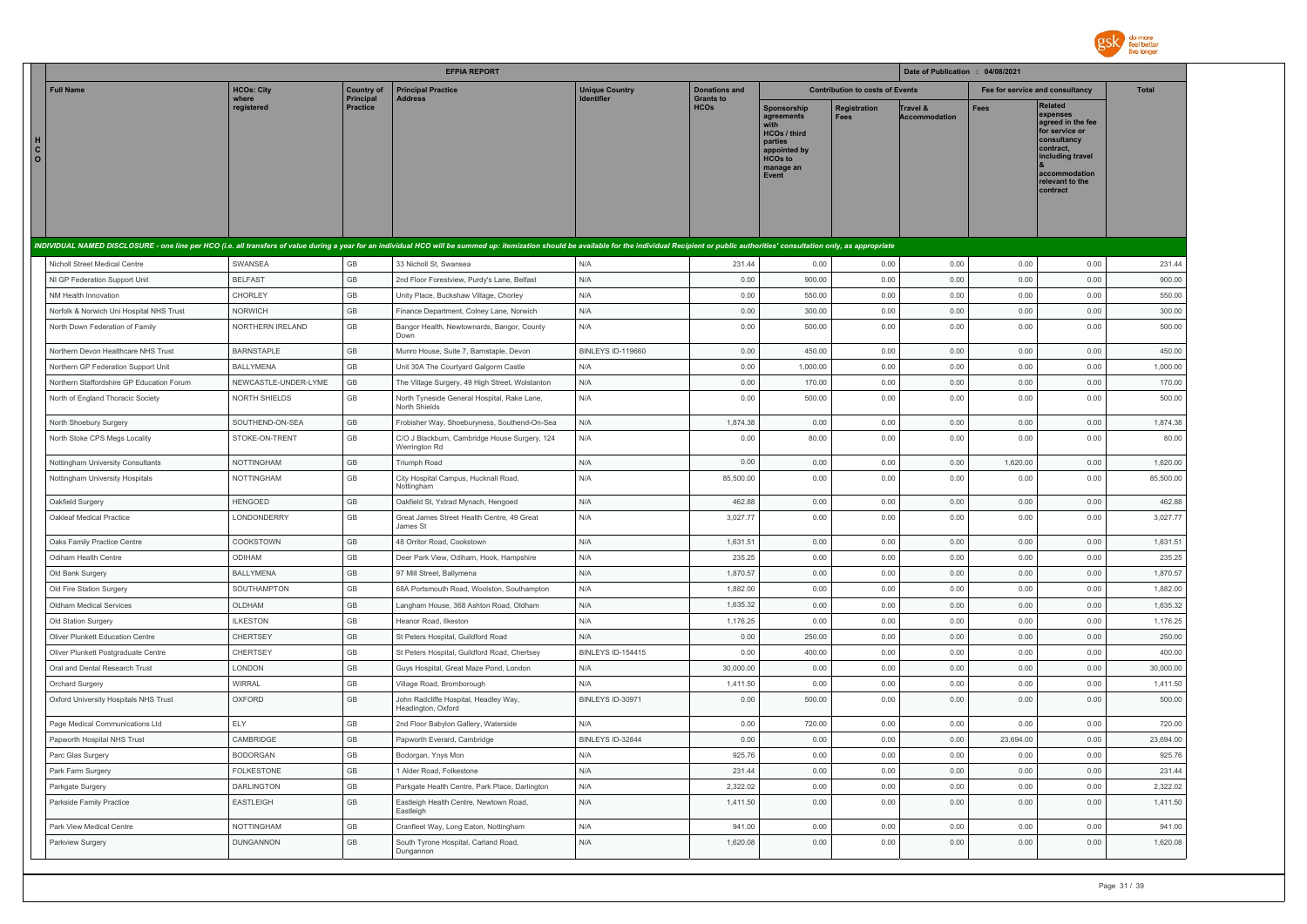

|                              |                                                              |                     |                              | <b>EFPIA REPORT</b>                                                                                                                                                                                                            |                       |                                 |                                                                                                                             |                                        | Date of Publication : 04/08/2021 |                                 |                                                                                                                                                                   |              |
|------------------------------|--------------------------------------------------------------|---------------------|------------------------------|--------------------------------------------------------------------------------------------------------------------------------------------------------------------------------------------------------------------------------|-----------------------|---------------------------------|-----------------------------------------------------------------------------------------------------------------------------|----------------------------------------|----------------------------------|---------------------------------|-------------------------------------------------------------------------------------------------------------------------------------------------------------------|--------------|
|                              | <b>Full Name</b>                                             | <b>HCOs: City</b>   | <b>Country of</b>            | <b>Principal Practice</b>                                                                                                                                                                                                      | <b>Unique Country</b> | <b>Donations and</b>            |                                                                                                                             | <b>Contribution to costs of Events</b> |                                  | Fee for service and consultancy |                                                                                                                                                                   | <b>Total</b> |
| н<br>$\mathbf{C}$<br>$\circ$ |                                                              | where<br>registered | <b>Principal</b><br>Practice | <b>Address</b>                                                                                                                                                                                                                 | Identifier            | <b>Grants to</b><br><b>HCOs</b> | Sponsorship<br>agreements<br>with<br><b>HCOs / third</b><br>parties<br>appointed by<br><b>HCOs to</b><br>manage an<br>Event | <b>Registration</b><br>Fees            | Travel &<br><b>Accommodation</b> | <b>Fees</b>                     | <b>Related</b><br>expenses<br>agreed in the fee<br>for service or<br>consultancy<br>contract,<br>including travel<br>accommodation<br>relevant to the<br>contract |              |
|                              |                                                              |                     |                              | INDIVIDUAL NAMED DISCLOSURE - one line per HCO (i.e. all transfers of value during a year for an individual HCO will be summed up: itemization should be available for the individual Recipient or public authorities' consult |                       |                                 |                                                                                                                             |                                        |                                  |                                 |                                                                                                                                                                   |              |
|                              | Parkview Surgery                                             | EDGWARE             | GB                           | 36 Cressingham Road, Edgware                                                                                                                                                                                                   | N/A                   | 1,157.20                        | 0.00                                                                                                                        | 0.00                                   | 0.00                             | 0.00                            | 0.00                                                                                                                                                              | 1,157.20     |
|                              | PCM Healthcare                                               | LONDON              | GB                           | PCM Healthcare 140 London Wall London                                                                                                                                                                                          | N/A                   | 73,000.00                       | 0.00                                                                                                                        | 0.00                                   | 0.00                             | 0.00                            | 0.00                                                                                                                                                              | 73,000.00    |
|                              | PCRS-UK                                                      | SUTTON COLDFIELD    | GB                           | Unit 2, Warwick House, Sutton Coldfield, West<br>Midlands                                                                                                                                                                      | N/A                   | 0.00                            | 119.72                                                                                                                      | 0.00                                   | 0.00                             | 0.00                            | 0.00                                                                                                                                                              | 119.72       |
|                              | Peer Voice                                                   | LONDON              | GB                           | 30 Great Pulteney St, 4th Floor, London                                                                                                                                                                                        | N/A                   | 359,228.90                      | 0.00                                                                                                                        | 0.00                                   | 0.00                             | 0.00                            | 0.00                                                                                                                                                              | 359,228.90   |
|                              | Pencester Surgery                                            | <b>DOVER</b>        | GB                           | 10/12 Pencester Road, Dover                                                                                                                                                                                                    | N/A                   | 231.44                          | 0.00                                                                                                                        | 0.00                                   | 0.00                             | 0.00                            | 0.00                                                                                                                                                              | 231.44       |
|                              | Pennine GP Alliance                                          | <b>HALIFAX</b>      | GB                           | Spring Hall Medical Centre, 173C Spring Hall<br>Lane, Halifax                                                                                                                                                                  | N/A                   | 0.00                            | 400.00                                                                                                                      | 0.00                                   | 0.00                             | 0.00                            | 0.00                                                                                                                                                              | 400.00       |
|                              | Pen-Y-Bont Health Limited                                    | <b>BRIDGEND</b>     | $\mathbb{G}\mathbb{B}$       | The Medical Centre Heol-Yr-Onnen, Pencoed,<br>Bridgend                                                                                                                                                                         | N/A                   | 0.00                            | 400.00                                                                                                                      | 0.00                                   | 0.00                             | 0.00                            | 0.00                                                                                                                                                              | 400.00       |
|                              | PGEC EAST SURREY HOSPITAL                                    | REDHILL             | $\mathbb{G}\mathbb{B}$       | CANADA AVENUE, REDHILL                                                                                                                                                                                                         | N/A                   | 0.00                            | 180.00                                                                                                                      | 0.00                                   | 0.00                             | 0.00                            | 0.00                                                                                                                                                              | 180.00       |
|                              | PHGH Doctors                                                 | LONDON              | GB                           | Temple Fortune Health Ctr, 23 Temple Fortune Ln                                                                                                                                                                                | N/A                   | 231.44                          | 0.00                                                                                                                        | 0.00                                   | 0.00                             | 0.00                            | 0.00                                                                                                                                                              | 231.44       |
|                              | PHUSE Ltd                                                    | KENT                | GB                           | PHUSE Ltd Kent Innovation Ctr Thanet Reach<br><b>Business Pk Kent</b>                                                                                                                                                          | N/A                   | 1,344.52                        | 0.00                                                                                                                        | 0.00                                   | 0.00                             | 0.00                            | 0.00                                                                                                                                                              | 1,344.52     |
|                              | Plas Ffynnon Medical Centre                                  | OSWESTRY            | GB                           | Middleton Road, Oswestry                                                                                                                                                                                                       | N/A                   | 694.32                          | 0.00                                                                                                                        | 0.00                                   | 0.00                             | 0.00                            | 0.00                                                                                                                                                              | 694.32       |
|                              | Plymouth Hospital NHS Trust                                  | PLYMOUTH            | GB                           | Derriford Hospital, Derriford Road, Plymouth                                                                                                                                                                                   | BINLEYS ID-41323      | 0.00                            | 150.00                                                                                                                      | 0.00                                   | 0.00                             | 0.00                            | 0.00                                                                                                                                                              | 150.00       |
|                              | PLYMOUTH UNIVERSITY                                          | PLYMOUTH            | GB                           | New Cooperage Building, Plymouth                                                                                                                                                                                               | N/A                   | 48,014.82                       | 0.00                                                                                                                        | 0.00                                   | 0.00                             | 0.00                            | 0.00                                                                                                                                                              | 48,014.82    |
|                              | Point Six Training Ltd                                       | <b>DUDLEY</b>       | $\mathbb{G}\mathbb{B}$       | The Homestead Smestow, Swindon, Dudley                                                                                                                                                                                         | N/A                   | 0.00                            | 1,100.00                                                                                                                    | 0.00                                   | 0.00                             | 0.00                            | 0.00                                                                                                                                                              | 1,100.00     |
|                              | Portcullis Surgery                                           | LUDLOW              | GB                           | Portcullis Lane, Ludlow                                                                                                                                                                                                        | N/A                   | 2,102.01                        | 0.00                                                                                                                        | 0.00                                   | 0.00                             | 0.00                            | 0.00                                                                                                                                                              | 2,102.01     |
|                              | Portsmouth Hospitals NHS Trust (Queen<br>Alexandra Hospital) | PORTSMOUTH          | GB                           | Southwick Hill Road, Cosham, Portsmouth                                                                                                                                                                                        | N/A                   | 0.00                            | 150.00                                                                                                                      | 0.00                                   | 0.00                             | 0.00                            | 0.00                                                                                                                                                              | 150.00       |
|                              | Powys Teaching Health Board                                  | <b>BRECON</b>       | $\mathbb{G}\mathbb{B}$       | Bronllys Hospital, Bronllys, Brecon                                                                                                                                                                                            | BINLEYS ID-41342      | 0.00                            | 400.00                                                                                                                      | 0.00                                   | 0.00                             | 0.00                            | 0.00                                                                                                                                                              | 400.00       |
|                              | Prescribing Decision Support Ltd                             | <b>KEELE</b>        | GB                           | School of Pharmacy, Keele University, Keele                                                                                                                                                                                    | N/A                   | 0.00                            | 0.00                                                                                                                        | 0.00                                   | 0.00                             | 21,000.00                       | 0.00                                                                                                                                                              | 21,000.00    |
|                              | Primary Care Development Centre                              | NOTTINGHAMSHIRE     | GB                           | NBV Enterprise Centre, 6 David Lane, Nottingham                                                                                                                                                                                | N/A                   | 0.00                            | 1,020.00                                                                                                                    | 0.00                                   | 0.00                             | 0.00                            | 0.00                                                                                                                                                              | 1,020.00     |
|                              | Primary Care Doncaster Limited                               | DONCASTER           | GB                           | Cavendish Court, Devonshire House South<br>Parade, Doncaster                                                                                                                                                                   | N/A                   | 0.00                            | 1,000.00                                                                                                                    | 0.00                                   | 0.00                             | 0.00                            | 0.00                                                                                                                                                              | 1,000.00     |
|                              | Primary Care Education                                       | PORTSMOUTH          | GB                           | Goddard Centre, St James Hospital, Locksway<br>Road, Portsmouth                                                                                                                                                                | N/A                   | 0.00                            | 100.00                                                                                                                      | 0.00                                   | 0.00                             | 0.00                            | 0.00                                                                                                                                                              | 100.00       |
|                              | Primary Care Lincolnshire Medical Servic                     | LINCOLNSHIRE        | $\mathbb{G}\mathbb{B}$       | The Surgery, Lincolnshire                                                                                                                                                                                                      | N/A                   | 0.00                            | 390.00                                                                                                                      | 0.00                                   | 0.00                             | 0.00                            | 0.00                                                                                                                                                              | 390.00       |
|                              | Primary Care Pharmacists' Association                        | <b>WOKING</b>       | GB                           | Send Hill, Woking                                                                                                                                                                                                              | BINLEYS ID-149106     | 0.00                            | 41,088.00                                                                                                                   | 0.00                                   | 0.00                             | 0.00                            | 0.00                                                                                                                                                              | 41,088.00    |
|                              | Primary Care Respiratory Society UK                          | <b>SOLIHULL</b>     | GB                           | Miria House, 1683b High Street, Knowle, Solihull                                                                                                                                                                               | BINLEYS ID-159437     | 35,000.00                       | 29,400.00                                                                                                                   | 0.00                                   | 0.00                             | 3,000.00                        | 0.00                                                                                                                                                              | 67,400.00    |
|                              | Primary Care Wirral Ltd                                      | <b>BROMBOROUGH</b>  | GB                           | The Orchard Surgery, Bromborough Village Road                                                                                                                                                                                  | N/A                   | 21,000.00                       | 0.00                                                                                                                        | 0.00                                   | 0.00                             | 0.00                            | 0.00                                                                                                                                                              | 21,000.00    |
|                              | Primary Integrated Community Services Ltd                    | NOTTINGHAM          | GB                           | Unit H4, Ash Tree Court, Mellors Way,<br>Nottingham                                                                                                                                                                            | N/A                   | 0.00                            | 0.00                                                                                                                        | 0.00                                   | 0.00                             | 200.00                          | 0.00                                                                                                                                                              | 200.00       |
|                              | Priory Medical Group                                         | <b>YORK</b>         | $\mathbb{G}\mathbb{B}$       | Priory Medical Centre, Cornlands Road, Acomb,<br>York                                                                                                                                                                          | N/A                   | 5,175.50                        | 0.00                                                                                                                        | 0.00                                   | 0.00                             | 0.00                            | 0.00                                                                                                                                                              | 5,175.50     |
|                              | Priory View Medical Centre                                   | LEEDS               | GB                           | 2A Green Lane, Leeds                                                                                                                                                                                                           | N/A                   | 1,388.64                        | 0.00                                                                                                                        | 0.00                                   | 0.00                             | 0.00                            | 0.00                                                                                                                                                              | 1,388.64     |
|                              | P&S Medical Education LTD                                    | NEWCASTLE           | GB                           | Woodstock Way, The Quadrus Centre, Tyne and<br>Wear                                                                                                                                                                            | N/A                   | 0.00                            | 476.00                                                                                                                      | 0.00                                   | 0.00                             | 0.00                            | 0.00                                                                                                                                                              | 476.00       |
|                              | Public Health England                                        | SALISBURY           | GB                           | Manor Farm Road, Porton Down, Salisbury                                                                                                                                                                                        | N/A                   | 0.00                            | 900.00                                                                                                                      | 0.00                                   | 0.00                             | 0.00                            | 0.00                                                                                                                                                              | 900.00       |
|                              | Pulmonary Vascular Research Inst.                            | <b>KENT</b>         | GB                           | 33 St George's Place, Old Dover Road,<br>Canterbury                                                                                                                                                                            | N/A                   | 55,000.00                       | 0.00                                                                                                                        | 0.00                                   | 0.00                             | 0.00                            | 0.00                                                                                                                                                              | 55,000.00    |
|                              | Quayside Medical Practice                                    | LONDONDERRY         | GB                           | Quayside Medical Practice, 82-84 Strand Road                                                                                                                                                                                   | N/A                   | 1,172.44                        | 0.00                                                                                                                        | 0.00                                   | 0.00                             | 0.00                            | 0.00                                                                                                                                                              | 1,172.44     |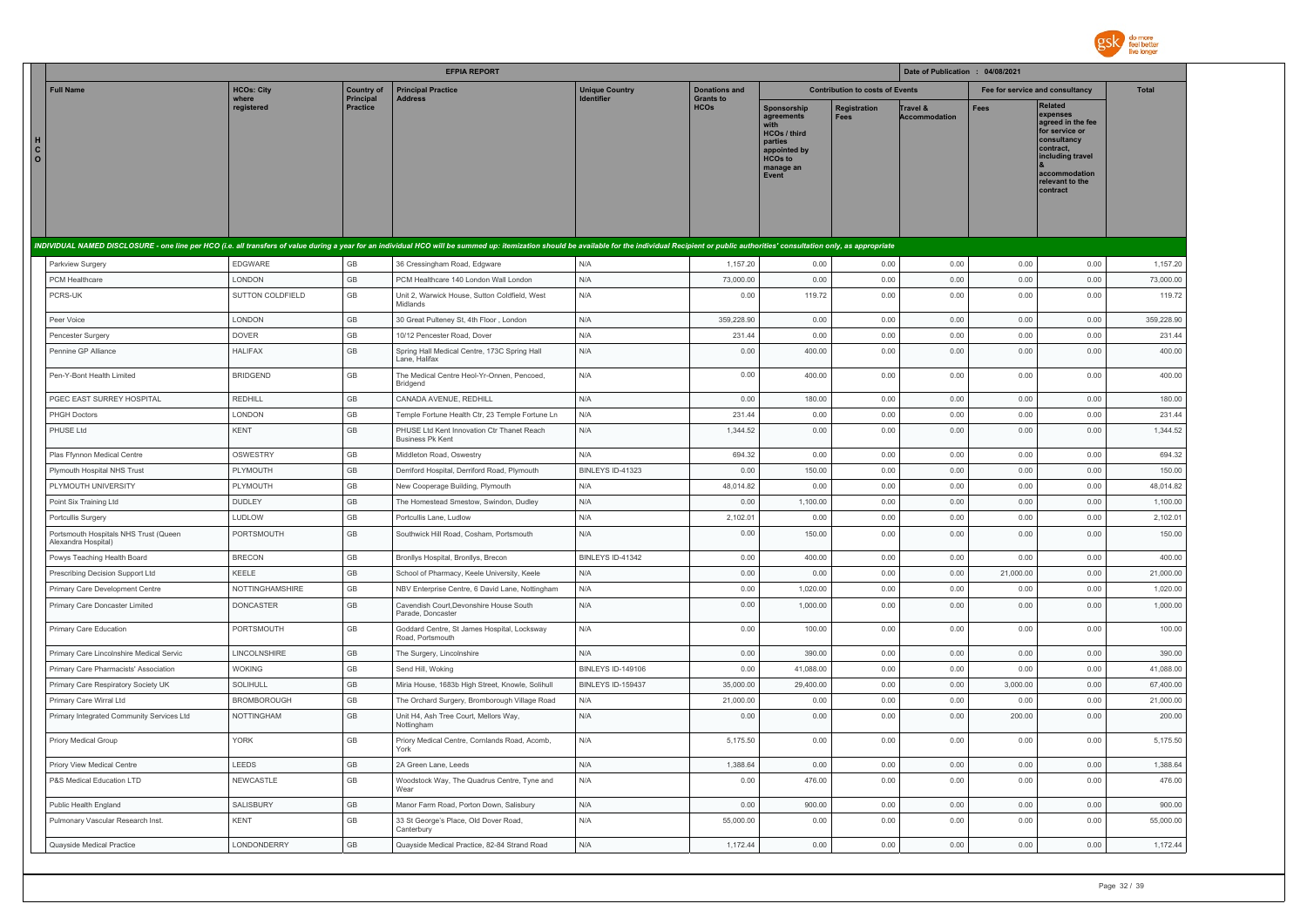

|                                                                                                                                                                                                                                |                     |                                     | <b>EFPIA REPORT</b>                                            |                          |                                 |                                                                                                                            |                                        | Date of Publication : 04/08/2021 |          |                                                                                                                                                                   |              |
|--------------------------------------------------------------------------------------------------------------------------------------------------------------------------------------------------------------------------------|---------------------|-------------------------------------|----------------------------------------------------------------|--------------------------|---------------------------------|----------------------------------------------------------------------------------------------------------------------------|----------------------------------------|----------------------------------|----------|-------------------------------------------------------------------------------------------------------------------------------------------------------------------|--------------|
| <b>Full Name</b>                                                                                                                                                                                                               | <b>HCOs: City</b>   | <b>Country of</b>                   | <b>Principal Practice</b>                                      | <b>Unique Country</b>    | <b>Donations and</b>            |                                                                                                                            | <b>Contribution to costs of Events</b> |                                  |          | Fee for service and consultancy                                                                                                                                   | <b>Total</b> |
| H.<br>$\mathbf{c}$<br>$\circ$                                                                                                                                                                                                  | where<br>registered | <b>Principal</b><br><b>Practice</b> | <b>Address</b>                                                 |                          | <b>Grants to</b><br><b>HCOs</b> | <b>Sponsorship</b><br>agreements<br><b>HCOs / third</b><br>parties<br>appointed by<br><b>HCOs to</b><br>manage an<br>Event | <b>Registration</b><br>Fees            | Travel &<br><b>Accommodation</b> | Fees     | <b>Related</b><br>expenses<br>agreed in the fee<br>for service or<br>consultancy<br>contract.<br>including travel<br>accommodation<br>relevant to the<br>contract |              |
| INDIVIDUAL NAMED DISCLOSURE - one line per HCO (i.e. all transfers of value during a year for an individual HCO will be summed up: itemization should be available for the individual Recipient or public authorities' consult |                     |                                     |                                                                |                          |                                 |                                                                                                                            |                                        |                                  |          |                                                                                                                                                                   |              |
| Quayside Medical Practice                                                                                                                                                                                                      | <b>MANCHESTER</b>   | GB                                  | Failsworth District Ctr, Ashton Rd West,                       | N/A                      | 1,388.64                        | 0.00                                                                                                                       | 0.00                                   | 0.00                             | 0.00     | 0.00                                                                                                                                                              | 1,388.64     |
|                                                                                                                                                                                                                                |                     |                                     | Failsworth                                                     |                          |                                 |                                                                                                                            |                                        |                                  |          |                                                                                                                                                                   |              |
| Queens Park Medical Centre                                                                                                                                                                                                     | STOCKTON-ON-TEES    | GB                                  | Farrer Street, Stockton-on-Tees                                | N/A                      | 3,240.16                        | 0.00                                                                                                                       | 0.00                                   | 0.00                             | 0.00     | 0.00                                                                                                                                                              | 3,240.16     |
| Queensway Surgery                                                                                                                                                                                                              | SOUTHEND-ON-SEA     | GB                                  | 75 Queensway, Southend-on-Sea                                  | N/A                      | 694.32                          | 0.00                                                                                                                       | 0.00                                   | 0.00                             | 0.00     | 0.00                                                                                                                                                              | 694.32       |
| Rahman Practice                                                                                                                                                                                                                | CANVEY ISLAND       | GB                                  | 391 Long Road, Canvey Island                                   | N/A                      | 235.25                          | 0.00                                                                                                                       | 0.00                                   | 0.00                             | 0.00     | 0.00                                                                                                                                                              | 235.25       |
| Rai Medical Centre                                                                                                                                                                                                             | <b>GRIMSBY</b>      | GB                                  | 307 Laceby Road, Grimsby                                       | N/A                      | 2,587.75                        | 0.00                                                                                                                       | 0.00                                   | 0.00                             | 0.00     | 0.00                                                                                                                                                              | 2.587.75     |
| Ramsay Health Care UK Operations Ltd                                                                                                                                                                                           | <b>BEDFORDSHIRE</b> | <b>GB</b>                           | 1 Hassett Street, Bedford, Bedfordshire                        | N/A                      | 0.00                            | 200.00                                                                                                                     | 0.00                                   | 0.00                             | 0.00     | 0.00                                                                                                                                                              | 200.00       |
| Raymond Road Surgery                                                                                                                                                                                                           | SOUTHAMPTON         | GB                                  | 34 Raymond Road, Upper Shirley, Southampton                    | N/A                      | 705.75                          | 0.00                                                                                                                       | 0.00                                   | 0.00                             | 0.00     | 0.00                                                                                                                                                              | 705.75       |
| Readesmoor Medical Group Practice                                                                                                                                                                                              | CONGLETON           | GB                                  | 29-31 West Street, Congleton                                   | N/A                      | 1,882.00                        | 0.00                                                                                                                       | 0.00                                   | 0.00                             | 0.00     | 0.00                                                                                                                                                              | 1,882.00     |
| Red & Green Practice                                                                                                                                                                                                           | SOUTHAMPTON         | GB                                  | Waterside Health Centre, Beaulieu Road, Hythe,<br>Southampton  | N/A                      | 1,157.20                        | 0.00                                                                                                                       | 0.00                                   | 0.00                             | 0.00     | 0.00                                                                                                                                                              | 1,157.20     |
| Renaissance Events Ltd                                                                                                                                                                                                         | <b>NORFOLK</b>      | GB                                  | 7 Greylag Close, Salhouse                                      | N/A                      | 0.00                            | 414.00                                                                                                                     | 0.00                                   | 0.00                             | 0.00     | 0.00                                                                                                                                                              | 414.00       |
| Respiratory Care Solutions Ltd                                                                                                                                                                                                 | LEEDS               | GB                                  | 30 Westgate Point, Westgate, Leeds                             | N/A                      | 0.00                            | 500.00                                                                                                                     | 0.00                                   | 0.00                             | 0.00     | 0.00                                                                                                                                                              | 500.00       |
| Respiratory Innovation Wales                                                                                                                                                                                                   | LLANELLI            | GB                                  | Respiratory Innovation Wales The Beacon, Heol<br>Aur, Llanelli | N/A                      | 41,815.60                       | 0.00                                                                                                                       | 0.00                                   | 0.00                             | 2,300.40 | 0.00                                                                                                                                                              | 44,116.00    |
| Respiricare Ltd                                                                                                                                                                                                                | SITTINGBOURNE       | GB                                  | 4 Curlew Avenue, Lower Halstow, Sittingbourne,<br>Kent         | N/A                      | 0.00                            | 1,360.00                                                                                                                   | 0.00                                   | 0.00                             | 840.00   | 0.00                                                                                                                                                              | 2,200.00     |
| Ringwood Medical Centre                                                                                                                                                                                                        | <b>RINGWOOD</b>     | GB                                  | The Close, Ringwood                                            | N/A                      | 3.486.84                        | 0.00                                                                                                                       | 0.00                                   | 0.00                             | 0.00     | 0.00                                                                                                                                                              | 3,486.84     |
| River Brook Medical Centre                                                                                                                                                                                                     | <b>BIRMINGHAM</b>   | GB                                  | 3 River Brook Drive, Stirchley, Birmingham                     | N/A                      | 470.50                          | 0.00                                                                                                                       | 0.00                                   | 0.00                             | 0.00     | 0.00                                                                                                                                                              | 470.50       |
| <b>Riverfront Medical</b>                                                                                                                                                                                                      | LONDONDERRY         | GB                                  | Waterside Health Centre, 121-147 Spencer Road                  | N/A                      | 2,090.58                        | 0.00                                                                                                                       | 0.00                                   | 0.00                             | 0.00     | 0.00                                                                                                                                                              | 2,090.58     |
| Rosemary Surgery                                                                                                                                                                                                               | LONDON              | GB                                  | 2 Rosemary Avenue, Finchley, London                            | N/A                      | 462.88                          | 0.00                                                                                                                       | 0.00                                   | 0.00                             | 0.00     | 0.00                                                                                                                                                              | 462.88       |
| Rossair Family Practice                                                                                                                                                                                                        | LIMAVADY            | GB                                  | 2 Rossair Road, Limavady                                       | N/A                      | 1,388.64                        | 0.00                                                                                                                       | 0.00                                   | 0.00                             | 0.00     | 0.00                                                                                                                                                              | 1,388.64     |
| Rotherham Respiratory                                                                                                                                                                                                          | ROTHERHAM           | GB                                  | Badsley Moor Lane, Rotherham                                   | N/A                      | 0.00                            | 636.00                                                                                                                     | 0.00                                   | 0.00                             | 0.00     | 0.00                                                                                                                                                              | 636.00       |
| Royal Brompton and Harefield NHS Foundation                                                                                                                                                                                    | LONDON              | GB                                  | Sydney Street, London                                          | N/A                      | 31,500.00                       | 0.00                                                                                                                       | 0.00                                   | 0.00                             | 0.00     | 0.00                                                                                                                                                              | 31,500.00    |
| Royal College of General Practioners East<br>Scotland                                                                                                                                                                          | <b>DUNDEE</b>       | GB                                  | Mackenzie Building, Kirsty Semple Way, Dundee                  | <b>BINLEYS ID-163022</b> | 0.00                            | 720.00                                                                                                                     | 0.00                                   | 0.00                             | 0.00     | 0.00                                                                                                                                                              | 720.00       |
| Royal College of Physicians                                                                                                                                                                                                    | LONDON              | GB                                  | 11 St Andrews Place, London                                    | N/A                      | 25,000.00                       | 576.00                                                                                                                     | 0.00                                   | 0.00                             | 0.00     | 0.00                                                                                                                                                              | 25,576.00    |
| Royal College of Physicians of Edinburgh                                                                                                                                                                                       | EDINBURGH           | GB                                  | 9 Queen Street, Edinburgh                                      | BINLEYS ID-63099         | 0.00                            | 1,000.00                                                                                                                   | 0.00                                   | 0.00                             | 0.00     | 0.00                                                                                                                                                              | 1,000.00     |
| Royal Devon & Exeter NHS Trust                                                                                                                                                                                                 | <b>EXETER</b>       | GB                                  | Barrack Road, Exeter                                           | N/A                      | 49,500.00                       | 0.00                                                                                                                       | 0.00                                   | 0.00                             | 0.00     | 0.00                                                                                                                                                              | 49,500.00    |
| Royal Marsden NHS Trust                                                                                                                                                                                                        | LONDON              | GB                                  | Royal Marsden NHS Trust, Finance, Fulham<br>Road               | N/A                      | 60,080.00                       | 0.00                                                                                                                       | 0.00                                   | 0.00                             | 0.00     | 0.00                                                                                                                                                              | 60,080.00    |
| Royal Pharmaceutical Society of Great Britain                                                                                                                                                                                  | LONDON              | GB                                  | 66-68 Fast Smithfield, London                                  | N/A                      | 0.00                            | 200.00                                                                                                                     | 0.00                                   | 0.00                             | 0.00     | 0.00                                                                                                                                                              | 200.00       |
| Royal Preston Hospital                                                                                                                                                                                                         | PRESTON             | GB                                  | Rosemere Cancer Centre, Sharoe Green Lane<br>North             | N/A                      | 18,000.00                       | 0.00                                                                                                                       | 0.00                                   | 0.00                             | 0.00     | 0.00                                                                                                                                                              | 18,000.00    |
| Royal Primary Care - South East                                                                                                                                                                                                | CHESTERFIELD        | GB                                  | Grangewood Family Health Centre, Stubbing Rd                   | N/A                      | 5,881.25                        | 0.00                                                                                                                       | 0.00                                   | 0.00                             | 0.00     | 0.00                                                                                                                                                              | 5,881.25     |
| Roval Society of Medicine                                                                                                                                                                                                      | LONDON              | GB                                  | 1 Wimpole Street, London                                       | BINLEYS ID-63118         | 0.00                            | 18,000.00                                                                                                                  | 0.00                                   | 0.00                             | 0.00     | 0.00                                                                                                                                                              | 18,000.00    |
| Royal Surrey County Hospital NHSFT                                                                                                                                                                                             | <b>GUILDFORD</b>    | GB                                  | Department of Primary Care, Egerton Road,<br>Guildford         | BINLEYS ID-41455         | 0.00                            | 250.00                                                                                                                     | 0.00                                   | 0.00                             | 0.00     | 0.00                                                                                                                                                              | 250.00       |
| Royal Surrey County Hospital NHS Trust                                                                                                                                                                                         | <b>GUILDFORD</b>    | $\mathbb{G}\mathbb{B}$              | Education Centre, Egerton Road, Guildford,<br>Surrev           | 1-1E64I-558              | 252,000.00                      | 0.00                                                                                                                       | 0.00                                   | 0.00                             | 0.00     | 0.00                                                                                                                                                              | 252,000.00   |
| Royal Sussex County Hospital                                                                                                                                                                                                   | <b>BRIGHTON</b>     | GB                                  | Eastern Road, Brighton                                         | N/A                      | 13,500.00                       | 0.00                                                                                                                       | 0.00                                   | 0.00                             | 0.00     | 0.00                                                                                                                                                              | 13,500.00    |
| Royton Medical Centre                                                                                                                                                                                                          | <b>ROYTON</b>       | GB                                  | Market Street, Royton                                          | N/A                      | 1,176.25                        | 0.00                                                                                                                       | 0.00                                   | 0.00                             | 0.00     | 0.00                                                                                                                                                              | 1,176.25     |
| Ryalls Park Medical Centre                                                                                                                                                                                                     | <b>YEOVIL</b>       | GB                                  | Marsh Lane, Yeovil                                             | N/A                      | 1,176.25                        | 0.00                                                                                                                       | 0.00                                   | 0.00                             | 0.00     | 0.00                                                                                                                                                              | 1,176.25     |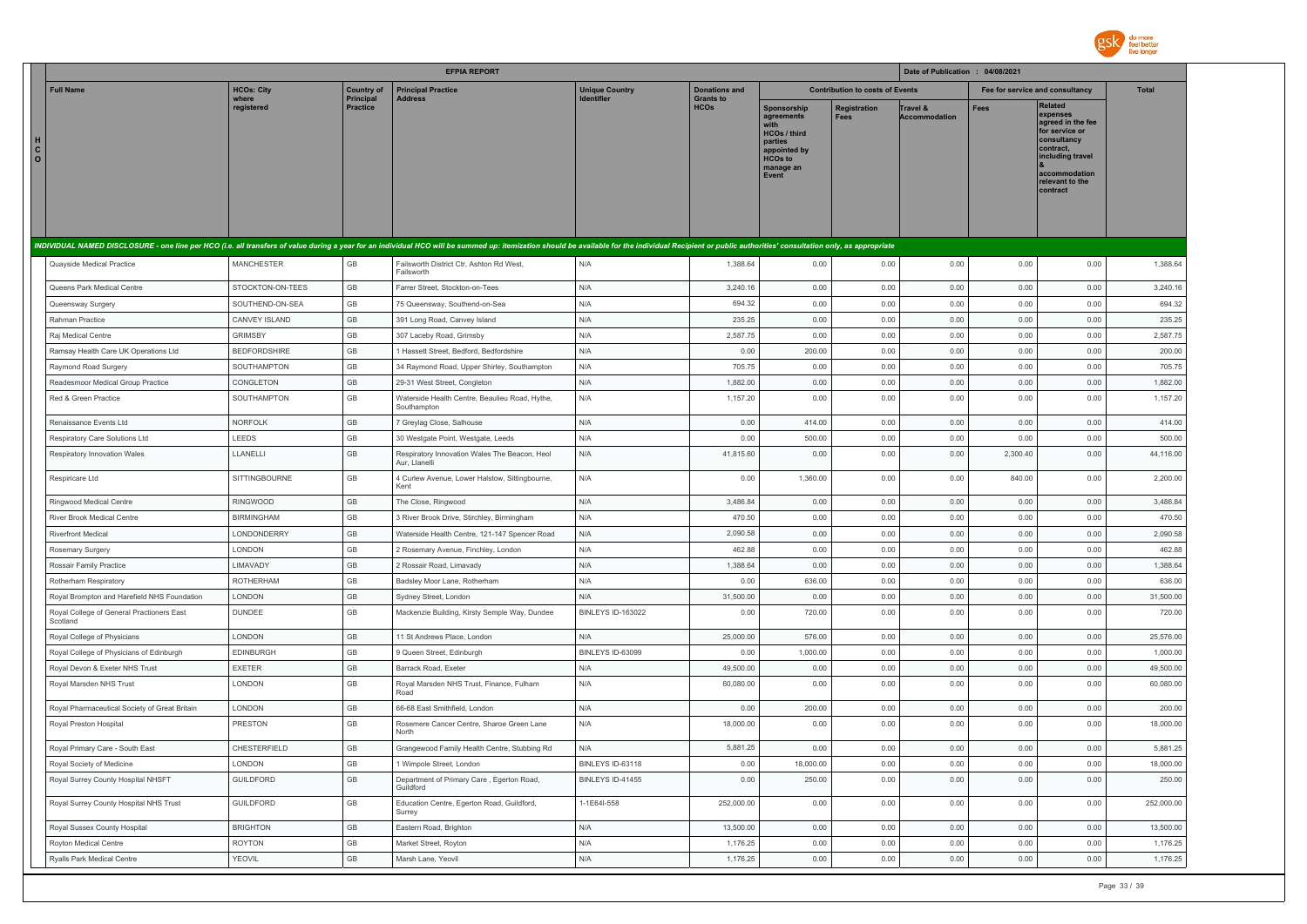

|                              |                                                                         |                                    |                                     | <b>EFPIA REPORT</b>                                                                                                                                                                                                            |                          |                                 |                                                                                                              |                                        | Date of Publication : 04/08/2021 |                                 |                                                                                                                                                                   |              |
|------------------------------|-------------------------------------------------------------------------|------------------------------------|-------------------------------------|--------------------------------------------------------------------------------------------------------------------------------------------------------------------------------------------------------------------------------|--------------------------|---------------------------------|--------------------------------------------------------------------------------------------------------------|----------------------------------------|----------------------------------|---------------------------------|-------------------------------------------------------------------------------------------------------------------------------------------------------------------|--------------|
|                              | <b>Full Name</b>                                                        | <b>HCOs: City</b>                  | <b>Country of</b>                   | <b>Principal Practice</b>                                                                                                                                                                                                      | <b>Unique Country</b>    | <b>Donations and</b>            |                                                                                                              | <b>Contribution to costs of Events</b> |                                  | Fee for service and consultancy |                                                                                                                                                                   | <b>Total</b> |
| н<br>$\mathbf{C}$<br>$\circ$ |                                                                         | where<br>registered                | <b>Principal</b><br><b>Practice</b> | <b>Address</b>                                                                                                                                                                                                                 | Identifier               | <b>Grants to</b><br><b>HCOs</b> | Sponsorship<br>agreements<br>HCOs / third<br>parties<br>appointed by<br><b>HCOs to</b><br>manage an<br>Event | <b>Registration</b><br><b>Fees</b>     | Travel &<br><b>Accommodation</b> | <b>Fees</b>                     | <b>Related</b><br>expenses<br>agreed in the fee<br>for service or<br>consultancy<br>contract.<br>including travel<br>accommodation<br>relevant to the<br>contract |              |
|                              |                                                                         |                                    |                                     | INDIVIDUAL NAMED DISCLOSURE - one line per HCO (i.e. all transfers of value during a year for an individual HCO will be summed up: itemization should be available for the individual Recipient or public authorities' consult |                          |                                 |                                                                                                              |                                        |                                  |                                 |                                                                                                                                                                   |              |
|                              | Safecare Network Limited                                                | <b>SCUNTHORPE</b>                  | GB                                  | 275 Ashby Road, Scunthorpe                                                                                                                                                                                                     | N/A                      | 0.00                            | 250.00                                                                                                       | 0.00                                   | 0.00                             | 0.00                            | 0.00                                                                                                                                                              | 250.00       |
|                              | Sandgate Road Surgery                                                   | <b>FOLKESTONE</b>                  | GB                                  | 180 Sandgate Road, Folkestone                                                                                                                                                                                                  | N/A                      | 462.88                          | 0.00                                                                                                         | 0.00                                   | 0.00                             | 0.00                            | 0.00                                                                                                                                                              | 462.88       |
|                              | Sandwell & West Birmingham Hospitals NHS                                | <b>BIRMINGHAM</b>                  | GB                                  | Hospitals NHS Trust, City Hospital, Dudley Road,<br>Birmingham                                                                                                                                                                 | BINLEYS ID-59270         | 3,402.00                        | 0.00                                                                                                         | 0.00                                   | 0.00                             | 0.00                            | 0.00                                                                                                                                                              | 3,402.00     |
|                              | Scartho Medical Centre                                                  | <b>GRIMSBY</b>                     | GB                                  | Springfield Rd, Scartho, Grimsby                                                                                                                                                                                               | N/A                      | 235.25                          | 0.00                                                                                                         | 0.00                                   | 0.00                             | 0.00                            | 0.00                                                                                                                                                              | 235.25       |
|                              | School Lane Surgery                                                     | THETFORD                           | GB                                  | School Lane, Thetford                                                                                                                                                                                                          | N/A                      | 2,760.53                        | 0.00                                                                                                         | 0.00                                   | 0.00                             | 0.00                            | 0.00                                                                                                                                                              | 2,760.53     |
|                              | Scottish Pulmonary Vascular Unit                                        | CLYDEBANK                          | GB                                  | Golden Jubilee National Hospital Agamemnon<br>Street CLYDEBANK                                                                                                                                                                 | N/A                      | 2,700.00                        | 0.00                                                                                                         | 0.00                                   | 0.00                             | 0.00                            | 0.00                                                                                                                                                              | 2,700.00     |
|                              | Scottish Respiratory Nurse Forum                                        | GLASGOW                            | GB                                  | 7 Poplar Avenue, Newton Moarns, Glasgow                                                                                                                                                                                        | 2-BXI92D                 | 0.00                            | 1,080.00                                                                                                     | 0.00                                   | 0.00                             | 0.00                            | 0.00                                                                                                                                                              | 1,080.00     |
|                              | Scottish Thoracic Society                                               | GLASGOW                            | GB                                  | Gartnavel General Hospital, 1053 Great Western<br>Road, Glasgow                                                                                                                                                                | N/A                      | 0.00                            | 800.00                                                                                                       | 0.00                                   | 0.00                             | 0.00                            | 0.00                                                                                                                                                              | 800.00       |
|                              | Sheffield Teaching Hospitals NHS FT                                     | SHEFFIELD                          | GB                                  | Royal Hallamshire Hospital, Glossop Road,<br>Sheffield                                                                                                                                                                         | BINLEYS ID-40442         | 42,807.00                       | 684.00                                                                                                       | 0.00                                   | 0.00                             | 480.00                          | 0.00                                                                                                                                                              | 43,971.00    |
|                              | Shenley Green Surgery                                                   | <b>BIRMINGHAM</b>                  | GB                                  | 22 Shenley Green Lane, Birmingham                                                                                                                                                                                              | N/A                      | 1,176.25                        | 0.00                                                                                                         | 0.00                                   | 0.00                             | 0.00                            | 0.00                                                                                                                                                              | 1,176.25     |
|                              | Shirley Health Partnership                                              | SOUTHAMPTON                        | GB                                  | Shirley Health Centre, Grove Road, Shirley,<br>Southampton                                                                                                                                                                     | N/A                      | 2,314.40                        | 0.00                                                                                                         | 0.00                                   | 0.00                             | 0.00                            | 0.00                                                                                                                                                              | 2,314.40     |
|                              | Shropshire CCG                                                          | SHREWSBURY                         | GB                                  | William Farr House, Mytton Oak Road,<br>Shrewsbury, Shropshire                                                                                                                                                                 | N/A                      | 0.00                            | 853.86                                                                                                       | 0.00                                   | 0.00                             | 0.00                            | 0.00                                                                                                                                                              | 853.86       |
|                              | Solent GP Surgery                                                       | SOUTHAMPTON                        | GB                                  | Royal South Hants Hospital, Fanshawe Wing                                                                                                                                                                                      | N/A                      | 2,587.75                        | 0.00                                                                                                         | 0.00                                   | 0.00                             | 0.00                            | 0.00                                                                                                                                                              | 2,587.75     |
|                              | Solent View Medical Practice                                            | LEE-ON-THE-SOLENT                  | <b>GB</b>                           | Lee-On-Solent Health Ctr., Manor Way, Lee-on-<br>the-Solent                                                                                                                                                                    | N/A                      | 462.88                          | 0.00                                                                                                         | 0.00                                   | 0.00                             | 0.00                            | 0.00                                                                                                                                                              | 462.88       |
|                              | Somerset GP Education Trust                                             | <b>TAUNTON</b>                     | GB                                  | Somerset LMC Crown Medical Centre, Venture<br>Way, Taunton                                                                                                                                                                     | <b>BINLEYS ID-155499</b> | 0.00                            | 225.00                                                                                                       | 0.00                                   | 0.00                             | 0.00                            | 0.00                                                                                                                                                              | 225.00       |
|                              | Southampton General Hospital                                            | <b>HAMPSHIRE</b>                   | GB                                  | Tremona Road, Southampton, Hampshire                                                                                                                                                                                           | N/A                      | 4,500.00                        | 0.00                                                                                                         | 0.00                                   | 0.00                             | 0.00                            | 0.00                                                                                                                                                              | 4,500.00     |
|                              | Southampton University                                                  | SOUTHAMPTON                        | GB                                  | University Road, Southampton                                                                                                                                                                                                   | N/A                      | 0.00                            | 0.00                                                                                                         | 0.00                                   | 0.00                             | 51.086.00                       | 0.00                                                                                                                                                              | 51.086.00    |
|                              | South Belfast Federation of Family                                      | <b>BELFAST</b>                     | GB                                  | Carryduff Surgery, Hillsborough Road, Belfast                                                                                                                                                                                  | N/A                      | 0.00                            | 500.00                                                                                                       | 0.00                                   | 0.00                             | 0.00                            | 0.00                                                                                                                                                              | 500.00       |
|                              | South Doc Services Limited                                              | <b>BIRMINGHAM</b>                  | GB                                  | 194-196 West Heath Road, Birmingham                                                                                                                                                                                            | N/A                      | 0.00                            | 550.00                                                                                                       | 0.00                                   | 0.00                             | 0.00                            | 0.00                                                                                                                                                              | 550.00       |
|                              | South Durham health CIC                                                 | <b>DURHAM</b>                      | GB                                  | Ashmore Terrace, Wheatley Hill, Durham                                                                                                                                                                                         | BINLEYS ID-164625        | 0.00                            | 900.00                                                                                                       | 0.00                                   | 0.00                             | 0.00                            | 0.00                                                                                                                                                              | 900.00       |
|                              | South East Essex Practice Nurse Group<br>SOUTHERN HEALTH NHS FOUNDATION | <b>HOCKLEY</b><br><b>ALDERSHOT</b> | GB<br>GB                            | 250 Greensward Lane, Hockley                                                                                                                                                                                                   | N/A<br>N/A               | 0.00                            | 200.00                                                                                                       | 0.00<br>0.00                           | 0.00<br>0.00                     | 0.00<br>0.00                    | 0.00<br>0.00                                                                                                                                                      | 200.00       |
| <b>TRUST</b>                 |                                                                         |                                    |                                     | Southern Health NHSFT, Aldershot Centre<br>Health, Aldershot                                                                                                                                                                   |                          | 0.00                            | 400.00                                                                                                       |                                        |                                  |                                 |                                                                                                                                                                   | 400.00       |
|                              | South Hermitage Surgery                                                 | SHREWSBURY                         | GB                                  | Belle Vue Rd, Shrewsbury                                                                                                                                                                                                       | N/A                      | 231.44                          | 0.00                                                                                                         | 0.00                                   | 0.00                             | 0.00                            | 0.00                                                                                                                                                              | 231.44       |
|                              | South Lincolnshire CCG                                                  | <b>SLEAFORD</b>                    | GB                                  | Bridge House, The Point, Lions Way, Sleaford                                                                                                                                                                                   | N/A                      | 0.00                            | 500.00                                                                                                       | 0.00                                   | 0.00                             | 0.00                            | 0.00                                                                                                                                                              | 500.00       |
|                              | South Tees Hospital NHSFT                                               | MIDDLESBOROUGH                     | GB                                  | James Cook University Hospital, The Murray<br>Building, Marton                                                                                                                                                                 | BINLEYS ID-32943         | 0.00                            | 240.00                                                                                                       | 0.00                                   | 0.00                             | 0.00                            | 0.00                                                                                                                                                              | 240.00       |
|                              | South Warwickshire GP Ltd                                               | <b>SOLIHULL</b>                    | GB                                  | 1 Homer Road, Corner Oak, Solihull                                                                                                                                                                                             | N/A                      | 0.00                            | 700.00                                                                                                       | 0.00                                   | 0.00                             | 0.00                            | 0.00                                                                                                                                                              | 700.00       |
|                              | South West Respiratory Training Committee                               | <b>TORQUAY</b>                     | GB                                  | Respiratory Department, Torbay Hospital,<br>Torguay                                                                                                                                                                            | N/A                      | 0.00                            | 250.00                                                                                                       | 0.00                                   | 0.00                             | 0.00                            | 0.00                                                                                                                                                              | 250.00       |
|                              | Spire Alexandra Hospital                                                | <b>KENT</b>                        | GB                                  | Spire Alexandra Hospital, Impton Lane, Kent                                                                                                                                                                                    | N/A                      | 0.00                            | 400.00                                                                                                       | 0.00                                   | 0.00                             | 0.00                            | 0.00                                                                                                                                                              | 400.00       |
|                              | Spire Healthcare                                                        | <b>HORLEY</b>                      | GB                                  | Spire Gatwick Park Hospital, Povey Cross Road                                                                                                                                                                                  | N/A                      | 0.00                            | 350.00                                                                                                       | 0.00                                   | 0.00                             | 0.00                            | 0.00                                                                                                                                                              | 350.00       |
|                              | Spire Healthcare Bristol                                                | <b>BRISTOL</b>                     | GB                                  | Redland Hill, Durdham Down                                                                                                                                                                                                     | N/A                      | 0.00                            | 840.00                                                                                                       | 0.00                                   | 0.00                             | 0.00                            | 0.00                                                                                                                                                              | 840.00       |
|                              | Spire St Anthonys Hospital                                              | <b>SURREY</b>                      | GB                                  | Spire St Anthonys Hospital, 801 London Road<br>Surrey                                                                                                                                                                          | N/A                      | 0.00                            | 125.00                                                                                                       | 0.00                                   | 0.00                             | 0.00                            | 0.00                                                                                                                                                              | 125.00       |
|                              | Springer Healthcare Limited                                             | LONDON                             | GB                                  | 6th Floor, 236 Grays Inn Road                                                                                                                                                                                                  | $\mathsf{N}/\mathsf{A}$  | 132,193.61                      | 0.00                                                                                                         | 0.00                                   | 0.00                             | 0.00                            | 0.00                                                                                                                                                              | 132,193.61   |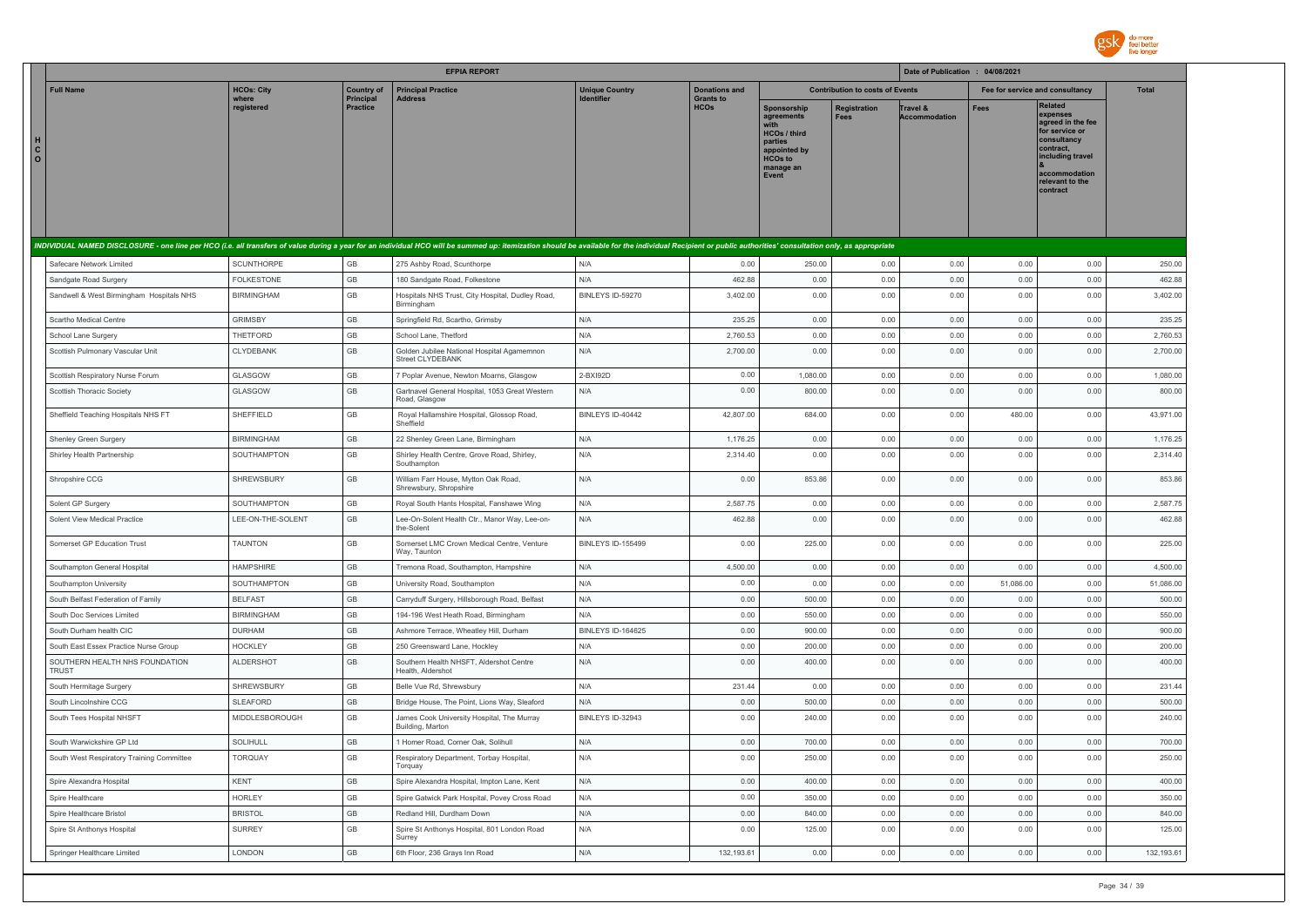

|                                                                                                                                                                                                                                |                        |                              | <b>EFPIA REPORT</b>                                     |                       |                                 |                                                                                                                     |                                        | Date of Publication : 04/08/2021 |                                 |                                                                                                                                                                   |              |
|--------------------------------------------------------------------------------------------------------------------------------------------------------------------------------------------------------------------------------|------------------------|------------------------------|---------------------------------------------------------|-----------------------|---------------------------------|---------------------------------------------------------------------------------------------------------------------|----------------------------------------|----------------------------------|---------------------------------|-------------------------------------------------------------------------------------------------------------------------------------------------------------------|--------------|
| <b>Full Name</b>                                                                                                                                                                                                               | <b>HCOs: City</b>      | <b>Country of</b>            | <b>Principal Practice</b>                               | <b>Unique Country</b> | <b>Donations and</b>            |                                                                                                                     | <b>Contribution to costs of Events</b> |                                  | Fee for service and consultancy |                                                                                                                                                                   | <b>Total</b> |
| H<br>$\mathbf{c}$<br>$\mathsf{o}\,$                                                                                                                                                                                            | where<br>registered    | Principal<br><b>Practice</b> | <b>Address</b>                                          |                       | <b>Grants to</b><br><b>HCOs</b> | Sponsorship<br>agreements<br><b>HCOs / third</b><br>parties<br>appointed by<br><b>HCOs to</b><br>manage an<br>Event | Registration<br>Fees                   | Travel &<br><b>Accommodation</b> | <b>Fees</b>                     | <b>Related</b><br>expenses<br>agreed in the fee<br>for service or<br>consultancy<br>contract.<br>including travel<br>accommodation<br>relevant to the<br>contract |              |
| INDIVIDUAL NAMED DISCLOSURE - one line per HCO (i.e. all transfers of value during a year for an individual HCO will be summed up: itemization should be available for the individual Recipient or public authorities' consult |                        |                              |                                                         |                       |                                 |                                                                                                                     |                                        |                                  |                                 |                                                                                                                                                                   |              |
| Springfield Surgery                                                                                                                                                                                                            | <b>STOCKPORT</b>       | GB                           | 24-28 Commercial Road, Hazel Grove, Stockport           | N/A                   | 694.32                          | 0.00                                                                                                                | 0.00                                   | 0.00                             | 0.00                            | 0.00                                                                                                                                                              | 694.32       |
| Staploe Medical Centre                                                                                                                                                                                                         | SOHAM                  | GB                           | Brewhouse Lane, Soham, Ely                              | N/A                   | 1,646.75                        | 0.00                                                                                                                | 0.00                                   | 0.00                             | 0.00                            | 0.00                                                                                                                                                              | 1,646.75     |
| Staveleigh Medical Centre                                                                                                                                                                                                      | STALYBRIDGE            | GB                           | King Street, Stalybridge, Cheshire                      | N/A                   | 1,388.64                        | 0.00                                                                                                                | 0.00                                   | 0.00                             | 0.00                            | 0.00                                                                                                                                                              | 1,388.64     |
| St. Georges Medical Centre                                                                                                                                                                                                     | WALLASEY               | GB                           | Field Road, New Brighton, Wallasey                      | N/A                   | 1,882.00                        | 0.00                                                                                                                | 0.00                                   | 0.00                             | 0.00                            | 0.00                                                                                                                                                              | 1,882.00     |
| St George's Medical Practice                                                                                                                                                                                                   | <b>DARLINGTON</b>      | GB                           | Yarm Road, Middleton St.George, Darlington              | N/A                   | 1,164.82                        | 0.00                                                                                                                | 0.00                                   | 0.00                             | 0.00                            | 0.00                                                                                                                                                              | 1,164.82     |
| St. George's Medical Practice                                                                                                                                                                                                  | <b>BENFLEET</b>        | GB                           | 91 Rushbottom Lane, Benfleet                            | N/A                   | 941.00                          | 0.00                                                                                                                | 0.00                                   | 0.00                             | 0.00                            | 0.00                                                                                                                                                              | 941.00       |
| St George's, University of London                                                                                                                                                                                              | LONDON                 | GB                           | Cranmer Terrace                                         | N/A                   | 0.00                            | 0.00                                                                                                                | 0.00                                   | 0.00                             | 14,470.33                       | 0.00                                                                                                                                                              | 14,470.33    |
| ST HELIER POSTGRADUATE MEDICAL<br>CENTRE                                                                                                                                                                                       | CARLSHALTON            | GB                           | Wrythe Lane, St Helier Hospital                         | N/A                   | 0.00                            | 975.00                                                                                                              | 0.00                                   | 0.00                             | 0.00                            | 0.00                                                                                                                                                              | 975.00       |
| St Hilary Group Practice                                                                                                                                                                                                       | WALLASEY               | GB                           | Broadway, Wallasev                                      | N/A                   | 470.50                          | 0.00                                                                                                                | 0.00                                   | 0.00                             | 0.00                            | 0.00                                                                                                                                                              | 470.50       |
| St Luke's Health Centre                                                                                                                                                                                                        | SOUTHEND-ON-SEA        | GB                           | Pantile Avenue, Southend-On-Sea                         | N/A                   | 1,157.20                        | 0.00                                                                                                                | 0.00                                   | 0.00                             | 0.00                            | 0.00                                                                                                                                                              | 1,157.20     |
| St Luke's Surgery                                                                                                                                                                                                              | SOUTHAMPTON            | GB                           | St Lukes Close, Hedge End, Southampton                  | N/A                   | 1,411.50                        | 0.00                                                                                                                | 0.00                                   | 0.00                             | 0.00                            | 0.00                                                                                                                                                              | 1,411.50     |
| St Mary's Surgery                                                                                                                                                                                                              | SOUTHAMPTON            | GB                           | Johnson Street, Southampton                             | N/A                   | 2,117.25                        | 0.00                                                                                                                | 0.00                                   | 0.00                             | 0.00                            | 0.00                                                                                                                                                              | 2,117.25     |
| Stockport NHS Foundation Trust                                                                                                                                                                                                 | <b>STOCKPORT</b>       | GB                           | Stepping Hill Hospital, Poplar Grove, Stockport         | BINLEYS ID-34153      | 0.00                            | 3,500.00                                                                                                            | 0.00                                   | 0.00                             | 83,979.45                       | 0.00                                                                                                                                                              | 87,479.45    |
| St Peters Surgery                                                                                                                                                                                                              | SOUTHAMPTON            | GB                           | 49-55 Portsmouth Road, Woolston, Southampton            | N/A                   | 1,411.50                        | 0.00                                                                                                                | 0.00                                   | 0.00                             | 0.00                            | 0.00                                                                                                                                                              | 1,411.50     |
| St Richards Hospital Clinical Tutor Fund                                                                                                                                                                                       | <b>CHICHESTERX</b>     | GB                           | St. Richards Hospital, Spitafield Lane, Chichester      | N/A                   | 0.00                            | 200.00                                                                                                              | 0.00                                   | 0.00                             | 0.00                            | 0.00                                                                                                                                                              | 200.00       |
| St Richards Road Surgery                                                                                                                                                                                                       | DEAL                   | GB                           | 227 St Richard's Road, Deal                             | N/A                   | 2,561.08                        | 0.00                                                                                                                | 0.00                                   | 0.00                             | 0.00                            | 0.00                                                                                                                                                              | 2,561.08     |
| Suffolk GP Federation CIC                                                                                                                                                                                                      | <b>SUFFOLK</b>         | GB                           | 301 Walton High St, Felixstowe, Suffolk                 | N/A                   | 0.00                            | 300.00                                                                                                              | 0.00                                   | 0.00                             | 0.00                            | 0.00                                                                                                                                                              | 300.00       |
| Suffolk Respiratory Group                                                                                                                                                                                                      | <b>BURY ST EDMUNDS</b> | GB                           | Duke Street, Stanton, Bury St Edmunds                   | N/A                   | 0.00                            | 300.00                                                                                                              | 0.00                                   | 0.00                             | 0.00                            | 0.00                                                                                                                                                              | 300.00       |
| <b>Sunlight Group Practice</b>                                                                                                                                                                                                 | <b>WIRRAL</b>          | GB                           | Parkfield Medical Centre, Sefton Road, New Ferry        | N/A                   | 1,411.50                        | 0.00                                                                                                                | 0.00                                   | 0.00                             | 0.00                            | 0.00                                                                                                                                                              | 1,411.50     |
| Swansea Bay University Healthboard                                                                                                                                                                                             | PORT TALBOT            | $\mathbb{G}\mathbb{B}$       | 1 Talbot Gateway, Baglan Energy Park, Baglan            | N/A                   | 27,000.00                       | 0.00                                                                                                                | 0.00                                   | 0.00                             | 0.00                            | 0.00                                                                                                                                                              | 27,000.00    |
| Tayside LMC Ltd                                                                                                                                                                                                                | DUNDEE                 | GB                           | Tayside LMC Office, Dundee                              | N/A                   | 0.00                            | 250.00                                                                                                              | 0.00                                   | 0.00                             | 0.00                            | 0.00                                                                                                                                                              | 250.00       |
| Tayside NHS Board                                                                                                                                                                                                              | <b>DUNDEE</b>          | GB                           | Ninewells Hospital & Medical School, Dundee             | N/A                   | 0.00                            | 342.83                                                                                                              | 0.00                                   | 0.00                             | 0.00                            | 0.00                                                                                                                                                              | 342.83       |
| The Aitune Medical Practice                                                                                                                                                                                                    | NOTTINGHAM             | GB                           | Midland St, Long Eaton, Nottingham                      | N/A                   | 1,646.75                        | 0.00                                                                                                                | 0.00                                   | 0.00                             | 0.00                            | 0.00                                                                                                                                                              | 1,646.75     |
| The Alexander Hospital Postgraduate MC                                                                                                                                                                                         | <b>REDDITCH</b>        | GB                           | Alexander Hospital, Redditch                            | N/A                   | 0.00                            | 530.00                                                                                                              | 0.00                                   | 0.00                             | 0.00                            | 0.00                                                                                                                                                              | 530.00       |
| The Bay Medical Practice                                                                                                                                                                                                       | SANDOWN                | GB                           | Broadway, Sandown, Isle Of Wight                        | N/A                   | 3,722.09                        | 0.00                                                                                                                | 0.00                                   | 0.00                             | 0.00                            | 0.00                                                                                                                                                              | 3,722.09     |
| The Beacon Centre For Health                                                                                                                                                                                                   | SWANSEA                | $\mathbb{G}\mathbb{B}$       | Langdon Road, Swansea                                   | N/A                   | 2,117.25                        | 0.00                                                                                                                | 0.00                                   | 0.00                             | 0.00                            | 0.00                                                                                                                                                              | 2,117.25     |
| THE BRITISH SOCIETY FOR RHEUMATOLOGY                                                                                                                                                                                           | LONDON                 | GB                           | 18-20 BRIDE LANE, BRIDE HOUSE                           | N/A                   | 0.00                            | 4,200.00                                                                                                            | 0.00                                   | 0.00                             | 0.00                            | 0.00                                                                                                                                                              | 4,200.00     |
| The British Thoracic Society                                                                                                                                                                                                   | LONDON                 | GB                           | 17 Doughty Street, London                               | N/A                   | 50,000.00                       | 21,600.00                                                                                                           | 0.00                                   | 0.00                             | 0.00                            | 0.00                                                                                                                                                              | 71,600.00    |
| The Brooke Surgery                                                                                                                                                                                                             | <b>HYDE</b>            | GB                           | 20 Market Street, Hyde, Cheshire                        | N/A                   | 3,498.27                        | 0.00                                                                                                                | 0.00                                   | 0.00                             | 0.00                            | 0.00                                                                                                                                                              | 3,498.27     |
| The Brook Surgery                                                                                                                                                                                                              | <b>BIRMINGHAM</b>      | GB                           | 34 Grantham Road, Sparkbrook, Birmingham                | N/A                   | 470.50                          | 0.00                                                                                                                | 0.00                                   | 0.00                             | 0.00                            | 0.00                                                                                                                                                              | 470.50       |
| The Carrick Hill Medical Centre                                                                                                                                                                                                | <b>BELFAST</b>         | GB                           | 1 Carrick Hill, Belfast                                 | N/A                   | 2,792.52                        | 0.00                                                                                                                | 0.00                                   | 0.00                             | 0.00                            | 0.00                                                                                                                                                              | 2,792.52     |
| The Chowdhury Practice                                                                                                                                                                                                         | OI DHAM                | GB                           | Integrated Care Centre, New Radcliffe Street,<br>Oldham | N/A                   | 705.75                          | 0.00                                                                                                                | 0.00                                   | 0.00                             | 0.00                            | 0.00                                                                                                                                                              | 705.75       |
| The Christie NHS Foundation Trust                                                                                                                                                                                              | <b>MANCHESTER</b>      | GB                           | Wilmslow Road, Manchester                               | N/A                   | 72,000.00                       | 0.00                                                                                                                | 0.00                                   | 0.00                             | 0.00                            | 0.00                                                                                                                                                              | 72,000.00    |
| The Christie Private Care                                                                                                                                                                                                      | <b>MANCHESTER</b>      | GB                           | Wilmslow Road, Manchester                               | N/A                   | 27,000.00                       | 0.00                                                                                                                | 0.00                                   | 0.00                             | 0.00                            | 0.00                                                                                                                                                              | 27,000.00    |
| The Clatterbridge Cancer Centre                                                                                                                                                                                                | <b>LIVERPOOL</b>       | GB                           | Pembroke Place, Liverpool                               | N/A                   | 103,500.00                      | 0.00                                                                                                                | 0.00                                   | 0.00                             | 0.00                            | 0.00                                                                                                                                                              | 103,500.00   |
| The Everglade Medical Practice                                                                                                                                                                                                 | LONDON                 | GB                           | Grahame Park Healt Centre, The Concourse,<br>I ondon    | N/A                   | 941.00                          | 0.00                                                                                                                | 0.00                                   | 0.00                             | 0.00                            | 0.00                                                                                                                                                              | 941.00       |
| The Group Surgery                                                                                                                                                                                                              | <b>BELFAST</b>         | GB                           | 257 North Queen Street, Belfast                         | N/A                   | 2,098.20                        | 0.00                                                                                                                | 0.00                                   | 0.00                             | 0.00                            | 0.00                                                                                                                                                              | 2,098.20     |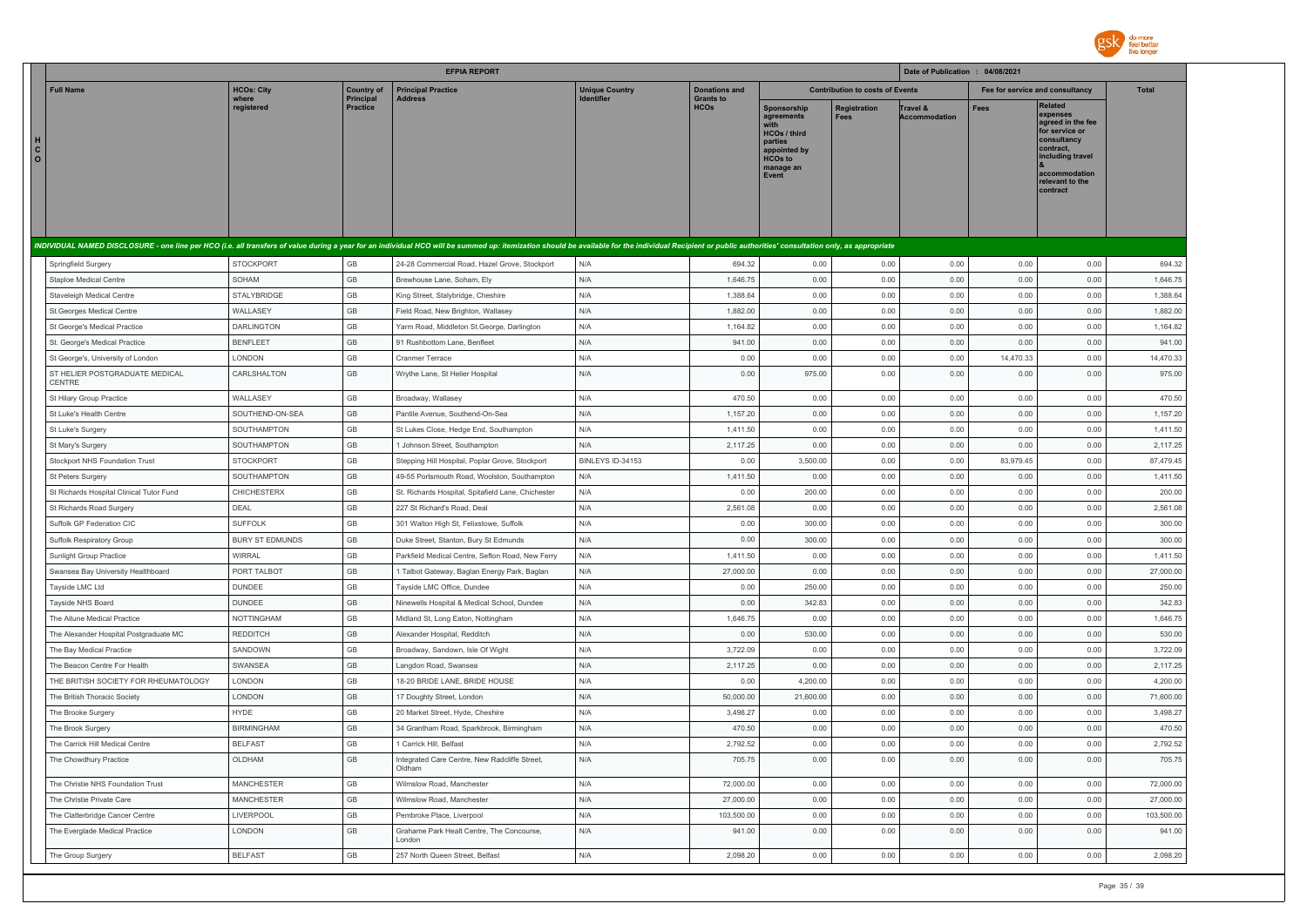

|                                                                                                                                                                                                                                |                               |                                                  | <b>EFPIA REPORT</b>                                                                          |                       |                                 |                                                                                                                     |                                        | Date of Publication : 04/08/2021 |                    |                                                                                                                                                                   |                      |
|--------------------------------------------------------------------------------------------------------------------------------------------------------------------------------------------------------------------------------|-------------------------------|--------------------------------------------------|----------------------------------------------------------------------------------------------|-----------------------|---------------------------------|---------------------------------------------------------------------------------------------------------------------|----------------------------------------|----------------------------------|--------------------|-------------------------------------------------------------------------------------------------------------------------------------------------------------------|----------------------|
| <b>Full Name</b>                                                                                                                                                                                                               | <b>HCOs: City</b>             | <b>Country of</b>                                | <b>Principal Practice</b>                                                                    | <b>Unique Country</b> | <b>Donations and</b>            |                                                                                                                     | <b>Contribution to costs of Events</b> |                                  |                    | Fee for service and consultancy                                                                                                                                   | <b>Total</b>         |
| H<br>$\mathbf{c}$<br>$\mathbf{o}$                                                                                                                                                                                              | where<br>reaistered           | Principal<br><b>Practice</b>                     | <b>Address</b>                                                                               | Identifier            | <b>Grants to</b><br><b>HCOs</b> | Sponsorship<br>agreements<br><b>HCOs / third</b><br>parties<br>appointed by<br><b>HCOs to</b><br>manage an<br>Event | Registration<br><b>Fees</b>            | Travel &<br><b>Accommodation</b> | <b>Fees</b>        | <b>Related</b><br>expenses<br>agreed in the fee<br>for service or<br>consultancy<br>contract.<br>including travel<br>accommodation<br>relevant to the<br>contract |                      |
| INDIVIDUAL NAMED DISCLOSURE - one line per HCO (i.e. all transfers of value during a year for an individual HCO will be summed up: itemization should be available for the individual Recipient or public authorities' consult |                               |                                                  |                                                                                              |                       |                                 |                                                                                                                     |                                        |                                  |                    |                                                                                                                                                                   |                      |
| The Hill General Practice                                                                                                                                                                                                      | <b>BIRMINGHAM</b>             | $\mathbb{G}\mathbb{B}$                           | Sparkhill Primary Care Ctr, 856 Stratford Road,<br>Birmingham                                | N/A                   | 462.88                          | 0.00                                                                                                                | 0.00                                   | 0.00                             | 0.00               | 0.00                                                                                                                                                              | 462.88               |
| The Lawn Medical                                                                                                                                                                                                               | <b>RHYMNEY</b>                | $\mathbb{G}\mathbb{B}$                           | Lawn Industrial Estate, Rhymney                                                              | N/A                   | 925.76                          | 0.00                                                                                                                | 0.00                                   | 0.00                             | 0.00               | 0.00                                                                                                                                                              | 925.76               |
| The Learning Network                                                                                                                                                                                                           | LICHFIELD                     | $\mathbb{G}\mathbb{B}$                           | 134 Rosemary Hill Road, Four Oaks, West<br>Midlands                                          | N/A                   | 0.00                            | 700.00                                                                                                              | 0.00                                   | 0.00                             | 0.00               | 0.00                                                                                                                                                              | 700.00               |
| The Limes Medical Centre                                                                                                                                                                                                       | <b>BIRMINGHAM</b>             | $\mathbb{G}\mathbb{B}$                           | Cooksey Road, Small Heath, Birmingham                                                        | N/A                   | 235.25                          | 0.00                                                                                                                | 0.00                                   | 0.00                             | 0.00               | 0.00                                                                                                                                                              | 235.25               |
| The Medical Centre - Driffield                                                                                                                                                                                                 | DRIFFIELD                     | GB                                               | Cranwell Road, Driffield                                                                     | N/A                   | 2,082.96                        | 0.00                                                                                                                | 0.00                                   | 0.00                             | 0.00               | 0.00                                                                                                                                                              | 2,082.96             |
| The Mid Yorkshire Hospitals NHS Trust                                                                                                                                                                                          | WAKEFIELD                     | GB                                               | Aberford Road, Wakefield                                                                     | BINLEYS ID-59048      | 0.00                            | 230.02                                                                                                              | 0.00                                   | 0.00                             | 0.00               | 0.00                                                                                                                                                              | 230.02               |
| The Moir Medical Centre                                                                                                                                                                                                        | <b>NOTTINGHAM</b>             | GB                                               | Regent Street, Long Eaton, Nottingham                                                        | N/A                   | 2,352.50                        | 0.00                                                                                                                | 0.00                                   | 0.00                             | 0.00               | 0.00                                                                                                                                                              | 2,352.50             |
| The NI ACPRC Regional Network                                                                                                                                                                                                  | <b>BELFAST</b>                | GB                                               | NI ACPRC Regional Network, Ulster Hospital<br>Dundonald Co Down                              | N/A                   | 0.00                            | 133.00                                                                                                              | 0.00                                   | 0.00                             | 0.00               | 0.00                                                                                                                                                              | 133.00               |
| The Old Court House Surgery                                                                                                                                                                                                    | <b>BARNET</b>                 | GB                                               | 27 Wood Street, Barnet, Hertfordshire                                                        | N/A                   | 1,176.25                        | 0.00                                                                                                                | 0.00                                   | 0.00                             | 0.00               | 0.00                                                                                                                                                              | 1,176.25             |
| The Park Surgery                                                                                                                                                                                                               | DRIFFIELD                     | $\mathbb{G}\mathbb{B}$                           | 6 Eastgate North, Driffield                                                                  | N/A                   | 2,784.90                        | 0.00                                                                                                                | 0.00                                   | 0.00                             | 0.00               | 0.00                                                                                                                                                              | 2,784.90             |
| The Puzey Family Practice                                                                                                                                                                                                      | <b>ROCHFORD</b>               | GB                                               | Back Lane, Rochford                                                                          | N/A                   | 470.50                          | 0.00                                                                                                                | 0.00                                   | 0.00                             | 0.00               | 0.00                                                                                                                                                              | 470.50               |
| The Rheumatology Fund                                                                                                                                                                                                          | LONDON                        | $\mathbb{G}\mathbb{B}$                           | Hamersmith Campus, London                                                                    | N/A                   | 0.00                            | 750.00                                                                                                              | 0.00                                   | 0.00                             | 0.00               | 0.00                                                                                                                                                              | 750.00               |
| The Royal Bournemouth and Christchurch<br>Hospitals NHSFT                                                                                                                                                                      | BOURNEMOUTH                   | $\mathbb{G}\mathbb{B}$                           | Castle Lane East, Bournemouth                                                                | BINLEYS ID-30975      | 0.00                            | 962.00                                                                                                              | 0.00                                   | 0.00                             | 0.00               | 0.00                                                                                                                                                              | 962.00               |
| The Royal Liverpool & Broadgreen University<br><b>Hospitals NHST</b>                                                                                                                                                           | LIVERPOOL                     | GB                                               | Prescot Street, Liverpool                                                                    | BINLEYS ID-32915      | 0.00                            | 420.00                                                                                                              | 0.00                                   | 0.00                             | 0.00               | 0.00                                                                                                                                                              | 420.00               |
| The Royal Marsden Hospital                                                                                                                                                                                                     | SUTTON                        | $\mathbb{G}\mathbb{B}$                           | The Royal Marsden, Cotswold Road                                                             | N/A                   | 409,500.00                      | 0.00                                                                                                                | 0.00                                   | 0.00                             | 0.00               | 0.00                                                                                                                                                              | 409,500.00           |
| The Royal Sussex County Hospitals NHS Trust                                                                                                                                                                                    | <b>BRIGHTON</b>               | $\mathbb{G}\mathbb{B}$                           | The Royal Sussex Count Hospitals NHS Trust,<br>Eastern Road                                  | N/A                   | 0.00                            | 720.00                                                                                                              | 0.00                                   | 0.00                             | 0.00               | 0.00                                                                                                                                                              | 720.00               |
| The Royal United Hopsital NHS Foundation Trust                                                                                                                                                                                 | BATH                          | $\mathbb{G}\mathbb{B}$                           | Combe Park, Bath                                                                             | BINLEYS ID-30725      | 175,900.00                      | 0.00                                                                                                                | 0.00                                   | 0.00                             | 0.00               | 0.00                                                                                                                                                              | 175,900.00           |
| The Shaftesbury Avenue Surgery                                                                                                                                                                                                 | SOUTHEND-ON-SEA               | GB                                               | 119 Shaftesbury Avenue, Thorpe Bay,<br>SouthendOn-Sea                                        | N/A                   | 937.19                          | 0.00                                                                                                                | 0.00                                   | 0.00                             | 0.00               | 0.00                                                                                                                                                              | 937.19               |
| The Smithy Surgery                                                                                                                                                                                                             | <b>HOLLINGWORTH</b>           | GB                                               | 4 Market Street, Hollingworth, Hyde                                                          | N/A                   | 705.75                          | 0.00                                                                                                                | 0.00                                   | 0.00                             | 0.00               | 0.00                                                                                                                                                              | 705.75               |
| Thetford Healthy Living Centre                                                                                                                                                                                                 | THETFORD                      | GB                                               | Croxton Road, Thetford                                                                       | N/A                   | 565.79                          | 0.00                                                                                                                | 0.00                                   | 0.00                             | 0.00               | 0.00                                                                                                                                                              | 565.79               |
| The Thorpe Bay Surgery<br>The University of Manchester                                                                                                                                                                         | SOUTHEND-ON-SEA<br>MANCHESTER | $\mathbb{G}\mathbb{B}$<br>GB                     | 99 Tyrone Road, Thorpe Bay, Southend-On-Sea<br>Room LG015, John Owens Building, Oxford Road, | N/A<br>N/A            | 941.00<br>0.00                  | 0.00<br>0.00                                                                                                        | 0.00<br>0.00                           | 0.00<br>0.00                     | 0.00<br>70,614.40  | 0.00<br>0.00                                                                                                                                                      | 941.00<br>70,614.40  |
|                                                                                                                                                                                                                                |                               |                                                  | Manchester                                                                                   |                       |                                 |                                                                                                                     |                                        |                                  |                    |                                                                                                                                                                   |                      |
| The Village Medical Centre<br>Tolley Heath Economics Ltd                                                                                                                                                                       | WALLASEY<br><b>BUXTON</b>     | $\mathbb{G}\mathbb{B}$<br>$\mathbb{G}\mathbb{B}$ | 27 Grove Road, Wallasey<br>Tolley Heath Economics Ltd 11-13 Eagle Parade<br>Buxton           | N/A<br>N/A            | 470.50<br>0.00                  | 0.00<br>0.00                                                                                                        | 0.00<br>0.00                           | 0.00<br>0.00                     | 0.00<br>135,033.33 | 0.00<br>0.00                                                                                                                                                      | 470.50<br>135,033.33 |
| <b>Touch Medical Media</b>                                                                                                                                                                                                     | <b>READING</b>                | GB                                               | Mill Rd, Goring on Thames, Reading                                                           | N/A                   | 776,569.48                      | 0.00                                                                                                                | 0.00                                   | 0.00                             | 0.00               | 0.00                                                                                                                                                              | 776,569.48           |
| Town Hall Surgery                                                                                                                                                                                                              | DUKINFIELD                    | $\mathbb{G}\mathbb{B}$                           | 112 King Street, Dukinfield, Cheshire                                                        | N/A                   | 698.13                          | 0.00                                                                                                                | 0.00                                   | 0.00                             | 0.00               | 0.00                                                                                                                                                              | 698.13               |
| <b>Townhill Medical Practice</b>                                                                                                                                                                                               | CATERHAM                      | $\mathbb{G}\mathbb{B}$                           | Guards Avenue, Caterham                                                                      | N/A                   | 925.76                          | 0.00                                                                                                                | 0.00                                   | 0.00                             | 0.00               | 0.00                                                                                                                                                              | 925.76               |
| Trafford GP Forum                                                                                                                                                                                                              | <b>MANCHESTER</b>             | GB                                               | Washway Road Medical Centre, 67 Washway<br>Road, Sale                                        | N/A                   | 0.00                            | 700.00                                                                                                              | 0.00                                   | 0.00                             | 0.00               | 0.00                                                                                                                                                              | 700.00               |
| <b>Trent Valley Surgery</b>                                                                                                                                                                                                    | LINCOLN                       | GB                                               | 85 Sykes Lane, Saxilby, Lincoln                                                              | N/A                   | 705.75                          | 0.00                                                                                                                | 0.00                                   | 0.00                             | 0.00               | 0.00                                                                                                                                                              | 705.75               |
| <b>Trosnant Lodge Surgery</b>                                                                                                                                                                                                  | PONTYPOOL                     | GB                                               | Trosnant Lodge, Trosnant St, Pontypool                                                       | N/A                   | 231.44                          | 0.00                                                                                                                | 0.00                                   | 0.00                             | 0.00               | 0.00                                                                                                                                                              | 231.44               |
| Ty Bryn Surgery                                                                                                                                                                                                                | CAERPHILLY                    | GB                                               | Trethomas, Caerphilly                                                                        | N/A                   | 2,314.40                        | 0.00                                                                                                                | 0.00                                   | 0.00                             | 0.00               | 0.00                                                                                                                                                              | 2.314.40             |
| Tv Henry Vaughan                                                                                                                                                                                                               | <b>BRECON</b>                 | GB                                               | Bridge Street, Brecon, Powys                                                                 | N/A                   | 2,823.00                        | 0.00                                                                                                                | 0.00                                   | 0.00                             | 0.00               | 0.00                                                                                                                                                              | 2,823.00             |
| Tywyn Health Centre                                                                                                                                                                                                            | <b>TYWYN</b>                  | GB                                               | Aberdovey Road, Tywyn, Gwynedd                                                               | N/A                   | 231.44                          | 0.00                                                                                                                | 0.00                                   | 0.00                             | 0.00               | 0.00                                                                                                                                                              | 231.44               |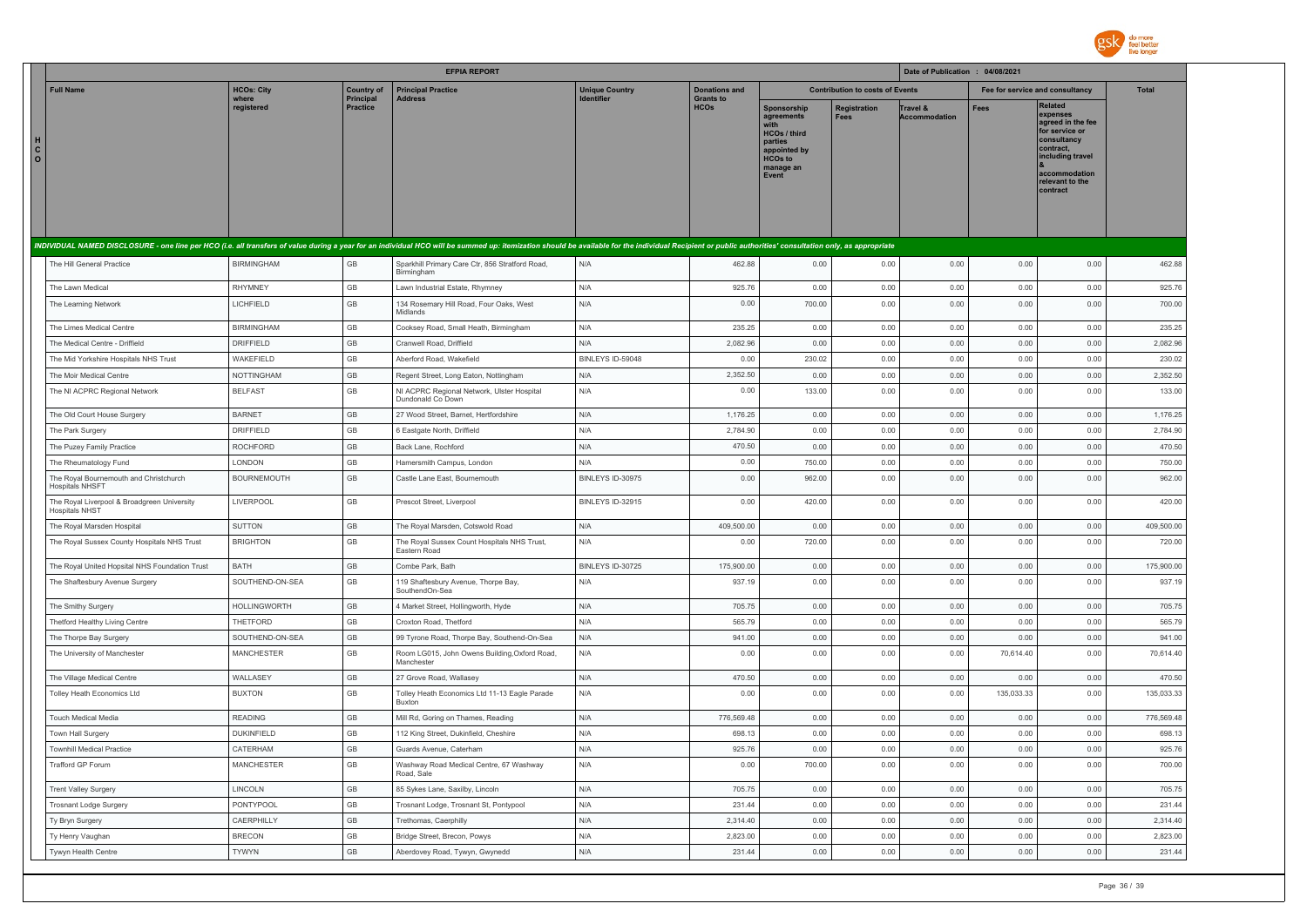

|                         |                                                         |                     |                                       | <b>EFPIA REPORT</b>                                                                                                                                                                                                            |                                            |                                          |                                                                                                                     |                                        | Date of Publication : 04/08/2021 |              |                                                                                                                                                                   |              |
|-------------------------|---------------------------------------------------------|---------------------|---------------------------------------|--------------------------------------------------------------------------------------------------------------------------------------------------------------------------------------------------------------------------------|--------------------------------------------|------------------------------------------|---------------------------------------------------------------------------------------------------------------------|----------------------------------------|----------------------------------|--------------|-------------------------------------------------------------------------------------------------------------------------------------------------------------------|--------------|
|                         | <b>Full Name</b>                                        | <b>HCOs: City</b>   | <b>Country of</b><br><b>Principal</b> | <b>Principal Practice</b><br><b>Address</b>                                                                                                                                                                                    | <b>Unique Country</b><br><b>Identifier</b> | <b>Donations and</b><br><b>Grants to</b> |                                                                                                                     | <b>Contribution to costs of Events</b> |                                  |              | Fee for service and consultancy                                                                                                                                   | <b>Total</b> |
| $\mathbf{C}$<br>$\circ$ |                                                         | where<br>registered | <b>Practice</b>                       |                                                                                                                                                                                                                                |                                            | <b>HCO<sub>s</sub></b>                   | Sponsorship<br>agreements<br><b>HCOs / third</b><br>parties<br>appointed by<br><b>HCOs to</b><br>manage an<br>Event | Registration<br>Fees                   | Travel &<br><b>Accommodation</b> | Fees         | <b>Related</b><br>expenses<br>agreed in the fee<br>for service or<br>consultancy<br>contract.<br>including travel<br>accommodation<br>relevant to the<br>contract |              |
|                         |                                                         |                     |                                       | INDIVIDUAL NAMED DISCLOSURE - one line per HCO (i.e. all transfers of value during a year for an individual HCO will be summed up: itemization should be available for the individual Recipient or public authorities' consult |                                            |                                          |                                                                                                                     |                                        |                                  |              |                                                                                                                                                                   |              |
|                         | University College London                               | LONDON              | GB                                    | Gower Street, London                                                                                                                                                                                                           | BINLEYS ID-128927                          | 324,000.00                               | 0.00                                                                                                                | 0.00                                   | 0.00                             | 449,186.00   | 0.00                                                                                                                                                              | 773,186.00   |
|                         | University Hospital Birmingham NHSFT                    | <b>BIRMINGHAM</b>   | $\mathbb{G}\mathbb{B}$                | Queen Elizabeth Hospital, Mindelsohn Way,<br>Edgbaston                                                                                                                                                                         | N/A                                        | 31,500.00                                | 1,374.16                                                                                                            | 0.00                                   | 0.00                             | 0.00         | 0.00                                                                                                                                                              | 32,874.16    |
|                         | University Hospital of South Manchester                 | <b>MANCHESTER</b>   | GB                                    | Wythenshawe Hospital, Southmoor Road,<br>Manchester                                                                                                                                                                            | BINLEYS ID-41538                           | 0.00                                     | 0.00                                                                                                                | 0.00                                   | 0.00                             | 840.00       | 0.00                                                                                                                                                              | 840.00       |
|                         | University Hospitals Bristol NHS Foundation Trust       | <b>BRISTOL</b>      | GB                                    | 6th Floor, South Plaza, Marlborough Street,<br>Bristol                                                                                                                                                                         | N/A                                        | 0.00                                     | 200.00                                                                                                              | 0.00                                   | 0.00                             | 0.00         | 0.00                                                                                                                                                              | 200.00       |
|                         | University Hospitals of Leicester NHS Trust             | LEICESTER           | GB                                    | Leicester General Hospital, Gwendolen Road,<br>Leicester                                                                                                                                                                       | BINLEYS ID-33014                           | 85,380.00                                | 0.00                                                                                                                | 0.00                                   | 0.00                             | 0.00         | 0.00                                                                                                                                                              | 85,380.00    |
|                         | University Hospitals of Morecambe Bay                   | LANCASTER           | GB                                    | PO Box 98, Lancaster Acute Hospitals NHS<br>Trust. Lancaster                                                                                                                                                                   | BINLEYS ID-34452                           | 0.00                                     | 158.40                                                                                                              | 0.00                                   | 0.00                             | 0.00         | 0.00                                                                                                                                                              | 158.40       |
|                         | University Hospital Southampton NHS Foundation<br>Trust | SOUTHAMPTON         | GB                                    | Tremona Road, Southampton                                                                                                                                                                                                      | N/A                                        | 0.00                                     | 676.61                                                                                                              | 0.00                                   | 0.00                             | 60,000.00    | 0.00                                                                                                                                                              | 60,676.61    |
|                         | University of Aberdeen                                  | ABERDEEN            | GB                                    | Kings College, Regent Walk, Aberdeen                                                                                                                                                                                           | N/A                                        | 0.00                                     | 0.00                                                                                                                | 0.00                                   | 0.00                             | 40,000.00    | 0.00                                                                                                                                                              | 40,000.00    |
|                         | University of Birmingham                                | <b>BIRMINGHAM</b>   | GB                                    | University of Birmingham, Edgbaston<br>Birmingham                                                                                                                                                                              | BINLEYS ID-163169                          | 0.00                                     | 0.00                                                                                                                | 0.00                                   | 0.00                             | 70.461.00    | 0.00                                                                                                                                                              | 70,461.00    |
|                         | University of Bristol                                   | <b>BRISTOL</b>      | GB                                    | Upper Maudin Street, Bristol                                                                                                                                                                                                   | N/A                                        | 0.00                                     | 0.00                                                                                                                | 0.00                                   | 0.00                             | 2,937.20     | 0.00                                                                                                                                                              | 2,937.20     |
|                         | University of Cambridge                                 | CAMBRIDGE           | GB                                    | University of Cambridge, The Old Schools, Trinity<br>Lane                                                                                                                                                                      | N/A                                        | 0.00                                     | 0.00                                                                                                                | 0.00                                   | 0.00                             | 1,569,218.94 | 0.00                                                                                                                                                              | 1,569,218.94 |
|                         | University of Dundee                                    | <b>DUNDEE</b>       | GB                                    | School of Life Sciences, Dow Street, Dundee,                                                                                                                                                                                   | N/A                                        | 4,487.52                                 | 0.00                                                                                                                | 0.00                                   | 0.00                             | 0.00         | 0.00                                                                                                                                                              | 4,487.52     |
|                         | University of Dundee (Tayside Centre)                   | <b>DUNDEE</b>       | GB                                    | Ninewells Hospital & Medical School, Dundee                                                                                                                                                                                    | BINLEYS ID-140374                          | 0.00                                     | 0.00                                                                                                                | 0.00                                   | 0.00                             | 8,000.00     | 0.00                                                                                                                                                              | 8,000.00     |
|                         | University of Edinburgh                                 | <b>EDINBURGH</b>    | GB                                    | Finance Department, 9-16 Chambers Street,<br>Edinburgh                                                                                                                                                                         | <b>BINLEYS ID-135308</b>                   | 0.00                                     | 1,000.00                                                                                                            | 0.00                                   | 0.00                             | 37,988.72    | 627.50                                                                                                                                                            | 39,616.22    |
|                         | University of Glasgow                                   | GLASGOW             | GB                                    | University Avenue, Glasgow                                                                                                                                                                                                     | BINLEYS ID-162979                          | 0.00                                     | 0.00                                                                                                                | 0.00                                   | 0.00                             | 148,870.09   | 0.00                                                                                                                                                              | 148,870.09   |
|                         | University of Hull                                      | <b>HULL</b>         | GB                                    | Medical School, Cottingham Road, Hull                                                                                                                                                                                          | N/A                                        | 0.00                                     | 0.00                                                                                                                | 0.00                                   | 0.00                             | 5,100.00     | 0.00                                                                                                                                                              | 5,100.00     |
|                         | University of Leeds                                     | LEEDS               | GB                                    | 2nd Floor, Chapel Allerton Hospital, Chapeltown<br>Road                                                                                                                                                                        | N/A                                        | 0.00                                     | 0.00                                                                                                                | 0.00                                   | 0.00                             | 1,081.69     | 0.00                                                                                                                                                              | 1,081.69     |
|                         | University of Leicester                                 | LEICESTER           | GB                                    | University Road, Leicester                                                                                                                                                                                                     | BINLEYS ID-68603                           | 0.00                                     | 0.00                                                                                                                | 0.00                                   | 0.00                             | 163,867.00   | 0.00                                                                                                                                                              | 163,867.00   |
|                         | University of Liverpool                                 | LIVERPOOL           | GB                                    | The Apex Building, 8 West Derby Street, Liverpool                                                                                                                                                                              | N/A                                        | 216,692.42                               | 0.00                                                                                                                | 0.00                                   | 0.00                             | 14,320.00    | 0.00                                                                                                                                                              | 231,012.42   |
|                         | University Of Newcastle Upon Tyne                       | NEWCASTLE UPON TYNE | GB                                    | Framlington Place, Newcastle Upon Tyne                                                                                                                                                                                         | BINLEYS ID-151372                          | 0.00                                     | 0.00                                                                                                                | 0.00                                   | 0.00                             | 214,353.72   | 0.00                                                                                                                                                              | 214,353.72   |
|                         | University of Nottingham                                | NOTTINGHAM          | GB                                    | E123 Portland Building, University Park                                                                                                                                                                                        | N/A                                        | 0.00                                     | 0.00                                                                                                                | 0.00                                   | 0.00                             | 355,138.00   | 0.00                                                                                                                                                              | 355,138.00   |
|                         | University of Oxford                                    | OXFORD              | GB                                    | Dept. of Paediatrics, John Radcliffe Hospital,<br>Level 2                                                                                                                                                                      | N/A                                        | 0.00                                     | 1,080.00                                                                                                            | 0.00                                   | 0.00                             | 0.00         | 0.00                                                                                                                                                              | 1,080.00     |
|                         | University of Oxford                                    | OXFORD              | GB                                    | University of Oxford, Wellington Square, Oxford                                                                                                                                                                                | N/A                                        | 0.00                                     | 0.00                                                                                                                | 0.00                                   | 0.00                             | 80,137.85    | 65.70                                                                                                                                                             | 80,203.55    |
|                         | University of Sheffield                                 | SHEFFIELD           | GB                                    | University of Sheffield, Beech Hill Road, Sheffield                                                                                                                                                                            | BINLEYS ID-62593                           | 0.00                                     | 2,000.00                                                                                                            | 0.00                                   | 0.00                             | 0.00         | 0.00                                                                                                                                                              | 2,000.00     |
|                         | University of Strathclyde                               | GLASGOW             | GB                                    | 16 Richmond Street, Glasgow                                                                                                                                                                                                    | N/A                                        | 0.00                                     | 0.00                                                                                                                | 0.00                                   | 0.00                             | 9,654.00     | 0.00                                                                                                                                                              | 9,654.00     |
|                         | University Southgate Practice                           | <b>BIRMINGHAM</b>   | GB                                    | 11 Bournbrook Road, Selly Oak, Birmingham                                                                                                                                                                                      | N/A                                        | 235.25                                   | 0.00                                                                                                                | 0.00                                   | 0.00                             | 0.00         | 0.00                                                                                                                                                              | 235.25       |
|                         | <b>Upton Group Practice</b>                             | <b>BIRKENHEAD</b>   | GB                                    | 32 Ford Road, Upton, Wirral                                                                                                                                                                                                    | N/A                                        | 235.25                                   | 0.00                                                                                                                | 0.00                                   | 0.00                             | 0.00         | 0.00                                                                                                                                                              | 235.25       |
|                         | Ventnor Medical Centre                                  | <b>VENTNOR</b>      | GB                                    | 3 Albert Street, Ventnor, Isle Of Wight                                                                                                                                                                                        | N/A                                        | 2,098.20                                 | 0.00                                                                                                                | 0.00                                   | 0.00                             | 0.00         | 0.00                                                                                                                                                              | 2,098.20     |
|                         | Victoria Practice                                       | <b>BELFAST</b>      | GB                                    | Holywood Arches HC, Westminster Avenue,<br>Belfast                                                                                                                                                                             | N/A                                        | 925.76                                   | 0.00                                                                                                                | 0.00                                   | 0.00                             | 0.00         | 0.00                                                                                                                                                              | 925.76       |
|                         | Victor Street Surgery                                   | SOUTHAMPTON         | GB                                    | Victor Street, Shirley, Southampton                                                                                                                                                                                            | N/A                                        | 3,764.00                                 | 0.00                                                                                                                | 0.00                                   | 0.00                             | 0.00         | 0.00                                                                                                                                                              | 3,764.00     |
|                         | Wakemans Hill Surgery                                   | LONDON              | GB                                    | 1 Wakemanshill Avenue, London                                                                                                                                                                                                  | N/A                                        | 231.44                                   | 0.00                                                                                                                | 0.00                                   | 0.00                             | 0.00         | 0.00                                                                                                                                                              | 231.44       |
|                         | Walsall Alliance Ltd                                    | WALSALL             | GB                                    | Milton House, 151 Wednesbury Road, Walsall                                                                                                                                                                                     | GBBL163785                                 | 0.00                                     | 700.00                                                                                                              | 0.00                                   | 0.00                             | 0.00         | 0.00                                                                                                                                                              | 700.00       |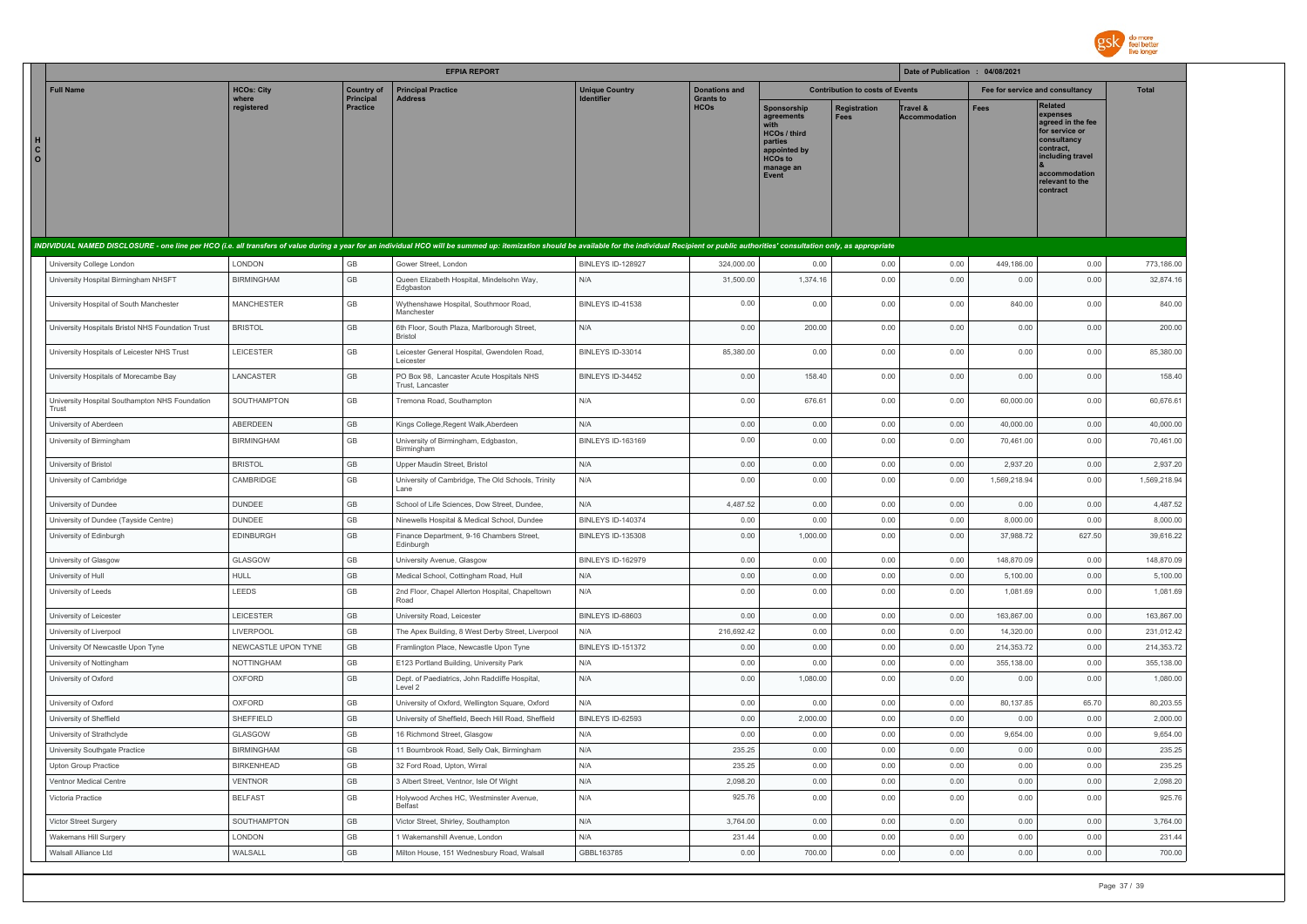

|                                                                                                                                                                                                                                |                            |                                     | <b>EFPIA REPORT</b>                                             |                                            |                                 |                                                                                                                                           |                                    | Date of Publication : 04/08/2021 |                                 |                                                                                                                                                                   |              |
|--------------------------------------------------------------------------------------------------------------------------------------------------------------------------------------------------------------------------------|----------------------------|-------------------------------------|-----------------------------------------------------------------|--------------------------------------------|---------------------------------|-------------------------------------------------------------------------------------------------------------------------------------------|------------------------------------|----------------------------------|---------------------------------|-------------------------------------------------------------------------------------------------------------------------------------------------------------------|--------------|
| <b>Full Name</b>                                                                                                                                                                                                               | <b>HCOs: City</b><br>where | <b>Country of</b>                   | <b>Principal Practice</b>                                       | <b>Unique Country</b><br><b>Identifier</b> | <b>Donations and</b>            | <b>Contribution to costs of Events</b>                                                                                                    |                                    |                                  | Fee for service and consultancy | Total                                                                                                                                                             |              |
| н<br>$\mathbf{C}$<br>$\circ$                                                                                                                                                                                                   | registered                 | <b>Principal</b><br><b>Practice</b> | <b>Address</b>                                                  |                                            | <b>Grants to</b><br><b>HCOs</b> | <b>Sponsorship</b><br>agreements<br>with<br><b>HCOs / third</b><br>parties<br>appointed by<br><b>HCOs to</b><br>manage an<br><b>Event</b> | <b>Registration</b><br><b>Fees</b> | Travel &<br><b>Accommodation</b> | <b>Fees</b>                     | <b>Related</b><br>expenses<br>agreed in the fee<br>for service or<br>consultancy<br>contract.<br>including travel<br>accommodation<br>relevant to the<br>contract |              |
|                                                                                                                                                                                                                                |                            |                                     |                                                                 |                                            |                                 |                                                                                                                                           |                                    |                                  |                                 |                                                                                                                                                                   |              |
| INDIVIDUAL NAMED DISCLOSURE - one line per HCO (i.e. all transfers of value during a year for an individual HCO will be summed up: itemization should be available for the individual Recipient or public authorities' consult |                            |                                     |                                                                 |                                            |                                 |                                                                                                                                           |                                    |                                  |                                 |                                                                                                                                                                   |              |
| Walsall Local Medical Committee                                                                                                                                                                                                | WALSALL                    | GB                                  | Manor Hospital, Moat Road, Walsall                              | N/A                                        | 0.00                            | 340.00                                                                                                                                    | 0.00                               | 0.00                             | 0.00                            | 0.00                                                                                                                                                              | 340.00       |
| Walsall Local Pharmacetical Committee                                                                                                                                                                                          | WALSALL                    | GB                                  | c/o 146 Aldridge Road, Little Aston, Walsall                    | N/A                                        | 0.00                            | 150.00                                                                                                                                    | 0.00                               | 0.00                             | 0.00                            | 0.00                                                                                                                                                              | 150.00       |
| Waterfront and Solent Surgery                                                                                                                                                                                                  | SOUTHAMPTON                | GB                                  | Jones Lane, Hythe, Southampton                                  | N/A                                        | 705.75                          | 0.00                                                                                                                                      | 0.00                               | 0.00                             | 0.00                            | 0.00                                                                                                                                                              | 705.75       |
| Waterloo Medical Centre                                                                                                                                                                                                        | ASHTON-UNDER-LYNE          | GB                                  | 1 Dunkerley Street, Ashton-Under-Lyne,<br>I ancashire           | N/A                                        | 470.50                          | 0.00                                                                                                                                      | 0.00                               | 0.00                             | 0.00                            | 0.00                                                                                                                                                              | 470.50       |
| WebMD UK Ltd                                                                                                                                                                                                                   | NORWICH NORFOLK            | GB                                  | 1 St. James Court, Norwich Norfolk                              | N/A                                        | 2,039,625.88                    | 0.00                                                                                                                                      | 0.00                               | 0.00                             | 0.00                            | 0.00                                                                                                                                                              | 2,039,625.88 |
| <b>Welshpool Medical Centre</b>                                                                                                                                                                                                | WELSHPOOL                  | GB                                  | Salop Road, Welshpool                                           | N/A                                        | 1,882.00                        | 0.00                                                                                                                                      | 0.00                               | 0.00                             | 0.00                            | 0.00                                                                                                                                                              | 1,882.00     |
| Wem and Prees Medical Practice                                                                                                                                                                                                 | SHREWSBURY                 | GB                                  | New Street, Wem, Shrewsbury                                     | N/A                                        | 470.50                          | 0.00                                                                                                                                      | 0.00                               | 0.00                             | 0.00                            | 0.00                                                                                                                                                              | 470.50       |
| Wentworth Medical Practice                                                                                                                                                                                                     | LONDON                     | GB                                  | 38 Wentworth Avenue, Finchley Central                           | N/A                                        | 705.75                          | 0.00                                                                                                                                      | 0.00                               | 0.00                             | 0.00                            | 0.00                                                                                                                                                              | 705.75       |
| Wessex GP Educational Trust                                                                                                                                                                                                    | <b>EASTLEIGH</b>           | GB                                  | Hursley Road Eastleigh                                          | N/A                                        | 0.00                            | 300.00                                                                                                                                    | 0.00                               | 0.00                             | 0.00                            | 0.00                                                                                                                                                              | 300.00       |
| Wessex Local Medical Committees Ltd                                                                                                                                                                                            | EASTLEIGH                  | $\mathbb{G}\mathbb{B}$              | Churchill House, 122-124 Hursley Road,<br>Chandlers Ford        | N/A                                        | 0.00                            | 1,120.00                                                                                                                                  | 0.00                               | 0.00                             | 0.00                            | 0.00                                                                                                                                                              | 1,120.00     |
| West Country Chest Society                                                                                                                                                                                                     | <b>EXETER</b>              | GB                                  | Barrack Road, Exeter                                            | <b>BINLEYS ID-155058</b>                   | 0.00                            | 800.00                                                                                                                                    | 0.00                               | 0.00                             | 0.00                            | 0.00                                                                                                                                                              | 800.00       |
| Western Rural Healthcare                                                                                                                                                                                                       | CASTLEDERG                 | GB                                  | Castlederg Group Surgery, 13A Lower Strabane<br>Rd, Castlederg  | N/A                                        | 1,620.08                        | 0.00                                                                                                                                      | 0.00                               | 0.00                             | 0.00                            | 0.00                                                                                                                                                              | 1,620.08     |
| Western Sussex Hospital Trust                                                                                                                                                                                                  | <b>CHICHESTER</b>          | GB                                  | St Richards Hospital, Spitalfield Lane, Chichester              | N/A                                        | 0.00                            | 175.00                                                                                                                                    | 0.00                               | 0.00                             | 0.00                            | 0.00                                                                                                                                                              | 175.00       |
| Weston Planet New Court Surgery                                                                                                                                                                                                | <b>WESTON SUPER MARE</b>   | GB                                  | New Court Surgery, 39 Boulevard, Weston Super<br>Mare, Somerset | N/A                                        | 0.00                            | 500.00                                                                                                                                    | 0.00                               | 0.00                             | 0.00                            | 0.00                                                                                                                                                              | 500.00       |
| West Road Surgery                                                                                                                                                                                                              | WESTCLIFF-ON-SEA           | GB                                  | North Road PCC, 183-195 North Road, Westcliff-<br>On-Sea        | N/A                                        | 2,580.13                        | 0.00                                                                                                                                      | 0.00                               | 0.00                             | 0.00                            | 0.00                                                                                                                                                              | 2,580.13     |
| White Cliffs Medical Centre                                                                                                                                                                                                    | <b>DOVER</b>               | $\mathbb{G}\mathbb{B}$              | 143 Folkestone Road, Dover                                      | N/A                                        | 1,168.63                        | 0.00                                                                                                                                      | 0.00                               | 0.00                             | 0.00                            | 0.00                                                                                                                                                              | 1,168.63     |
| Whitewater Health                                                                                                                                                                                                              | HARTLEY WINTNEY            | $\mathbb{G}\mathbb{B}$              | Chapter Terrace, Hartley Wintney, Hook,<br>Hampshire            | N/A                                        | 1,646.75                        | 0.00                                                                                                                                      | 0.00                               | 0.00                             | 0.00                            | 0.00                                                                                                                                                              | 1,646.75     |
| Wight Primary Partnerships Ltd                                                                                                                                                                                                 | <b>FRESHWATER</b>          | $\mathbb{G}\mathbb{B}$              | Queens Road, Freshwater, Isle Of Wight                          | N/A                                        | 2,823.00                        | 0.00                                                                                                                                      | 0.00                               | 0.00                             | 0.00                            | 0.00                                                                                                                                                              | 2,823.00     |
| William Harvey Surgery                                                                                                                                                                                                         | RAYLEIGH                   | $\mathbb{G}\mathbb{B}$              | 83 London Road, Rayleigh                                        | N/A                                        | 235.25                          | 0.00                                                                                                                                      | 0.00                               | 0.00                             | 0.00                            | 0.00                                                                                                                                                              | 235.25       |
| <b>Willow Medical Practice</b>                                                                                                                                                                                                 | <b>BELFAST</b>             | GB                                  | 155 Andersonstown Road, Belfast                                 | N/A                                        | 925.76                          | 0.00                                                                                                                                      | 0.00                               | 0.00                             | 0.00                            | 0.00                                                                                                                                                              | 925.76       |
| Wilmington Healthcare                                                                                                                                                                                                          | LONDON                     | GB                                  | Wilmington Healthcare, 10 Whitechapel High<br>Street, London    | N/A                                        | 0.00                            | 6,000.00                                                                                                                                  | 0.00                               | 0.00                             | 0.00                            | 0.00                                                                                                                                                              | 6,000.00     |
| Wistaria & Milford Surgeries                                                                                                                                                                                                   | LYMINGTON                  | $\mathbb{G}\mathbb{B}$              | Wistaria Court, 18 Avenue Rd, Lymington                         | N/A                                        | 1,388.64                        | 0.00                                                                                                                                      | 0.00                               | 0.00                             | 0.00                            | 0.00                                                                                                                                                              | 1,388.64     |
| Woolston Lodge Surgery                                                                                                                                                                                                         | SOUTHAMPTON                | GB                                  | 66 Portsmouth Road, Woolston, Southampton                       | N/A                                        | 1,882.00                        | 0.00                                                                                                                                      | 0.00                               | 0.00                             | 0.00                            | 0.00                                                                                                                                                              | 1,882.00     |
| Worcestershire Healthcare Education Company                                                                                                                                                                                    | WORCESTER                  | $\mathbb{G}\mathbb{B}$              | Worcester Royal Hospital, Charles Hastings Way,<br>Worcester    | N/A                                        | 0.00                            | 930.00                                                                                                                                    | 0.00                               | 0.00                             | 0.00                            | 0.00                                                                                                                                                              | 930.00       |
| Worthing Hospital                                                                                                                                                                                                              | <b>WORTHING</b>            | $\mathbb{G}\mathbb{B}$              | Homefield Road, Worthing                                        | N/A                                        | 9,000.00                        | 0.00                                                                                                                                      | 0.00                               | 0.00                             | 0.00                            | 0.00                                                                                                                                                              | 9,000.00     |
| WP Event Management Ltd                                                                                                                                                                                                        | <b>RUFFORTH</b>            | $\mathbb{G}\mathbb{B}$              | Oak Tree House, Bradley Lane, Rufforth, York                    | N/A                                        | 0.00                            | 1,090.00                                                                                                                                  | 0.00                               | 0.00                             | 0.00                            | 0.00                                                                                                                                                              | 1,090.00     |
| York Medical Group                                                                                                                                                                                                             | <b>YORK</b>                | GB                                  | Acomb Medical Practice, 199 Acomb Road,<br>Acomb, York          | N/A                                        | 1,620.08                        | 0.00                                                                                                                                      | 0.00                               | 0.00                             | 0.00                            | 0.00                                                                                                                                                              | 1,620.08     |
| Yorkshire Health Practitioners Association (YHPA)                                                                                                                                                                              | <b>BINGLEY</b>             | GB                                  | 1st Floor, Cottingley Consulting Rooms,<br>Cottingley New Road  | N/A                                        | 0.00                            | 3,650.00                                                                                                                                  | 0.00                               | 0.00                             | 0.00                            | 0.00                                                                                                                                                              | 3,650.00     |
| Yorkshire Nurse Practitioner Forum                                                                                                                                                                                             | <b>HUDDERSFIELD</b>        | GB                                  | Grange Group Surgery, Spaines Road,<br>Huddersfield             | N/A                                        | 0.00                            | 300.00                                                                                                                                    | 0.00                               | 0.00                             | 0.00                            | 0.00                                                                                                                                                              | 300.00       |
|                                                                                                                                                                                                                                |                            |                                     |                                                                 |                                            |                                 |                                                                                                                                           |                                    |                                  |                                 |                                                                                                                                                                   |              |
| OTHER, NOT INCLUDED ABOVE - where information cannot be disclosed on an individual basis for legal reasons                                                                                                                     |                            |                                     |                                                                 |                                            |                                 |                                                                                                                                           |                                    |                                  |                                 |                                                                                                                                                                   |              |
| Aggregate amount attributable to transfers of value to such Recipients                                                                                                                                                         |                            |                                     |                                                                 |                                            | 0.00                            | 0.00                                                                                                                                      | 0.00                               | 0.00                             | 0.00                            | 0.00                                                                                                                                                              | 0.00         |